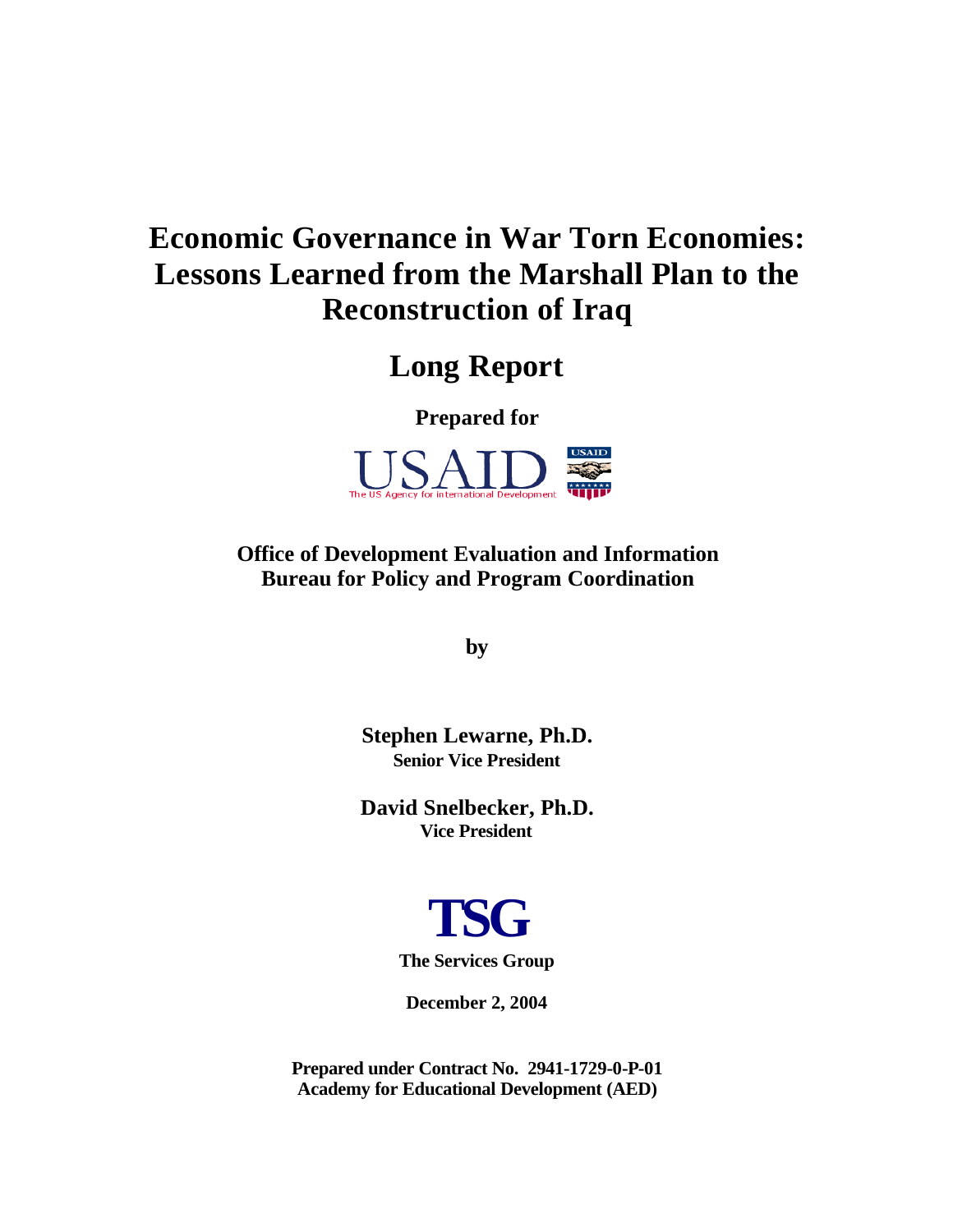## **TABLE OF CONTENTS**

| $\mathbf{I}$ .                                                   |  |
|------------------------------------------------------------------|--|
| II.                                                              |  |
| Ш.                                                               |  |
| ECONOMIC RECONSTRUCTION IMMEDIATELY AFTER WORLD<br>IV.           |  |
| V. NOTEWORTHY EVALUATIONS OF POST-CONFLICT                       |  |
|                                                                  |  |
| LESSONS 1-13: GENERAL LESSONS IN ECONOMIC GOVERNANCE 26<br>VI.   |  |
|                                                                  |  |
|                                                                  |  |
|                                                                  |  |
|                                                                  |  |
|                                                                  |  |
| VII. LESSONS 14 - 26: SIX PILLARS OF SOUND ECONOMIC GOVERNANCE38 |  |
|                                                                  |  |
|                                                                  |  |
|                                                                  |  |
|                                                                  |  |
|                                                                  |  |
|                                                                  |  |
|                                                                  |  |
|                                                                  |  |
|                                                                  |  |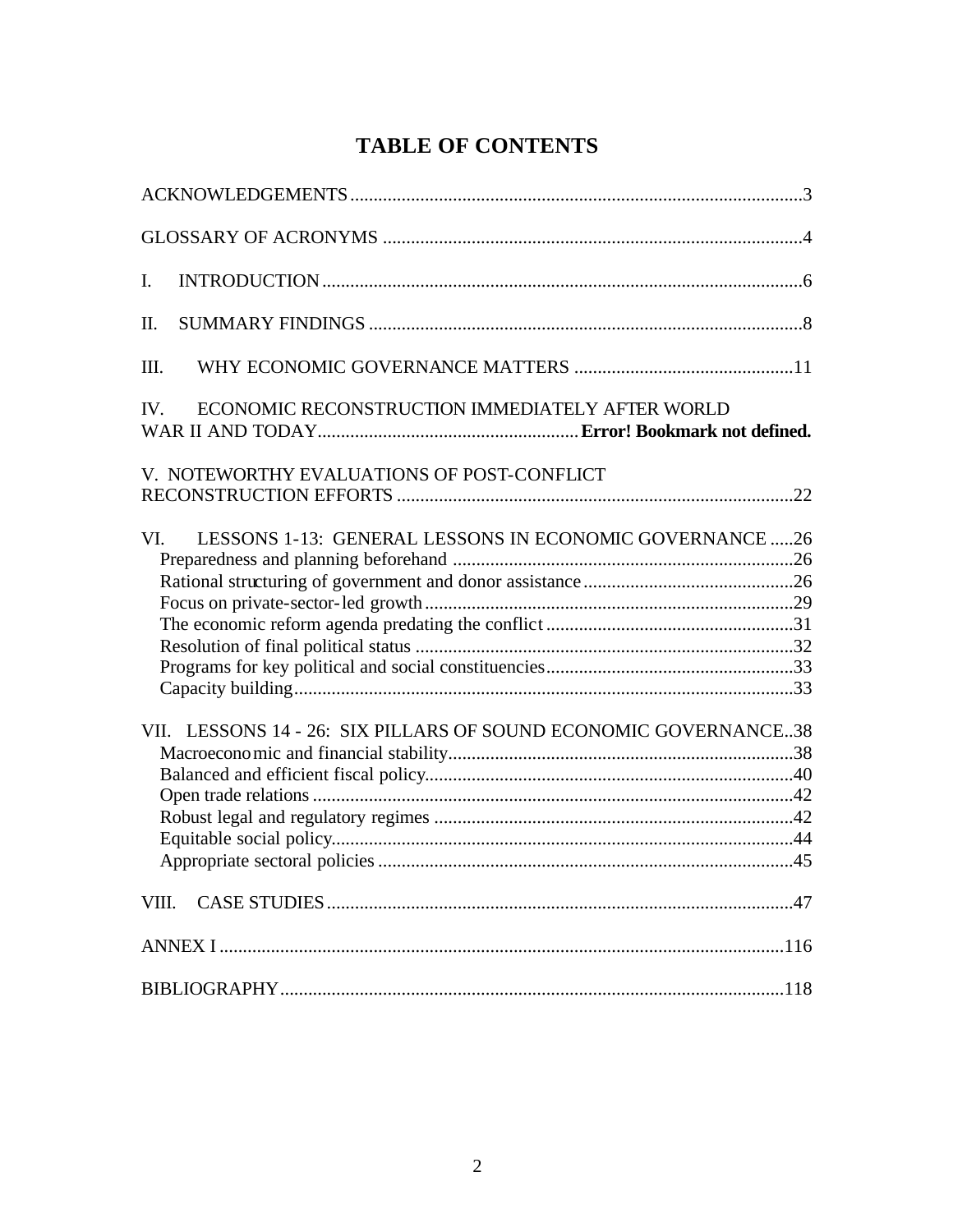#### **ACKNOWLEDGEMENTS**

The authors are particularly grateful to Elaine Grigsby at USAID, who commissioned and motivated this study, and who shared insights and suggestions from her own extensive experience in managing assistance programs in several post-conflict economies. We also are indebted to Anne Beasley, who provided important substantive advice on many sections of the paper and who shepherded the writing process. Others who provided important feedback on various drafts, to whom we are indebted, include: Sutherland Miller, Tony Preston-Stanley, Professor Larry Black of Carleton University Canada Department of History, Michael Hogan of The Ohio State University Department of History, Alan Pearson, and Lena Zezulin. Technical help in preparing the report was provided by Amy Bailey, Jimmy Martin, and Rene Bernier. The views expressed are those of the authors and not necessarily those of USAID or The Services Group. The authors bear sole responsibility for any remaining errors or omissions.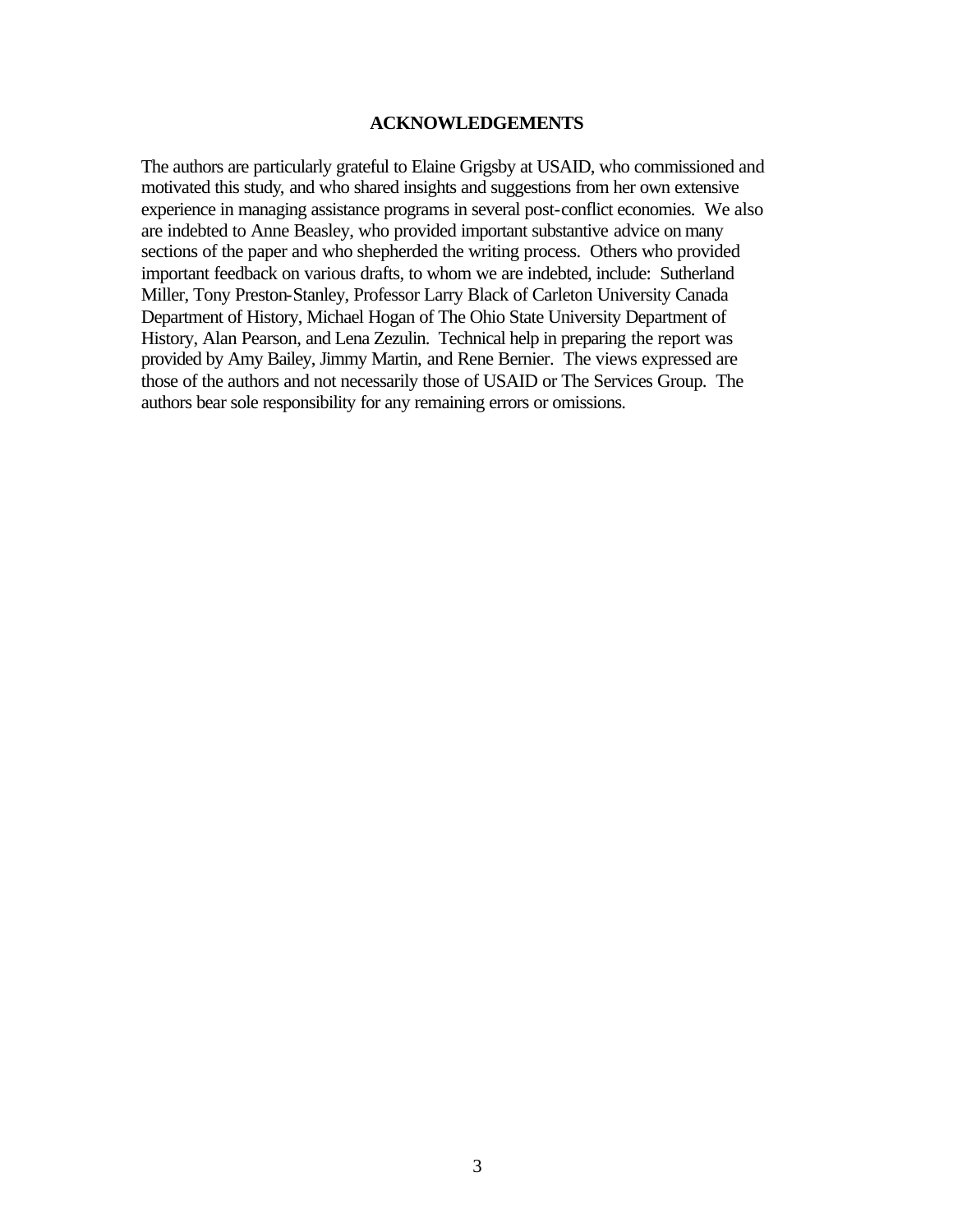## **GLOSSARY OF ACRONYMS**

| ADB             | <b>Asian Development Bank</b>                          |
|-----------------|--------------------------------------------------------|
| <b>AED</b>      | Academy for Educational Development                    |
| BiH             | Bosnia and Herzegovina                                 |
| <b>BPD</b>      | <b>Barrels</b> per Day                                 |
| <b>BPK</b>      | Banking and Payments Authority of Kosovo               |
| <b>CISU</b>     | Central Intelligence and Security Unit                 |
| <b>CNRT</b>     | National Council of Timorese Resistance                |
| <b>CPA</b>      | <b>Coalitional Provisional Authority</b>               |
| <b>CPI</b>      | <b>Consumer Price Index</b>                            |
| <b>DAB</b>      | da Afghanistan Bank                                    |
| <b>DDR</b>      | Disarmament, Demobilization and Reintegration          |
| <b>DFID</b>     | Department for International Development               |
| <b>DM</b>       | Deutschmark                                            |
| <b>DPKO</b>     | Department of Peace Keeping Operations                 |
| <b>DSRSG</b>    | Deputy Special Representative of the Secretary General |
| <b>EAR</b>      | European Agency for Reconstructions                    |
| EC              | <b>European Community</b>                              |
| <b>ECA</b>      | <b>Economic Cooperation Act</b>                        |
| <b>ECOSOC</b>   | United Nations Economic and Social Council             |
| <b>ECSC</b>     | European Coal and Steel Community                      |
| <b>EEC</b>      | <b>European Economic Community</b>                     |
| EIU             | European Intelligence Unit                             |
| <b>ERP</b>      | <b>Economic Recovery Program</b>                       |
| EU              | European Union                                         |
| <b>EURATOM</b>  | European Atomic Energy Community                       |
| <b>FDI</b>      | Foreign Direct Investment                              |
| <b>FEC</b>      | <b>Far Eastern Commission</b>                          |
| <b>FMIS</b>     | <b>Financial Management Information System</b>         |
| <b>FRUS</b>     | Foreign Relations of the United States                 |
| FY              | <b>Fiscal Year</b>                                     |
| <b>GDP</b>      | <b>Gross Domestic Product</b>                          |
| <b>GOA</b>      | Government of Afghanistan                              |
| <b>HIPC</b>     | <b>Heavily Indebted Poor Countries</b>                 |
| <b>IBRD</b>     | International Bank for Reconstruction and Development  |
| <b>IDP</b>      | <b>Internally Displaced Person</b>                     |
| <b>IMF</b>      | <b>International Monetary Fund</b>                     |
| <b>INTERFET</b> | <b>International Force in East Timor</b>               |
| <b>I-PRSP</b>   | Interim – Poverty Reduction Strategy Paper             |
| JAM             | <b>Joint Assessment Mission</b>                        |
| <b>KEK</b>      | <b>Kosovo Energy Corporation</b>                       |
| <b>KFOR</b>     | <b>Kosovo Force</b>                                    |
| <b>KLA</b>      | Kosovo Liberation Army                                 |
| <b>MEB</b>      | Micro Enterprise Bank                                  |
| <b>MEF</b>      | Ministry of Economy and Finance                        |
|                 |                                                        |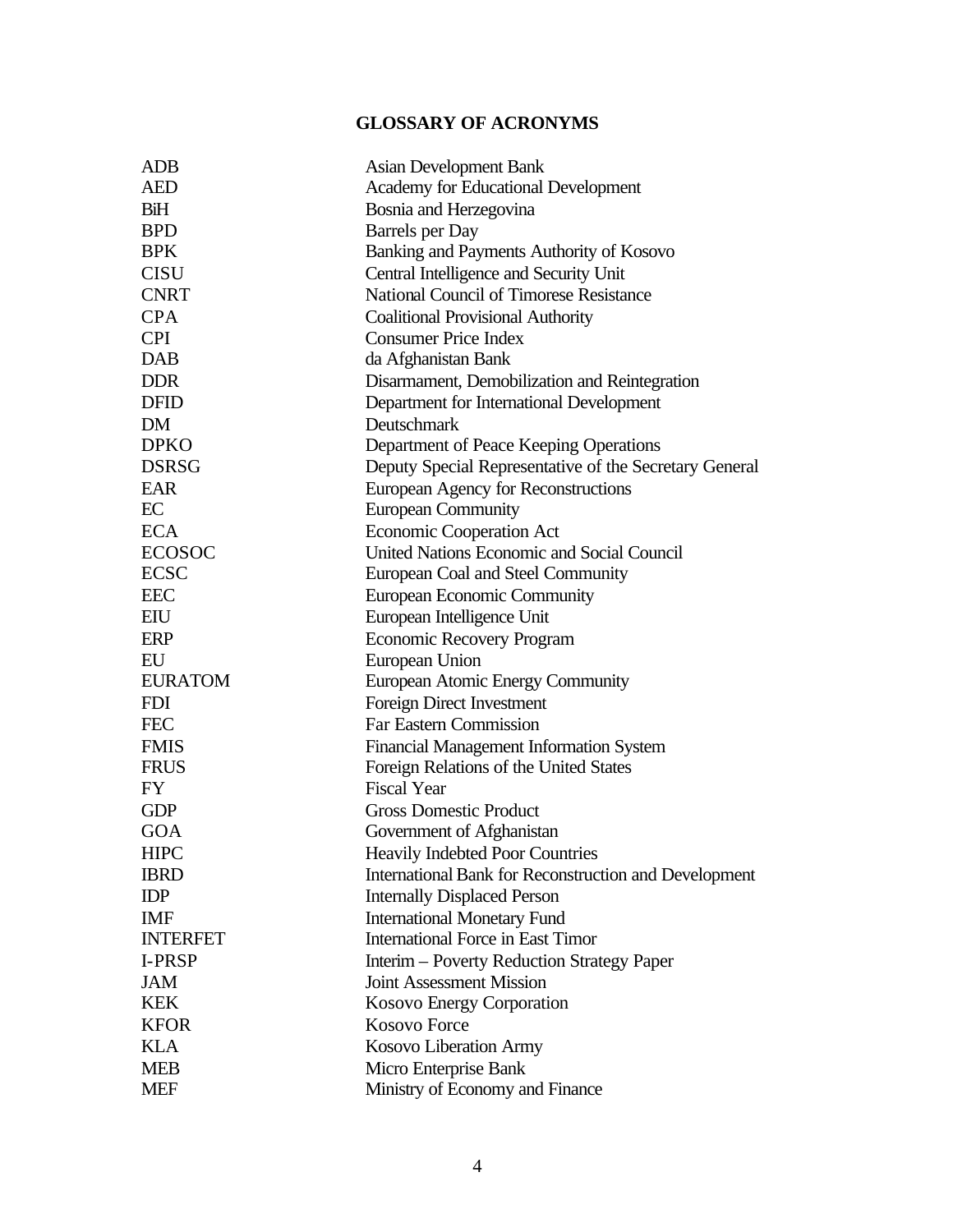| <b>MFI</b>     | Micro Financial Institution                              |
|----------------|----------------------------------------------------------|
| <b>MPP</b>     | <b>Mission Performance Plan</b>                          |
| <b>NATO</b>    | North Atlantic Treaty Organization                       |
| <b>NDF</b>     | <b>National Development Framework</b>                    |
| <b>NGO</b>     | Non-Governmental Organization                            |
| <b>NSC</b>     | <b>National Security Council</b>                         |
| <b>OED</b>     | <b>Operations Evaluation Department</b>                  |
| <b>OEEC</b>    | Organization for European Economic Cooperation           |
| <b>OFF</b>     | Oil For Food                                             |
| <b>OHR</b>     | Office of the High Representative                        |
| <b>OSCE</b>    | Organization for Security and Cooperation in Europe      |
| <b>PCE</b>     | Per Capita Expenditure                                   |
| <b>PIC</b>     | Peace Implementation Council                             |
| <b>PISG</b>    | Provisional Institutions of Self-Government              |
| <b>RFP</b>     | <b>Request for Proposal</b>                              |
| <b>SCAP</b>    | Supreme Commander for the Allied Powers                  |
| <b>SCR</b>     | <b>Security Council Resolution</b>                       |
| <b>SME</b>     | Small and Medium Enterprise                              |
| <b>SOE</b>     | <b>State-Owned Enterprises/Entities</b>                  |
| <b>SRSG</b>    | Special Representative of the Secretary General          |
| <b>SWNCC</b>   | <b>State-War-Navy Coordination Committee</b>             |
| <b>TFHB</b>    | Trust Fund for Bosnia and Herzegovina                    |
| <b>TSG</b>     | The Services Group                                       |
| <b>UN</b>      | <b>United Nations</b>                                    |
| <b>UNAMET</b>  | United Nations Mission in East Timor                     |
| <b>UNAMSIL</b> | United Nations Mission in Sierra Leone                   |
| <b>UNDP</b>    | <b>United Nations Development Program</b>                |
| <b>UNECE</b>   | United Nations Economic Commission for Europe            |
| <b>UNHCR</b>   | United Nations High Commissioner for Refugees            |
| <b>UNITAR</b>  | United Nations Institute for Training and Research       |
| <b>UNMIK</b>   | <b>United Nations Mission in Kosovo</b>                  |
| <b>UNMISET</b> | United Nations Mission of Support in East Timor          |
| <b>UNOMSIL</b> | United Nations Observer Mission in Sierra Leone          |
| <b>UNRRA</b>   | United Nations Relief and Rehabilitation Administration  |
| <b>UNSAS</b>   | United Nations Standby Arrangement System                |
| <b>UNTAET</b>  | United Nations Transitional Administration in East Timor |
| <b>USAID</b>   | United States Agency for International Development       |
| <b>USDA</b>    | United States Department of Agriculture                  |
| <b>VAT</b>     | Value Added Tax                                          |
| WB             | World Bank                                               |
| <b>WFP</b>     | World Food Program                                       |
| <b>WLSG</b>    | <b>Working Level Steering Group</b>                      |
| <b>WTO</b>     | <b>World Trade Organization</b>                          |
| <b>WWII</b>    | World War II                                             |
|                |                                                          |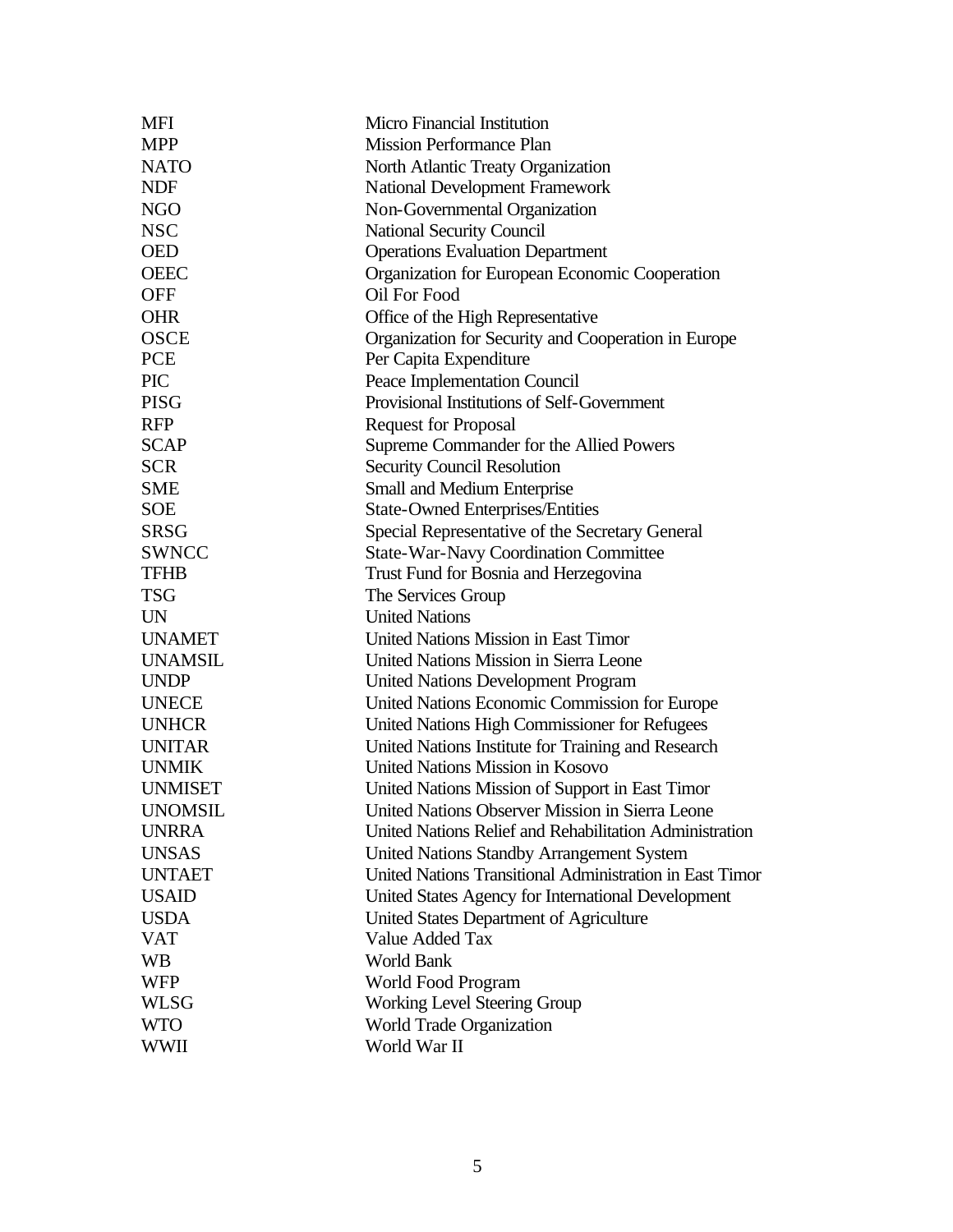## **I. INTRODUCTION**

This report addresses the issues of economic governance in war-torn economies. In particular it makes a case for the early delivery of technical assistance in economic governance for the reconstruction of economic institutions, for the establishment of sound economic policies, and for the creation of the capacity necessary for the sustainable functioning of a rebuilt state.

Often, there is a sense that what matters first in a post-conflict situation (after a political compromise has been struck) are emergency shelter, rural reconstruction, and refugee returnee programs. These are of course important, but they provide only an immediate assistance package that is not itself sufficient for improving economic governance or resolving the underlying conditions fueling conflict. Only more significant steps, to create conditions for economic recovery, employment, and growth, will put a country back on the path of development and resolution of fundamental factors that provoked conflict in the first place. Our central thesis is that economic governance, too, needs to be addressed from the early stages of post-conflict assistance. This is not only because such assistance is essential for alleviating underlying conditions that fuel conflict but also because a brief window of opportunity often exists at the outset of post-conflict assistance to make fundamental changes—a window that soon closes as various interests regain political power.

Our work covers economic development projects that have considerable US Government involvement (and in particular that of USAID after its creation in 1961). We have undertaken case studies on the following war-torn economies receiving assistance:

- 1. Germany after World War II
- 2. Japan and its reconstruction after World War II
- 3. Bosnia immediately after the Balkan Wars in 1995
- 4. Kosovo immediately following the NATO bombing campaign in 1998-1999
- 5. East Timor in 2000
- 6. Sierra Leone after its civil war.
- 7. Afghanistan after the October 2001 invasion
- 8. Iraq after the March 2003 invasion and occupation.

These have been selected since they cover the span of assistance and reconstruction from the inception of US reconstruction assistance to the present day in war-torn regimes. In each, we have reviewed the background to the delivery of assistance in the area of reconstruction and compiled lessons learned. We have not reviewed some very large USAID projects that have as part of their portfolio economic governance issues in places such as Egypt, Indonesia, Philippines, Central Asia, and the Caucasus. These, while informative and interesting, were not undertaken in a war-torn economy context and were not associated with the sense of urgency that has come with reconstruction assistance in combination with humanitarian, security and civil conflict that accompanies a war-torn aid effort.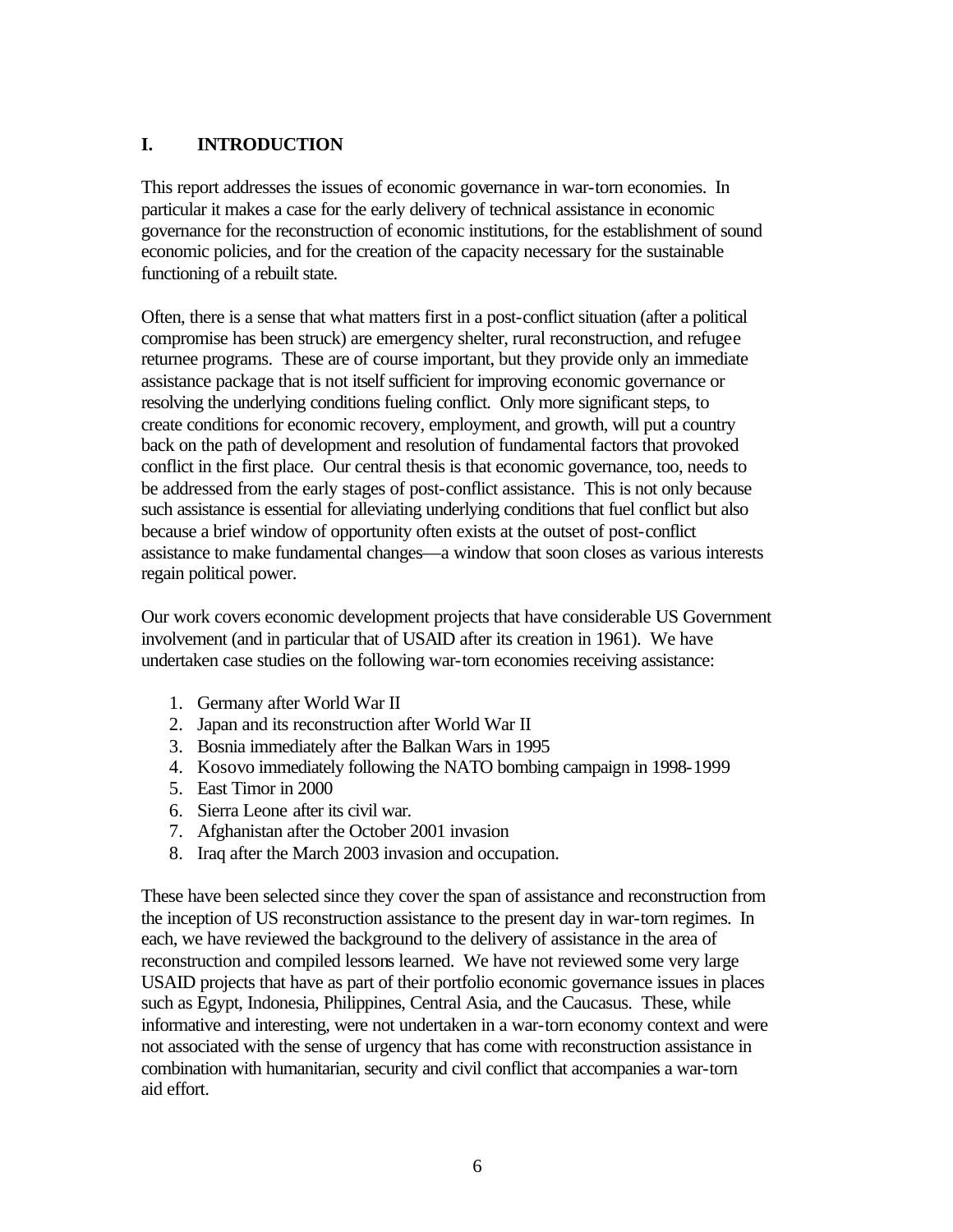Much like the Dobbins report for the Rand Corporation, *America's Role in Nation Building*, we are interested in the problem of comprehensive reconstruction of an economy in a war-torn context<sup>1</sup>. The Dobbins report focuses more broadly on nationbuilding, and on security and ethnic issues. In contrast this report specializes in more detail specifically on economic governance, its successes and failures, the lessons learned, and the implications for future design of economic governance packages.

By "economic governance", we mean the following:

## *Economic governance* **consists of the policies, laws, regulations, institutions, practices, and individuals that determine the context in which a country's economic activity takes place.**

We are interested particularly in US Government-supported economic governance projects, how they have progressed, and what they have accomplished, as well as how they fit into the complex web of other bilateral and multilateral donor efforts.

One of the main purposes of this report is to inform donors on how to create an optimal reconstruction effort, such that no matter if there is one country or many, few donors or several, an economic reconstruction program can be designed that focuses the joint effort of all parties involved. By reviewing the lessons learned from each of the cases studied, we hope to be able to inform the design of reconstruction programs, to avoid repeating some of the more egregious errors made in past efforts, and to stimulate economic growth as soon as possible—even in adverse conditions.

<sup>&</sup>lt;sup>1</sup> James Dobbins et al., *America's Role in Nation-Building: From Germany to Iraq*, 2003.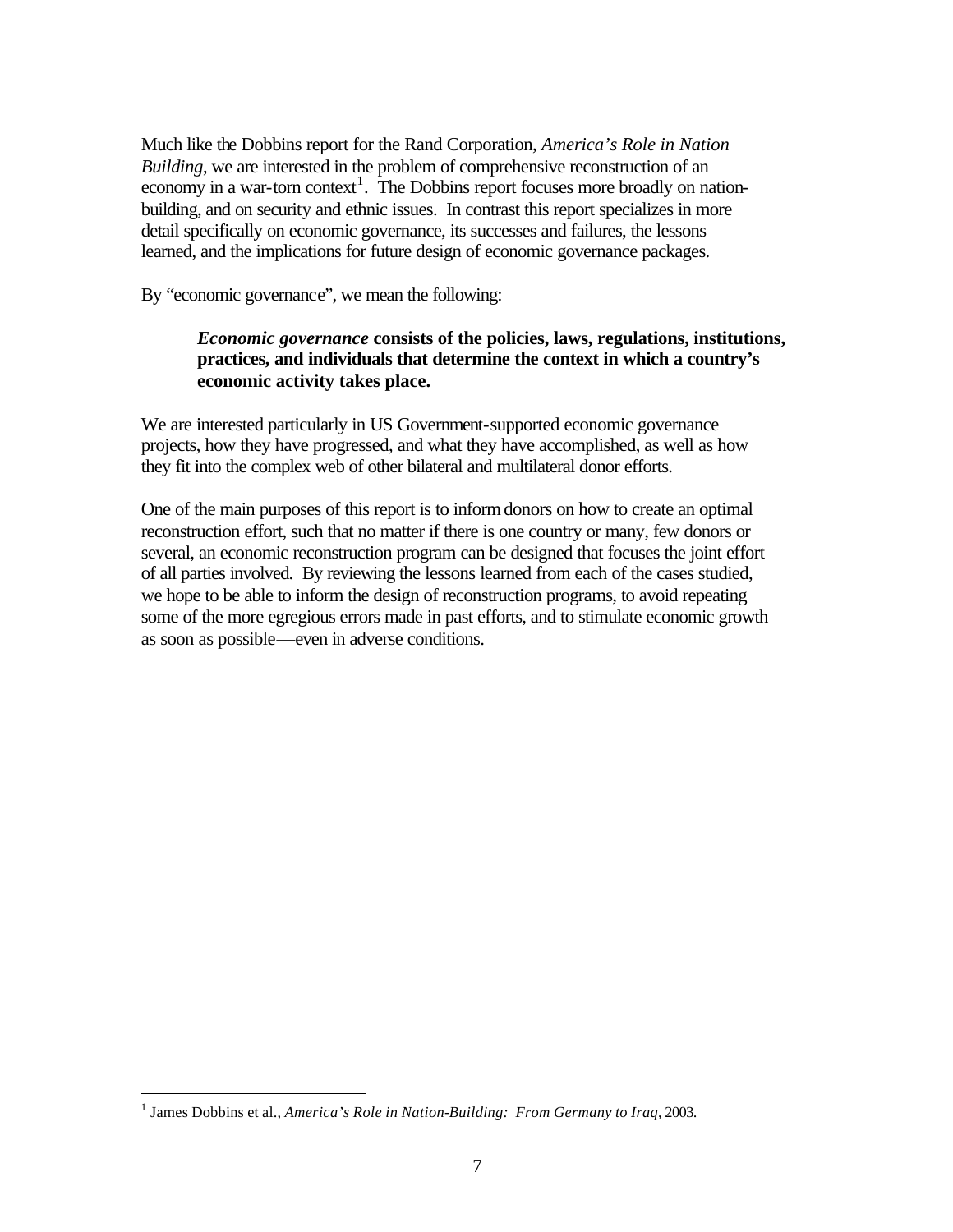## **II. SUMMARY FINDINGS**

During the era of post-World-War II reconstruction in Europe and Japan, the US, largely on its own, took a comprehensive reform approach that included well thought-out economic governance programs as part of the overall reconstruction effort, covering a wide range of economic governance issues and not just reconstruction of physical infrastructure. In contrast, many programs implemented by the US Government after the Marshall Plan and the Reconstruction of Japan did not place economic governance at the center of the rebuilding effort, implicitly not viewing economic governance as one of the core components necessary for rebuilding a society, along with the other essentials of emergency shelter, rural reconstruction, and refugee returnee programs. In contrast to many reconstruction efforts undertaken in the post-War decades but consistent with the philosophy of the reconstruction effort in Europe and Japan, it is our view that, when economic governance issues are addressed early and consistently, the chances for rebuilding a war-torn country are enhanced.

While immediate and consistent attention to economic governance is a necessary condition for success, it is not a sufficient condition. Economic governance programs must be part of the initial sequence of reconstruction, and the programs should represent an investment by the main donors. Additionally, specific economic governance tasks need to be accomplished. In the absence of this, the reconstruction efforts can more easily falter, making more likely the re-emergence of poverty, civil war or both.

An important question considered is how best to organize and structure reconstruction assistance. In some cases, efforts have been undertaken almost exclusively by one donor (usually the US), while in other cases joint efforts have included several multi- and bilateral donors. The success of organization of a reconstruction effort seems only partially related to whether one donor manages reconstruction or several. The US-led efforts in post-War Germany and Japan were generally viewed as effective, while the US-led role in Iraq has received more ambiguous evaluations. The multi-lateral effort in Bosnia has been said to be not well coordinated, while subsequent multi-lateral efforts in Kosovo and Afghanistan generally have been judged to be better coordinated. What seems to matter more is not whether one donor or several lead an effort, but, rather, whether the effort is organizationally well planned and well structured, with a streamlined hierarchy of command, regardless if one or more donors are contributing to this organizational structure.

In addition to looking at the structure of reconstruction efforts, we also consider issues of preparedness, capacity building, prioritization of various economic governance issues, political and security concerns, and the content of assistance in a number of specific economic governance areas.

The summary table presents the lessons that are to be learned from the post-conflict reconstruction experiences of post-World War II and more recent efforts.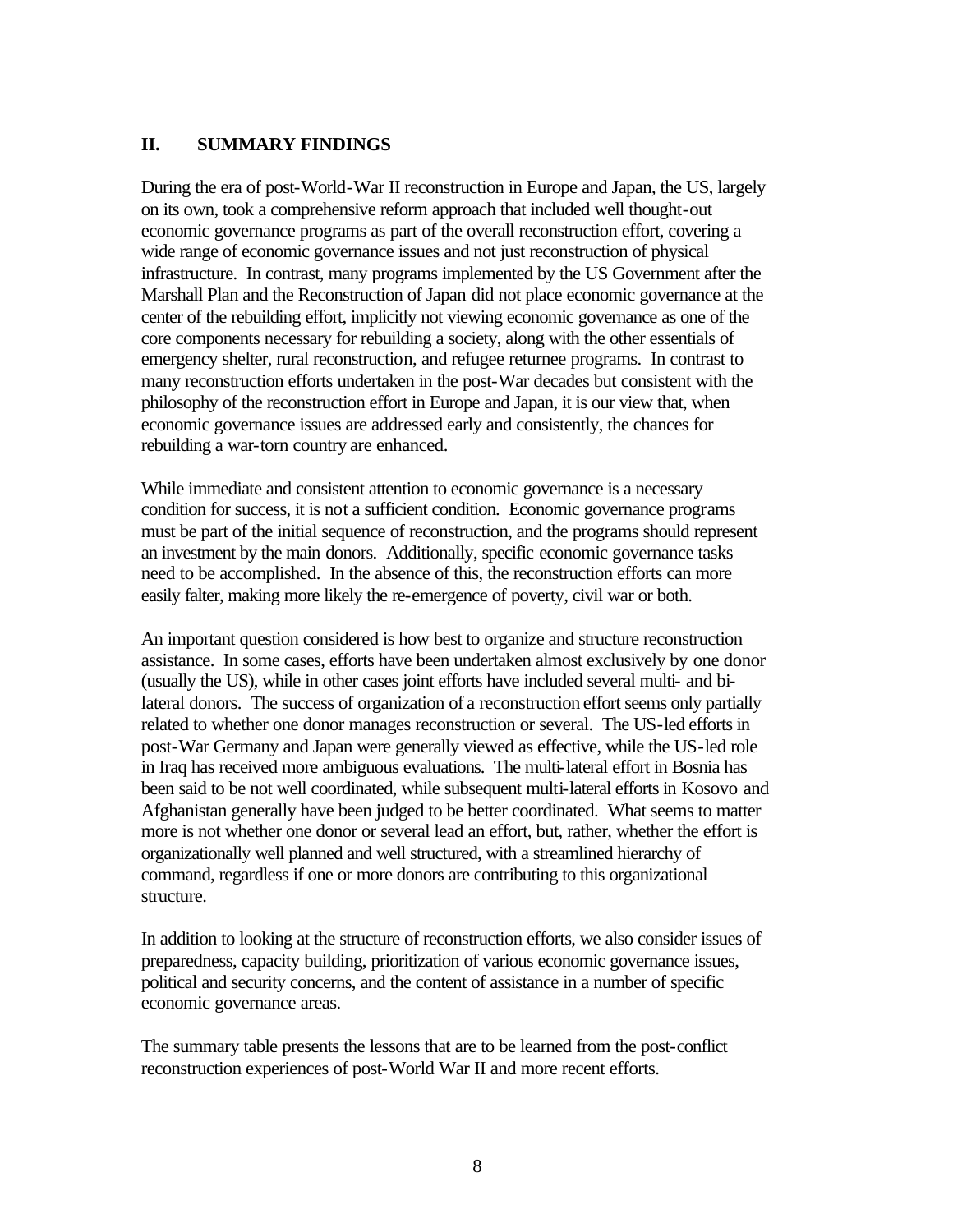## **TABLE II.1: SUMMARY OF LESSONS LEARNED**

## **LESSONS 1-13 GENERAL LESSONS IN ECONOMIC GOVERNANCE**

- 1. Preparing for the post-conflict period should begin early, while the conflict is still under way, and include the participation of various likely donors, as well as representatives of any national organizations likely to play a role in the post-conflict government.
- 2. New, post-conflict governments and donor presence should be well integrated and structured to address their tasks, rather than merely reflecting underlying political tensions and donor cultures
- 3. Even at the initial reconstruction stage, growth and job creation should be expected to come from private-sector-led growth, not government/donor spending.
- 4. Security is essential for reconstruction and for economic development
- 5. Post-reconstruction efforts need to prevent organized (and unorganized) crime from monopolizing economic sectors and from creating a lawless environment that threatens legitimate business.
- 6. The economic reform agenda predating the conflict needs to be addressed early in the reconstruction effort, or underlying issues that contributed to the conflict situation will continue to fester.
- 7. Lack of resolution of final political status impedes reconstruction and economic growth.
- 8. Early programs in reconstruction need to focus on key political and social constituencies—including social programs to help most vulnerable population groups, benefits for veterans and decommissioned soldiers to give them a stake in the new society.
- 9. Building new institutions for economic governance takes time and should begin early in the reconstruction process.
- 10. Training and educating individuals for economic governance also takes time and should begin early in the reconstruction process. Training in rote tasks, such as processing business licenses or managing a treasury system, can be taught through on-the-job training. However, educating a professional class of analysts and policymakers requires multi-year graduate education programs, either in-country in newly redesigned local graduate education programs or abroad.
- 11. A modern policymaking process needs sound economic data, which requires considerable investments by donors to develop.
- 12. High priority and time-consuming activities should be sequenced to begin towards the start of the reconstruction effort.
- 13. The period at the very start of reconstruction, while difficult and often chaotic, is also an important window of opportunity to undertake politically difficult reforms and institutional changes—an opportunity that, if lost, might not reappear during the reconstruction process.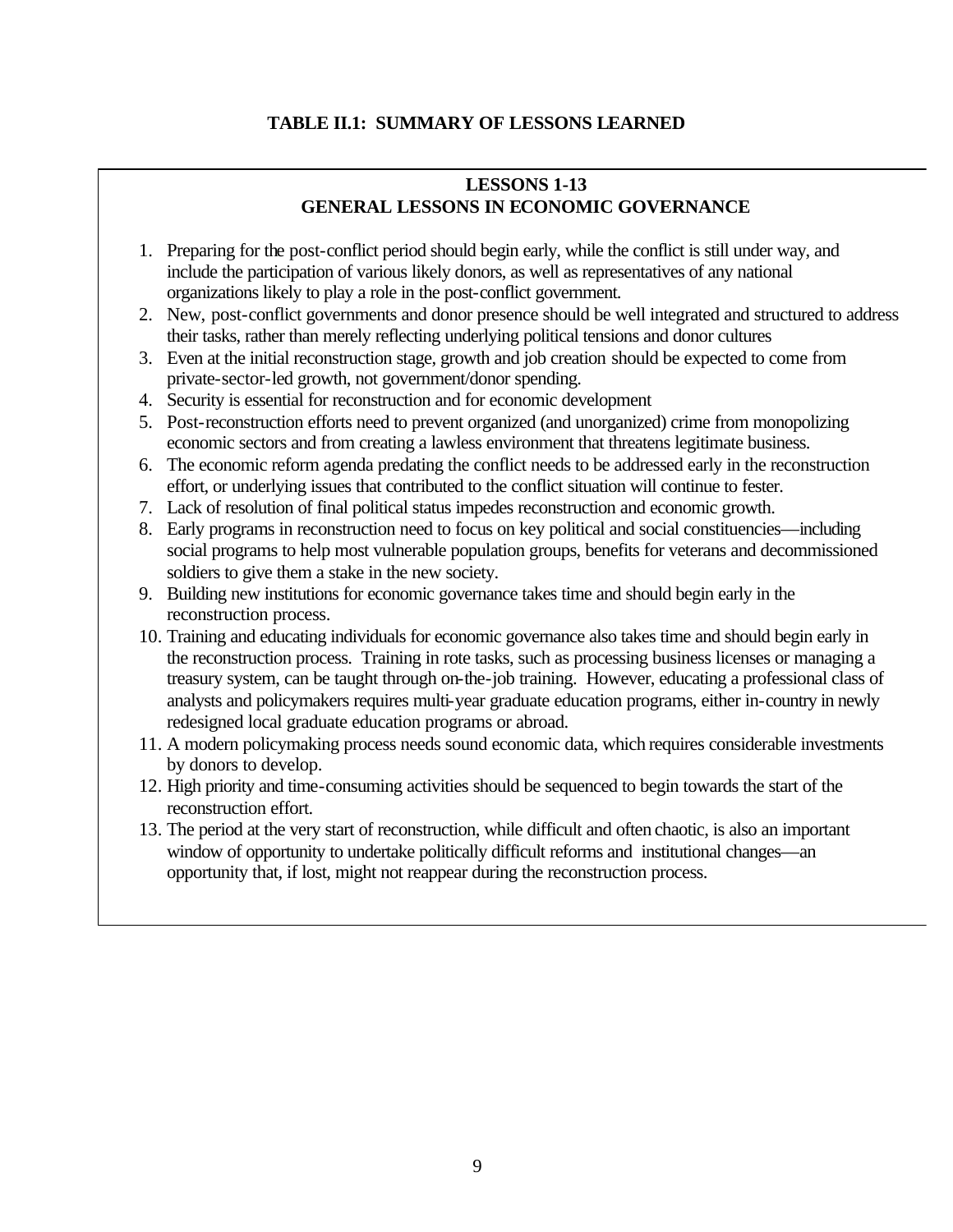### LESSONS 14-26 THE PILLARS OF SOUND ECONOMIC GOVERNANCE

- 14. Prior to setting monetary and exchange policy, a post-conflict country often needs to create the instruments for setting and implementing policy: a money in circulation, a foreignexchange market, market data on prices and exchange rates, and a policymaking process in an independent central bank (or equivalent).
- 15. Exchange-rate and inflation policy must balance the need for stability with the need for competitiveness of exports, actively responding to neutralize the impact of large donor inflows and other post-conflict macroeconomic phenomena.
- 16. Inflation policies should bring inflation rates down to low, stable levels, while still allowing for adjustments in relative price levels.
- 17. In financial sectors, policies should focus on the basics of creating a payments system and of establishing a rudimentary regulatory regime over a private banking industry, while leaving the cultivation of more sophisticated financial market institutions to a later stage in development.
- 18. Creating or improving systems of budget execution is the first priority for expenditure policy, even before developing a budget preparation process.
- 19. Tax policy should evolve along with the capacity of tax administration, starting with simple indirect taxes like presumptive taxes, and developing toward more complex indirect taxes like the value-added tax.
- 20. Capital expenditures and investment projects should be integrated into a comprehensive state public investment program and capital budget.
- 21. Institutions need to be built to address each country's specific trade issues, creating foreign demand for domestic production.
- 22. Basic commercial laws and institutions are necessary for jumpstarting private sector development.
- 23. Social policy must evolve into well targeted efficient programs for those most in need, either from scratch or from pre-existing programs that were poorly targeted or based on political privilege
- 24. Countries that have a history and expectation of generous pension programs should move quickly to institute a modern pension system rather then back sliding into recreating the old pre-conflict system.
- 25. Gender and women's issues often are particularly important in post-conflict situations, not only because the welfare of women often has been particularly disregarded during conflicts.
- 26. Appropriate sectoral policies should provide public goods where needed, particularly in infrastructure areas, without creating distortions, "picking winners," or helping some sectors at the expense of other sectors.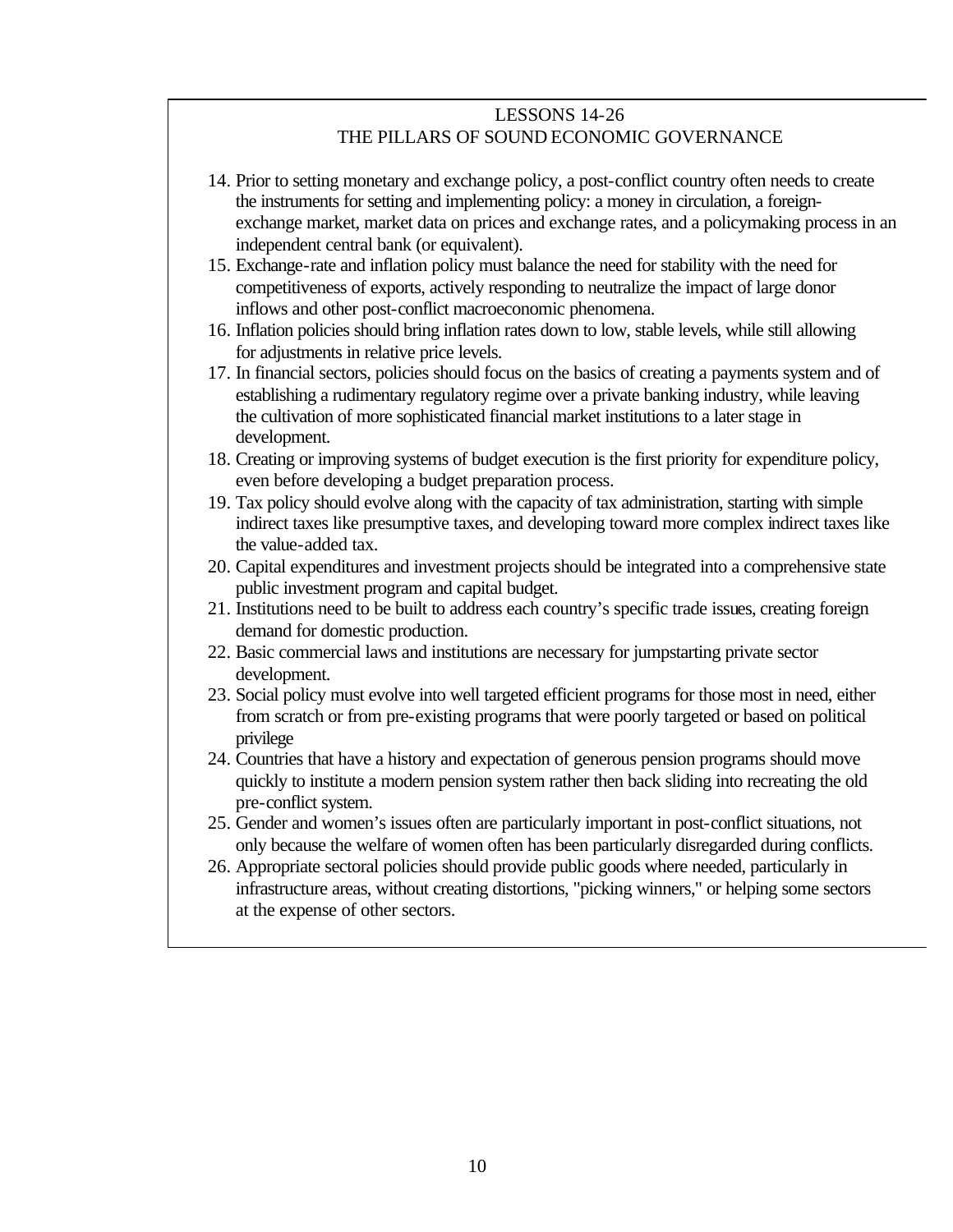## **III. WHY ECONOMIC GOVERNANCE MATTERS**

In most post-conflict countries, economic governance issues are inextricably intertwined with security and political issues. In most cases, pre-existing economic conditions have contributed to a conflict situation, either by giving unusual economic power to certain groups in society, some of whom instigate conflict, or by depriving certain other groups in society from economic opportunities, thereby disenfranchising them and causing hostility toward pre-existing institutions. Poor economic governance has contributed to causing the conflict in the first place, so good economic governance is important to resolving it. Sound economic governance that promotes equitable, sustainable growth is the key to remedying underlying tensions in society, allowing a country to put conflict in the past and move forward with economic development. Failure to establish good economic governance after a conflict greatly limits the possibilities for making changes in the underlying social relations that led to the conflict, thereby increasing the chances of continued or renewed conflicts.

While economic governance often is not the very most important cause of conflict, it usually is among the top several causes. And economic governance is one of the areas where meaningful progress can be made over a period of a few years. Many political conflicts arise most fundamentally because of ethnic hatreds or competition between two peoples for one land or for other scarce resources. Only secondarily are they due to reasons related to economic governance. Nonetheless, really reducing ethnic tensions is a task for generations, if not longer; whereas, meaningful progress with economic governance can be made over a relatively shorter period, with sufficient resources wisely spent. For instance, efforts to restart economic activity both in Japan and in Europe were successful in a short number of years. Truly building democratic traditions with strong civil society took far longer. Also for instance, in an example from the modern period, in Kosovo, efforts at building a modern tax regime and a new pension system achieved success quite quickly, building at least some semblance of a normal society with a fiscally sustainable base. Efforts to really address deep-seated ethnic tensions have been less successful, probably requiring still many years of work. While these improvements in economic governance in Germany, Japan, and Kosovo have not been the only factor in keeping the peace after the conflict, they have been at least one important factor, and a failure to achieve some improvements of economic governance in these cases might have led to further political destabilization.

Examples of the importance of economic governance can be seen in each of the case studies: the Marshall Plan, Japan, Bosnia, Kosovo, East Timor, Afghanistan, Sierra Leone, Iraq. The most significant aspects of the Marshall Plan were economic reconstruction and European integration.

Under the Marshall Plan, for example, resources were allocated to restarting production in each country. Means for effective budget execution were created, including localcountry decision-making in procurements funded by donor monies. Programs carried-out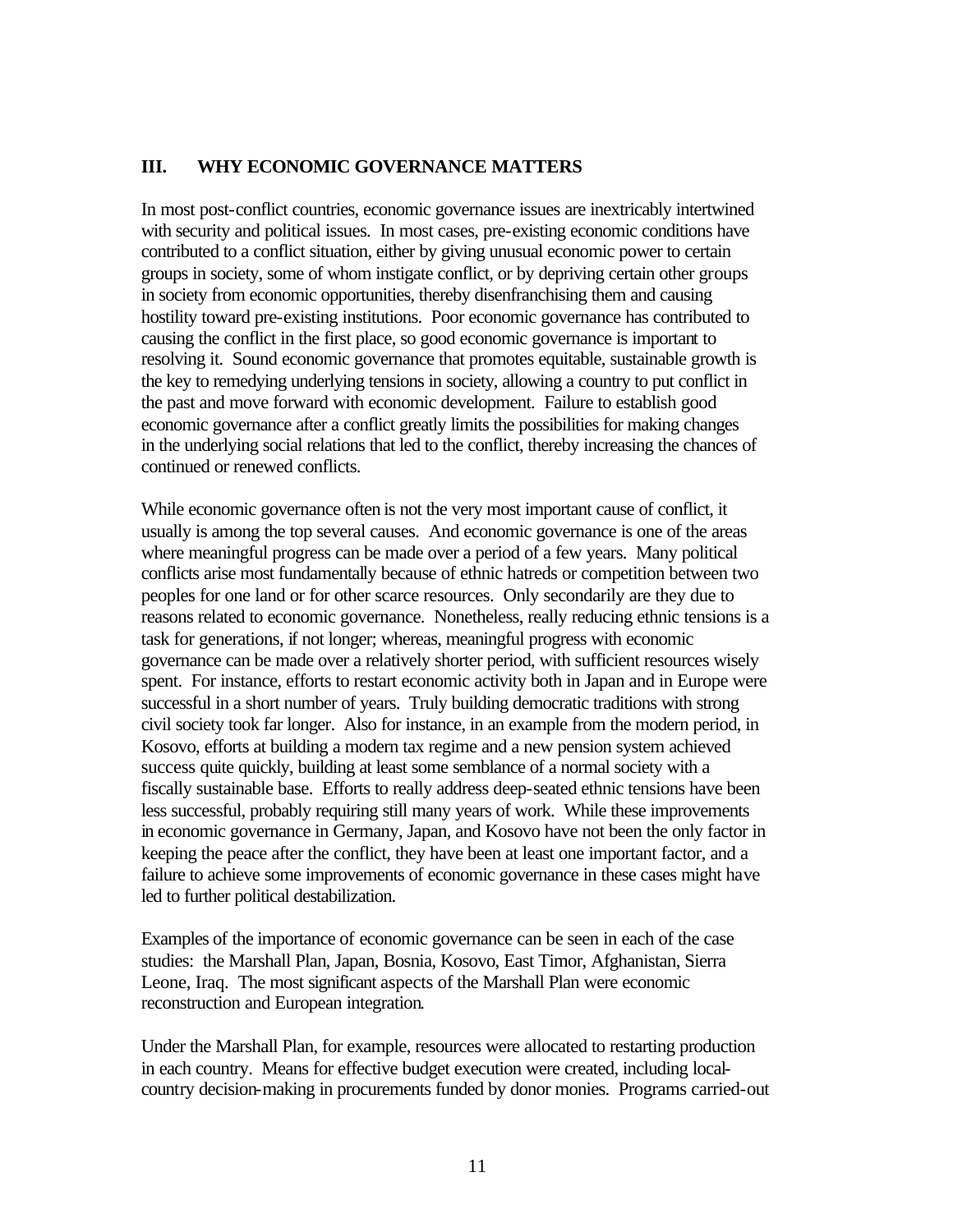under the Marshall Plan emphasized production and integration of countries into a continent-wide economy. An intra-European payments system was created to facilitate inter-country trade. The German economy was reformed and put on a fiscally prudent path through the Erhard Plan. This vision of post-war reconstruction stood in sharp contrast to the policy of punishing Germany after World War I. Not paying attention to the "economic consequences of the peace" in Germany at Versailles in 1919 by focusing on retribution rather than rebuilding exacted a heavy toll on Europe and is an early lesson in what happens when those states responsible for reconstruction of a war-torn economy focus on goals other than economic governance.

The impact that these initial acts linking European economies together had on the course of world history cannot be exaggerated. (See box.) After centuries of intra-European wars, from this moment onward, Europe has moved toward ever closer economic and political integration. First were created narrowly targeted institutions of cooperation and then broader institutions, culminating in establishment of the EU and its subsequent expansion eastward.

In Japan prior to World War II, concentration of industrial assets in the hands of militarists gave them the wealth necessary for waging a major world war. Breaking up these industrial concerns (the *zaibatsu*) and creating a relatively open, competitive environment was critical for breaking the power of the militarists in society and for giving other social groups a stake in the newly restructured economy. Although concentration of industrial ownership remains a problem with the economy of Japan to this day, the Occupation reform efforts nonetheless made considerable strides to create more competition than that found in the pre-war period. It achieved this by liquidating a number of the most influential *zaibatsu* and reducing concentration of ownership in large firms by transforming them from being held by a few wealthy families to being publicly traded and held by employees and others. Also, modern competition policy was introduced to

#### **Box III.1: History of European conflict and integration post World War II**

- **1948** Economic Cooperation Act (Marshall Plan) enacted.
- **1950** European Coal and Steel Community (ECSC) established.
- **1957** Treaties of Rome signed, creating the European Economic Community.
- **1967** EEC combined with ECSC and European Atomic Energy Community (EURATOM) to form unified European Community (EC).
- **1992** Maastricht Treaty signed, adding intergovernmental cooperation and creating European Union.
- **2004** Ten new member-states joined the EU.

make illegal various anti-competitive and monopolistic practices. (Much of German industry had been nationalized during the war but was not concentrated into conglomerates in the same way it had been in Japan.)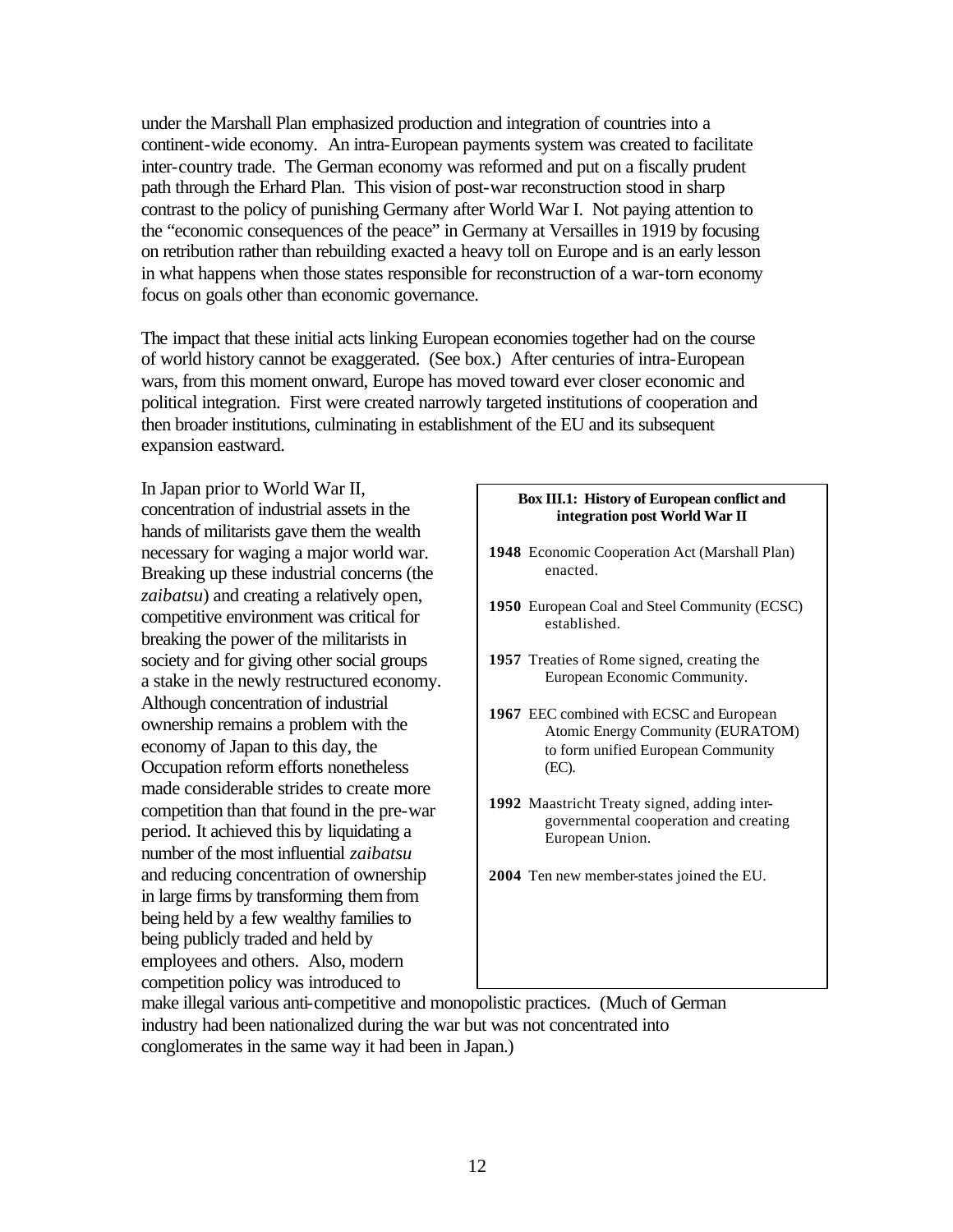In Bosnia, some important gains were made initially in providing emergency assistance and helping the country to return to normalcy. Nonetheless, very partial progress was made in creating a unified state and common economic space, and, with time, the opportunities for continued progress along these lines have become even more limited, reducing the prospects for sustained growth in Bosnia.

In Kosovo, great strides were made in the early years after the conflict with reconstruction of physical capital (particularly the housing stock) and with building much of the legal and institutional foundation for a market economy. In many cases, these efforts could be considered development (of something new) rather than reconstruction (of something old that had been destroyed during the conflict), as many of these institutions had not existed even before the conflict, during the period of Yugoslav socialism. New legislation was enacted on company law, contracts, pledges, procurement, and a host of other areas. A modern tax system emphasizing indirect taxes (VAT and customs) rather than labor-based taxes was created. A modern pension system with personal funded retirement accounts was established. And new institutions related to economic governance were created—budget and macro analysis units in the ministry of finance, tax and customs administrations, a central bank, and modern private commercial banks.

In some areas in Kosovo, less progress was made, so when we suggest a successful reconstruction effort versus a less successful effort we have to be aware it is always a question of degree. For example, even in Kosovo which we consider to be a success in economic reconstruction, a lack of resolution of final political status has made the future of property rights unclear, contributing to an unwillingness of investors to invest there. Inadequate macroeconomic management and failure to open regional trade opportunities have resulted in poor economic performance of the domestic economy outside of donorrelated activities, little creation of jobs, and little economic opportunity for Kosovars. Unchecked crime has further exacerbated the situation. This lack of economic opportunity partially contributed to rising tensions that recently spilled over into renewed ethnic conflict between Albanians and Serbs in March 2004. As another example: before the conflict, Kosovars had developed a culture of non-payment of taxes and other fees (such as electricity bills), as a means of fighting against the incumbent regime. While a helpful strategy in combating oppression, in the post-conflict environment, this ingrained culture of non-compliance has set back efforts to establish sound economic governance, for instance in activities aimed at creating a profitable electricity company and a broad tax base. (Similar non-compliance characterized much of Kurdish economic activity in Iraq.)

In Afghanistan, too, with USAID support, considerable steps have been made both with physical reconstruction and with a market-oriented development agenda. However, limited progress in building a centralized system of state expenditures has paralleled limited political progress in establishing authority of the national government over the regions. The inability of the central government to ensure remittance of revenues collected in the regions to the center, and to monitor and control state expenditures, has contributed to the extent to which the regions do not hold themselves accountable to the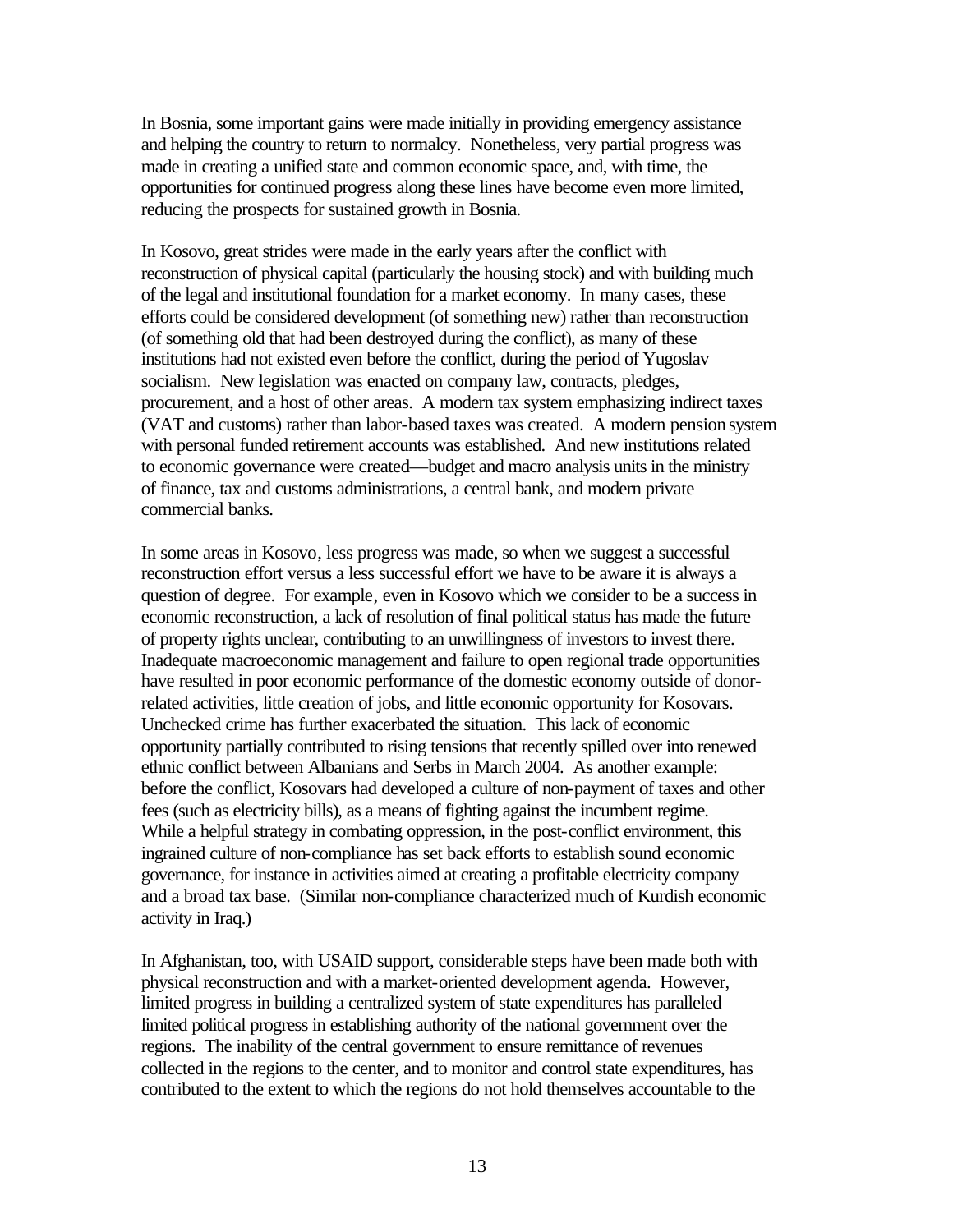central government. This is a chicken-and-egg problem: Because the central government has little political control over the provinces, Kabul is unable to compel the provinces to remit revenues; but if the national government had better control over the finances currently controlled by provincial governments and warlords, then the center would have stronger political reach as well. That said, Afghanistan, in relative terms, is one of the more successful war-torn reconstruction efforts—largely because of their strict adherence to their National Development Framework (NDF). That is, to a large degree Afghanistan has achieved the limited success it has because Government spending and also spending by the donor community has followed the priorities set in the NDF, making sure the whole development effort is coordinated around key priorities.

In East Timor, success with restructuring the public sector at the beginning of the postconflict period (by greatly reducing the number of staff positions in state organizations) created the foundation for a sustainable fiscal policy. Low tax rates conducive to economic growth would yield sufficient revenues to cover a portion of state expenditures. Budget deficits have been covered with World Bank managed donor trust funds, until future oil revenues come on stream. These factors, along with community-based reconstruction and a significant international presence, contributed to the relative economic development East Timor experienced during the immediate post-conflict period.

In Sierra Leone, assistance has focused on bringing the diamond trade into the formal sector, out of the shadow where it has provided financial resources to warring parties. These activities aimed at breaking the mechanisms by which economic activity funded violence can be seen as similar to the efforts in Japan to break up and change ownership of the *zaibatsu*, also breaking the link between economic production and militarism.

In Iraq, several factors have impeded resumption of economic growth. The security situation in many parts of the country has been inadequate for allowing the resumption of many basic economic activities. Furthermore, Iraq's ubiquitous Oil-For-Food (OFF) programs created a dependence on subsidized imported food distributed to Iraq's domestic markets, sharply reducing demand for many domestically produced goods<sup>2</sup>. This gave government officials and distributors unusual power over allocation of the economy's resources. The negative impact on the domestic economy of OFF programs started when these programs were introduced in collaboration with the UN, long before the conflict, in the mid-1990s. After the conflict, OFF programs were transferred from UN to Iraqi government auspices, modified somewhat to increase some domestic purchases and reduced in overall budget size. Nevertheless, these programs continue to lead to purchase of billions of dollars of imports annually that are distributed almost for free on local markets, harming domestic production.<sup>3</sup> The negative security situation and failure to date to replace OFF programs with monetary subsidies greatly contribute to

 $2^2$  A typical food basket consisted of wheat, rice, pulses, vegetable oil, sugar, milk, salt, tea, soap, detergent, most of which had been produced in Iraq. DFID, "Restructuring Iraqi Consumption: Transition from Handouts to Markets."

<sup>&</sup>lt;sup>3</sup> Christopher Foote, William Block, Keith Crane, and Simon Grey, "Economic Prospects and Policy in Iraq," Journal of Economic Perspectives, vol. 18, no. 3, Summer 2004, p53.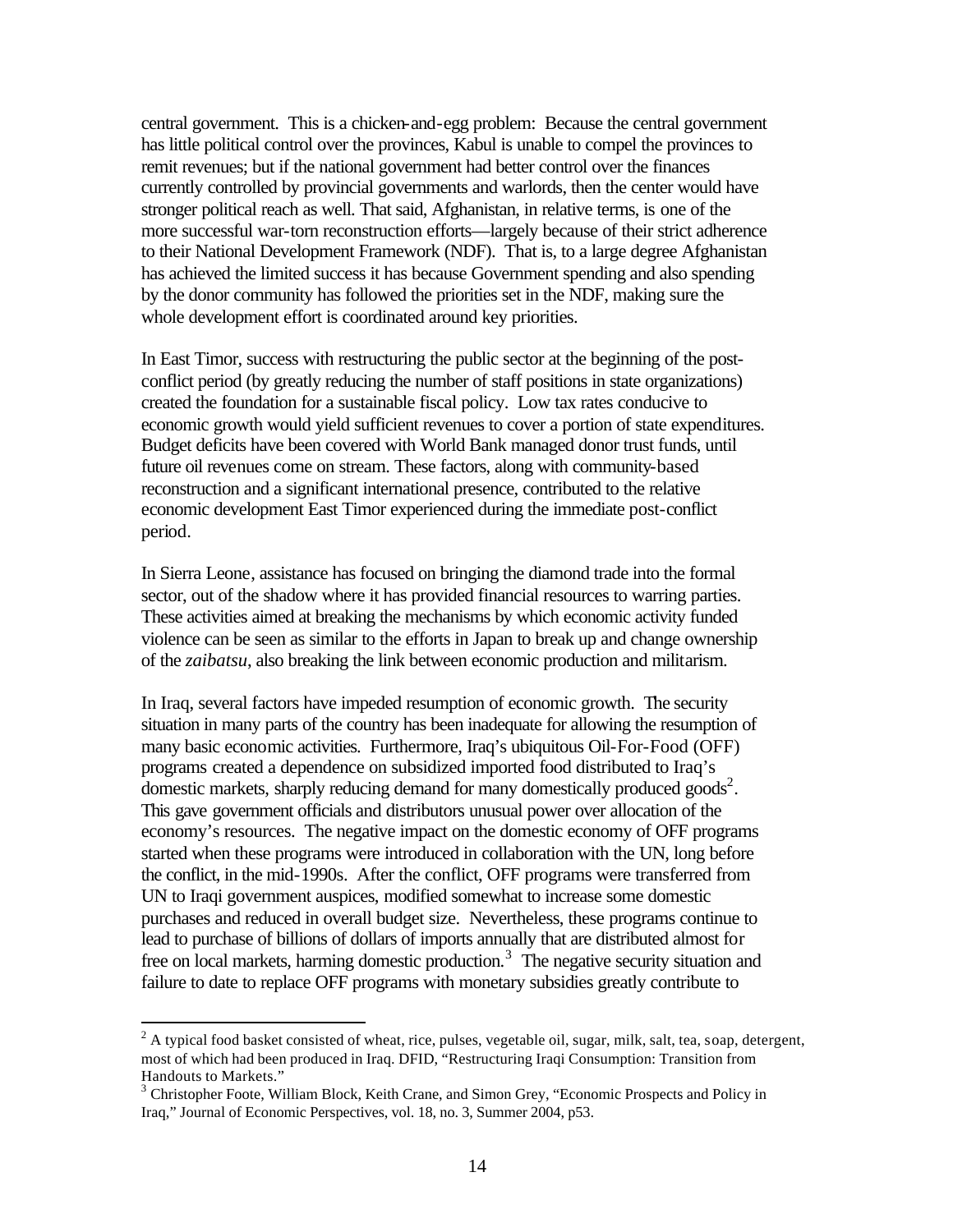unemployment and idleness of the population, while also creating opportunities for corruption in the administrative allocation of OFF resources. Factors such as lack of security and subsidies like OFF programs that hinder domestic production and employment can raise social tensions and increase likelihood of renewed social conflict. (Given that Iraq faces both security concerns and OFF programs, it is not readily apparent how much further unemployment and stagnation is caused by the OFF programs beyond what would result merely due to the difficult security situation.)

In all post-conflict countries, as is the case elsewhere, macroeconomic stability, sound fiscal policy, and other institutions and policies that promote private sector development, are central to creating jobs, reducing numbers of angry unemployed, and giving the population a stake in a new society. In each of the post-conflict countries, improvements made in economic governance have contributed to relieving underlying social tensions, and lack of progress often has been a factor when social tensions have bubbled over into renewed conflict.

Furthermore, as noted earlier, many key reforms are politically challenging and therefore best undertaken immediately, while potentially opposing interests still are relatively weak. It is hard to imagine how in Kosovo so many laws could have been put through later in the reconstruction process, or in Afghanistan such a good public expenditure information system created, or in East Timor such downsizing in public administration achieved, or in Japan breaking up of the *zaibatsu* accomplished, if these reforms had been postponed for a later phase. Similarly, in Iraq, failure to quickly convert Oil-for-Food into monetized subsidies during the brief period of Coalition rule might turn out to be a key shortcoming, leading to continuation of a fundamental distortion in the economy—if relatively powerful governments immediately following the end of conflict are unable to implement hard reforms, it seems likely that subsequent governments, with even more tenuous a grip on power, also will be even less able to undertake hard steps such as reform of Oil-For-Food into a market-based system.

An important point this study makes is that the early introduction of well-targeted, comprehensive economic governance programs are essential to utilizing what becomes within a few years of reconstruction, scarce donor money. Ron van Rooden of the IMF, in commenting on the reforms in Afghanistan, has made an important observation on this:

Another risk [jeopardizing the reconstruction effort and insuring political stability] is that external assistance may fall short of what is required. The experience of post-conflict countries shows that assistance typically starts to decline after a few years, just at the moment when the recipient country's capacity to absorb aid and use it effectively is increasing.<sup>4</sup>

There are two important issues raised here by van Rooden and central to the problems of reconstruction in war-torn regimes.

<sup>4</sup> Ron van Rooden cited in IMF, *Islamic State of Afghanistan: Rebuilding a Macroeconomic Framework for Reconstruction and Growth*, 2003 pp. 12-13.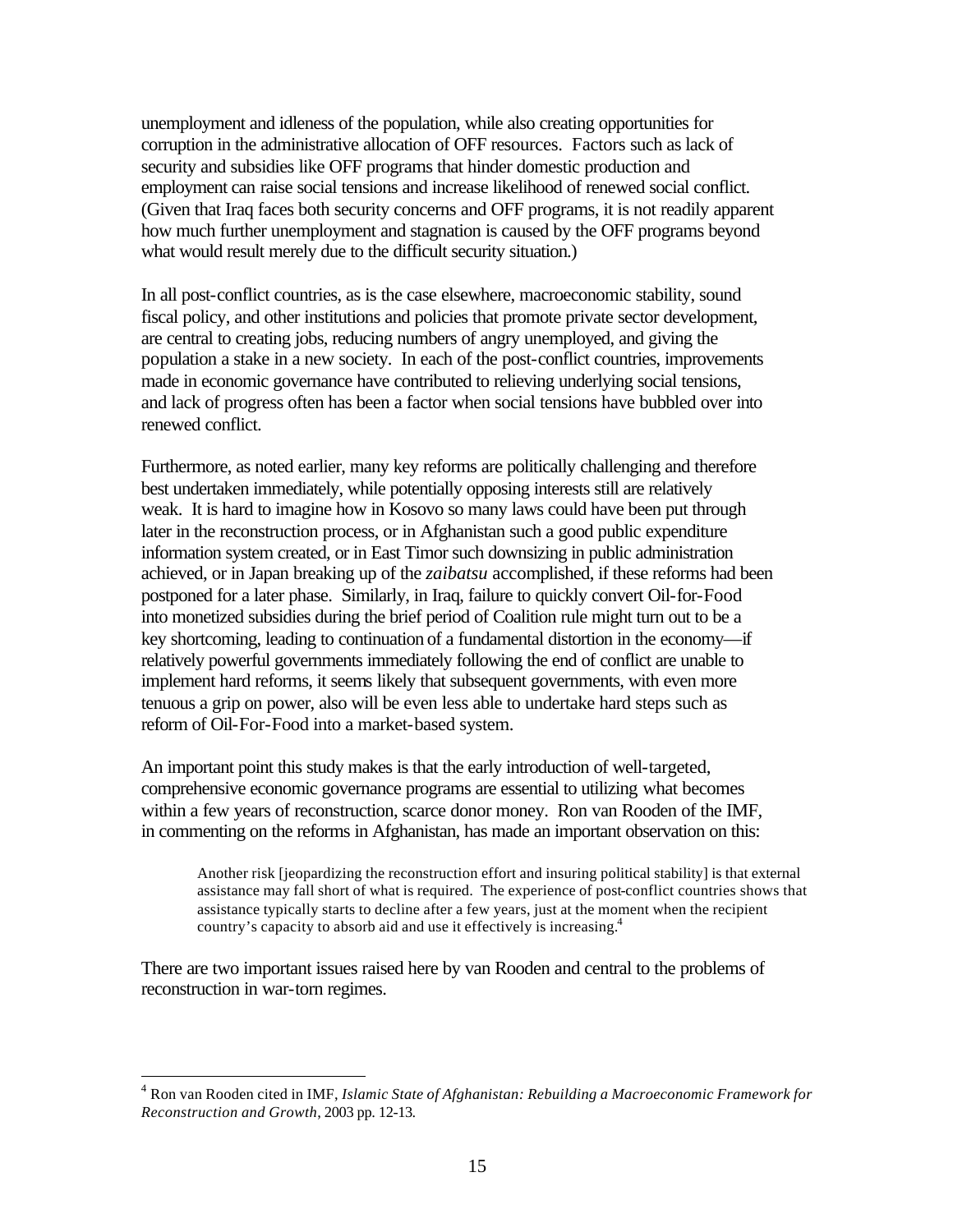First is the issue of having in place a system of economic governance institutions to absorb and properly channel external assistance—such that it is not wasted on white elephant capital projects that the current budget could never hope to finance over the long run. In most war-torn economy reconstruction efforts, as we discuss in each case study, the ability of their economies to absorb external assistance and to fully utilize the contributions to capital investment are a function of their ability to manage the funds they are offered. The more quickly a central fiscal authority and a central bank are established that can intervene to impose financial stability, as well as a legal and regulatory structure to allow the proper functioning of property rights, the more the regime can get out the early money poured in by donors.

Second, almost as important, is the ability to avoid donor-fatigue and seek additional funds when they may be most important. The sooner the institutions of economic governance are established and up and running, the sooner the recipient country can justify, explain and thus seek additional donor funds. The closer the budget and financial reporting of the recipient state is to international standards, the more likely it will be to make its case to steering committees consisting of donor representatives in order to receive needed infusions of funds<sup>5</sup>. This was an important lesson in Kosovo for the author, who was Co-Head of the Department of Reconstruction, and Alan Pearson, who was Co-head of the Central Fiscal Authority. We spent several weeks preparing reports for the Working Level Steering Group (WLSG) Committee that reviewed donor allocations to Kosovo, so that all donors felt confident their money was being well spent, so that they could easily justify it to their constituents at home, and so that the reporting they received from us (in Kosovo) on the use of funds could withstand an audit in their home countries.

In contrast, in Iraq, non-US donors seemed skeptical of the CPA's ability to manage large sums of donor contributions efficiently and transparently. This concern partially contributed to a reluctance on the part of other potential donors to make financial contributions to a centralized spending process.

The implication here is that if donor money to the recipient state is going to decline after a few years anyway—then there is every reason to set up economic governance institutions to maximize its use. However, if there is any way to insure a continued flow of funds by avoiding "donor-fatigue," it will only be through having in place a proper set of economic governance institutions donors can rely on.

 $<sup>5</sup>$  For an example of preparation materials for the Working Level Steering Group Committee on Kosovo,</sup> see Stephen Lewarne and Alan Pearson, Co-Heads, Department of Reconstruction and the Central Fiscal Authority Final Report, BearingPoint 2000 Kosovo I Project.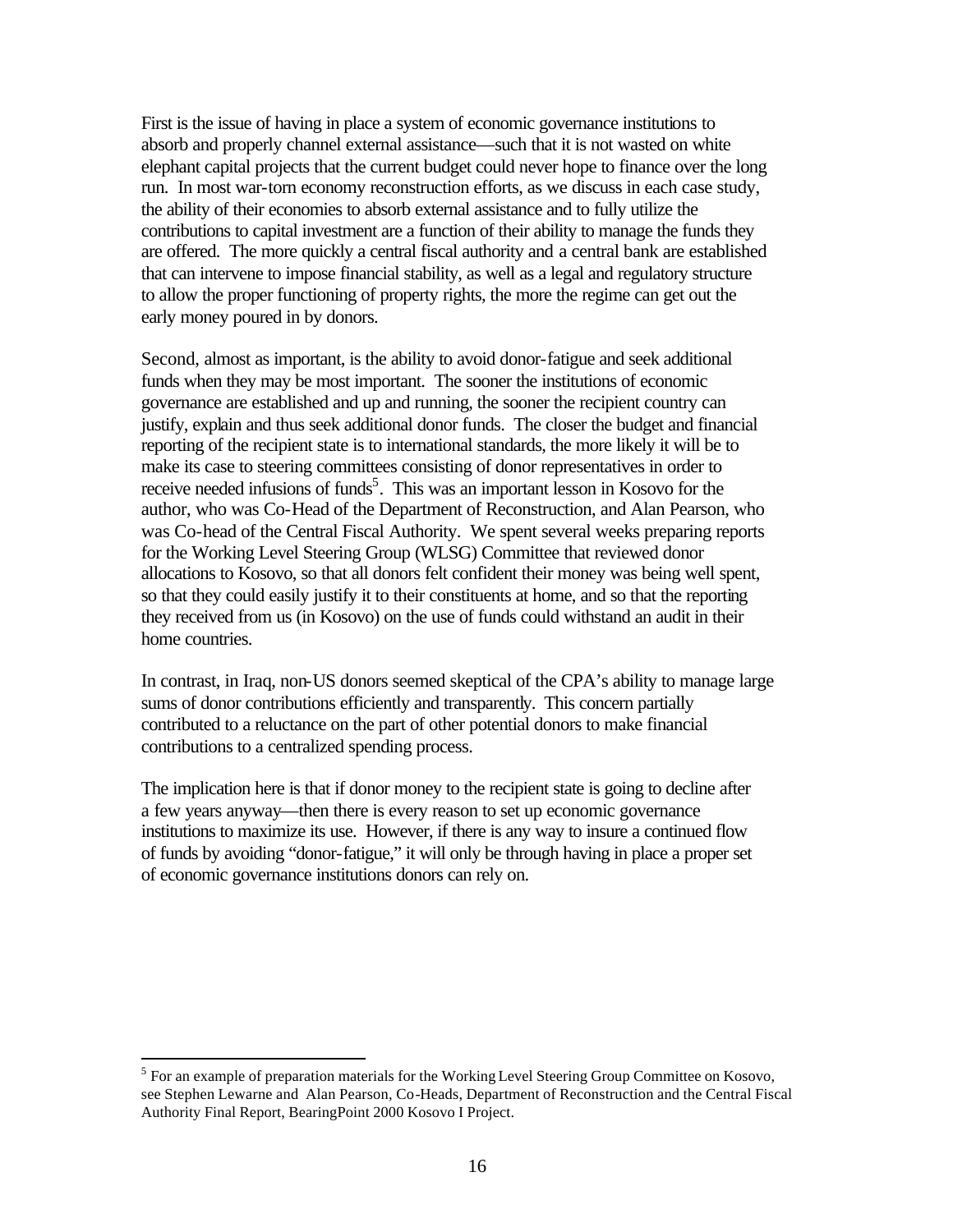## **IV. ECONOMIC RECONSTRUCTION IMMEDIATELY AFTER WORLD WAR II AND TODAY**

There is a growing literature on the Marshall Plan's applicability to today's reconstruction needs. Several journalistic observers have made unconvincing cases of their incompatibility, citing differences in culture and assuming institutional and legal infrastructure in post-war Europe and Japan that simply was not there at the time (but is now). A serious attack on the Marshall Plan application in recent times comes from Barry Eichengreen. He makes an interesting case for the fact that the Economic Cooperation Act (ECA) money merely tipped the balance in the economies of Europe, which were at that time starved for capital in an international capital market that was segmented. Today, he claims, with capital markets so free, it is unclear that a Marshall Plan style would have the required impact, and that, in fact, it would represent a waste of tax dollars. Eichengreen's assumption of free capital markets does not apply in war-torn economies or in underdeveloped states such as Sub-Saharan Africa (he notes the latter location). In fact capital markets do not work that well in North Africa either, nor in Iraq, Afghanistan, Kosovo, Bosnia or any other War-Torn or fragile state where a Marshall Plan would be considered.

In the end, commentaries that focus on specific technical issues such as capital markets overlook broader important issues, which are the organization of the effort, the goals and the funding mandate behind the effort. Few people would have said at the time that postwar Japan's imperial structure was anything like the US legal system—least of all McArthur and his legal team who wrote the new laws. In fact several commentators note how foreign the new legal process being developed for Japan was at the time. Fewer still cite any bankruptcy, court proceeding or welfare distribution functions in post-War Germany. Even with entrepreneurialism and public-private cooperation, the task was daunting: trying to re-build a capital stock of much greater magnitude than what capital needs are today even in Iraq. Thus, while the problems are different, they are all large in their own way, and they all require focus and organization.

A major thesis we put forward is that reconstruction efforts under the Marshall Plan and Japan 1) were focused, well thought out and planned, 2) were on economic governance issues as much as humanitarian, security, and physical reconstruction programs and 3) lacked a competitive nature with other donors as aid does today. This allowed for the war-torn economy to recover much more rapidly and require less assistance in the out years. Of course, external factors also played a role in rapid recoveries. For example, the start-up of the Korean conflict created considerable demand for Japanese goods and services, and similar increases in world demand helped fuel Europe's post-War growth

An important difference between the Marshall Plan era and more recent reconstruction efforts, in terms of organizational structure, is the way assistance was organized then, all under the auspices of one donor—the US, vs. now under joint efforts of many bilateral and multilateral donors. Under the Marshall Plan and in Japan, the U.S. was the final authority and the main and direct source of funds. However as we point out, this was not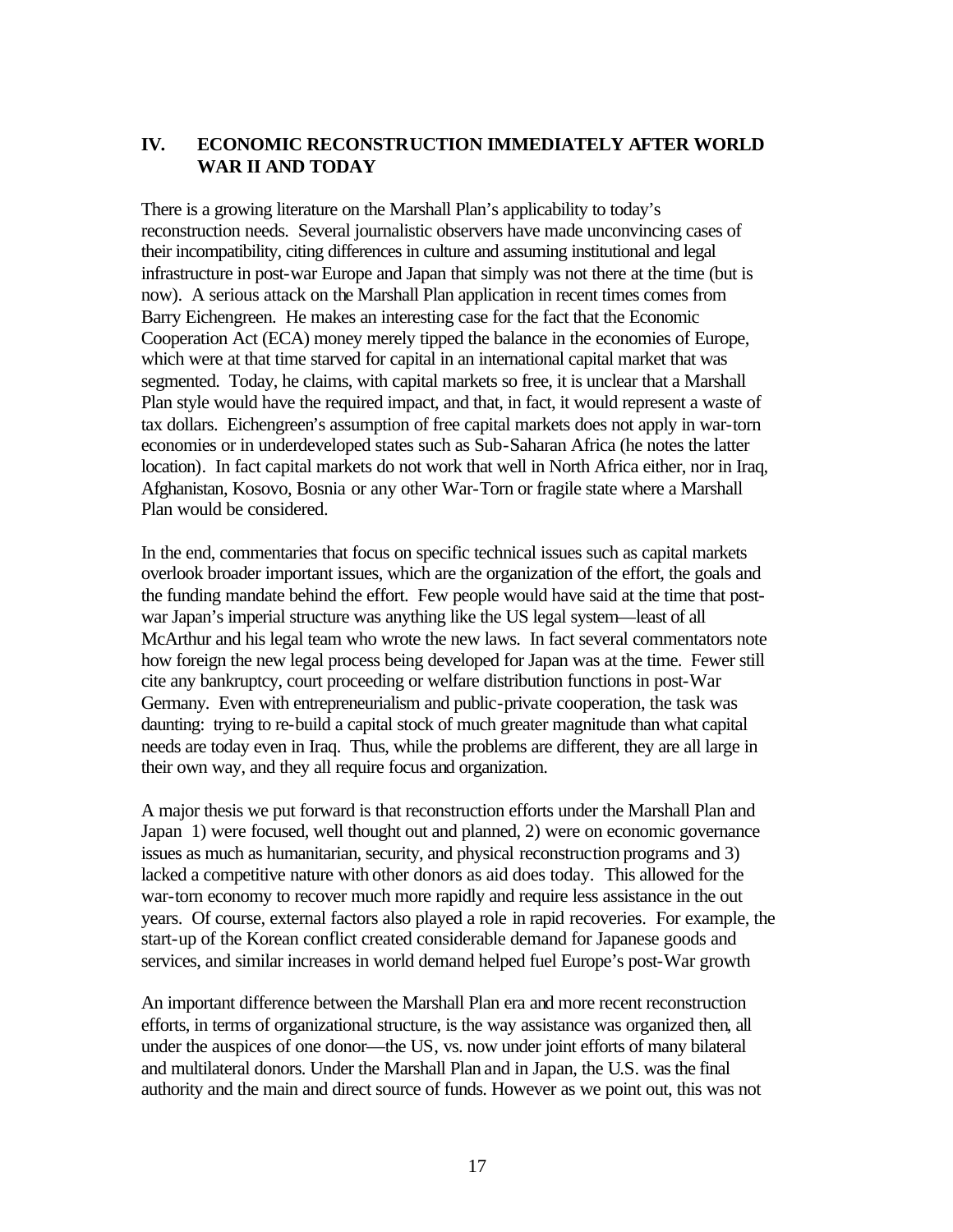the main factor in determining success in these early reconstruction efforts. It certainly helped and, we would contend, allowed for faster recovery once problems were addressed, but even under one authority, there were problems. What is of real interest is how the Truman Administration, when faced with division and squabbling between departments, worked to resolve the issues and restore the advantage of a single donor decision-making process.

If we compare the effort of the Marshall Plan with that of Iraq, we note a similar problem at the start of each. Both reconstruction efforts took over a year to get off the ground and were characterized initially more by infighting between the State Department and War (Defense) Department than with real economic development. As Michael Hogan has pointed out in his history of the Marshall Plan (before even the first Iraq conflict occurred):

…previous aid programs had failed and would continue to fail so long as American assistance was used in piecemeal efforts to revitalize national economies. The squabbling between the War and State departments was symptomatic of the drawbacks inherent in uncoordinated aid programs. Worse still, the piecemeal approach seemed to be perpetuating the very order that had hampered economic growth and led to German domination in the prewar period.<sup>6</sup>

This problem of uncoordinated, unfocused assistance was quickly corrected by President Harry S. Truman, who admitted mistakes, brought in a prominent leader from another Party (Herbert Hoover) to assess the situation, gave considerable leeway to junior but very talented staff in the State Department under Dean Acheson and George Kennan, and asked for a new plan to more efficiently use  $\text{aid}^7$ .

It is of importance that the Marshall Plan had this problem and that it was resolved only after about 18 months. We have seen in Iraq, that a similar period of 18 months has passed, but such a solution does not seem imminent. The question that puzzled us as authors is why did this have to occur in Iraq when we already knew it had happened under the Marshall Plan? One answer is that, there will always be start-up problems, and they can last anywhere up to a year or two for very large efforts. The issue is not start-up lags, rather the ability to self-correct. The Marshall Plan, after 18 months, did a review and then availed itself of all USG resources on economic reconstruction and planning. The CPA—as we discuss below—did not use USAID resources as effectively as it could have. This is why the Marshall Plan was able to self correct, and why we believe the Iraq reconstruction effort is still beset with problems 18 months after the end of the conflict.

 $<sup>6</sup>$  Michael Hogan, 1987 p.35.</sup>

<sup>7</sup> Quoting from Michael Hogan (1987 p. 33-34): "His [Hoover's] report issued in march 1947 recommended lifting the restrictions imposed by the level-of –industry plan, halting the removal of nonmilitary industrial plants, and allowing the Ruhr and the Rhineland to remain parts of Germany. These revisions in policy, it maintained, would leave Germany with the factories and resources needed to increase production and thus spare American taxpayers the onerous expense of supporting the German population. Together with the proper safeguards against renascence of German militarism, they would also permit Germany to contribute to the peaceful stabilization of Europe as a whole."(see also Truman letter to Hoover, January 18, 1947, Hoover letter to Truman, January 19, 1947 and Hoover letter to Truman March 18, 1947 and Herbert Hoover, *An American Epic* 4 vols. (Chicago 1959-64).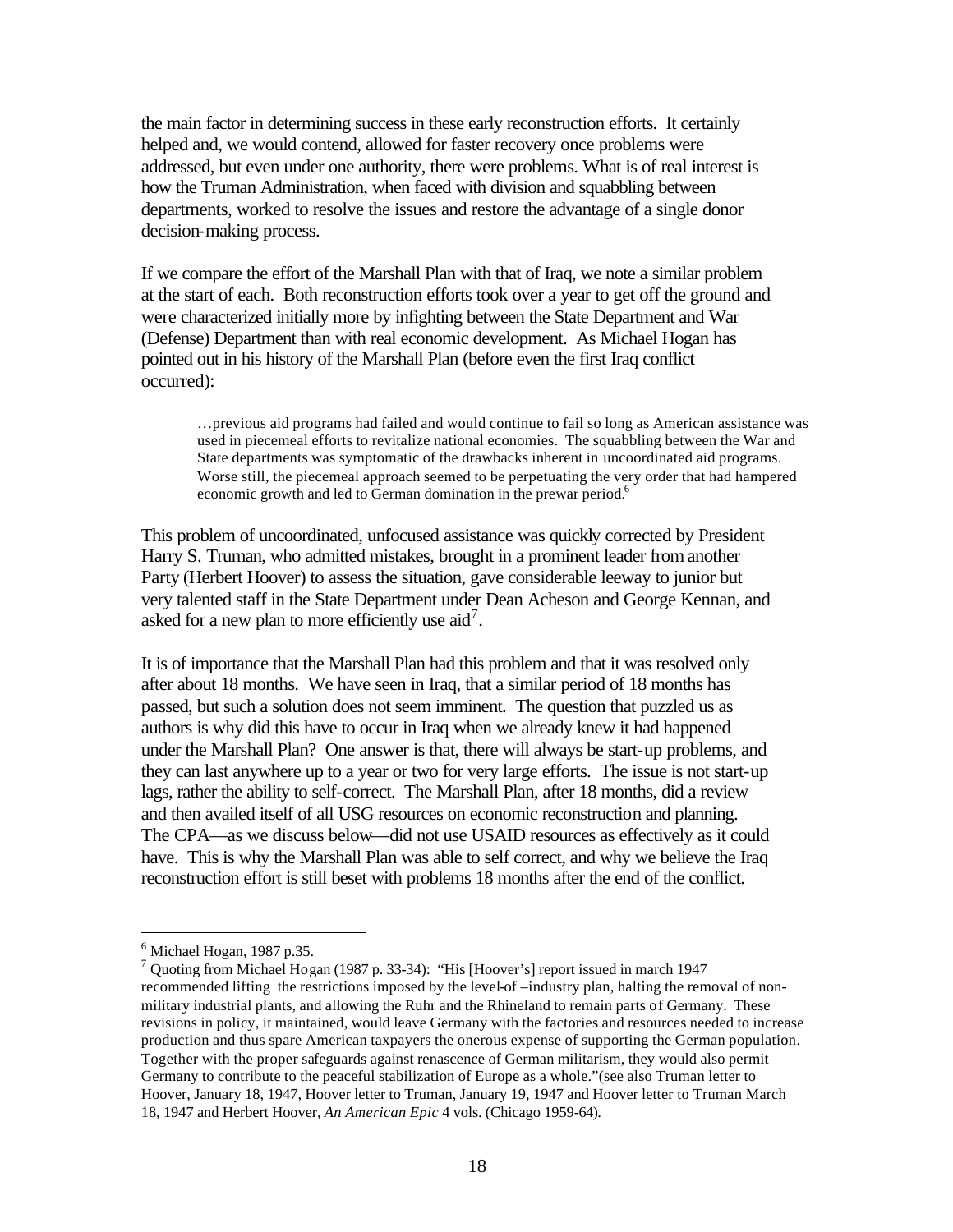Under the Marshall Plan the US also had been planning for occupation and reconstruction well in advance of the cessation of hostilities. Start up problems did occur, as we discuss in the case studies below, but they were not fatal flaws and were possible to overcome by an Administration in Washington that was willing to consider debate and criticism from several quarters, review its original objectives and quickly organize around a solution.

We believe therefore, that the underlying factor in success of a war-torn reconstruction effort is not the lead and dominating participation of the US, but rather the fact that the development effort is focused through a unified organizational structure and an explicit national development framework, that the budget is used as much as possible as a document to guide policy, and that the ruling government—be it a new one or an occupier—relies on the services of those development agencies at its disposal to achieve its collectively agreed goals. What is important is for reconstruction planning and implementation to be well organized and coordinated. While this most easily can take place when one country or agency oversees or clearly leads all reconstruction work (as in the case of the Marshall Plan and Occupation of Japan), there are examples of well organized aid efforts led by several donors (Kosovo, Afghanistan, East Timor), and also an example of a less well organized effort led by one donor (Iraq).

Thus it is tempting to credit the success of these early aid years relative to later years to the singularity of U.S. purpose and to the fact that one government was acting alone as opposed to several donors and aid agencies working together. However, although the primary role played by the U.S. may have had something to do with these early successes in Europe and Japan, we will show that a number of later reconstruction efforts beginning with Kosovo in 1999 involved several donors and managed to be successful. And Iraq is an obvious case where we feel it has not gone so well.

Another fundamental difference dominates the two eras in the delivery of reconstruction assistance: a universal approach, characterized by consolidated funds in one administrative pot to be drawn on, in the same way a budget process works, versus today's approach of multiple donors competing with one another (UN,EU,WB,IMF, and bilateral assistance bureaucracies). In many cases donor assistance programs are a diversified patchwork without a consistent theme. In addition, in a number of reconstruction efforts since those immediately after World War II, there has been an apparent lack of strategic interest in the reconstruction effort beyond humanitarian assistance and conflict resolution—as opposed to the Marshall Plan and the Japanese Reconstruction program, which prioritized rebuilding economies and institutions of economic governance. The early efforts of the Marshall Plan and Reconstruction of Japan also had bold, blunt statements about promoting US economic interests globally and ensuring that the largest economy in the world would benefit from its aid in terms of strong economic partners in Europe and Japan. To state these goals explicitly today is seen as anathema, with the consequence that the aid delivery gets watered down to often nominal consequence.

Over the last few decades we have seen a move into attempts at more international cooperation, where responsibilities and tasks are divided up among different types of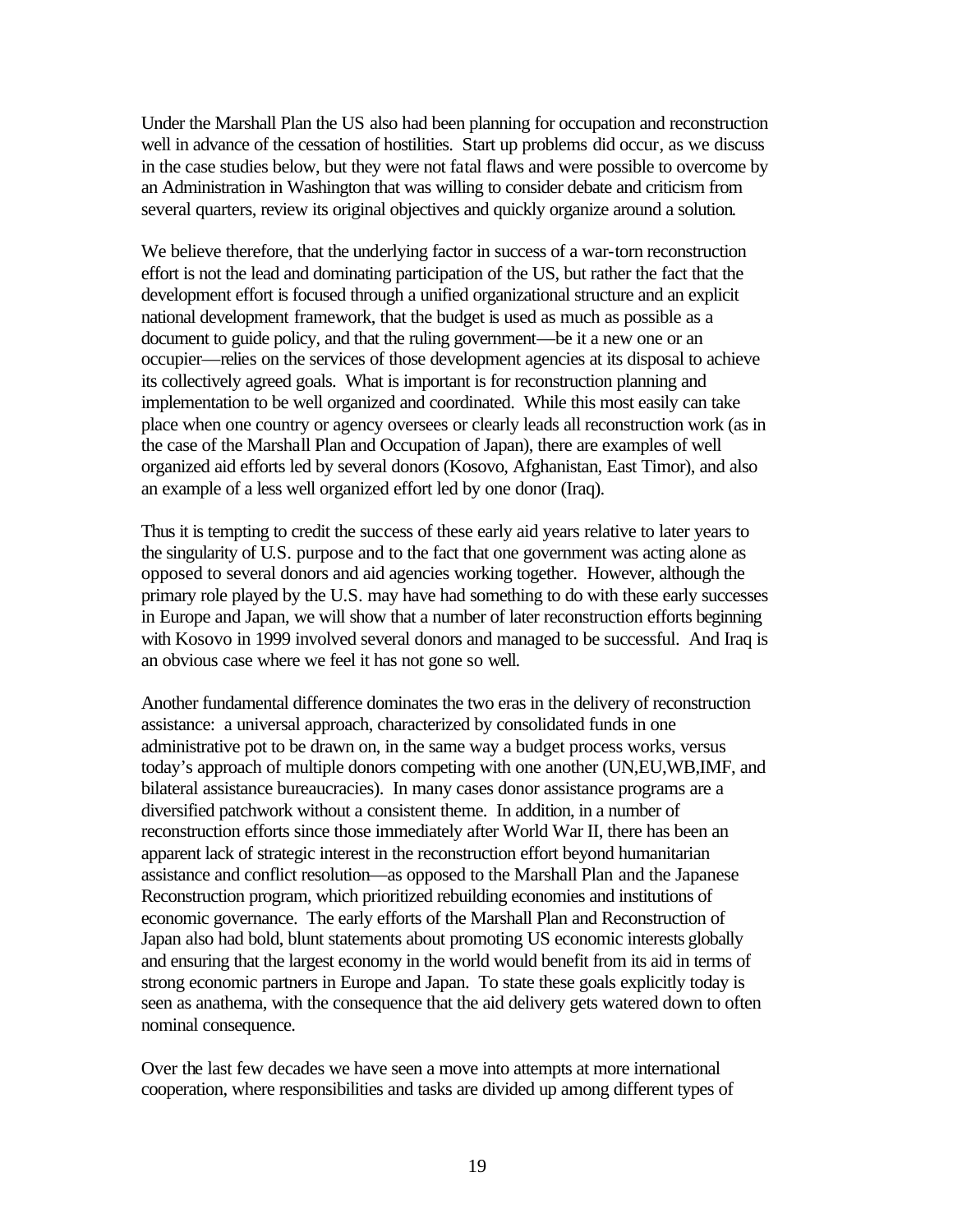donors and often long time lags result in aid delivery. Certainly in assistance offered to West Africa and later Kosovo, we see this splitting of responsibilities. Reconstructions in Kosovo, East Timor and Afghanistan have been cooperative efforts of many multinational donors and are rated very highly. In the cases of Kosovo and Afghanistan especially, the planning processes were well coordinated and integrated aid packages were introduced early-on. These reconstruction efforts learned lessons from their predecessors and largely recreated the unity of purpose seen in the Marshall Plan,

Kosovo is a case study in the mix of good policies in economic governance (introduced by USAID) but bad governance (in general mostly by the UN). There are clear lessons learned between Kosovo in 1999 and East Timor in 2000 where the entire "pillar approach" used in Kosovo (whereby each major donor was given a "pillar" of the bureaucracy) was abandoned, and instead more efficient forms of donor assistance were used, including adoption of a single budget process through which capital investments were run<sup>8</sup>. Nonetheless, on balance Kosovo's economic governance package was well introduced early on and reasonably well planned in advance.

The case of Iraq, the most recent major reconstruction effort of those we consider, merits particular attention, when compared with the experiences of the Marshall Plan era. The reconstruction process carried out under the Marshall Plan is now considered to have been a classic example of successful reconstruction carried out by one donor, the USG. The administration of the Marshall Plan after World War II was carried out after the first year by a streamlined, unified State-War-Navy Coordination Committee. The Iraq construction, considered to be principally led by the USG, would lead one to expect a successful outcome in the tradition of the Marshall Plan. However, we find that unified planning under one entity is only a necessary, not a sufficient condition. For example, reconstruction in Iraq has been directed by the CPA, although multiple countries (U.S., Britain and Australia) have participated in the effort. The CPA did not rely on an integrated team, but relied on a team drawn from various organizations across government—Department of Defense, NSC, Department of State, USAID, Treasury, Department of Commerce, USDA, and the NSC— with different operating styles and procedures. There was no streamlined organization within the lead donor (i.e., within the relevant U.S. Government agencies) and little utilization of development specialists in economic reconstruction. Lessons from those efforts highlight the importance of effective coordination in both planning and implementation. Further, as already stated, it has been some 18 months since the start of reconstruction and unlike the Marshall Plan, we see no similar review of aid operations as occurred under Truman with the Hoover report (yet we acknowledge this still may occur in Iraq; it just has not happened yet).

It is also often stated that the US did a better job in Europe under the Marshall Plan than in more recent reconstruction projects such as Bosnia, West Africa and Iraq, because the country then was more willing to dedicate more resources to the problem in order to:

- Assist our war-time allies

<sup>8</sup> S. Lewarne, *Capital Budgeting in Kosovo*, Memo to USAID December 1999. See also UNITAR, The United Nations Transitional Administration in East Timor (UNTAET), Debriefing and Lessons, Martinus Nijhoff Publishers, 2003.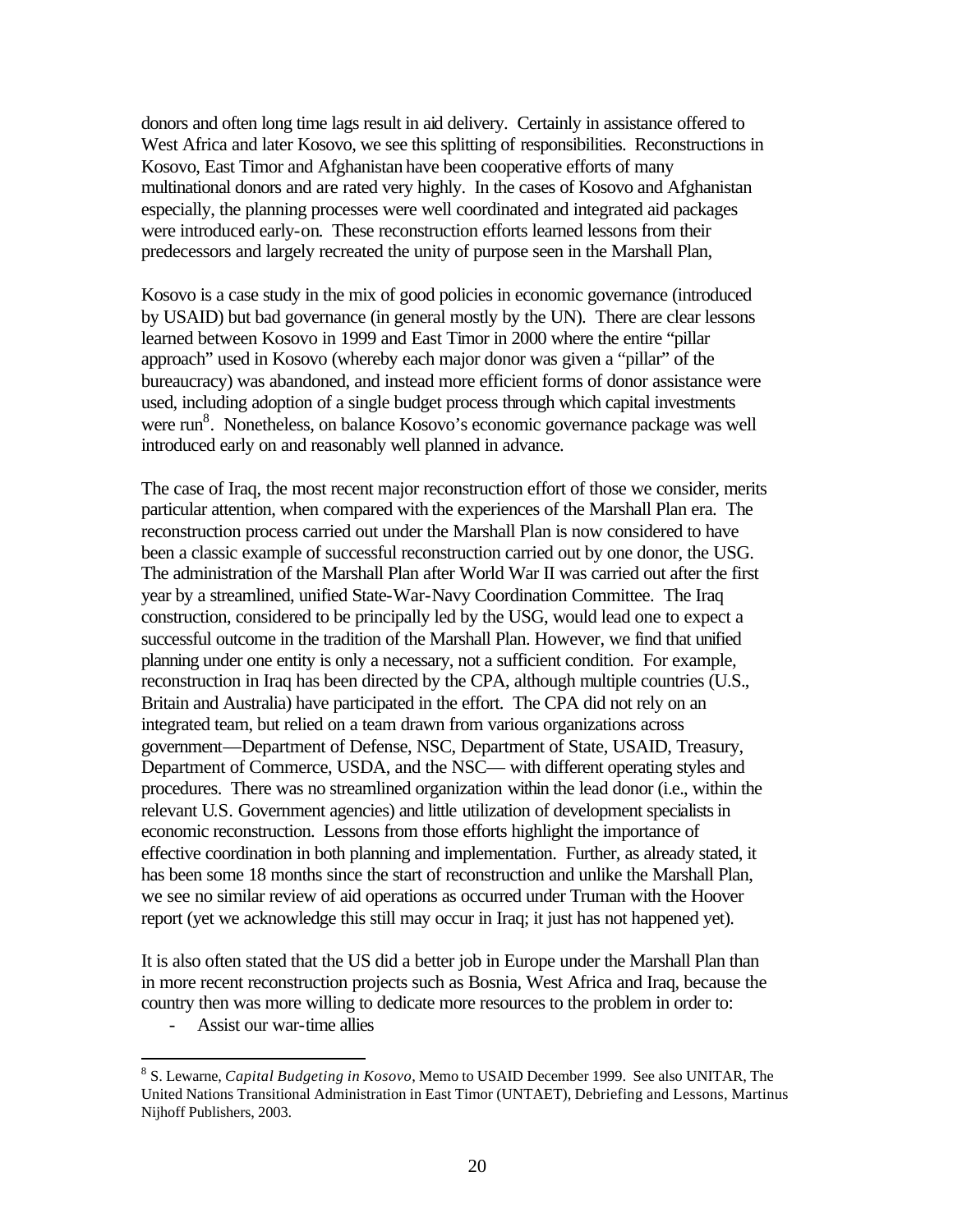- Come to the aid of Christian nations
- Fight communism
- Provide assistance to our forefathers' nations and historical brethren

While this did play a major role in the debate in Congress (see the case study on the Marshall Plan), it is important to note that we in fact spent *less* under the Marshall Plan than we do on aid today, per capita (in real dollars), at least in some of the post-conflict situations, in seemingly far-off lands of non-European peoples.

Dobbins provides a useful comparison in his recent work for The Rand Corporation. Germany received about \$200 per capita (in constant 2001 \$US) during the first two years after the conflict. Kosovo received about \$800 per capita, Bosnia over \$1,400 per capita, and Afghanistan less than \$100. A key conclusion of his is: "Many factors influence the ease of difficulty of nation-building: prior democratic experience, level of economic development, and national homogeneity. However, among the controllable factors, the most important determinant seems to be the level of effort—measured in time, manpower, and money"<sup>9</sup>. His comparisons measuring aid resources per capita are only partially useful. While it is generally true that, the more one pays, the more one gets, it is also true that many country needs are independent of population size. The cost of achieving many objectives will be the same regardless of how large a country is. For instance, purchasing an expenditure management information system, or training a macroeconomic unit, costs roughly the same in a place of two million (Kosovo) as it does in a place of 30 million (Afghanistan).

There was considerable learning between Bosnia and Afghanistan by all donors. It was only after mistakes in Bosnia on coordination and after USAID's comprehensive umbrella economic governance project in Kosovo that we see more rapid attention paid early-on to establishing economic governance institutions. By the time reconstruction efforts in Afghanistan started, the IMF, the ADB and the UN had learned enough to act immediately after the Bonn Agreement (November 2001) to start economic governance institutions more rapidly. Even then, assistance in this area was slow and came after the standard humanitarian assistance—but it was better than before. To some extent, the experience in Iraq, in terms of planning ahead of time, utilization of that planning for implementation, and coordination among government agencies, occurred at pre-Bosnia standards, not taking advantage of the lessons that had been learned in the experiences of Kosovo, East Timor and Afghanistan.

A comparative table has been constructed in the Annex to the Case Studies to show the detailed relationship between USAID's Economic Governance Programs in Kosovo, Afghanistan and Iraq. They are illustrative in that they have clearly built on one another and, when viewed in light of the history of economic governance, show a clear programmatic picture of what is necessary. Unfortunately many of the programs have been hindered by local circumstance, bad donor coordination, an absence of a functioning government, or a government that simply will not accept an entire package.

 $9$  Dobbins, 2003 p.xxv.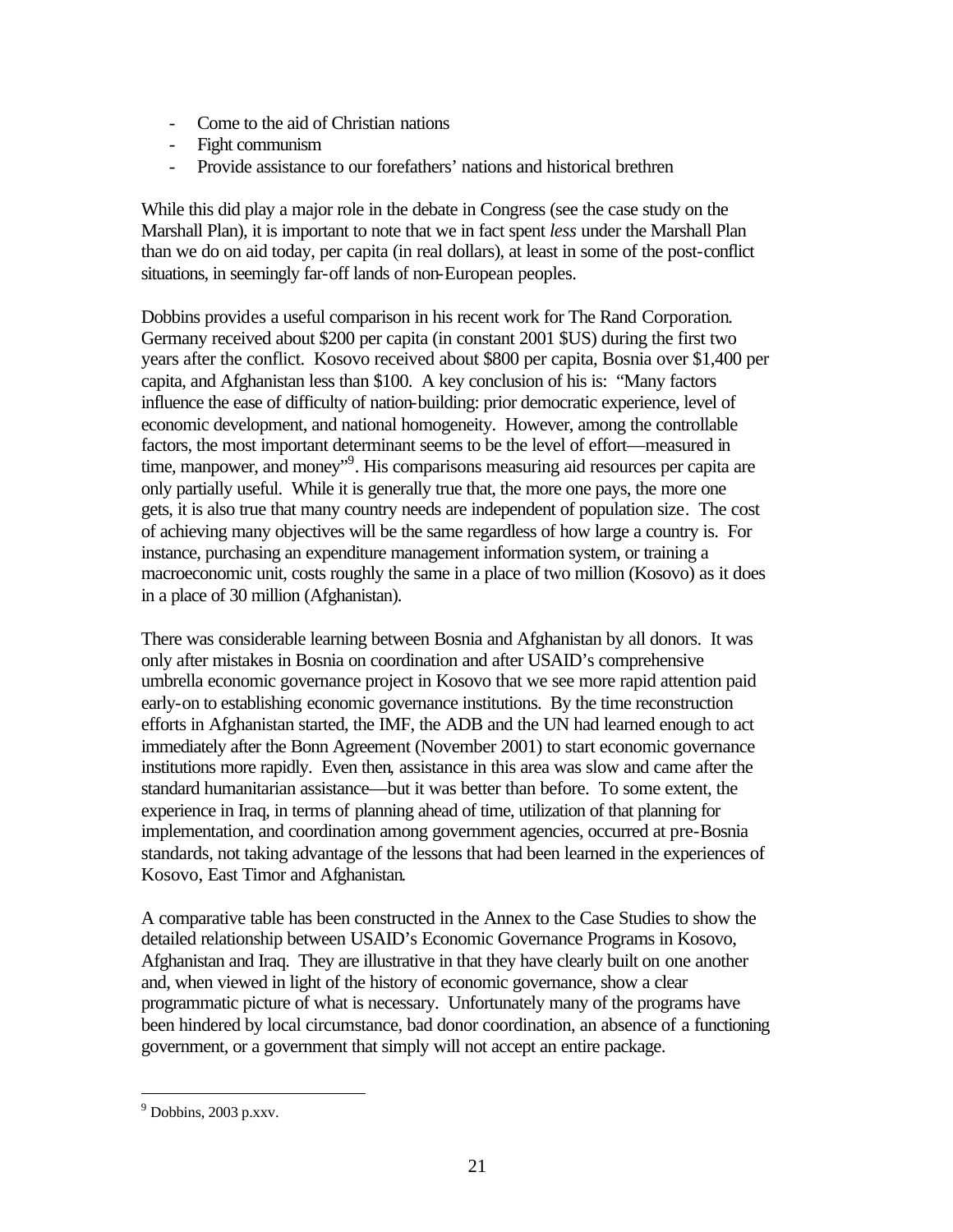## **V. NOTEWORTHY EVALUATIONS OF POST-CONFLICT RECONSTRUCTION EFFORTS**

A number of analyses have been written of post-conflict reconstruction efforts. In most cases, these analyses have focused more on political and security issues, and less so on economic governance, and they have tended to evaluate post-conflict experiences from the perspective of a single institution's role (for instance the UN). The following is a brief overview of several analyses that are most relevant for the present paper.

*Post-conflict reconstruction in Japan, Korea, Vietnam, Cambodia, East Timor, and Afghanistan, Proceedings of an International Conference, UN Institute for Training and Research, Hiroshima, 2002.* Practitioners and experts familiar with these reconstruction efforts gathered to draw lessons. Lessons drawn noted improved capacity among donors to work together and coordinate in post-conflict environments. They also noted the importance of recognizing that post-conflict situations differ from other development conditions, requiring better implementation capacity on the part of donors since local governments' capacity was lower. Too much bias was noted toward external actors rather than local actors, and toward government action rather than development of private sector actors. The need was noted for more emphasis on rebuilding trust and belief in the future of society among the local population. Most post-conflict reconstruction efforts were judged as needing better recognition of how hard the task is, how competent implementation has to be, and how long the process needs to be. Insufficient resources were judged to have been allocated for capacity building. Other needs identified include establishing security, justice, democratic governance, and socio-economic opportunity. Financing issues also were deemed important—delivering promised assistance efficiently and on time. Progress was noted in financing as of the experiences in Afghanistan and East Timor, with an over-arching budget determined early in the process, unification of financing flows in multilateral trust funds, early engagement of donors, and early delivery of at least some pledges. Other than the issue of financing, lessons did not focus on economic governance.

*Panel on UN Peace Operations (the "Brahimi Report"), August 2000.* The UN constituted a panel to review its own peacekeeping operations, led by the highly respected Lakhdar Brahimi. This report reviewed how the UN had prepared, organized, and implemented its recent peacekeeping operations. The report looked broadly at many factors related to success or failure in peacekeeping operations, including political, security, and economic issues, as well as organizational and resource matters. Among its finds are the following:  $10$ 

- "No failure did more to damage the standing and credibility of the United Nations peacekeeping in the 1990s than its reluctance to distinguish victim from aggressor."
- "The Secretariat must not apply best-case planning assumptions to situations where the local actors have historically exhibited worst-case behavior."

<sup>&</sup>lt;sup>10</sup> Panel on UN Peace Operations (the "Brahimi Report"), August 2000, pp. i-xv.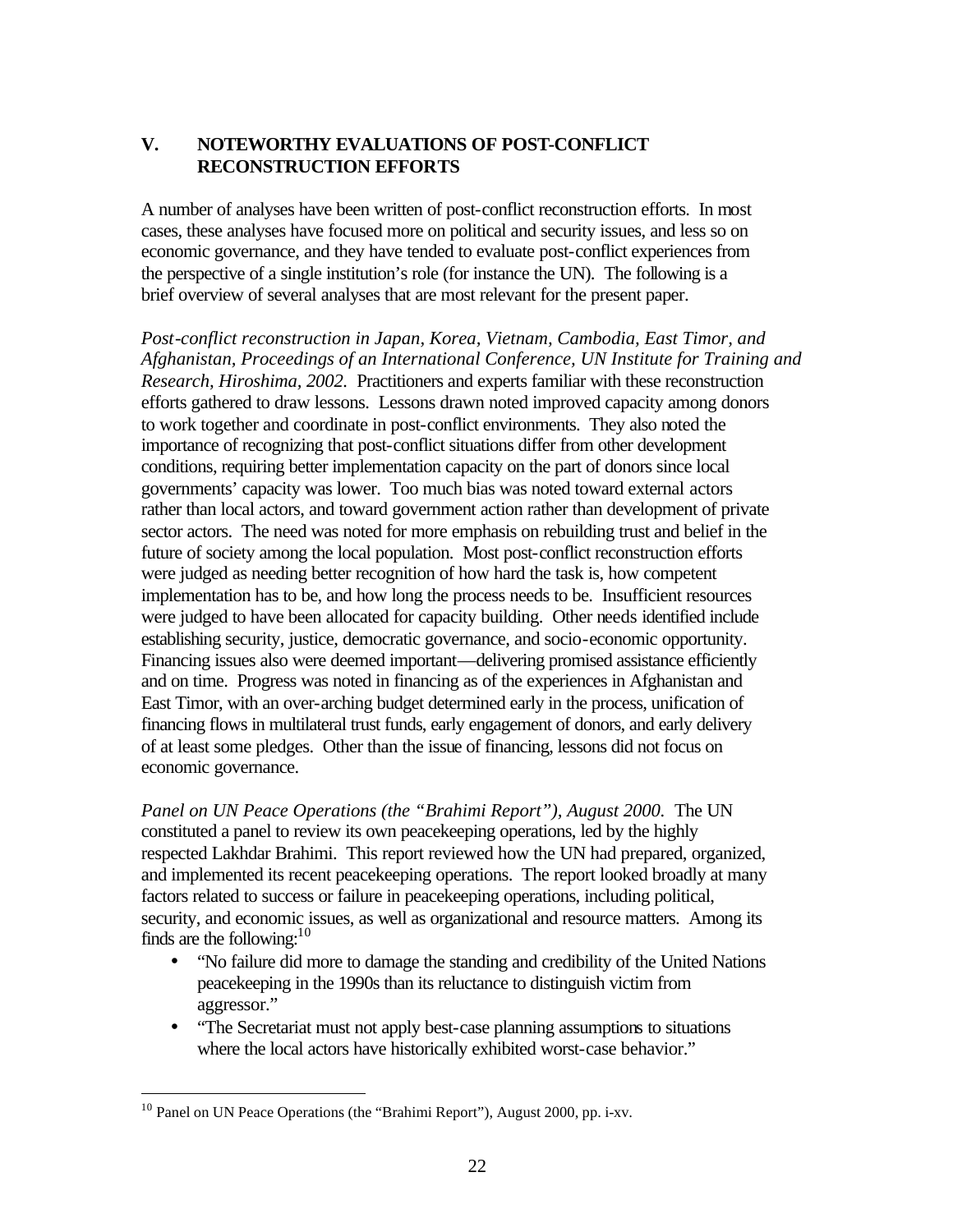- "The Panel recommends that the Secretary-General compile, in a systematic fashion and with input from Member States, a comprehensive list of potential special representatives of the Secretary-General (SRSGs), force commanders, civilian police commissioners, their potential deputies and potential heads of other components of a mission."
- "The first 6 to 12 weeks following a ceasefire or peace accord are often the most critical ones for establishing both a stable peace and the credibility of a new operation. Opportunities lost during that period are hard to regain."
- "To support such rapid and effective deployment, the Panel recommends that a revolving 'on-call list' of about 100 experienced, well qualified military officers, carefully vetted and accepted by DPKO, be created within UNSAS."
- "Parallel on-call lists of civilian police, international judicial experts, penal experts and human rights specialists must be available in sufficient numbers to strengthen rule of law institutions…."
- "The Secretariat should also address, on an urgent basis, the needs: to put in place a transparent and decentralized recruitment mechanism for civilian field personnel; to improve the retention of the civilian specialists that are needed in every complex peace operation; and to create standby arrangements for their rapid deployment."
- "It recommends that responsibilities for peacekeeping budgeting and procurement be moved out of the Department of Management and placed in DPKO. The Panel proposes the creation of a new and distinct body of streamlined field procurement policies and procedures; increased delegation of procurement authority to the field; and greater flexibility for field missions in the management of their budgets."

## *America's Role in Nation-Building: From Germany to Iraq, James Dobbins, et al., RAND, 2003.* This report looked at a similar set of case studies to those reviewed in our paper. The authors' most relevant conclusions are as follows: $11$

- "Many factors influence the ease of difficulty of nation-building: prior democratic experience, level of economic development, and national homogeneity. However, among the controllable factors, the most important determinant seems to be the level of effort—measured in time, manpower, and money."
- "Multilateral nation-building is more complex and time consuming than undertaking unilateral efforts but is also considerably less expensive for participants."
- "Unity of command and broad participation are compatible if the major participants share a common vision and can shape international institutions accordingly."
- "There is no quick route to nation-building. Five years seems to be the minimum required to enforce an enduring transition to democracy."

 $11$  James Dobbins et al., 2003 pp. xxv -xxvi.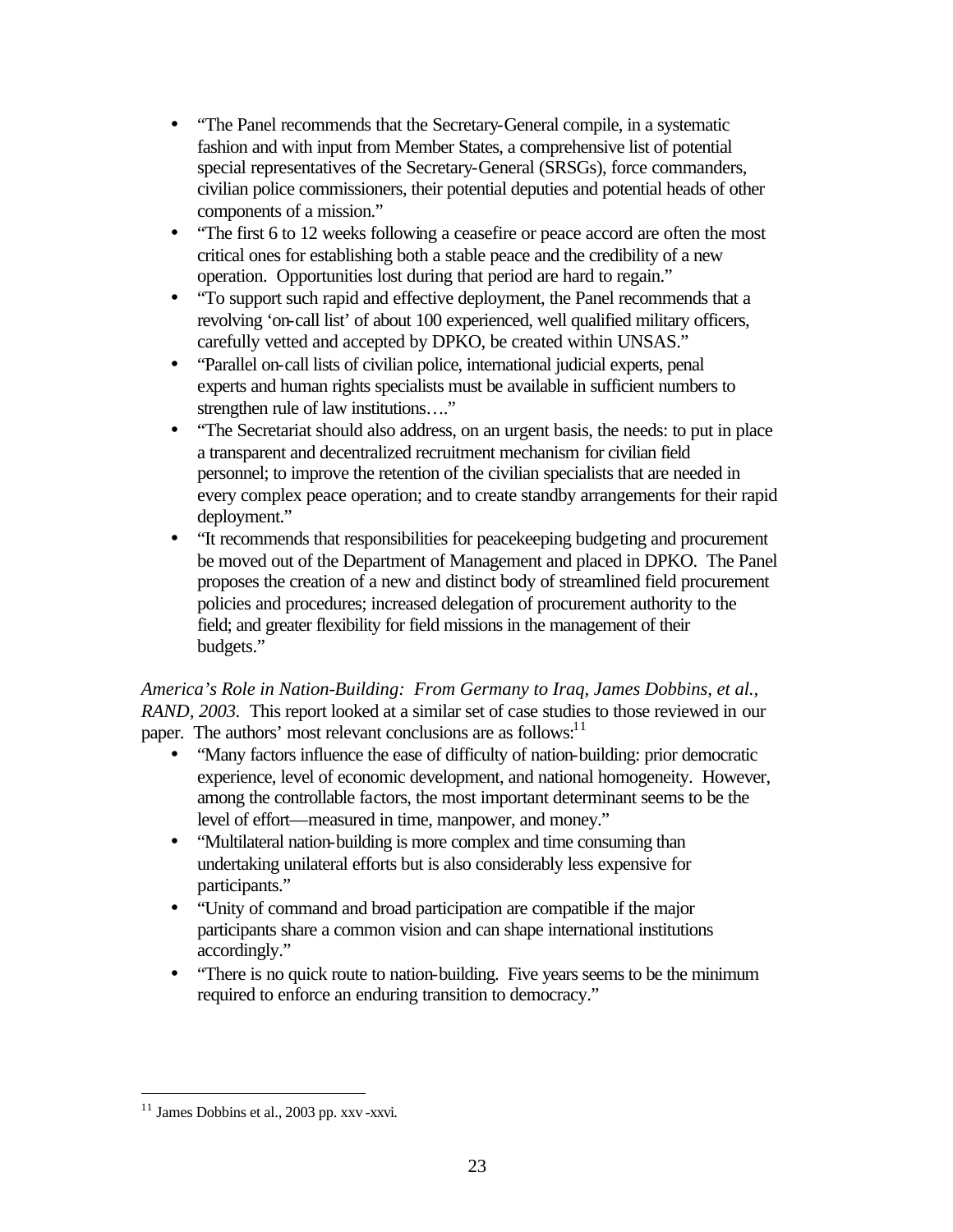*The Reconstruction of War-Torn Economies, Technical Paper, Jonathan Haughton, Harvard Institute for International Development, for USAID, June 1998.* This early paper on the topic reviewed a number of post-war reconstruction efforts, mostly inbetween those reviewed in our paper (i.e., after post-WWII reconstruction but before Bosnia). Key conclusions are as follows:

- Post-conflict reconstruction governments should seek a limited role, given their limited capacities.
- Macroeconomic stability should be achieved rapidly.
- Exchange-rate distortions should be avoided.
- Emigres cannot be forced to return earlier than favorable conditions are created.
- Land reform should wait until a later stage in reconstruction.
- New bureaucracies are not needed to administer aid funds, but existing donors need to be particularly flexible.
- Any aid conditionality should be kept to a minimum.
- Governments need to take good general decisions but not artificially try to signal big reforms.

*Bosnia and Herzegovina: Post-Conflict Reconstruction, Country Case Study Series, World Bank, 2000.* The World Bank has evaluated its experiences with post-conflict reconstruction, particularly focusing on the issues of donor coordination. The World Bank has been in the business of assisting reconstruction for a long time -- from its very beginning. Right after its 1946 creation, the first loan the World Bank made was to France to help rebuild the country after the destruction of World War II. Since the 1990s, when the world saw a substantial increase in the number of civil conflicts, World Bank funding for post-conflict assistance has escalated significantly. Assistance was given in Africa (particularly Uganda), Latin America, the Middle East, and, more recently, Europe. $12$ 

A series of internal reviews at the World Bank several years ago by the Operations Evaluation Department yielded important conclusions about World Bank post-conflict reconstruction. <sup>13</sup> Efforts to support macroeconomic stabilization were deemed to have been highly successful, and were urged to continue as a main World Bank focus. Evaluators noted: "moving to macroeconomic stability as soon as possible in a postconflict setting is crucial to economic recovery." Bank efficacy in supporting tax, other fiscal, and structural reforms, for instance privatization, was judged to have been of mixed success. They were urged to be undertaken incrementally. Traditional Bank work in rebuilding physical infrastructure was viewed as generally successful. Assistance aimed at developing specific key sectors often was viewed as only partially successful, often because of bureaucracies or policy obstacles that impeded development. In the area of demining, important for post-conflict societies, evaluators urged assistance in peripheral areas such as information and public awareness, but not directly in supporting physical demining. Evaluators noted the importance of investing in human capital, particularly in education and health, in a post-conflict environment. They noted that

<sup>&</sup>lt;sup>12</sup> Bosnia and Herzegovina: Post-Conflict Reconstruction, World Bank, 2000, p. vii.

<sup>13</sup> Ibid., p.3-9.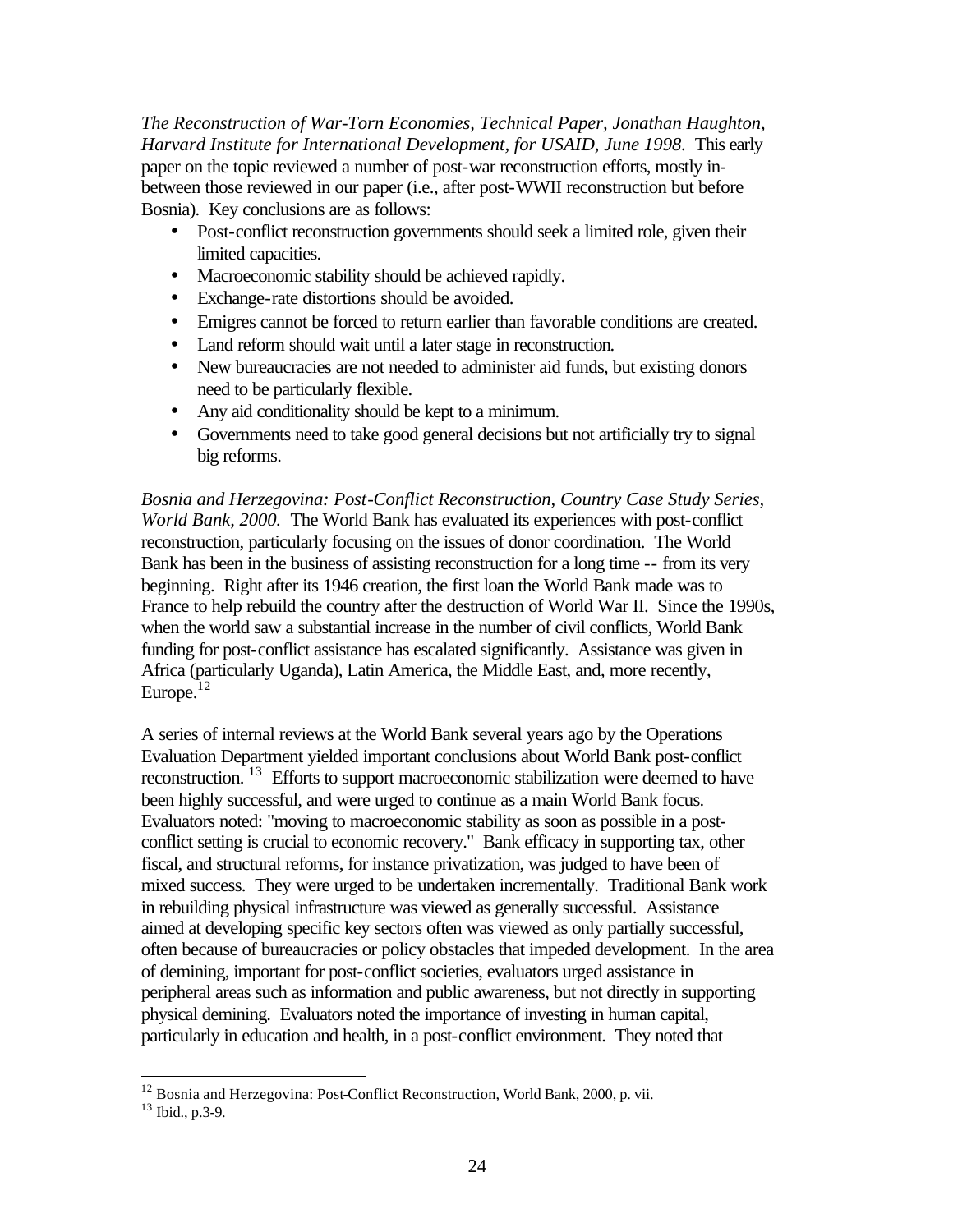World Bank assistance often does not initially focus on these areas, but that nonetheless they should be considered important for early assistance given their immediate need. The World Bank also identified as important assisting institutions of governments and civil society, including public administration, transparency, accountability, the rule of law, and professions, but it noted only partial success in assisting these areas in the past. Issues related to the role of women, demobilizing ex-combatants, and cultural capital were also identified as important.

Lessons regarding Bank preparation and coordination of post-conflict assistance also were drawn. The Bank viewed its consultative group meetings, involving all relevant donors, as generally successful. Evaluators viewed these as "particularly effective for mobilizing aid resources, including facilitating the clearing of arrears..., seeking a coordinated approach to macroeconomic issues, and providing information on needs and assistance flows." World Bank coordination was seen as most effective when there was a clear international mandate for such a role, or where the local government explicitly requested such a role. It was also viewed as essential to begin donor coordination early, even before peace accords are signed. Constructive contributions were also seen when the Bank was able to organize joint needs assessments, joint financing for balance of payments and budget support, sectoral reform coordination, and collaboration with  $NGOs.$ <sup>14</sup>

While many of the above evaluations touch on some similar themes as our paper, we believe our analysis sheds new light on the importance of economic governance and what it means in a post-conflict environment.

<sup>14</sup> Bosnia and Herzegovina: Post-Conflict Reconstruction, World Bank, 2000, p.3-9.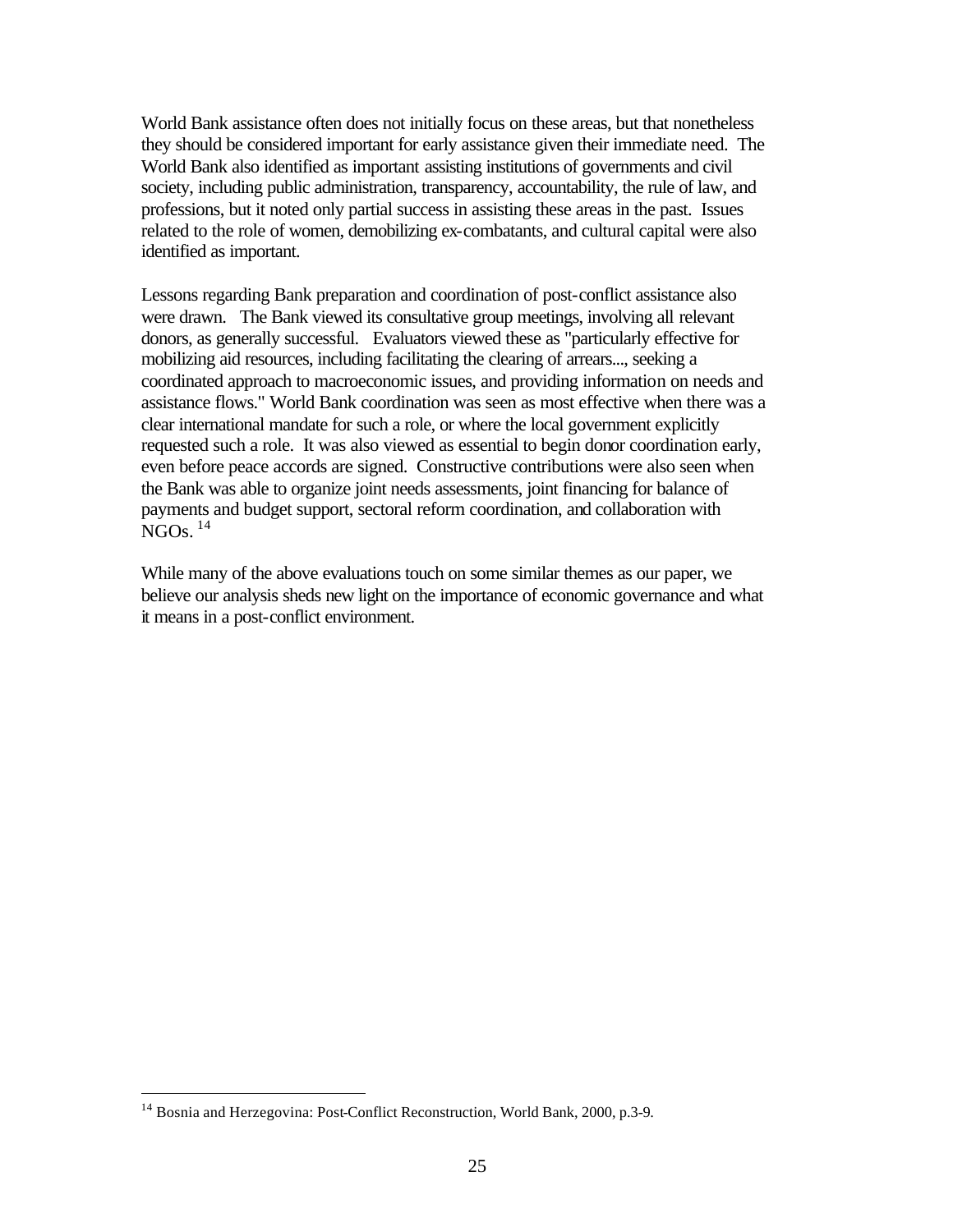#### **VI. LESSONS 1-13: GENERAL LESSONS IN ECONOMIC GOVERNANCE**

#### **Preparedness and planning beforehand**

**Lesson 1: Preparing for the post-conflict period should begin early, while the conflict is still under way, and include the participation of various likely donors, as well as representatives of any national organizations likely to play a role in the postconflict government.** Organizing donors, preparing to move funds, identifying key issues and counterparts, and getting personnel ready to relocate are all significant steps, requiring at least several months even with concerted effort. Only if a coordinated reconstruction effort begins preparation early, while a conflict is winding down, will all of the pieces fall into place on time.

While the Marshall Plan and Japanese Reconstruction were resounding successes, they were not so immediately. In both cases, some planning took place while the War was coming to an end. Nonetheless, the first year of reconstruction was largely seen as a time of trial and error, only after which well-planned efforts got underway.

In Bosnia, some planning was done within individual donors but not well coordinated across donors, so the reconstruction effort unfolded on an *ad hoc* basis. USAID had developed a coherent plan of programs for Bosnia, but this plan only partially was followed.

In East Timor, the extent of preparedness and planning ahead of time slightly improved, having benefited from the lessons of Bosnia and Kosovo. A Joint Assessment Mission, comprised of representatives of the UN and the World Bank, planned the reconstruction effort towards the end of the conflict, with the participation of a number of East Timorese nationals living in exile. Nonetheless, the international community was unprepared for the level of destruction that followed the independence referendum, so the full extent of in-country donor presence was less than what was required. In Iraq, criticism was made that there was insufficient planning for the post-conflict period (or, that there was planning, but it was not utilized by those who set up the immediate reconstruction effort). In Iraq, there also was widespread post-conflict destruction and looting, which was not captured or anticipated in the planning.

#### **Rational structuring of government and donor assistance**

**Lesson 2: New, post-conflict governments and donor presence should be well integrated and structured to address their tasks, rather than merely reflecting underlying political tensions and donor cultures.** The decision-making structures of Allied forces, under American authority, both in the Marshall Plan and Japanese Reconstruction, created effective institutions for governing after World War II. Both in Europe under the Marshall Plan and in Japan, recurrent and capital expenditures were unified under one U.S. spending authority. And donor decision-making essentially was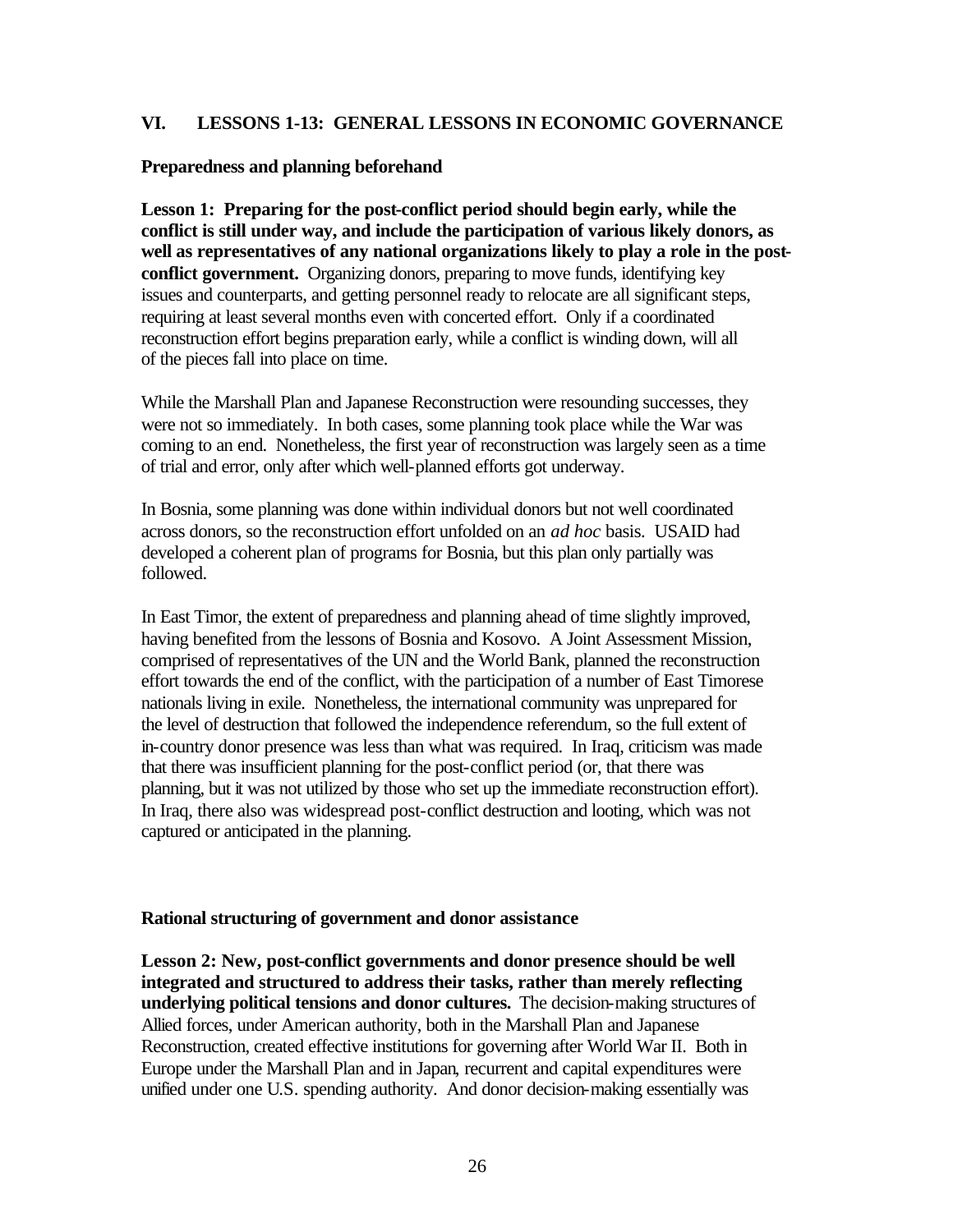unified under one structure, led by the U.S., with little more than opportunities for consultations given to other donors.

In the case of the Marshall Plan, this integrated organizational approach was not designed at the outset, but rather evolved over the early years through a period of trial-and-error. After an initial disorganized piecemeal approach, U.S. efforts to reconstruct Europe and Asia were reorganized into a centralized State-War-Navy Coordination Committee (SWNCC) and a Committee on the Extension of Aid to Foreign Governments. Supporting these entities were secretariats that provided unified staff assistance to the reconstruction efforts, as opposed to a less-organized situation where staff from various agencies may coordinate policies poorly with each other. These new inter-agency institutions greatly improved management of the reconstruction effort, reducing the interagency bickering between Departments of War and State that took place during the first year of post-War reconstruction. Similarly in Japan, governance was streamlined and unified. General MacArthur served as Supreme Commander in Japan, reporting to the SWNCC. In Washington, a position was created for an Assistant Secretary of State for Occupied Areas.

The organization of reconstruction in Bosnia was less successful. The government itself was broken into cantons split on ethnic lines. This cumbersome form of government, while perhaps unavoidable given political tensions, has been largely ineffectual and has been an impediment to most development efforts over a number of years. And donor participation unfolded in a largely *ad hoc* manner. (In Bosnia, the Dayton Accord set this cantonal structure of government, as part of the overall set of compromises that stopped the fighting. Even in retrospect, while observers generally agree this was not an efficient way to govern the country, it is not clear whether any other arrangements would have been politically feasible at the time.)

In Kosovo, government was more unified, and the donor presence was all organized under one roof of the UN Mission. Nonetheless, each major donor had its own "pillar". The UNHCR Pillar I focused on humanitarian assistance and resettlement immediately following the conflict. The UN Pillar II focused on civil affairs. The OSCE Pillar III focused on democratic development. The EU (and USAID) Pillar IV focused on economic development. Each pillar maintains the culture of its donor organization. Here, not only is there a problem in lack of compatibility in cultures, but there also is a problem in the cultures themselves. The UN, for instance, has taken on the role of basic governance, and yet the organization does not have many people on staff who actually have experience in governing countries, meaning that many positions were staffed by UN bureaucrats poorly skilled for their jobs. Moreover, the subsequent development in Kosovo of local institutions has created two parallel, competing governments – the UN Mission and the Provisional Institutions of Self-Government (PISG). The UN Mission is staffed with internationals, and the PISG is staffed with Kosovars who are elected or appointed by the Assembly. An attempt has been made to clarify which powers are "reserved" to the UN and which are "transferred" to PISG, but in practice in many areas the two bureaucracies are in competition.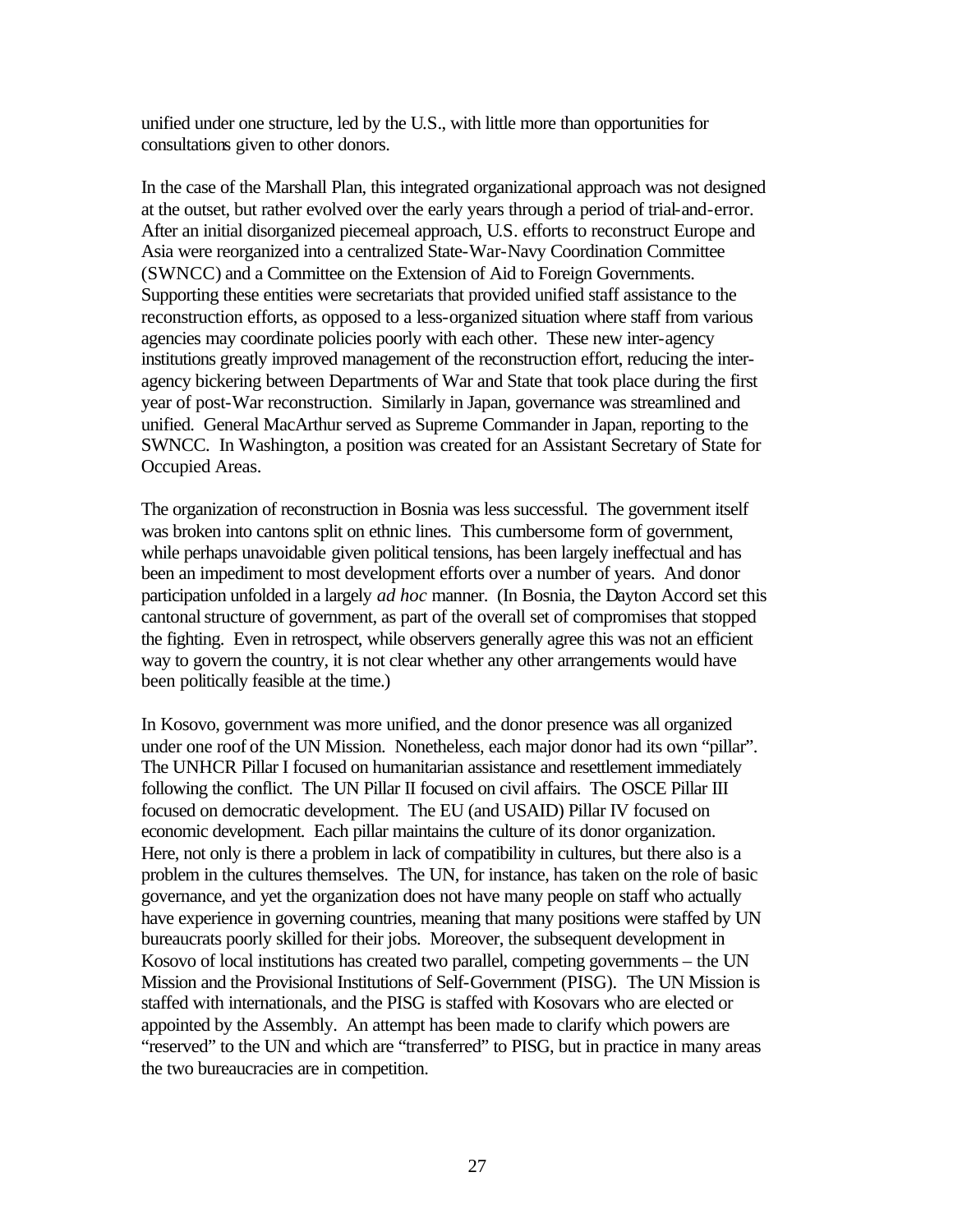In East Timor, the UN Mission was better integrated into one organization, and more thought was given to creating an East Timorese government. Donor funding for capital projects all was channeled through one account. Similarly in Afghanistan, a legitimate government was quickly established, and donors coordinated aid and capital investments through one account and one donor coordinating committee.

In the Iraq early reconstruction coordination has been perceived as weak between the staffs of the Defense Department, NSC, State Department, USAID, USDA, Commerce Department, and Treasury Department—all of which have participated significantly in the effort under the leadership of the CPA. Also, unlike post World War II in both Germany and Japan, when State set policy and War implemented it under the general support and supervision of the State-War-Navy Coordination Committee, in Iraq the Department of Defense in the early months set much of the policy, while, arguably, the reconstruction policy experts were located at State and USAID. Donor presence was coordinated through one institution—the Coalition Provisional Authority. Links and coordination between the CPA and Iraqi officials or counterparts have been weak at times, and there have been tensions between US government agencies involved in the reconstruction.

A number of instruments of *donor coordination* have been used, with varying degrees of usefulness. These instruments are often hard to assess, partially because reports and other documentation generated do not always accurately reflect the extent to which these efforts are successful or influential. Some include the following:

- **Joint assessments.** Multi-donor joint assessments at the outset of reconstruction activities have been instituted in recent efforts to provide better donor orientation around key priorities. These have generally been judged successful in Afghanistan and even more so in East Timor. In Iraq, the assessment exercise seemed successful, but perhaps was not particularly influential since so few donors other than the US put forward significant levels of resources.
- **Pledging conferences.** Each recent reconstruction effort involved pledging conferences. These conferences are particularly hard to assess since they always generate considerable positive reports that may not accurately reflect what donors have done.
- **Trust funds.** Trust funds managed by the World Bank were not set up in Kosovo or Bosnia—an experience that led some to urge their creation in subsequent efforts, claiming that their absence contributed to poor donor coordination. The funds in Afghanistan and East Timor have a generally good reputation. In Iraq, little money was put into the Trust Fund, making it less significant compared to the U.S. bilateral assistance effort.
- **Other donor coordination mechanisms.** Sometimes various committees of key donors have been created, with varying degrees of secretariat support, committee activity, and influence, some based in an overseas location like Washington and others in the host-country capital. Some donor coordination efforts have focused on dividing assistance responsibility by sector, while other efforts have attempted coordination of projects with donors working within the same sectors. No approach seems clearly better than others.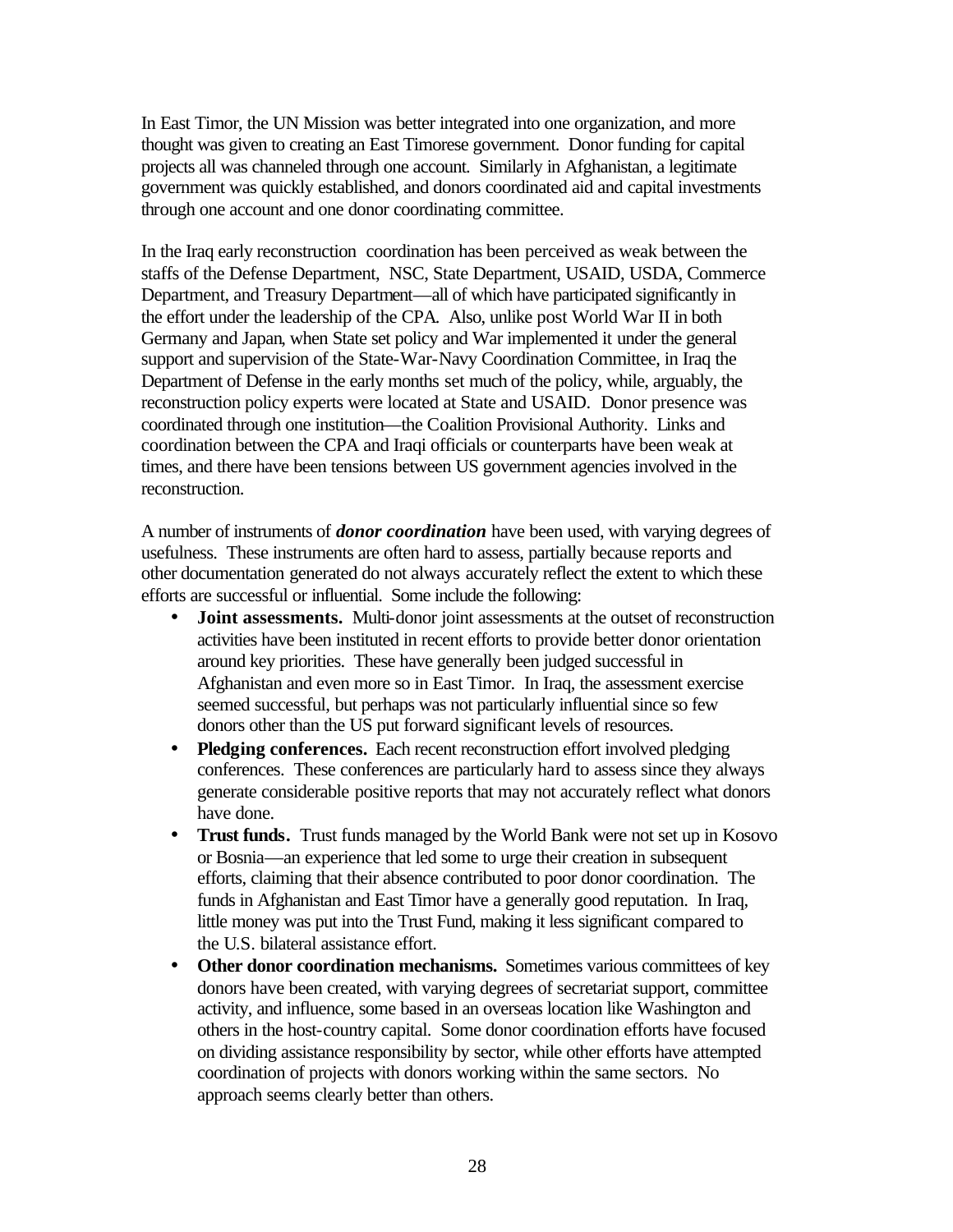#### **Focus on private-sector-led growth**

**Lesson 3: Even at the initial reconstruction stage, growth and job creation should be expected to come from private-sector-led growth, not government/donor spending.** Creating conditions for private-sector-led growth cuts across all other lessons discussed in this paper. In a number of cases, donors have considered proposals for job creation not based on private-sector growth but rather based on direct government subsidization of job creation—such as government-funded jobs programs. Such experiences generally have not been particularly successful, only leading to fiscal imbalances and unlikely fiscal sustainability in the longer run, as well as distortions in labor markets

In smaller post-conflict countries, the donors themselves can have a negative impact on private-sector job creation as their own organizations begin to dominate the labor market for professionally skilled workers. In such cases, the better, most mobile workers wind up working for donor agencies rather than for productive enterprises; private firms find it difficult to find affordable labor; and wages are driven higher throughout the economy than labor productivity would merit, reducing competitiveness. Kosovo, Bosnia and East Timor experienced this phenomenon, which is a type of "Dutch disease." Even large countries with small cadres of skilled professionals in the capital, such as Afghanistan, have this problem. In some cases, people trained in international organizations might go on to leading positions in the private sector, but in other cases they might just leave the country, exacerbating brain drain.

There are no shortcuts to job creation other than creating favorable conditions for a private sector to grow, particularly with low taxes and social contributions on labor. Also, removal of administrative and other barriers to small enterprise creation can be important in facilitating rapid growth of a labor-intensive SME sector.

Privatization, discussed more below in the Lesson on sequencing, may or may not be appropriate at the early stages of reconstruction. On the one hand, obviously, wellmanaged private firms with strong systems of corporate governance will function more efficiently than poorly run state-owned firms, better creating jobs and serving consumers. However, a successful privatization effort requires considerable resources and also a larger environment of sound overall economic conditions. Such resources and conditions may not exist immediately following a conflict situation. Consequently, the best strategy may be to postpone extensive privatization activity to a somewhat later stage of reconstruction.

Private sector development in Iraq has been hampered not only by the security situation, but also by the continuing Oil-for-Food (OFF) programs, which distributed subsidized imports to domestic consumers and reduced incentives to domestic producers and, consequently, had a negative impact on private-sector employment. Restarting Iraq's oil sector and the commensurate inflows of foreign exchange may further harm domestic job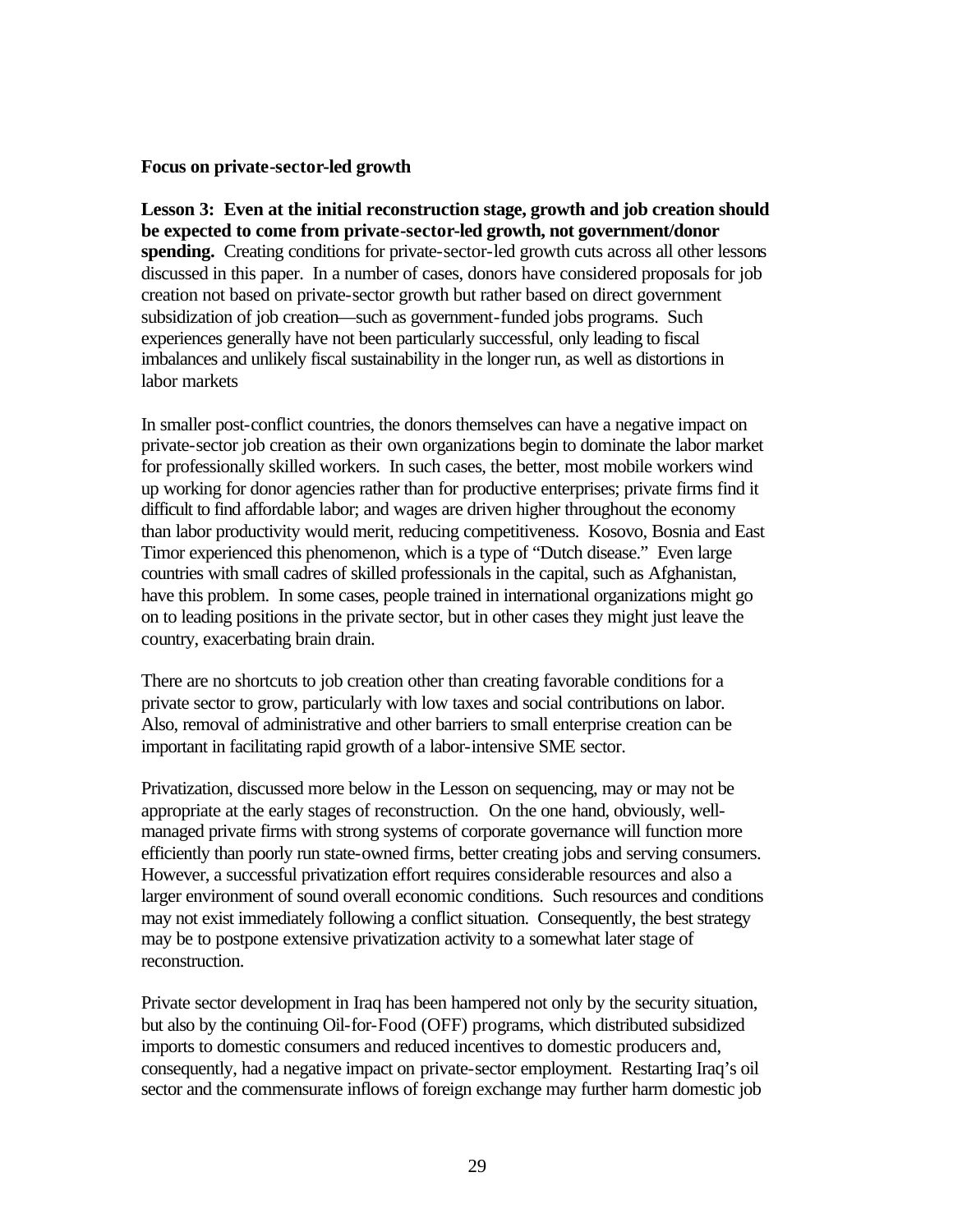creation if balance-of-payments flows excessively appreciate the exchange rate and make Iraqi labor less competitive internationally.

### **Security and crime issues**

**Lesson 4: Security is essential for reconstruction and for economic development.** Economic growth requires security. Without security, either economic activity cannot take place at all, or the added costs of security to private firms and individuals increase their costs, reduce their profitability, and reduce their competitiveness. Security is a public good that the government (with international support) mostly needs to provide. Without security at present *and expectations of future security*, investors are unwilling to invest.

Allied forces in Germany and Japan were quite successful in establishing security throughout their regions of occupation. The German and the Japanese peoples accepted defeat and did not challenge the decisions taken by their leaders. These conditions were important for the subsequent sustained rapid economic growth that took place.

Bosnia, Kosovo, and East Timor have seen relatively secure conditions, with some exceptions (such as most recently in Kosovo). However, in the Balkans, this security has only come with partition of people into mostly ethnically separate areas, as well as continued significant international presence dedicated to maintaining the security. It is not clear how sustainable this presence will be, meaning that expectations regarding future security are unclear. In Afghanistan, and particularly in Iraq, the lack of security continues to be a central impediment to growth.

Security and economic growth, however, are mutually reinforcing. Only with economic development will come new job expansion, creating opportunities for the population other than in violence and thuggery. So it is wrong to think that security must precede economic development—both must come together, iteratively, and lack of progress with one will hinder the other.

**Lesson 5: Post-conflict reconstruction efforts need to prevent organized (and unorganized) crime from monopolizing economic sectors and from creating a lawless environment that threatens legitimate business.** Authoritarianism and common criminality often go hand-in-hand, as each develops in conditions of lawlessness. Consequently, when authoritarian regimes are dismantled immediately following a conflict, corrupt elements of the old regime often morph into criminal groups that seek to maintain control over various economic sectors in a new environment. In cases where countries previously had been under sanctions, criminal groups have often emerged that earlier had thrived on evading the sanctions. Post-conflict programs therefore need to spend considerable efforts on fighting organized crime, which otherwise can corrupt the democratization process or, at a minimum, greatly impair the general environment for domestic businesses and foreign investors.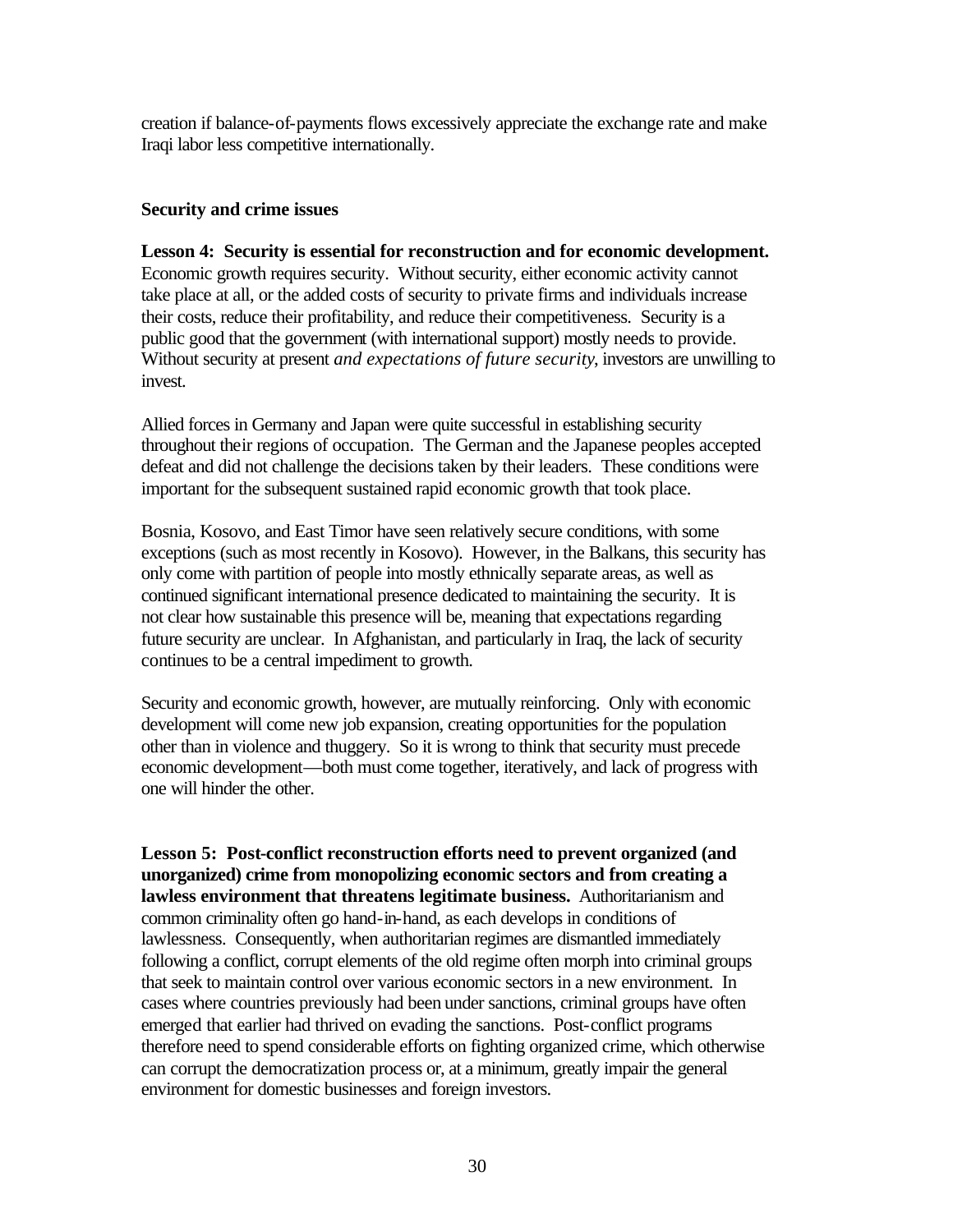In the Balkans, a number of organized crime groups associated with the Milosevic regime had been involved in smuggling rings in the years before the conflicts—circumventing sanctions and also facilitating transport of smuggled goods (particularly cigarettes) into Europe without paying taxes. Since the conflicts ended, many of these groups have continued to operate, expanding into new areas such as human trafficking. In Serbia, these groups killed the reformist prime minister. In other parts of former Yugoslavia, their activities raise funds for radical groups opposed to the peace process. In Afghanistan, opium production seems to have risen since the conflict ended. In contrast, in Iraq, despite setbacks in many other areas, corruption in the sale of oil revenues has largely been abated—as would be expected in moving from a state-controlled administrative system (under the UN-run Oil-For-Food program) to a market based system of sales.

Where sanctions or other restrictions on market activity have created opportunities for criminality, post-conflict economic reforms need to focus on restoring market conditions so that legitimate business can function, and a vigorous policing effort is needed to fight those organizations that have already developed. Otherwise, such criminal activities impede development of basic institutions of good governance.

#### **The economic reform agenda predating the conflict**

**Lesson 6: The economic reform agenda predating the conflict needs to be addressed early in the reconstruction effort, or underlying issues that contributed to the conflict situation will continue to fester.** The underlying economic relations that contribute to conflict do not disappear when peace is established. On the contrary, unless these underlying economic problems are addressed, they can continue to cause political instability even after peace is re-established. Japan had powerful *zaibatsu*, which concentrated industrial assets in the hands of militarists, in an otherwise feudalist agrarian society. Bosnia, Kosovo, and Iraq were decrepit socialist economies before their conflicts, with little prospects for economic growth. East Timor had a bloated civil service that was not fiscally sustainable. Sierra Leone's illicit diamond trade provided resources for instigators of the conflict. Iraq's Oil-for-Food programs placed subsidized imports on the domestic economy and reduced incentives to domestic production. These pre-existing impediments to growth need to be addressed quickly during reconstruction in order to establish conditions for growth and job creation and to eliminate the institutions that gave instigators of conflict their economic power base. Reconstruction efforts in these countries had mixed success in addressing these issues.

Occupiers in Japan succeeded in breaking up the *zaibatsu*, introducing modern commercial laws, and fundamentally revamping the education system, thereby putting Japan on the path to market development. Kosovo received a completely new, marketoriented legal system, with foreign assistance; Bosnia only partially moved from socialist to market-oriented laws; and Iraq only has taken some first steps. In Kosovo, because the laws mostly were imposed by foreigners and because Kosovo government officials lack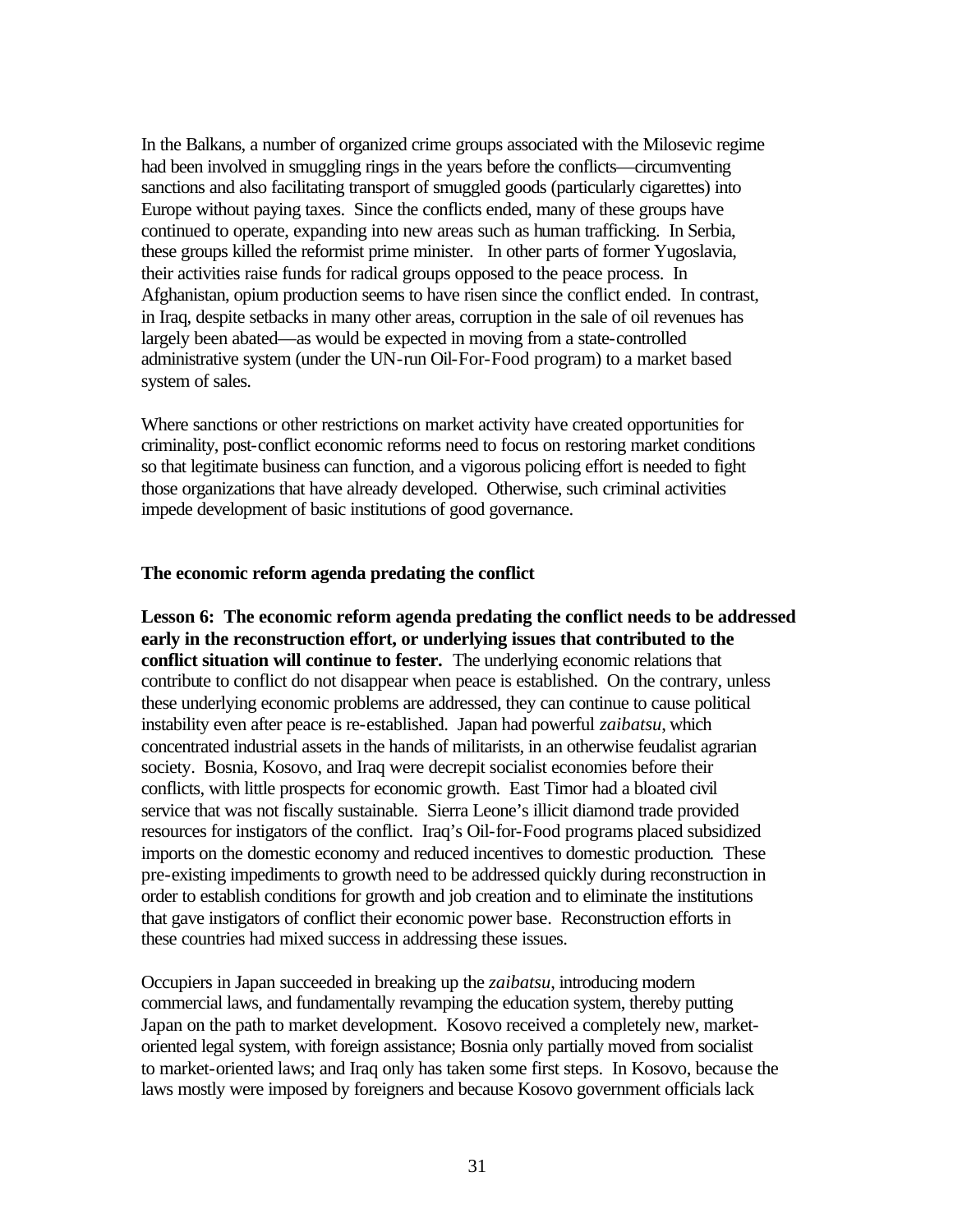strong education in market economics, it is unclear how the generally positive legal environment will fare after an eventual transfer of power to Kosovars.

In East Timor, the public administration was downsized at the outset of reconstruction efforts. Since many Indonesian civil service employees had fled at the onset of violence, this significant reduction in the civil service was achieved by eliminating positions and by hiring new East Timorese into a greatly reduced number of civil service positions. Hence there was no need to fire people from positions and the hiring process was started almost from scratch. This significant reduction in the size of the civil service reduced the total level of needed expenditures without unduly affecting the quality of government services, thereby facilitating a long-term fiscal envelope more compatible with a market economy.

In Sierra Leone, initial efforts yielded some success in bringing the diamond trade within state control. More and more diamond traders are being formally licensed by the government and their activities monitored. These efforts have increased the extent to which the state budget is benefiting from diamond revenues and has reduced the extent to which diamond revenues are being used to fund arms purchases.

In contrast to these successes, early-on no significant reforms were achieved in Iraq's Oil-for-Food programs in terms of converting them from in-kind, distortionary subsidies to monetized subsidies. As a consequence, subsidized imports distorted the economy, reducing domestic production and impeding job creation. Economic problems likely exacerbate the political situation.

#### **Resolution of final political status**

**Lesson 7: Lack of resolution of final political status impedes reconstruction and economic growth.** This is particularly relevant for investors. Without resolution of final political status, investors are uncertain whether their investments made today will be safeguarded in the future, and whether the agreements they make today, for instance in privatization purchases, will be respected by future governments. Lack of resolution of final political status creates uncertainty, and uncertainty impedes economic growth.

In Kosovo, the status of Kosovo as still part of a sovereign Serbia and Montenegro, but under an indefinite UN interim protectorate, has created great uncertainly regarding what final status might be expected. Similarly in Iraq, where the U.S. presence was "provisional", lack of clarity of decision-making authority for the long-term has been an impediment to development. In both cases, political factors intervened. In Kosovo there is no broad political consensus on a final status direction—either toward independence or toward reintegration with Serbia and Montenegro. And in Iraq, there was no sufficiently competent government-in-exile to assume reins at the end of the conflict, so a provisional solution also was unavoidable. Nonetheless, to the extent possible, assistance efforts need to recognize the importance of building certainty into reconstruction processes.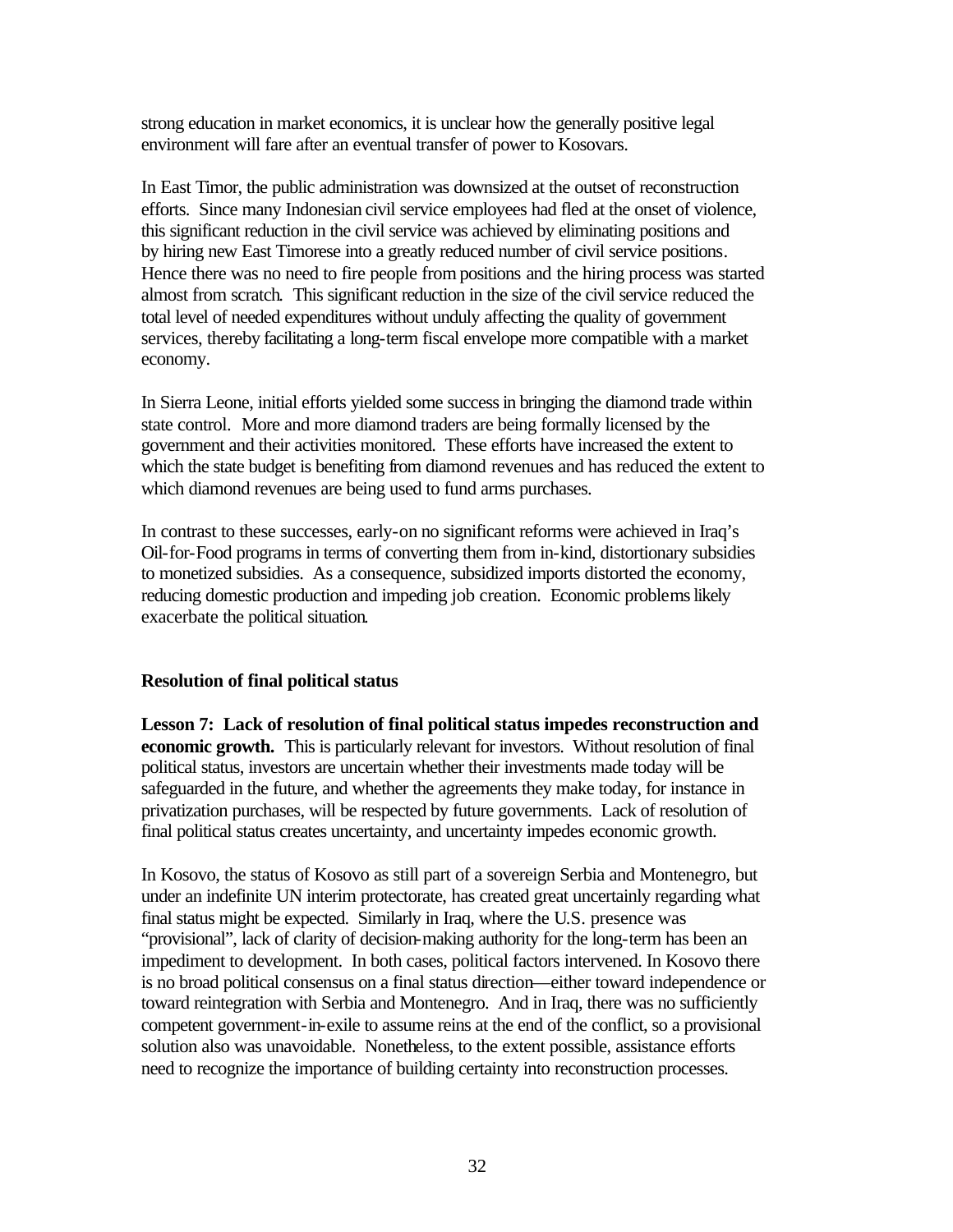#### **Programs for key political and social constituencies**

**Lesson 8: Early programs in reconstruction need to focus on key political and social constituencies—including social programs to help most vulnerable population groups, benefits for veterans and decommissioned soldiers to give them a stake in the new society.** For instance, Kosovo has created social programs that give needs-based assistance to the very poorest, as well as a veterans benefit to those who fought in the conflict. The latter has been a useful mechanism for quelling opposition to the postconflict regime and reducing disenchantment with a politically important constituency. The pension program in Kosovo also partially has been used to give a politically influential group in society a benefit from the current post-conflict system. In Sierra Leone, significant effort has gone into trying to reintegrate soldiers back into civilian life. In Iraq, however, the extreme process of de-Baathification has left many influential segments without a clear stake. This has led to a more moderate stance toward the end of CPA rule.

#### **Capacity building**

**Lesson 9: Building new institutions for economic governance takes time and should begin early in the reconstruction process.** In some cases, government officials in central banks and ministries of finance have high education levels but not in modern economics. In other instances, the personnel of the old regimes have disappeared or are excluded from participating in new governments for political reasons, in which case staffs must be trained from scratch. In Kosovo, previous government positions had been staffed by Serbs and post-conflict positions were mostly staffed with Albanians with no government experience. In East Timor, similarly, Indonesian civil service staff left immediately at the end of the conflict, leaving donors to create a government from scratch. In Afghanistan, most ministries at very top levels have been staffed by Afghanis with good education abroad (though not necessarily in the areas related to their ministerial portfolios) who have returned to the country, while lower levels in the ministries have continued to be staffed by personnel with low education levels. In Iraq, ministry staff education levels have been relatively high, though not in market economics. To greater or lesser degrees, organizing ministries, central banks, and statistical offices has taken far greater time and resources than expected ahead of time.

A key decision is the extent to which civil servants should be maintained from the old regime. On the one hand, such individuals have the knowledge and professional skills to run their agencies. On the other hand, they obviously also are linked to the pre-conflict repressive regime. In most post-conflict situations other than those where the old civil servants have fled (like in Kosovo and East Timor), lower and mid-level officials are usually kept in place, and high-level officials are ousted.

In almost all reconstruction efforts, the task of creating new institutions has turned out to be harder and more time-consuming than expected. Often, resources have been allocated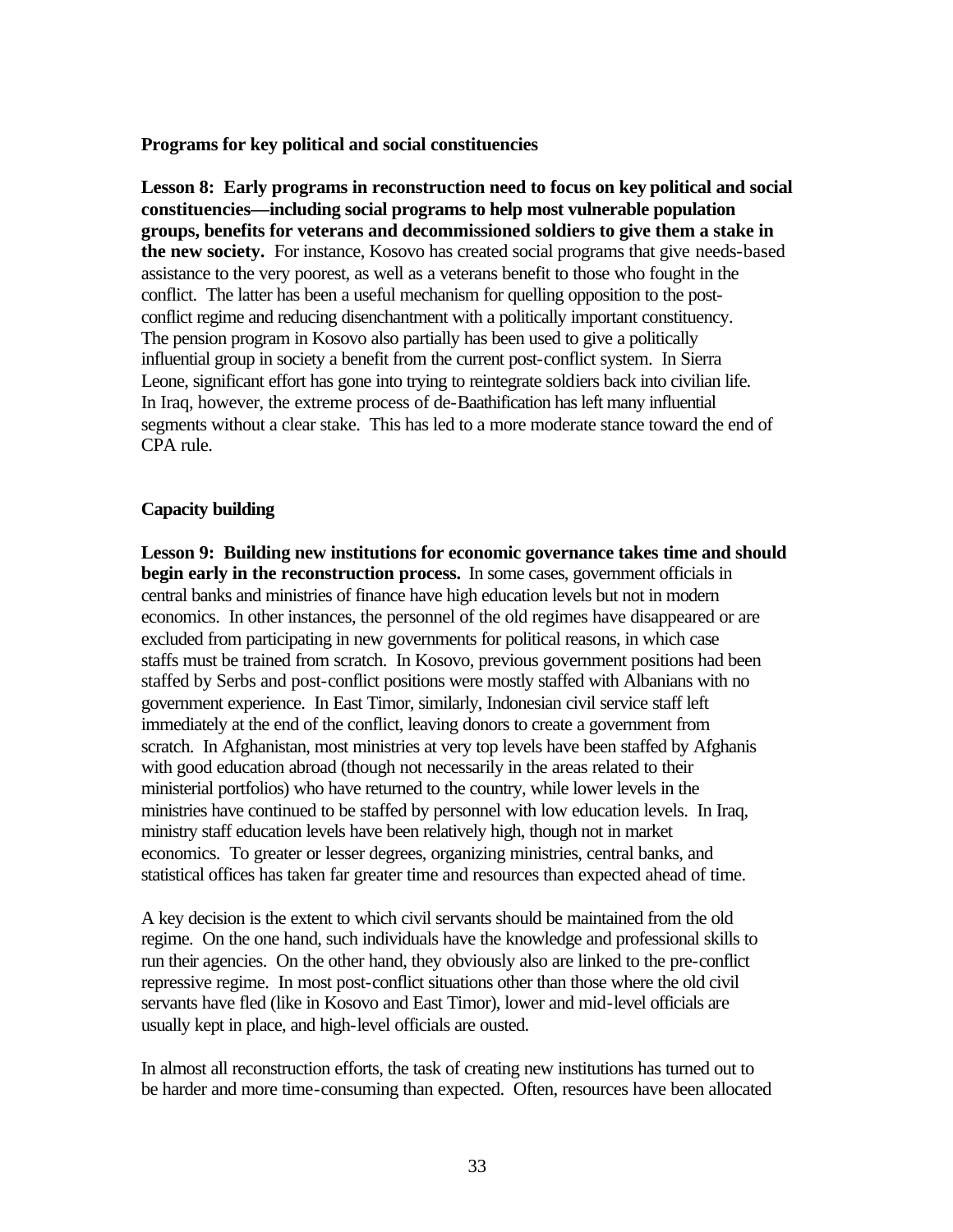principally to day-to-day administration by internationals and insufficiently to building capacity of national policymakers. Related to this, or perhaps another way of putting it, is that too much emphasis has been put on emergency needs and not enough time on long-term development and basic governance. This has been true in Kosovo, East Timor, and Iraq.

**Lesson 10: Training and educating individuals for economic governance also takes time and should begin early in the reconstruction process. Training in rote tasks, such as processing business licenses or managing a treasury system, can be taught through on-the-job training. However, educating a professional class of analysts and policymakers requires multi-year graduate education programs, either incountry in newly redesigned local graduate education programs or abroad**. In Kosovo, training officials in the treasury, tax administration, and various regulatory agencies has gone fairly well. However, creating macroeconomic and fiscal analysts within the ministry of finance or the central bank (the Bank of Payments of Kosovo) has gone far less well—Kosovo simply lacks individuals who have received the basic graduate education in economics and policy analysis necessary for such work. In Afghanistan, success has been possible with senior-level officials with education abroad, but not with more poorly educated mid-level officials.

The caliber of professionals has varied quite dramatically across post-conflict situations. In Germany, Japan, and Iraq, the general caliber of the individuals found in mid-level government positions was quite high—people had good basic education, and for the most part were returning to pre-existing positions, although severe shortages in skills existed in key areas, like macroeconomic analysis and management. (Iraq was worst off of the three countries, partially because the process of de-Baathification eliminated many—but not all—competent technocrats from government.) In the cases of Kosovo, East Timor, Afghanistan, and Sierra Leone, preparation of the individuals in mid-level government positions was quite low—general education levels were low, and in many of these cases new governments have been staffed from scratch, bringing in individuals who lacked relevant professional experience. Compared to the former group of countries, the needs not only for limited professional training but also for basic graduate-level education in the latter countries were far more vast. The limited resources allocated to such education by reconstruction efforts largely explain limited progress with development in these places, and this bodes poorly for future prospects as well.

It is interesting to note that education reform in Japan, led by the U.S., was a massive undertaking, guided by a large commission sent from the U.S. that consisted of U.S. education leaders from government and primary, secondary, and higher education institutions.

**Lesson 11: A modern policymaking process needs sound economic data, which requires considerable investments by donors to develop.** Both in Germany and in Japan, considerable resources were allocated for developing a statistical base on the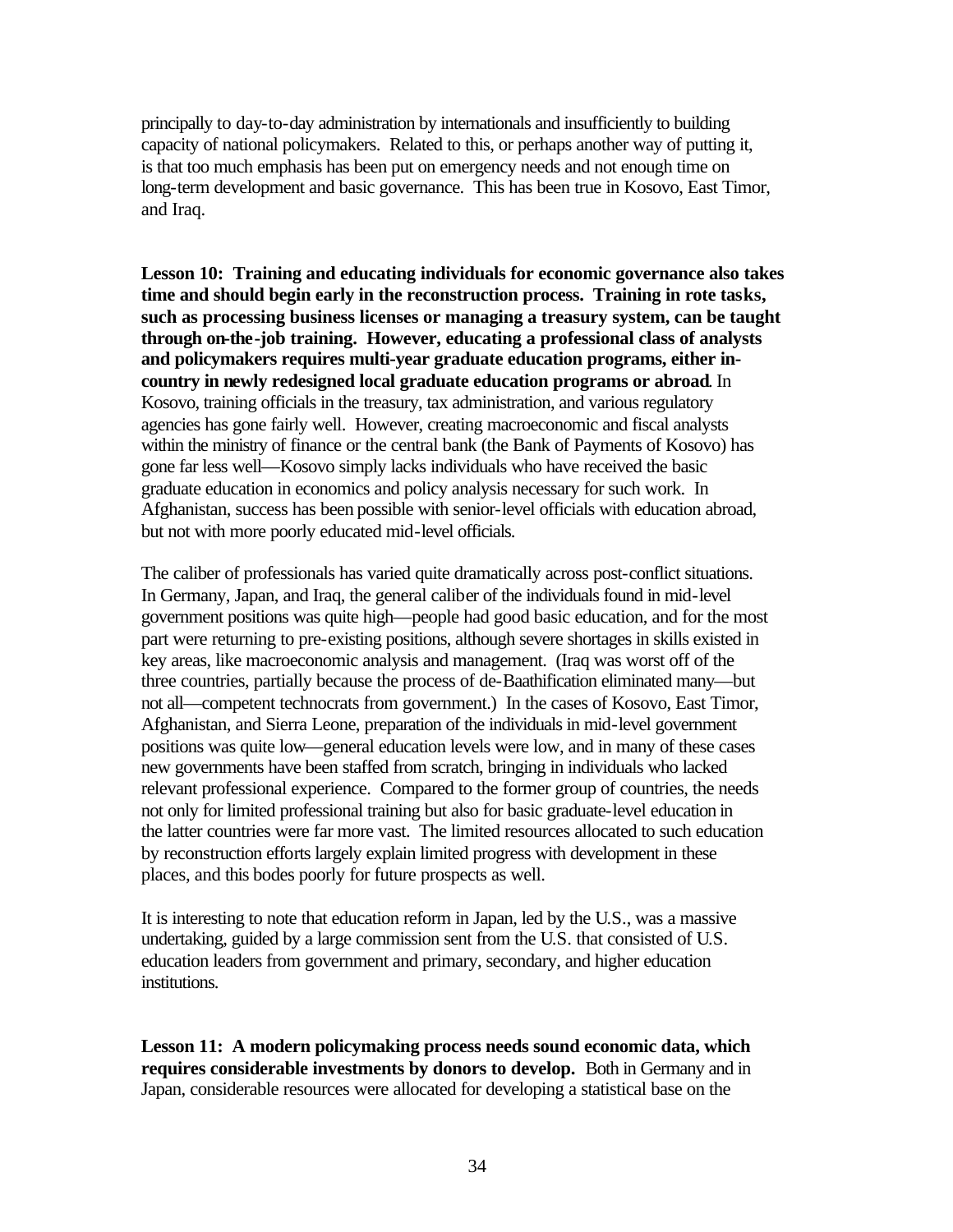economy, and on writing analyses using these statistics. The knowledge that comes from data-based analysis was central to sound policymaking. In the more recent post-conflict reconstruction efforts, far less attention was paid to building up statistical bases, resulting in much greater difficulty in understanding what actually is happening in the economy both for government officials and for donors. In Kosovo, the Ministry of Finance and Economy began to conduct its own ad hoc statistical analyses to construct the Consumer Price Index and national accounts because the Statistics Office was unable to produce quality statistics needed for the policymaking process. Only in late 2003 – early 2004 did donor attention really turn to the task of assisting the Statistics Office in developing all the statistics needed for a government in a modern market economy. In Afghanistan, only in 2004 was a Statistics Master Plan created to comprehensively address needs in developing statistics capacity, with agreement on allocation of assistance tasks across donors.

#### **Sequencing**

**Lesson 12: High priority and time-consuming activities should be sequenced to begin towards the start of the reconstruction effort.** These include security and budget execution systems and activities that are particularly time-consuming such as capacity building. The traditional view of sequencing has been to put activities such as establishing security and providing humanitarian assistance first, followed by economic reforms in a later period, with institution building and capacity building in the last stages of development. The problems with this traditional view are that, first, many economic reforms are necessary immediately to create conditions for growth and to deprive instigators of the conflict of their economic power base, and, second, activities such as institution building and capacity building take many years, so should be started earlier rather than later.

A more successful model of sequencing, therefore, would be to start a wider range of activities early in the reconstruction effort, finishing quickly short-term activities such as security and humanitarian assistance, and continuing longer-term activities such as economic reforms and institution building and capacity building for a number of years. In this way, the reconstruction effort is integrated into longer-term development.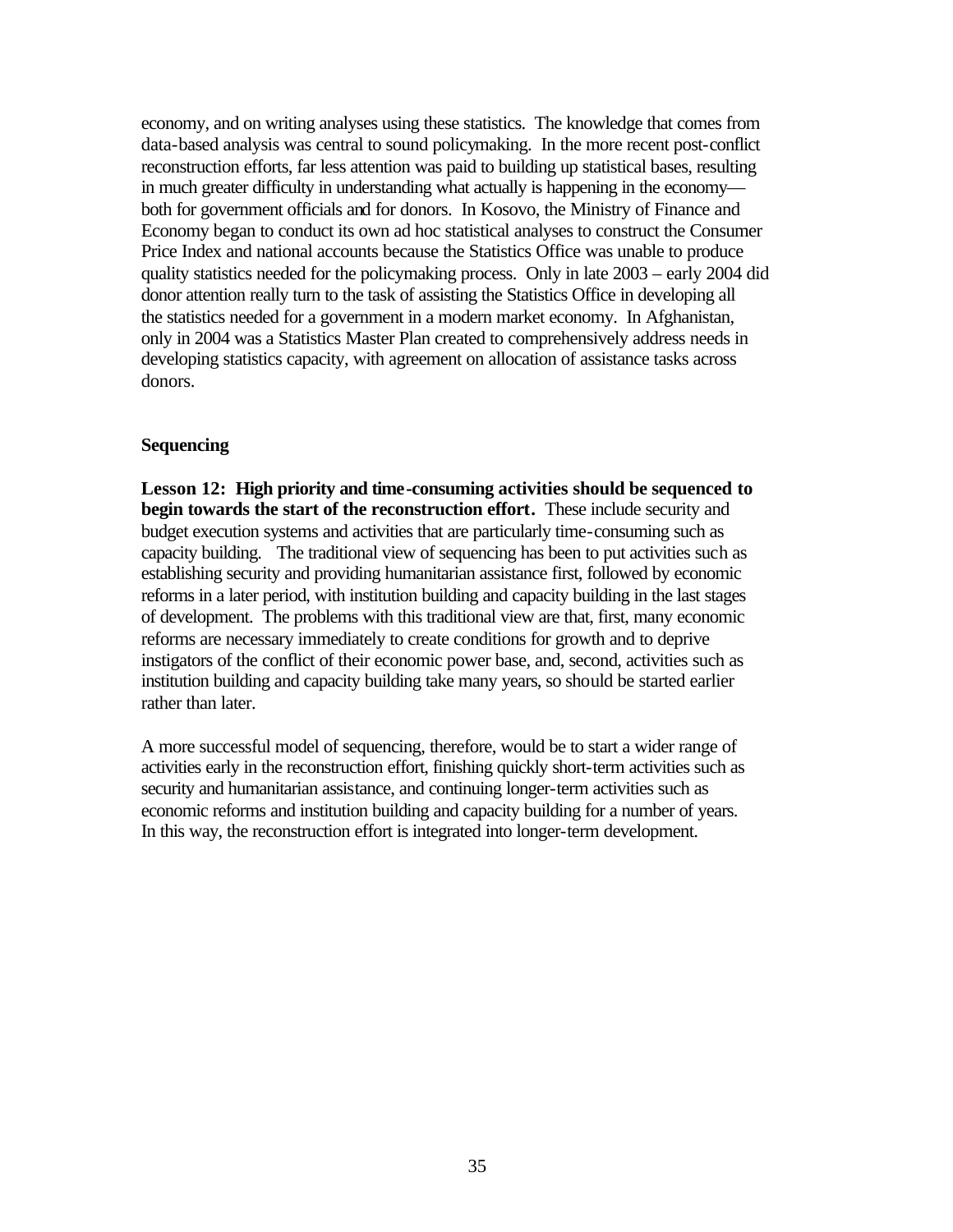### **Table VI.1**



While it is clear that economic governance in general should start immediately, that is not to say that all aspects of economic governance should be done immediately. For instance, what is of note in many recent programs is the adherence to fiscal and monetary reform initially but the willingness of USAID to compromise on the implementation of privatization reforms. This flexibility is noted in several World Bank discussions on assistance in war-torn regimes $15$ . While fiscal and monetary reform and its accompanying financial reforms are always necessary early and often, privatization needs to be considered in the context of what is being gained immediately and what is the cost to the immediate welfare of the population. Often, privatization best comes later.

In the Marshall Plan, establishment of rudimentary clearing mechanisms was sequenced first, along with restarting production and fiscal and monetary stability. Full currency convertibility and extensive financial-sector reform came later.

**Lesson 13: The period at the very start of reconstruction, while difficult and often chaotic, is also an important window of opportunity to undertake politically difficult reforms and institutional changes—an opportunity that, if lost, might not reappear during the reconstruction process.** Right at the start of reconstruction, the level of influence of donors is particularly high, and the level of power and organization of opponents of reform is particularly low. Donors therefore are able to undertake fundamental reforms that will not be possible at other times. During the Japanese Reconstruction, Allied occupying forces moved quickly to break up the *zaibatsu* and spread ownership more evenly across the population, and to implement sweeping education system reform. In East Timor, initial efforts focused on substantially reducing the size of the civil service to what were seen to be more appropriate long-term levels.

<sup>15</sup> World Bank, *The World Bank's Experience with Post-Conflict Reconstruction*, OED 1998 p.34.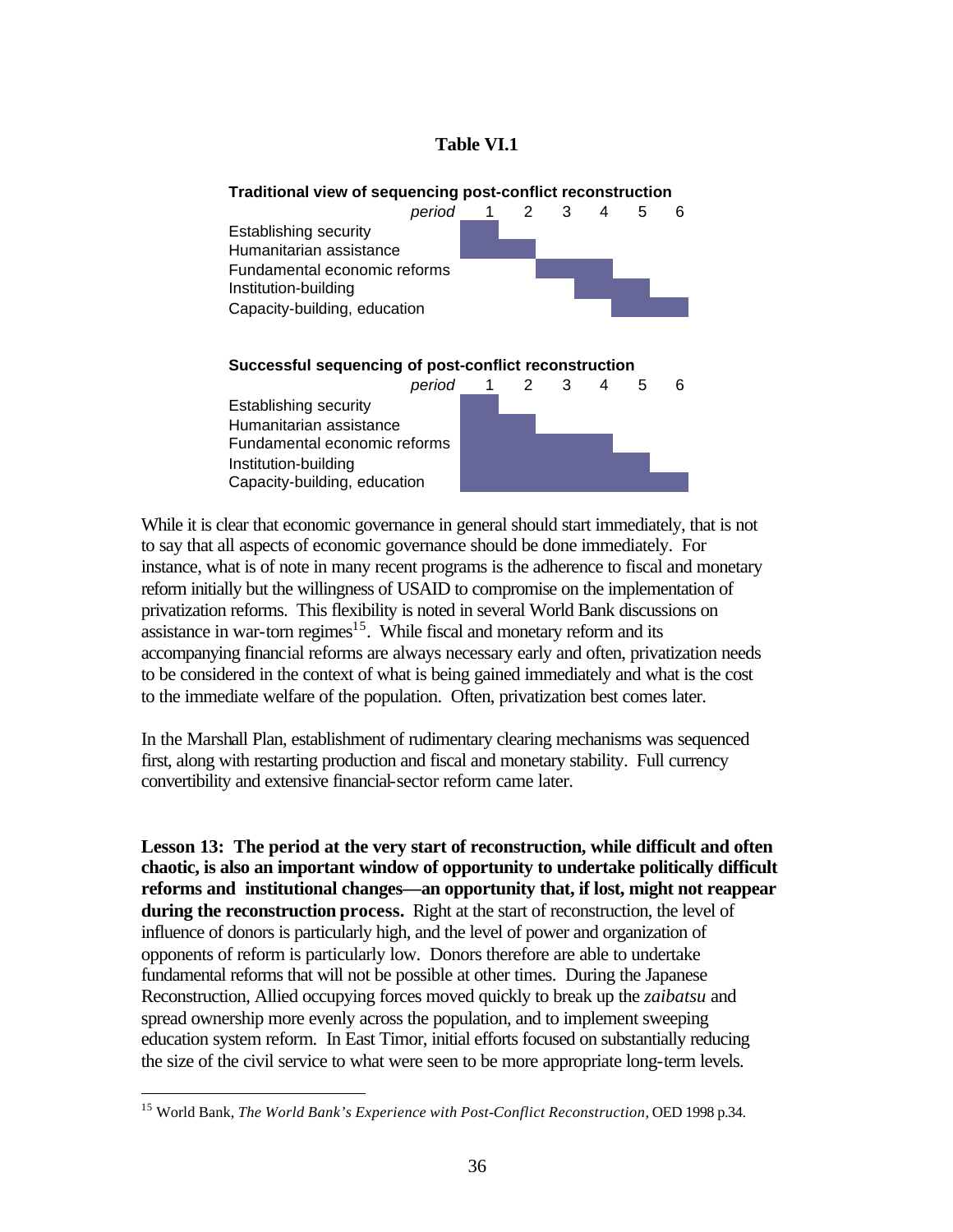Such societal changes may not have been possible later in the reconstruction process. In contrast, in Iraq, many needed fundamental reforms are being put off to later stages, for instance reform of the Oil-for-Food programs to move from in-kind subsidies to monetary subsidies. Similarly in Sierra Leone, donors focused initially on a very narrow set of immediate tasks—reintegration of fighters into communities, development of local community participation in government decisionmaking, some agricultural sector and infrastructure development, and a few key changes in the diamond sector, but not broader development of economic governance capacity. The risk in such cases is that important structural reforms will be less politically feasible at a later stage.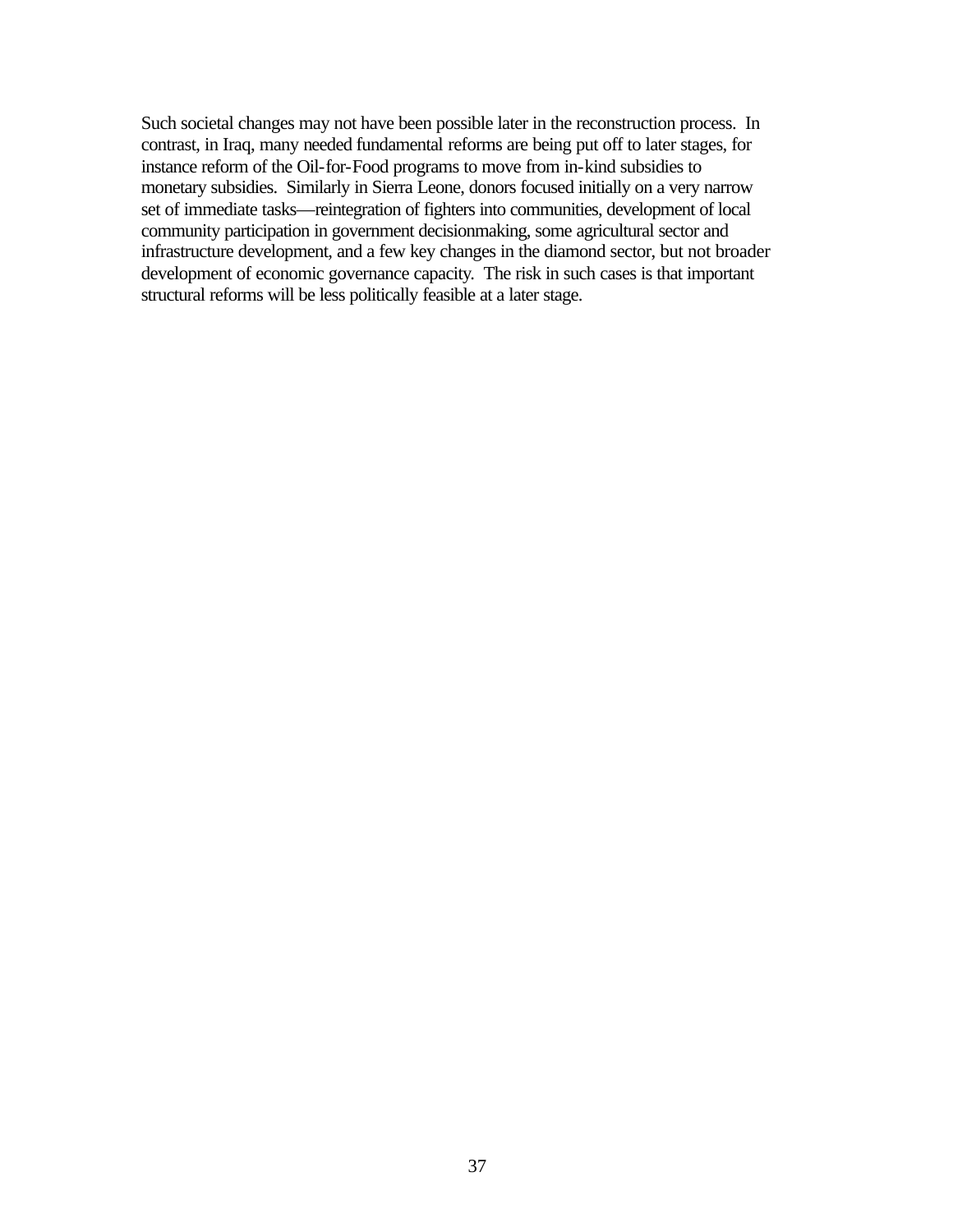# **VII. LESSONS 14 - 26: SIX PILLARS OF SOUND ECONOMIC GOVERNANCE**

#### **Macroeconomic and financial stability**

**Lesson 14: Prior to setting monetary and exchange policy, a post-conflict country often needs to create the instruments for setting and implementing policy: a money in circulation, a foreign-exchange market, market data on prices and exchange rates, and a policymaking process in an independent central bank (or equivalent).** Some countries continue to use their pre-conflict money; some introduce a new money; and some borrow a stable money from another country. Kosovo adopted the Deutschmark (and then the Euro). East Timor continued to use the Indonesian rupiah and then adopted the U.S. dollar`. Afghanistan and Iraq continued to use their pre-conflict currencies for a short while until they introduced new currencies. Using another developed country's currency can be appealing to donors because it ensures stability and prevents the need to develop a strong commitment to stable monetary policy since responsibility for setting monetary policy is "outsourced." Also, convertibility is not an issue. But this is not always politically a viable option -- either a local population might not accept this option, or developed countries may be unwilling to lend their currencies. Physically introducing a new currency (or a borrowed currency) is an enormous logistical undertaking, requiring coordination, planning, and secure delivery of cash simultaneously around the country, supported by a massive public-relations campaign.

Implementing an exchange-rate policy requires creating a regulated foreign-exchange market where the central bank can buy and sell currency. Such a market needs transparent rules and institutions regarding auction participation and clearing. Decisions need to be made regarding who can participate in currency auctions. In Iraq for instance, a decision was made only to allow large commercial banks and not small money changers. While this decision had a political rationale, it also greatly limited the number of participants in auctions, making it easier for collusion and manipulation of market exchange rates and effectively criminalizing some segments of the foreign exchange markets

The first component in a sound monetary policymaking process is good data. Without good data, it is impossible to know what is happening with monetary aggregates, or even to know what the inflation rate is, let alone target it. In Afghanistan, for instance, during the initial post-conflict years, the central bank was unable to target inflation since there was no reliable Consumer Price Index. It was only after a rudimentary Consumer Price Index, at least for Kabul, was established that the central bank could begin targeting inflation rates rather than the exchange rate. In Kosovo, the Macro Unit of the Central Fiscal Authority (and subsequently the Ministry of Finance) developed its own CPI from scratch. It completely abandoned the data that was produced by the Statistics Office following Yugoslav statistical methodology, which was judged to be noncompliant with basic international data standards. After several interim years of producing the CPI, GDP estimates, and other data within the Ministry of Finance, the Statistics Office then again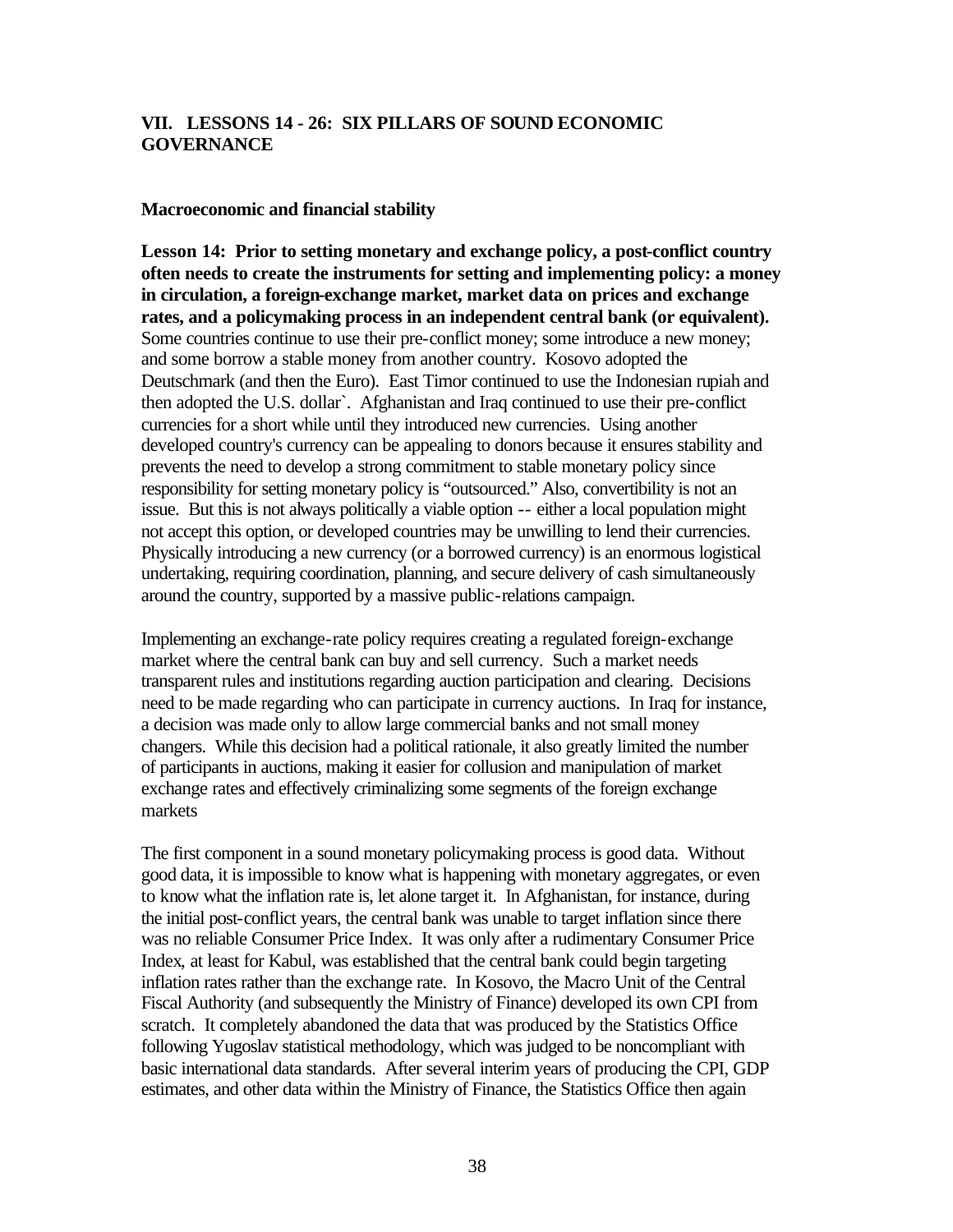began to develop its capacity along international standards. In post-war Germany and Japan, U.S. Occupation forces invested considerable resources in developing statistical analyses to inform policymaking.

**Lesson 15: Exchange-rate and inflation policy must balance the need for stability with the need for competitiveness of exports, actively responding to neutralize the impact of large donor inflows and other post-conflict macroeconomic phenomena.** Adopting another country's currency is tantamount to a fixed exchange rate. While the central bank has no control over monetary policy in such a situation, policy makers still need to keep in mind monetary and exchange-rate issues. For instance, large inflows of capital, such as donor grants, can lead to the equivalent of an appreciation of the currency, which might make domestic labor and exports uncompetitive. This is particularly a problem in smaller countries, for instance Kosovo, where the size of donor presence relative to GDP is quite high. In such circumstances, policy makers may wish to sterilize the macroeconomic impact of donor inflows, for instance by maintaining any budget surpluses or other available funds overseas. In a country with its own new currency, for instance Iraq, a flexible exchange-rate regime usually makes most sense. A post-conflict central bank likely has depleted reserves and therefore no capacity to maintain a fixed exchange rate. Nonetheless some intervention no doubt will be necessary to counter large flows of donor and other resources into and out of the country. Kosovo, Afghanistan, East Timor, and Iraq all have more or less successfully managed open exchange rate regimes—in some cases simply by adopting another country's currency. (Bosnia, with a fixed exchange rate set by a currency board, is an exception to how monetary policy has worked in post-conflict countries. A currency board likely only would work in a relatively smaller country, where comparatively large donor inflows could be expected to prevent pressure from mounting against a fixed exchange rate.) These experiences are one example of better governance than in the period of Japanese reconstruction, when there was no freedom in current account transactions and all imports to Japan were procured by the U.S. Department of Defense. In Europe after World War II, establishing convertible currencies between European countries was a central part of the Economic Recovery Act, though not immediately introduced.

**Lesson 16: Inflation policies should bring inflation rates down to low, stable levels, while still allowing for adjustments in relative price levels.** In many post-conflict countries, inflation policy is seeking to bring inflation rates down from hyperinflationary levels to a level conducive to economic growth over a very short time. A number of postconflict countries have been quite successful. In this process, it is important to not overshoot. Most post-conflict countries also are undergoing considerable structural reforms, requiring numerous adjustments in relative prices. Because nominal prices exhibit downward stickiness, at least a low level of inflation is important for easing these relative price adjustments. Post-conflict countries probably should aim for inflation rates not higher than 10% and not lower than 5%.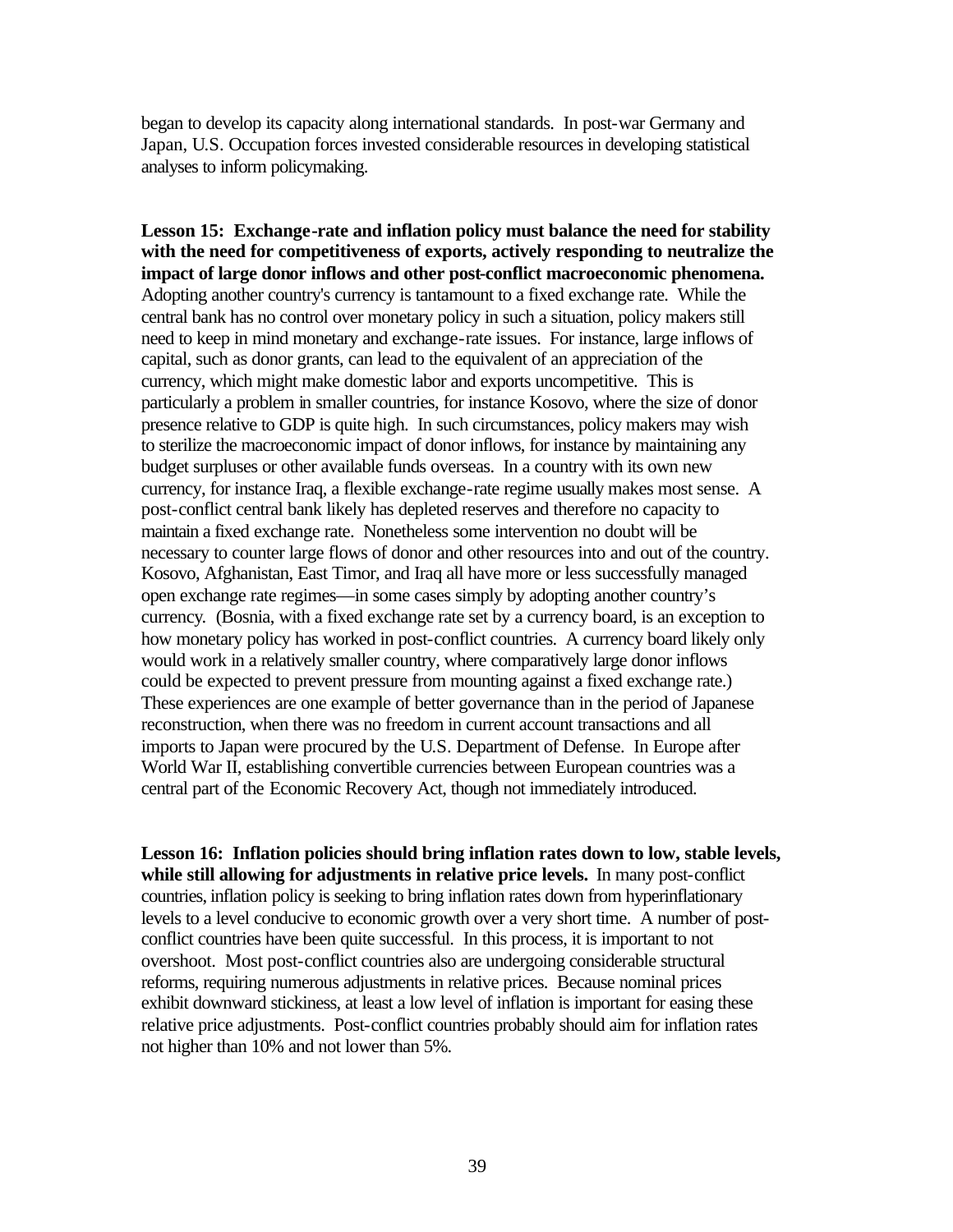The benefit of using a foreign country's currency is that hyperinflation, which might have plagued the pre-conflict economy, can be avoided. However, a country does give up its capacity to manage its own price policy. Particularly, if a country needs to undergo significant structural reforms and adjustments in relative prices, a slightly higher inflation rate than found in the Eurozone or the dollar, might be desirable, since too low an inflation rate impedes relative price adjustment given that nominal prices exhibit "downward stickiness." ("Downward stickiness" means that there is usually resistance in an economy to allowing nominal prices to fall, often due to contract commitments, accounting conventions, or psychological factors.) As a result, substantial re-adjustments in relative prices can happen more quickly in the context of a more rapid increase in overall price levels than when overall prices are rising less rapidly. A number of postconflict countries that have adopted foreign currencies, particularly the Balkans, have succeeded in eliminating hyperinflation with one fell swoop, but nonetheless have wound up with inflation rates of 1-3% (or even deflation) when probably they would have adjusted relatively more quickly with inflation rates in the range of 5-10%.

**Lesson 17: In financial sectors, policies should focus on the basics of creating a payments system and of establishing a rudimentary regulatory regime over a private banking industry, while leaving the cultivation of more sophisticated financial market institutions to a later stage in development.** A rudimentary banking system that provides payment services and mediates between savers and investors is critical for an economy's functioning. Rules must insure transparency and bad loan provisioning, and also prevent government direction of lending. Other financial market institutions largely can wait until later stages of development. Where such sophisticated financial institutions might be needed, foreign institutions (or foreign experts) can be invited to play a role. For instance, Kosovo succeeded in establishing the Kosovo Pension Savings Trust, a modern funded pensions institution, with the help of foreign experts who serve on the governing board and make investment decisions.

Kosovo also was successful in quickly creating a modern banking sector. Six banks, two with significant foreign ownership, operate in Kosovo with licensing that ensures high standards, supported by a modern electronic payments clearing system.

In Iraq, also much attention was put in improving bank capacity. Progress was slow, hampered by difficult starting conditions in that most banks did not even communicate electronically with their own branches at the beginning of the reconstruction efforts.

#### **Balanced and efficient fiscal policy**

**Lesson 18: Creating or improving systems of budget execution is the first priority for expenditure policy, even before developing a budget preparation process.** One of the most immediate tasks a post-conflict country faces is to create mechanisms for budget execution. A government (or donor surrogate) needs a modern treasury system and expenditure information management system through which all expenditures can be implemented and monitored. In Bosnia, this was done poorly, on an *ad hoc* basis. In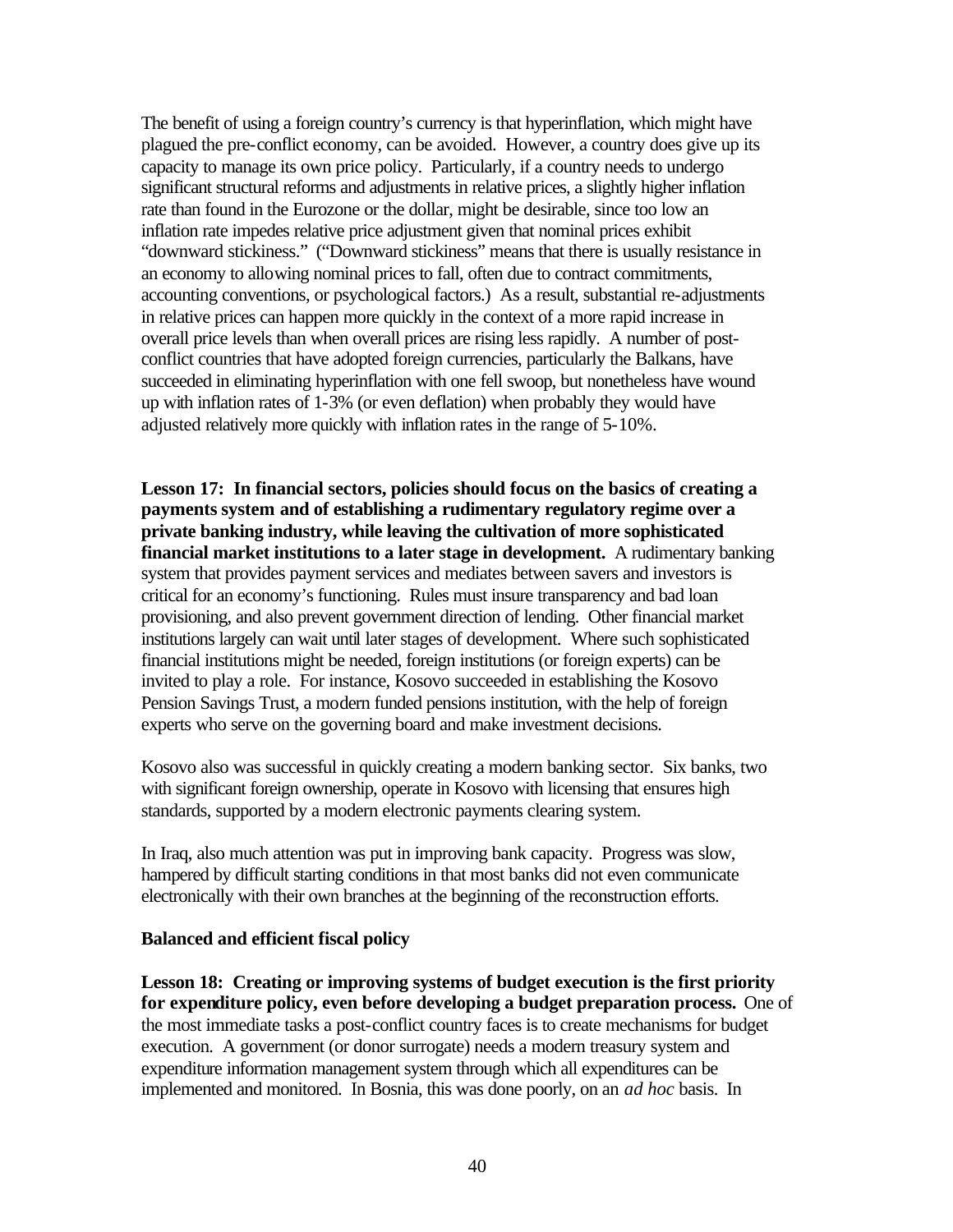Kosovo, improvements were made, and a unified treasury system implemented. (Kosovo, however, suffers from a bifurcated fiscal system, with continual competition for scarce resources between the United Nations Mission in Kosovo and the Kosovar Provisional Institutions of Self-Government, which, given recurrent surpluses, leads to excessive expenditures on low-priority areas rather than government saving.) East Timor's budget execution system is an improved iteration of Kosovo's system. And Afghanistan's system is an evolution of East Timor's system. In some sense, the system in Iraq is a step backwards, as expenditures of the government of Iraq, the Coalition Provisional Authority, and the Oil-for-Food programs have not been fully integrated into a unified expenditure system.

In Europe under the Marshall Plan and in Japan, significant attention was given to budget execution, establishing a functioning fiscal authority in those cases where the old system had been destroyed (i.e., in Germany). The fiscally disciplined Erhard Plan in Germany is credited with establishing fiscal stability and, consequently, monetary stability that laid the foundation for post-war rapid growth and development.

**Lesson 19: Tax policy should evolve along with the capacity of tax administration, starting with simple indirect taxes like presumptive taxes, and developing toward more complex indirect taxes like the value -added tax.** Indirect taxes, on consumption, are better than direct taxes, such as profits and income taxes, which cause more distortions. In particular, taxes and social contributions on labor should be avoided as employment generation is always a principal concern, and such taxes reduce employment by increasing labor costs. As an example, the pre-existing tax regime in former Yugoslavia, with high personal income taxes and social contributions, had been a main cause of unemployment, labor-market inefficiency, and tax evasion. One key to jumpstarting employment generation in the Balkans was to create a new tax regime that was not so highly concentrated on labor-based taxes. Bosnia was less successful with tax reform, mostly continuing the inappropriate taxes from the Yugoslav era. Kosovo was much more successful in making a clean break, introducing a new modern tax system, starting with simple presumptive taxes on total revenues, and subsequently moving to a VAT and low excise taxes. Taxes in Kosovo on labor have been kept low, initially with a ten percent personal income tax rate and no contributions to social programs other than a small contribution made to funded individual retirement accounts. Iraq, too, had had a history of relatively high labor-based taxes and ineffective indirect taxes, like the Balkans, coming out of a socialist past.

Also in Germany and in Japan, attention was paid to establishing a rational tax system, and ensuring fiscal discipline within available tax revenues so as to not cause macro instability.

**Lesson 20: Capital expenditures and investment projects should be integrated into a comprehensive state public investment program and capital budget.** In Bosnia and Kosovo, there was very little coordination between donors on capital expenditures and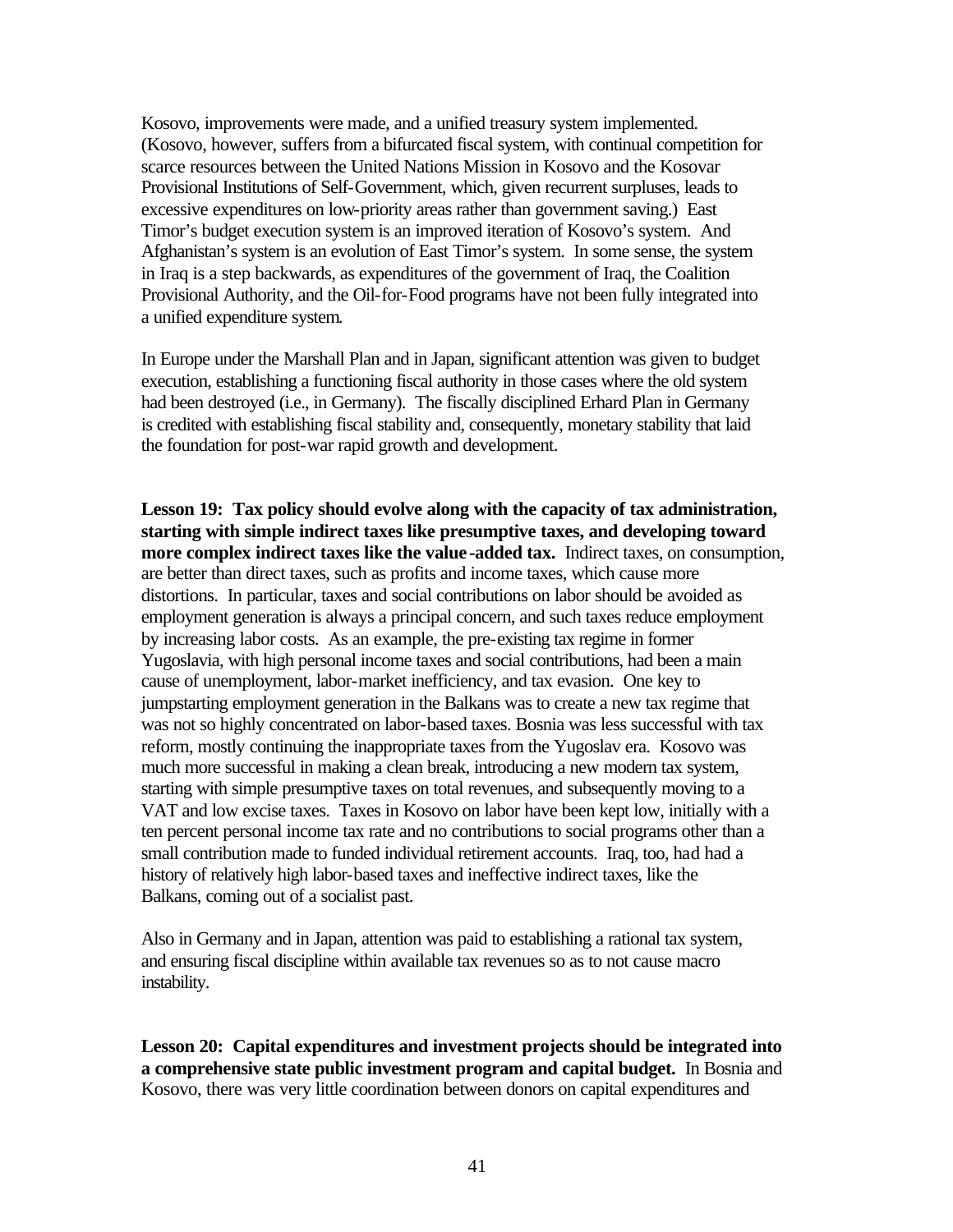investment projects. In East Timor and Afghanistan, progress was made in centralizing most capital expenditures through one account overseen by the World Bank. In Europe under the Marshall Plan and also in Japan, fiscal expenditures for capital projects largely were unified under U.S. authority, providing one integrated decision-making process. In Europe, only 5% of U.S. assistance was reserved for US spending needs. 95% of assistance was used for purposes proposed by European governments and agreed with the U.S..

#### **Open trade relations**

**Lesson 21: Institutions need to be built to address each country's specific trade issues, creating foreign demand for domestic production.** As is the case for all developing countries, foreign demand for domestic production can be the spark that ignites development. Open trade relations can provide the initial demand to start a virtuous circle of economic activity that pulls a post-conflict country out of economic collapse. However, post-conflict countries can face particular challenges, especially if a post-conflict area is not even a sovereign country and therefore has unclear rights to participate in trade negotiations, and given that post-conflict countries have a particularly difficult time in developing trade negotiating capacity. Such countries often face continued hostility from neighbors due to past ethnic and political conflicts, which severely dampens enthusiasm for trade. In Kosovo, for instance, considerable trade barriers existed because neighboring countries did not recognize Kosovo license plates, Kosovo car insurance, or any Kosovo rules of origin. And no authority consistently and adequately represented Kosovo within the southeast European regional Stability Pact. Failure to develop better trade relations in Kosovo, largely due to lack of capacity within the UN Mission (or perhaps lack of recognition of the importance of trade issues), significantly hampered prospects for Kosovo's economic development. In East Timor, on the contrary, trade relations with the rest of Indonesia were established aimed at starting economic growth.

And, of course, the success of the Marshall Plan was built on the principle of encouraging trade among post-conflict European countries, and with the US. With the autarkic experiences of the Smoot-Hawley era in mind, post-World War II policymakers were particularly keen to ensure openness of European borders and to build institutions necessary for promoting European regional trade and integration. The UN Emergency Committee for Europe, the UN European Coal Organization, and the European Central Inland Transport Organization, and then later the UN Economic Commission for Europe, all were designed to build intra-European trade links. These efforts to promote development in war-torn economies through trade integration, which subsequently evolved into the European Community and European Union, are the most successful example of economic development of the Twentieth Century.

#### **Robust legal and regulatory regimes**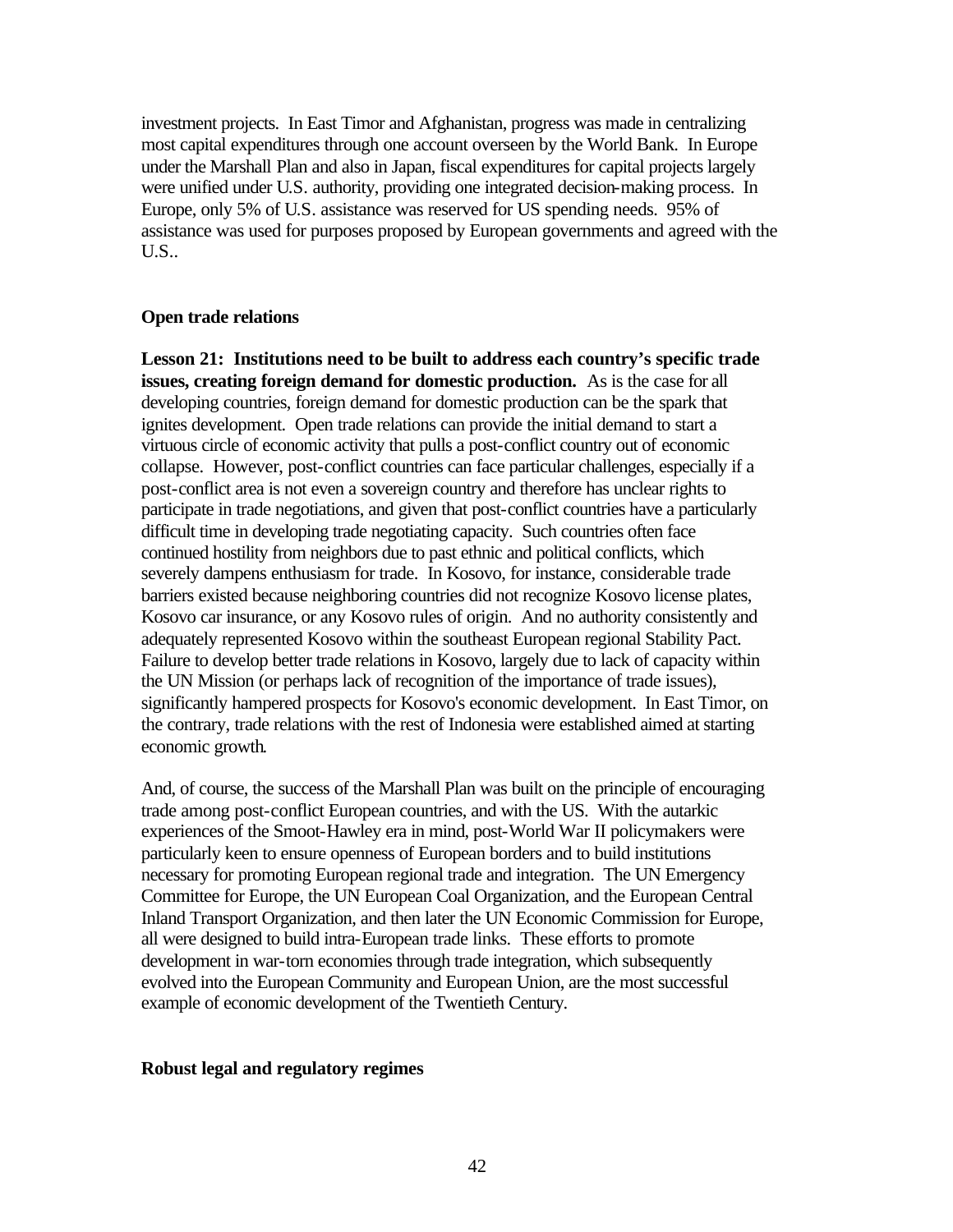**Lesson 22: Basic commercial laws and institutions are necessary for jumpstarting private sector development and encouraging foreign direct investment.** General laws and regulations are necessary allowing for registration of firms (individually owned, partnerships and corporations – both domestic and foreign). Private property needs to be protected. Contracts need to be enforced. Related to general contract law, legislation is needed for enforcing pledges and loans (eventually including mortgages). Bankruptcy law needs to govern the reorganization and liquidation of companies. Particularly in cases where ownership has been highly concentrated and/or held by the state, privatization law and competition policies are needed. Regulatory environments often need to be created or reformed for particular sectors: telecommunications, infrastructure, oil and gas, etc.

In some cases, countries can revert to pre-existing institutions, and in some cases they must create institutions anew. The reconstruction of Japan was an example where vast amounts of legislation were copied from various international best practices and adopted as Japanese law in order to give Japan a cut-and-pasted modern legal system. In Bosnia, Kosovo, and Afghanistan, progressively better organized efforts were made to draft internally consistent sets of legislation necessary for market economic activities, including company law, contract law, and laws governing other commercial relations. In some cases, inconsistencies remain to be resolved. For instance, much law adopted in Bosnia and Kosovo is based on Anglo common law models, while Yugoslavia is a civil law country. Given that Yugoslavia never got around to adopting a commercial code, the operative commercial code in these countries prior to recent adoption of post-conflict laws was that of the Austro-Hungarian Empire, which had been looked to as an authority by Yugoslavs.

Early efforts in Kosovo led to adoption of key commercial legislation, particularly in the following high-priority areas:

- Business organizations
- Contracts
- Pledges
- Foreign investment

A most basic point of such legislation is to quickly create a competition policy that ensures an open, level playing field so that all individuals and firms have opportunity to operate and compete in market conditions, quickly replacing the old regime where only the privileged few had rights to many economic activities.

A cookie-cutter approach like in Japan, where vast swathes of legislation are copied wholesale into a country, is the only way quickly to create a modern legal basis from scratch. However, there are obvious minuses to such an approach, as the new legislation will not entirely be consistent with existing laws, nor will it even be understood by legislators, courts, and other practitioners. On the other hand, carefully adopting each new law to the country's particular circumstances will be a prohibitively long process, taking many years at best. Each approach has its tradeoffs.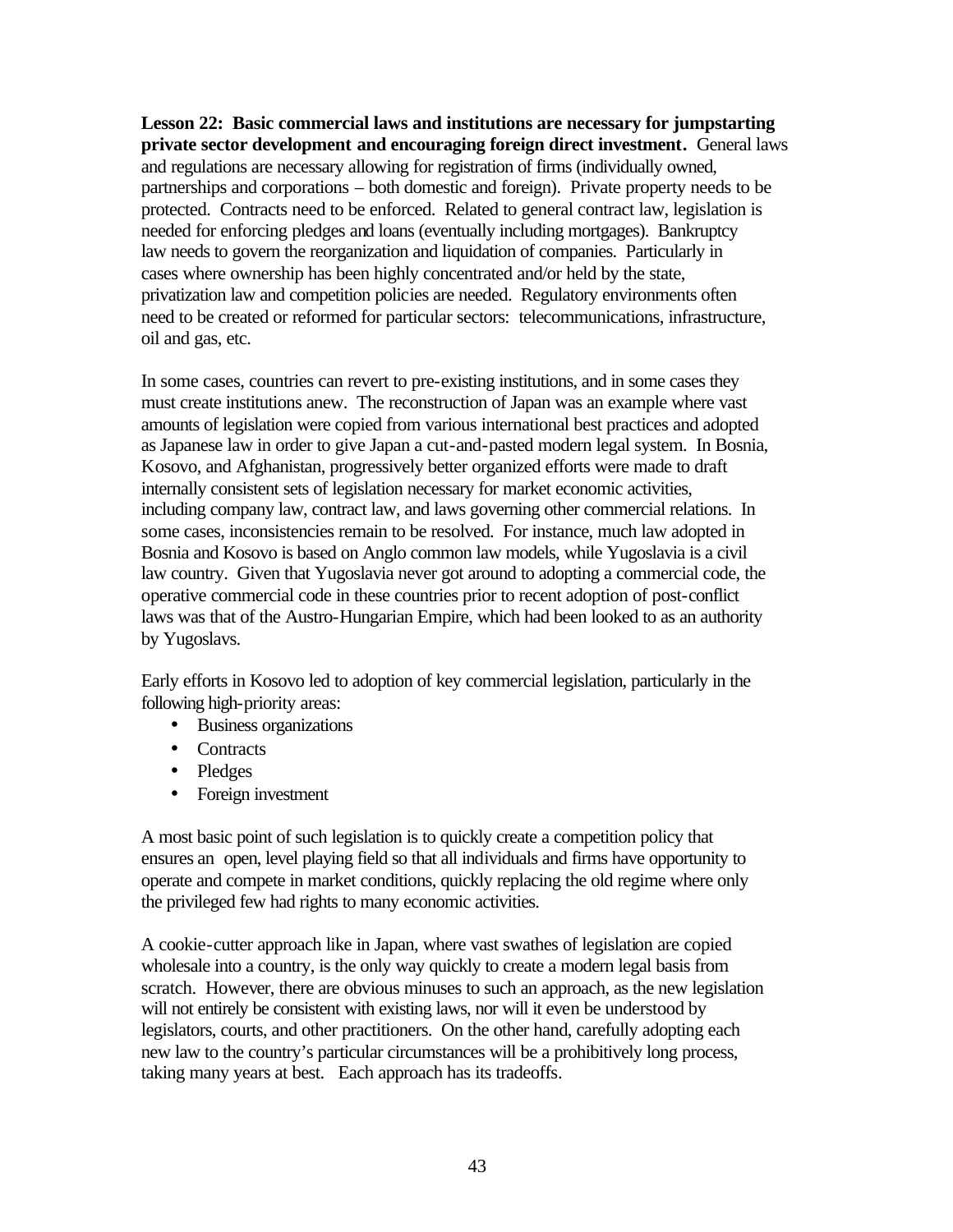More broadly, the establishment of the rule of law, coupled with vigorous enforcement and actions against organized crime, is important for creating the basic conditions necessary for the efficient development of a healthy private sector.

#### **Equitable social policy**

**Lesson 23: Social policy must evolve into well targeted efficient programs for those most in need, either from scratch or from pre-existing programs that were poorly targeted or based on political privilege.** Social programs are how a country provides for the most vulnerable groups in the population particularly during periods of economic restructuring and adjustment. Social programs also can serve an important political purpose, providing benefits to influential stakeholders in the population. For instance, Kosovo established a social assistance program, based on objective poverty criteria that are relatively easy to measure for a government with limited administrative capacity, while at the same time also creating a benefit for war veterans that simply wasn't tended to appease a politically important social group. Bosnia has largely recreated the old Yugoslav system of social benefits, more based on previous job status than actual social need. And many of the other post-conflict countries still are in early stages of setting up social programs. In Japan and Germany, more attention was given to broad humanitarian assistance and food security than to administratively more complex social assistance programs.

**Lesson 24: Countries that have a history and expectation of generous pension programs should move quickly to institute a modern pension system rather then back sliding into recreating the old pre-conflict system.** Here it is useful to contrast the experiences of Bosnia and Kosovo. Bosnia has attempted to reinstitute the old fiscally unsustainable Yugoslav pension system, which suffers from chronic deficits, places a high cost on employers, and creates an onerous burden on the state budget, crowding out expenditures on other social programs. In contrast, Kosovo moved quickly to create a modern pension system. A limited Basic Pension is paid to all elderly over 65, funded from general revenues, without a tax on labor. And younger generations have begun contributing to the Kosovo Pension Savings Trust, a modern financial institution that invests contributors' pension assets in international financial markets following international best practices. Most other post-conflict countries have made little progress with pension reform.

**Lesson 25: Gender and women's issues often are particularly important in postconflict situations, not only because the welfare of women often has been particularly disregarded during conflicts.** Under conflict regimes where the most brutal succeed, women tend to fare particularly poorly. In worst cases, rape has been used as a military strategy, and sex slavery has been rampant. As examples, rape committed by soldiers was common in Sierra Leone and in the Balkans. Enslavement of girls and women also was common during the conflict in Sierra Leone. Paradoxically,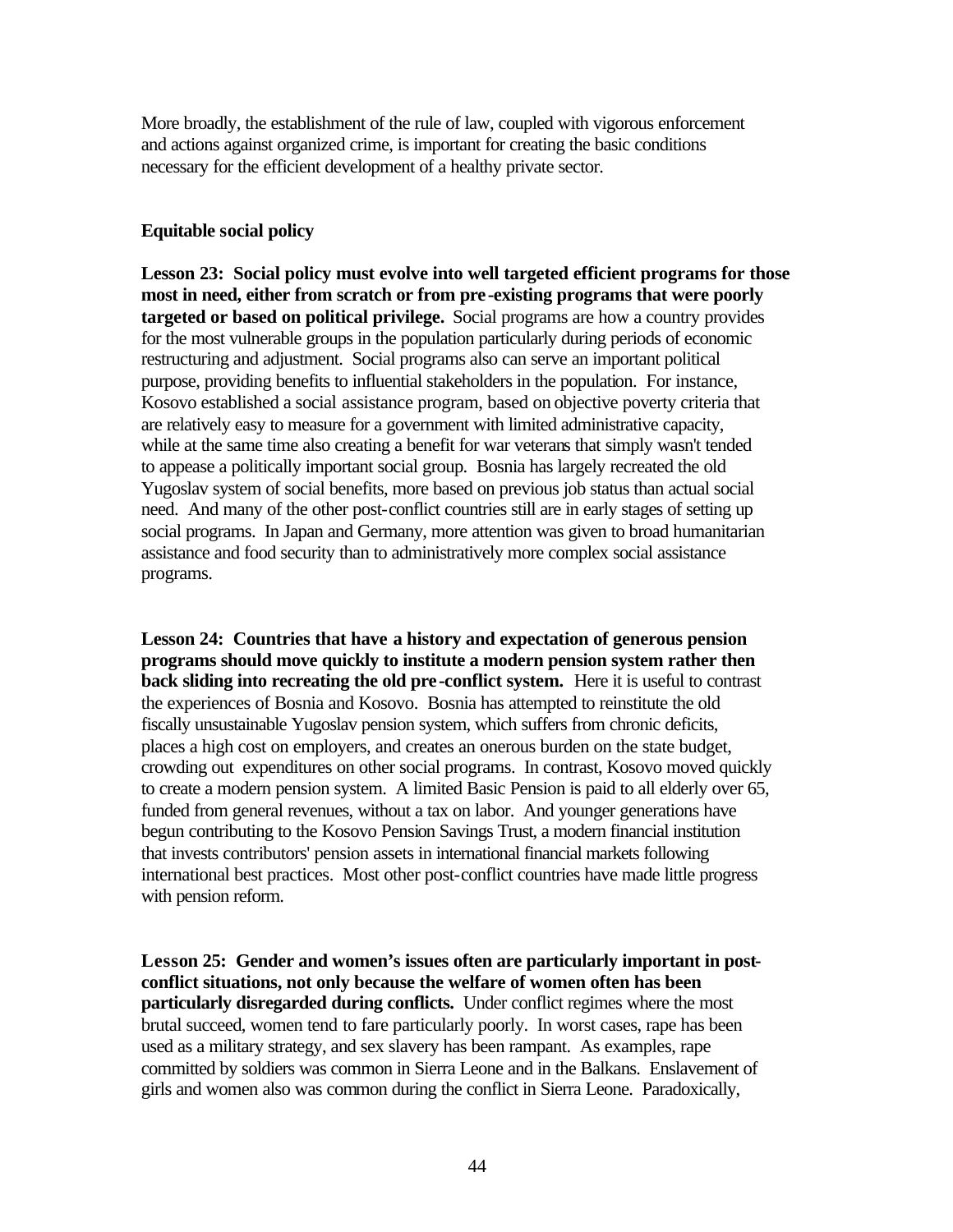the Balkans have seen a rise in trafficking in women and children since the time when the conflicts ended, in many cases "serving" the foreign soldiers who are supposed to be protecting the populations.<sup>16</sup> In commerce, many women have had curtailed rights to own property, to own businesses, and to receive bank loans. Legal changes during the post-conflict stage can directly address these issues.

The first example of post-conflict reconstruction efforts that focused on gender issues was in Japan. There, Beate Sirota Gordon, the first American female civilian to join the Tokyo Occupation staff, wrote the article in the Japanese constitution guaranteeing women's rights. Before World War II, women in Japan had no rights to marry or divorce by choice, no right of inheritance, no right of choice of domicile or property. The new constitution granted Japanese all such basic rights, marking a fundamental turnaround in the status of women in Japanese history.<sup>17</sup> Subsequent post-conflict reconstruction efforts, to various degrees, also have addressed gender issues. Many revised laws have granted rights to women that were lacking before the conflict. In Kosovo, for instance, a certain percentage of places in the legislative Assembly were reserved for women.

#### **Appropriate sectoral policies**

 $\overline{a}$ 

**Lesson 26: Appropriate sectoral policies should provide public goods where needed, particularly in infrastructure areas, without creating distortions, "picking winners," or helping some sectors at the expense of other sectors.** Sectoral policies are an important complement to overall macro policy. However, sectoral policies should adequately address needs in key sectors, without causing distortions or favoring some sectors over others, following international best practices. "Sectoral" policies are secondary to "general" policies that affect the whole economy. The Government's primary function is to set positive overall economic conditions and a level playing field, and to let markets work. Appropriate sectoral policies, therefore, mean addressing market failures, externalities, and the need for public institutions that are particular to various sectors, and not in creating any special privileges or advantages for some sectors over others.

A distinction can be made between those sectors that produce final goods and services, and intermediary sectors that form the infrastructure on which other sectors depend. In general, there is a much greater role for government in policies related to sectors of infrastructure and intermediary production than for sectors that produce final goods and services. Infrastructure sectors are where most public goods are, and where the need for government intervention is greatest.

<sup>&</sup>lt;sup>16</sup> "Protecting the human rights of women and girls trafficked for forced prostitution in Kosovo," Amnesty International, 6 May 2004.

<sup>17</sup> Nassrine Azinmi, Matt Fuller, Hiroko Nakayama (eds.), *Post-Conflict Reconstruction in Japan, Korea, Vietnam, Cambodia, East Timor and Afghanistan*, UNITAR Hiroshima Series in Post-Conflict Reconstruction, November 2002, pp.3-11.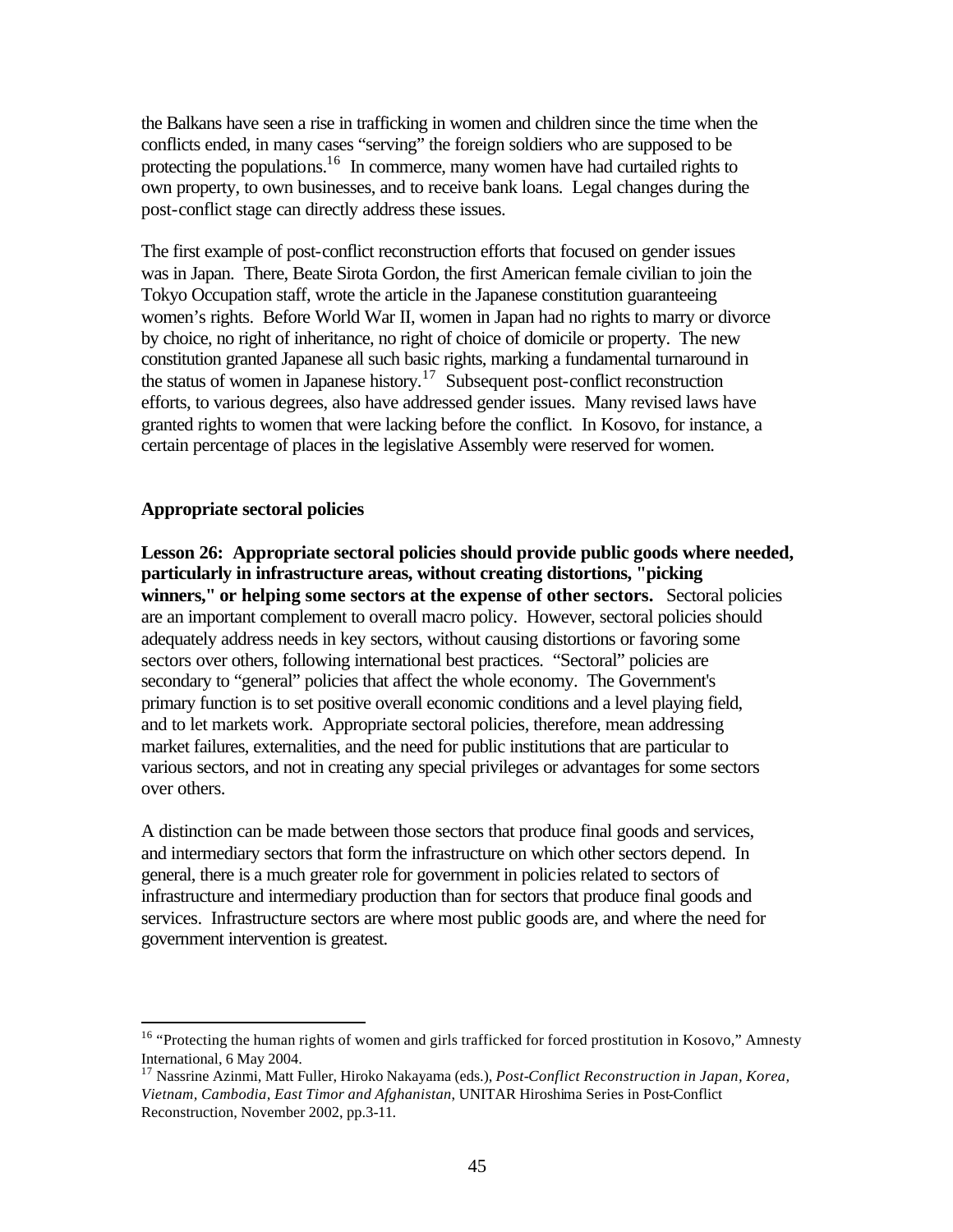One particularly important sector in many post-conflict countries is *agriculture*—often not because of this sector's contribution to GDP but due to its importance in employing poorer, politically important elements of the population. In Japan, *land reform* was a central element of the Allied forces' economic agenda. These reforms greatly increased ownership of land in agricultural regions by those who worked it. These reforms greatly contributed not only to Japan's economic productivity but also to widespread political support for the results of U.S. occupation.

The results of sectoral reforms, in land and other areas, in more recent post-conflict countries has been quite mixed. Usually, such complex, politically sensitive reforms have not received sufficient attention from donors needed for making significant strides forward.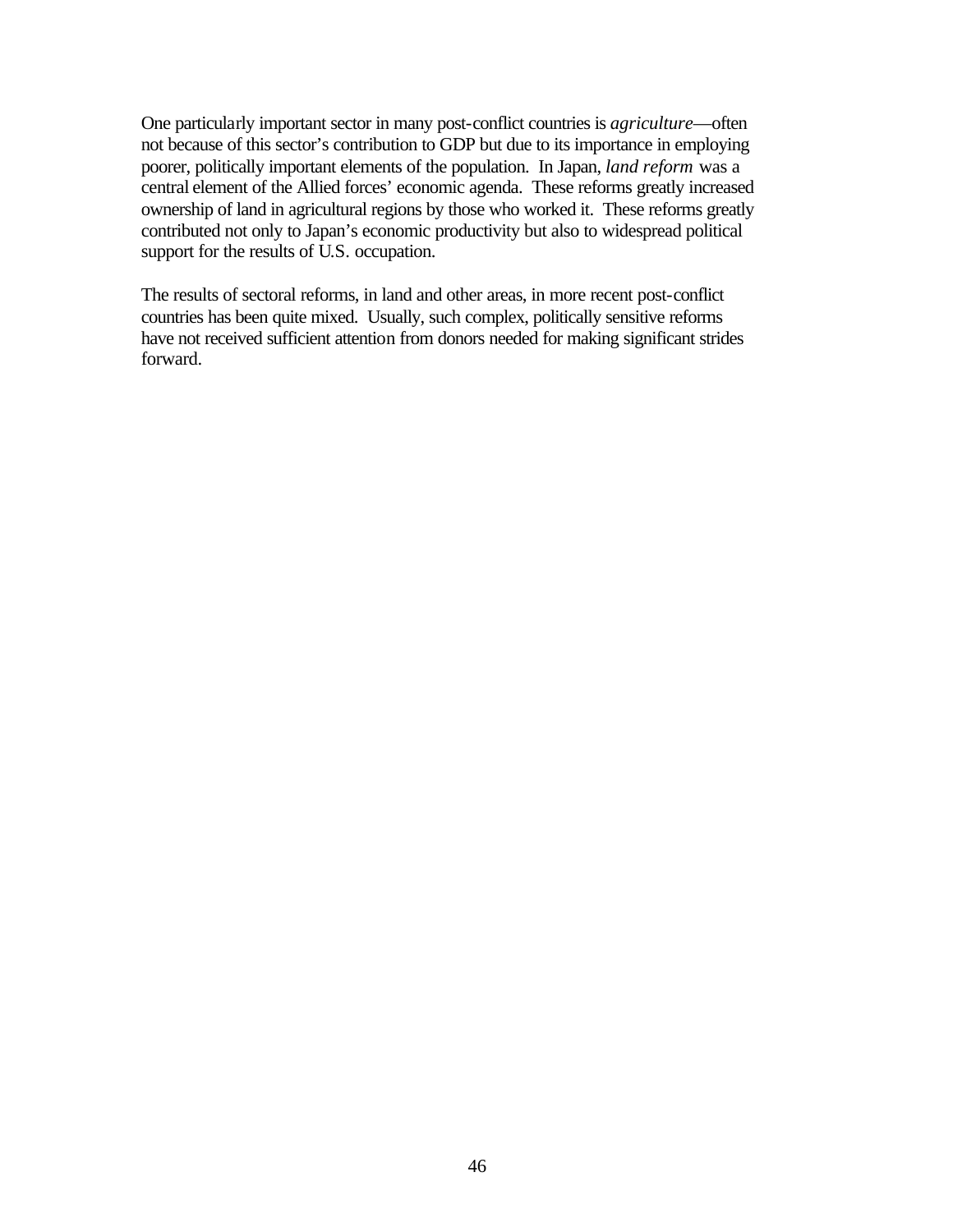# **VIII. CASE STUDIES**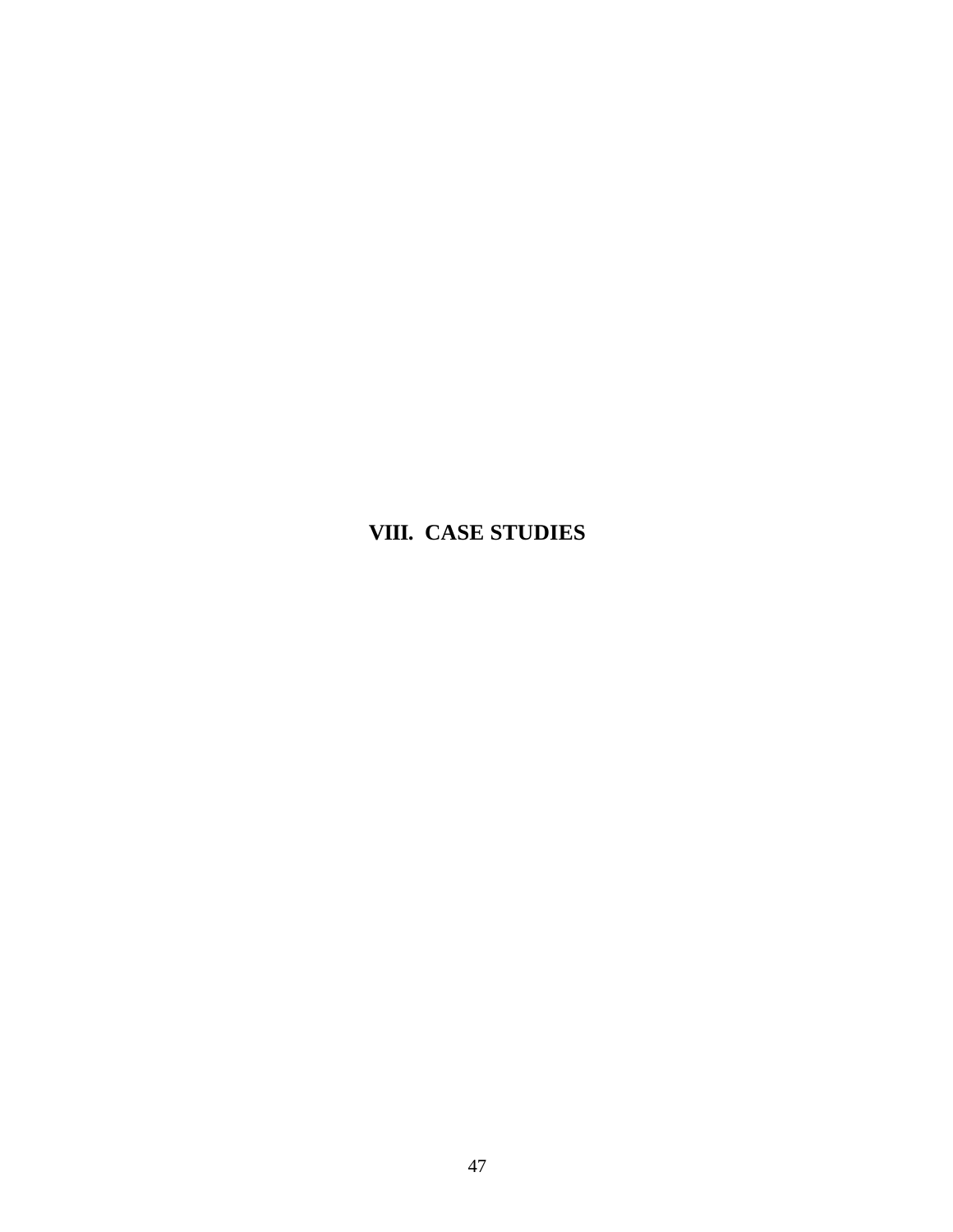The case studies discuss the major post-conflict reconstruction efforts referred to in the main text. Each case study addresses the areas covered by the learnt lessons of the main text. Each case study follows a generally similar structure: *Background* presents the historical context—the conflict and how it ended. This section also discusses topics related to preparedness of the international community for post-conflict assistance, and institutional organization of government and assistance efforts. *Economic governance* discusses issues related to the six pillars of good economic governance, as well as issues related to any pre-conflict reform agenda. *General issues* discusses remaining issues related to general lessons. And *Summary of lessons learned* sums up the relevant conclusions.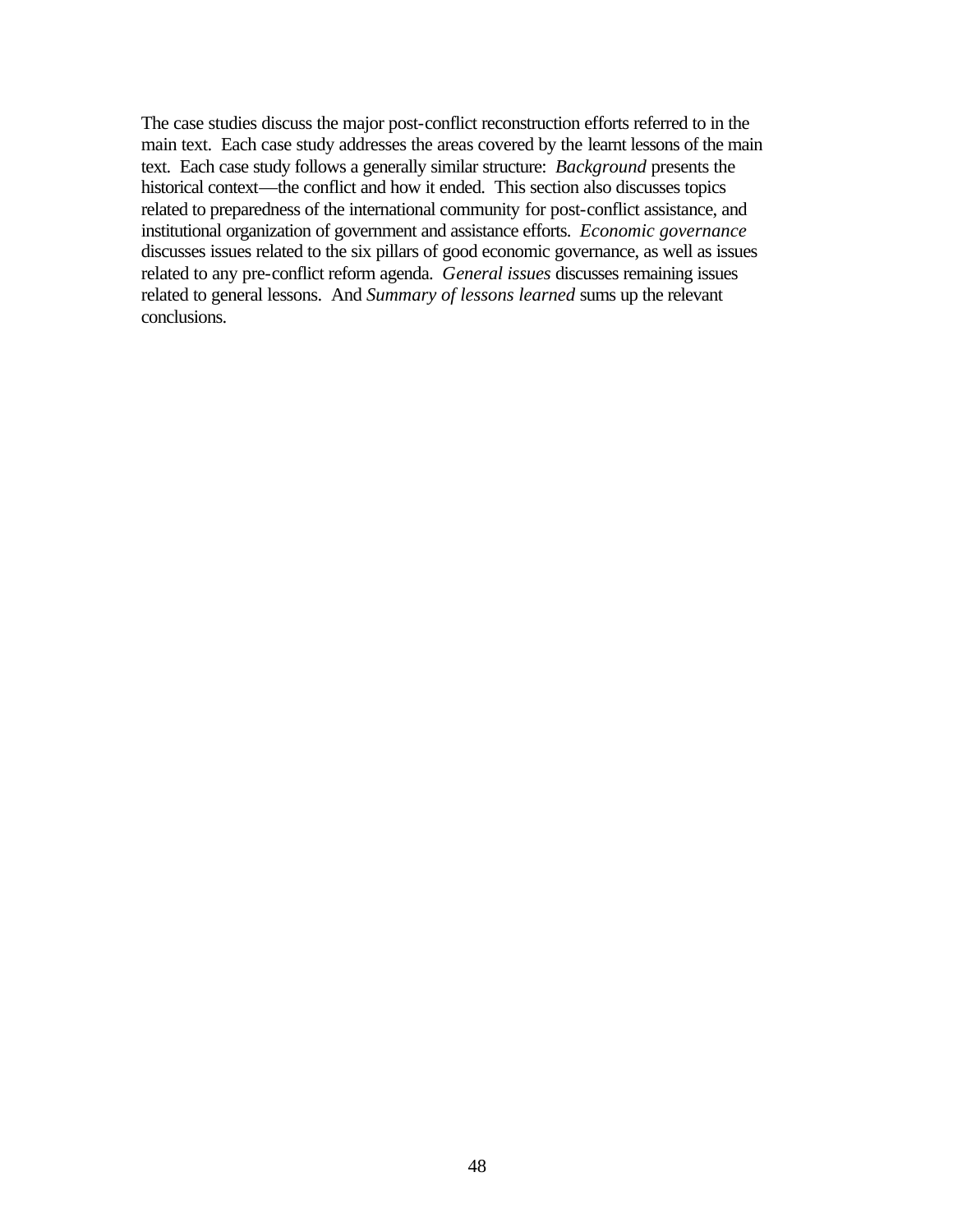# **I. The Marshall Plan**

# *Background*

The Americans' ultimate goal behind the Marshall Plan was European economic recovery to benefit the long-term interests of the United States. The Truman Administration and Marshall's own conviction was that US economic recovery depended on open trade and increased international investment. Emerging out of the Smoot-Hawley legislative disasters, a deeply ingrained free trade ethic had taken hold. At this time of reconstruction design, American leaders saw the foundation of international order based on the principles of (classical) liberal capitalism, free trade and equal opportunity. These principles, according to Cordell Hall, were associated with democratic forms of government and maintained that autarky was associated with totalitarian governments (such as Stalinist Russia). They assumed that:

"…enemies in the market place could not be friends at the council table. The political line-up followed the economic line-up."<sup>18</sup>

The emergence of the Cold War at Yalta had fueled the American resolve to rebuild the European economic space on "their own terms". The agenda was very much constructed around filling the power vacuum left by the defeat of France, the collapse of Germany, and the exhaustion of Britain. Unless the US "assembled the components of a viable balance of power," a vacuum could be created into which the Soviet Union might expand.<sup>19</sup> Building economic and political systems strong enough to forestall the rise of Communist Parties was one of the primary tasks of the effort $^{20}$ .

However, this was not the only factor. More significant for how we view the Marshall Plan in today's aid environment is that it was seen as an investment, not as a large humanitarian effort. While there was a humanitarian aspect to helping the "Christian people of Europe,"<sup>21</sup> those who ran it and implemented it, as well as Truman, Clay, Harriman, Hoffman, and even to some degree George Kennan, approached it as an investment that required a rate of return. In so doing they created a management culture around the assistance effort that has not been matched in any post-war reconstruction effort (except Japan). Nor has there been a cheaper (*per capita*) reconstruction effort that achieved so much.

It is curious how much the original designs of the Marshall Plan foretold the future European Union that was to come much later in the century. American designs of the

<sup>18</sup> Cordell Hull, *The Memories of Cordell Hull*, Vol. 1, 1948 p.364.

<sup>19</sup> Michael Hogan, *The Marshall Plan*, 1987 p.27.

<sup>&</sup>lt;sup>20</sup> Michael Leffler, The American Conception of National Security and the Beginnings of the Cold War, 1945-1948," *American Historical Review* April 1984 Vol. 89 pp. 346-381 cited in M. Hogan, 1987.

<sup>&</sup>lt;sup>21</sup> Correspondence between Ray Moseley and Harry Truman, November 26 - December 1, 1947, Harry S. Truman Library Independence MO, see US National Archives & Records Administration, ARC Identifier: 201510.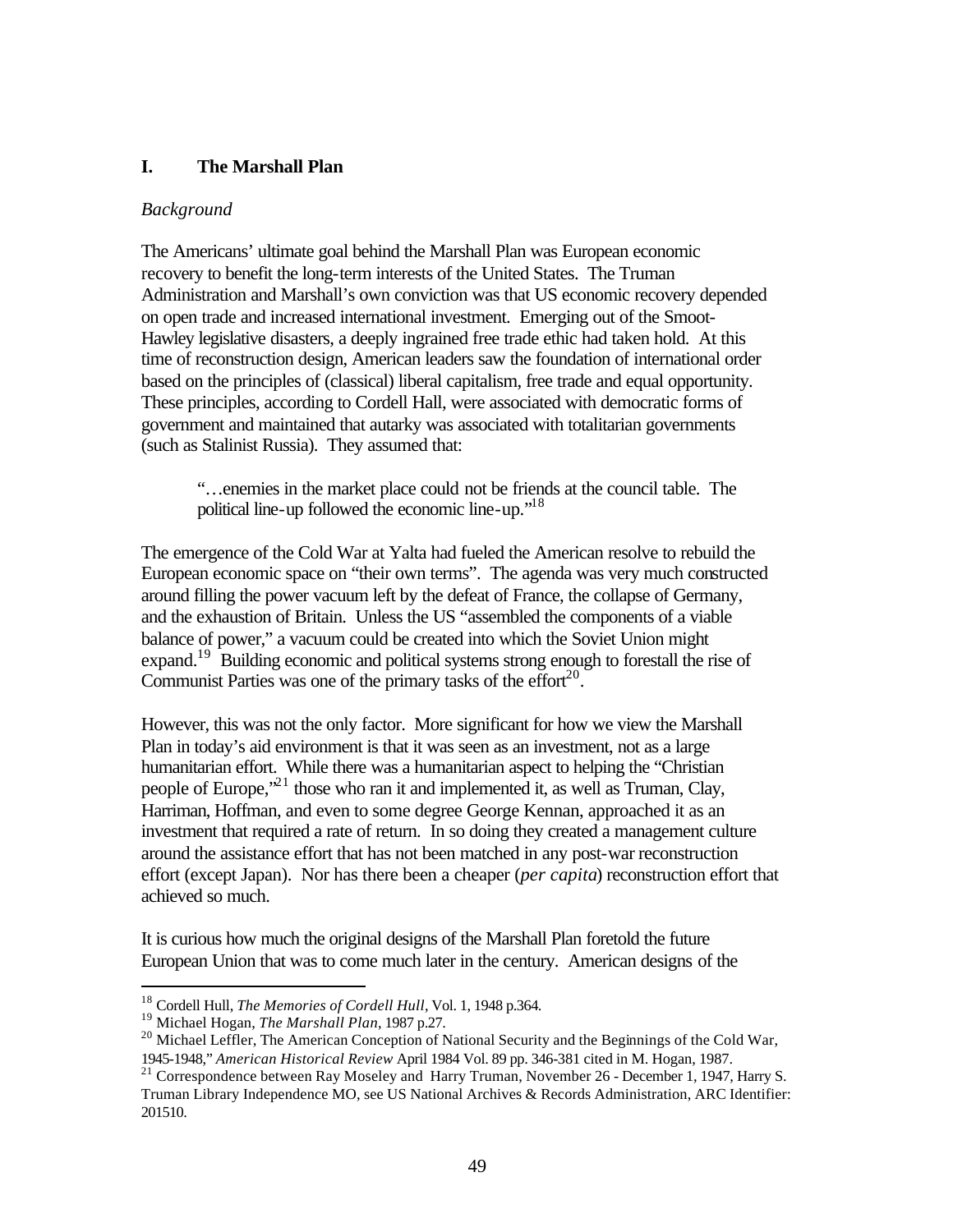Marshall Plan were based on a "grand" design of integration. The US wanted to replace the old European system with a form of American federalism that would create a similar economic "space" to the US:

The strategic assumptions behind this policy held that an integrated economic order, particularly one headed by supranational institutions, would help to control German nationalism, reconcile Germany's recovery with France's economic and security concerns, and thus create a balance of power in the West sufficient to contain Soviet Power in the East. $22$ 

The economic plans were based almost entirely on the Americans' own experience at home, where a large economy developed that was unencumbered by borders and enhanced by free trade and a single currency, regulated when necessary by national institutions but largely based on free-market forces. A united states of Europe would bring similar benefits and provide the necessary backdrop to de-legitimize the emerging Communist parties and present a stark counter example to the already tired Stalinist state in the East.

As will be shown below, the reason the Marshall Plan had so much success, relative to other aid efforts since, was not because it was applied to "like-minded" Europeans. Nor was it a success as some have said because it was simply a capital market stimulus that pushed Europe over the top (implying that in today's world as long as a war-torn area has access to capital markets they will be fine). Rather, it was a success because the effort was organized, encompassed economic policy as well as recovery from the beginning, and crucially, treated the entire venture as an investment, rather than as a recovery exercise, or the carrying out of a "moral obligation" to the war-torn states of Europe. As one commentator has properly put it: "our aid to Europe is primarily an investment operation"<sup>23</sup>.

#### The early years of trial-and-error: 1945-1947

A focused approach was not adopted until late 1947. The unifying concept of building a unified Europe to help the US came about by a series of mistakes from which the US learned. In 1946, the effort was hopelessly piecemeal. While there was a real concern about Soviet aggression through-out the reconstruction era, the means to address this only galvanized after a year of mistakes in which some \$9 billion in a variety of aid programs were expended. $24$ 

The situation in 1946 had gotten so bad that Truman called on former President Hoover to investigate the factors slowing the recovery in Germany. Upon completion of the

 $22$  Michael Hogan, 1987.

<sup>23</sup> Howard Ellis, *The Economics of Freedom*, p. 34 cited in Harry Price, *The Marshall Plan and Its Meaning*, 1955 p. 93.

<sup>&</sup>lt;sup>24</sup> It is important to note that the \$9 billion spent in one year (1946-1947) approximates about \$100 billion in today's dollars at a 5% discount rate—roughly the amount spent in Iraq and Afghanistan between 2002- 2003. See H. Price, *The Marshall Plan and Its Meaning*, 1955.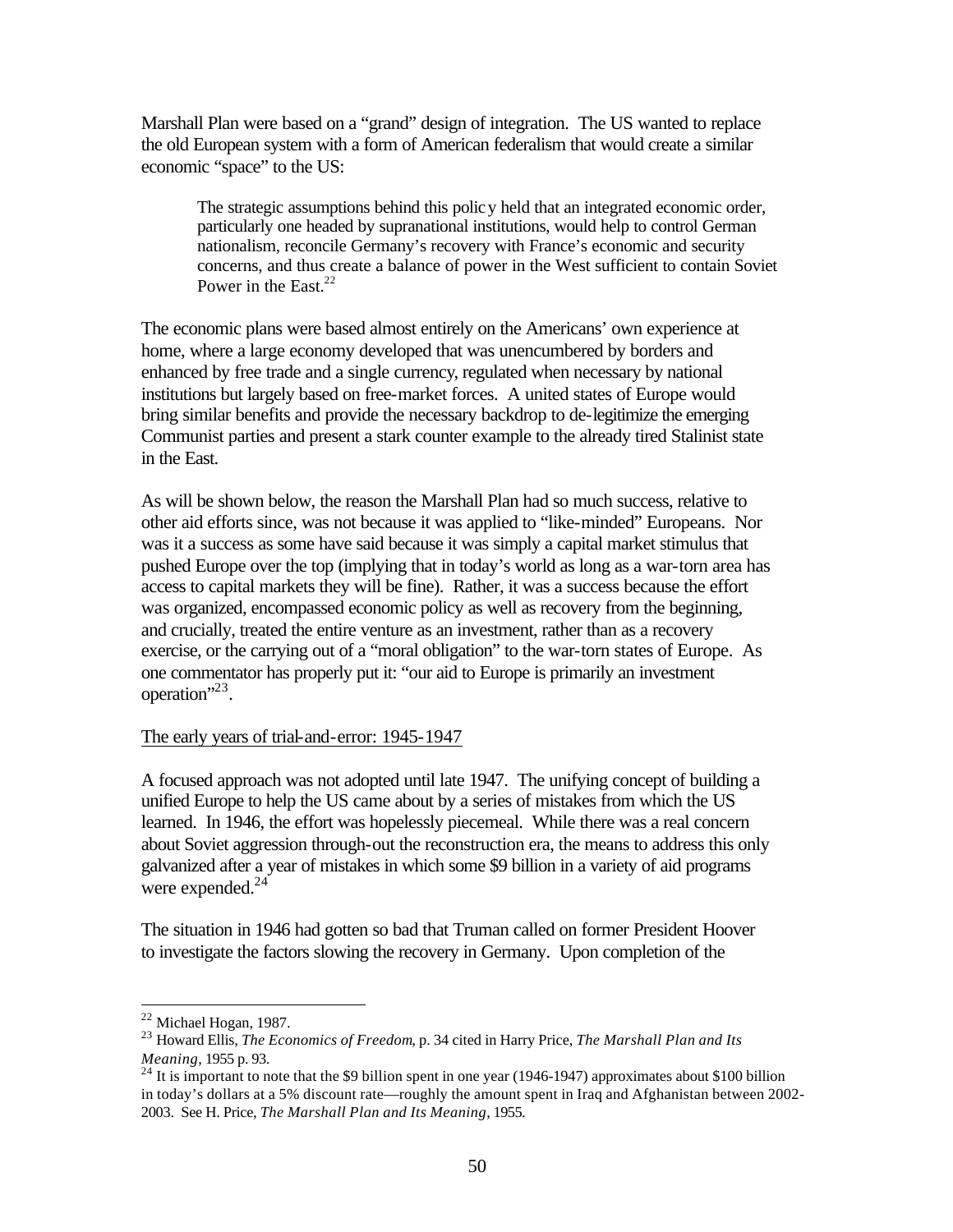report in 1947, Truman had become convinced that almost any action would be an improvement on current policy.<sup>25</sup>

The new approach emerged from their deepening conviction that that previous aid programs had failed and would continue to fail so long as American assistance was used in piecemeal efforts to revitalize national economies. The squabbling between the War and State departments was symptomatic of the drawbacks inherent in uncoordinated aid programs. Worse still, the piecemeal approach seemed to be perpetuating the very order that had hampered economic growth and led to German domination in the prewar period.<sup>26</sup>

The new approach to coordinate the allocation of aid through a supra-national program known as the European Recovery Program (ERP) actually grew out of a renewed concern for what benefit the program would have for Americans, as well as the contribution of newly formed UN agencies specifically tasked with European recovery. The UN Emergency Committee for Europe, the UN European Coal Organization, and the UN European Central Inland Transport Organization had already had considerable success in distributing scarce commodities. Based on this, the UN formed the UN Economic and Social Council (ECOSOC). They concluded and recommended to the US Administration that long-term stabilization in Europe required coordinated economic management on a regional basis and recommended that a long-term permanent economic commission be established to replace the existing emergency organizations. Shortly thereafter in March 1947 the UN General Assembly established the Economic Commission for Europe (UNECE).

At the same time a clique of junior officers at the State Department (including Theodore Geiger, Paul Porter, Thomas Blaisdell Jr., Charles Kindleberger and Walt Rostow as well as Harold Cleveland) all saw the piecemeal approach with alarm and welcomed the UN example of the UNECE. This agenda was then more or less taken over by these individuals, who influenced Dean Acheson (Under Secretary of State) to request a report on the additional aid needs in various countries. This in turn strongly influenced those working closely with George Kennan's Policy Planning Staff, who encouraged the establishment of the special inter-agency entities, the State-War-Navy Coordinating Committee (SWNCC) and the Committee on the Extension of U.S. Aid to Foreign Governments. William Eddy, who headed SWNCC, proceeded to take the entire issue under study and extensively to review the type of aid and its delivery to Europe.

The results of the SWNCC work influenced several junior employees at State to become more aggressive, such as Paul Porter and Charles Bonsteel, who recommended to Kennan the following elements of the future European Recovery Act:

- 1. Promote currency convertibility
- 2. Encourage the immediate lowering of tariff barriers

<sup>&</sup>lt;sup>25</sup> John Steelman, undated memorandum for the President, Truman Papers, PSF, General File: Herbert Hoover, cited in Michael Hogan, 1987 p.35.

 $26$  Michael Hogan, 1987 p.35.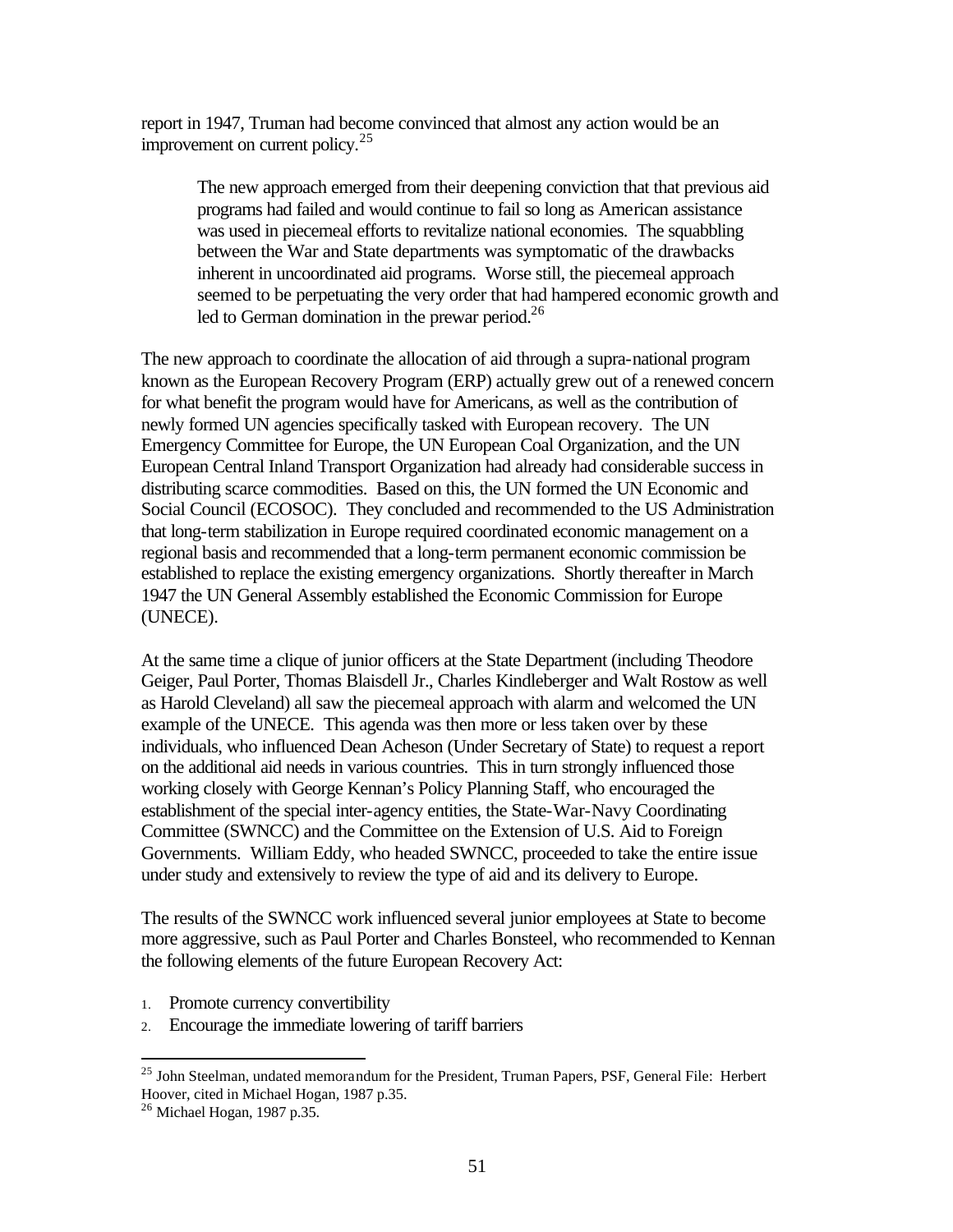- 3. Utilize the UNECE as an agency of joint programming
- 4. Encourage Soviet participation so as to lay the ground for an all European Settlement

This intellectual push from below eventually became watered down slightly in that meaningful Soviet participation was eventually rejected by Dulles, Truman and Marshall, and no significant role was foreseen for the nascent UN. But the point was made that European economic recovery could not be piecemeal, that a single economic space was an ultimate goal, and that institutions that promoted coordinated economic recovery in Europe were the only way to achieve a "proper" ally.

The immediate impact of this dialogue was General Clayton's request to Acheson and Marshall for \$6-7 billion in new aid each year over a three-year period. As General Clayton recommended:

This amount was required to avert economic, social and political chaos in Europe, contain communism, prevent the collapse of America's export trade, and achieve the goal of multilateralism. To revive the European productivity, moreover, Clayton thought it imperative that aid be used to reorganize an economy that had become divided into many watertight compartments. Like Kennan, he believed that any recovery plan must encourage a "European economic Federation."  $2^7$ 

Truman appointed three teams to clearly investigate the resources available for an aid program and the impact the program would have on the American economy.

#### The Consequences of Good Planning and Clear Goal Setting: 1948 to 1951

Finally, in July 1947 Marshall made his speech at Harvard and articulated the European Recovery plan that was to become the Economic Cooperation Act – Title I of the Foreign Assistance Act that Congress passed in the spring of 1948, authorizing \$5 billion to support the first twelve months of the European Recovery Program (ERP). Paul Hoffman was appointed to head the ECA (at an annual salary of \$20,000, approximately \$104,000 in today's wages).

The programs that emerged focused on economic governance and related issues.

## *Economic governance*

 $\overline{a}$ 

A debate emerged as to the program direction between "free traders" and "planners"—a not entirely accurate naming of the groups. The free traders favored replacing the "patchwork" of non-convertible currencies and bi-lateral commercial agreements with a currency-clearing scheme and customs union in Europe. The planners favored increasing production first before any discussion on currency-clearing and customs union. To introduce currency clearing and customs mechanisms already in 1948, it was thought, would only exacerbate controversies over internal financial reforms necessary to bring

<sup>&</sup>lt;sup>27</sup> See Clayton Memorandum, May 27, 1947, FRUS, 1947, 3:230-232 and Clayton's Speech before the UNECE cited in Michael Hogan, 1987 pp. 41-43.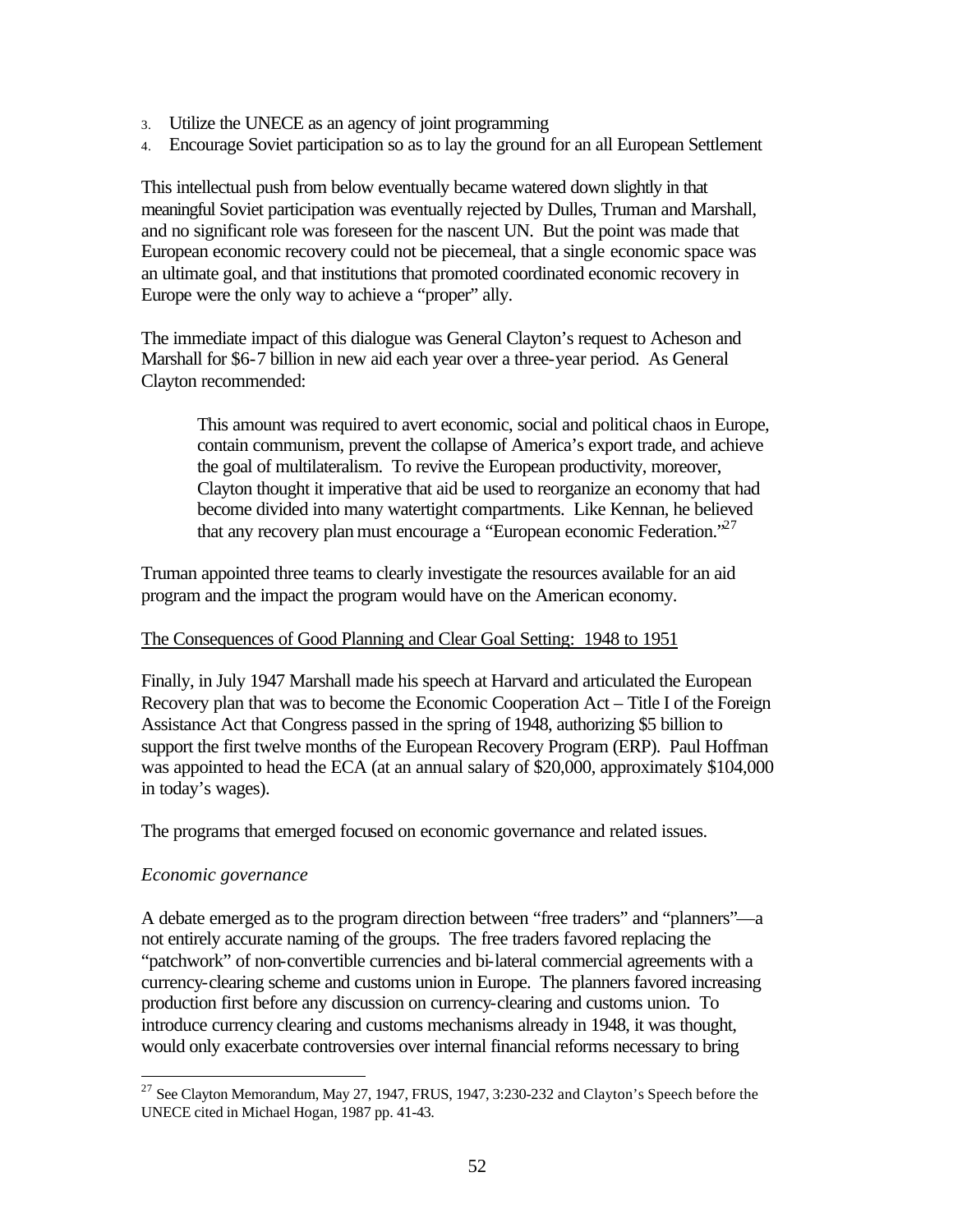about such reforms. Rather, the planners wanted to concentrate on restoring Europe's existing industries, reducing production bottlenecks and reducing the worst restrictions on intra-European trade and payments. In a sense, the planners were exhibiting good economics since if the real sector is not fixed first then the financial sector will develop along a very thin base and, in the face of any (what would normally be a small) crisis, collapse, leaving questions of its legitimacy. Further, as we will point out later in this report, how the reconstruction program handles domestic debt (even more importantly than international debt) usually dictates the pace of financial reform since the thin banking sectors in these states usually have government debt on their balance sheets as their main asset.

The consequence of the debate was a sort of compromise, with the planners dominating. It was recognized that the payments system would have to be repaired sooner rather than later but that the more sophisticated problems of bank supervision and solvency, as well as currency convertibility, would have to be solved institutionally at the pace of each country's real sector development.

As Hogan states in the final section of his "Paths to Glory" of *The Marshall Plan*:

The former strategy seemed to require supranational controls and economic planning to achieve its goals; the latter would rely on normal market mechanisms. But both converged on the twin concepts of production and integration, and out of this would come a central component of the policy synthesis that would characterize American diplomacy in the years ahead. Although a customs union and clearing scheme would have to wait until production had revived, gains in production were to be accompanied by greater European efforts to stabilize finances and multilaterize intra-European trade.<sup>28</sup>

Several interesting papers from Paul Hoffman and interviews with him in Price, *The Marshall Plan and Its Meaning*, reveal the intentions behind the new administrator's policies, largely reflecting the outcome of the planning versus free trader debates. Hoffman makes clear: "It is not to be a relief operation." <sup>29</sup> Very soon in the process Hoffman, as had been predicted by the junior State Department officials, saw that the problems of economic governance had to be addressed. It was not simply a question of operations of emergency reconstruction and food exports. Rather, as Hoffman and even Harriman saw, the emphasis soon began to fall on the analysis of economic conditions and needs, area by area, and on efforts to relate economic assistance to recovery policies in each country. As Price points out after extensive interviews with the major players:

Procurement and production, it was found, could not be isolated and dealt with apart from other basic elements in recovery. The task was not simply increasing production in France, Italy or Greece, and it became clear that the ECA staff must concern itself with the intensive study and coordination of individual country programs as well as with procurement and planning on "some large functional" basis<sup>30</sup>.

 $28$  Michael Hogan, 1987 p.87.

<sup>&</sup>lt;sup>29</sup> Harry Price, 1955 p.73.

<sup>30</sup> Harry Price, 1955 p.75.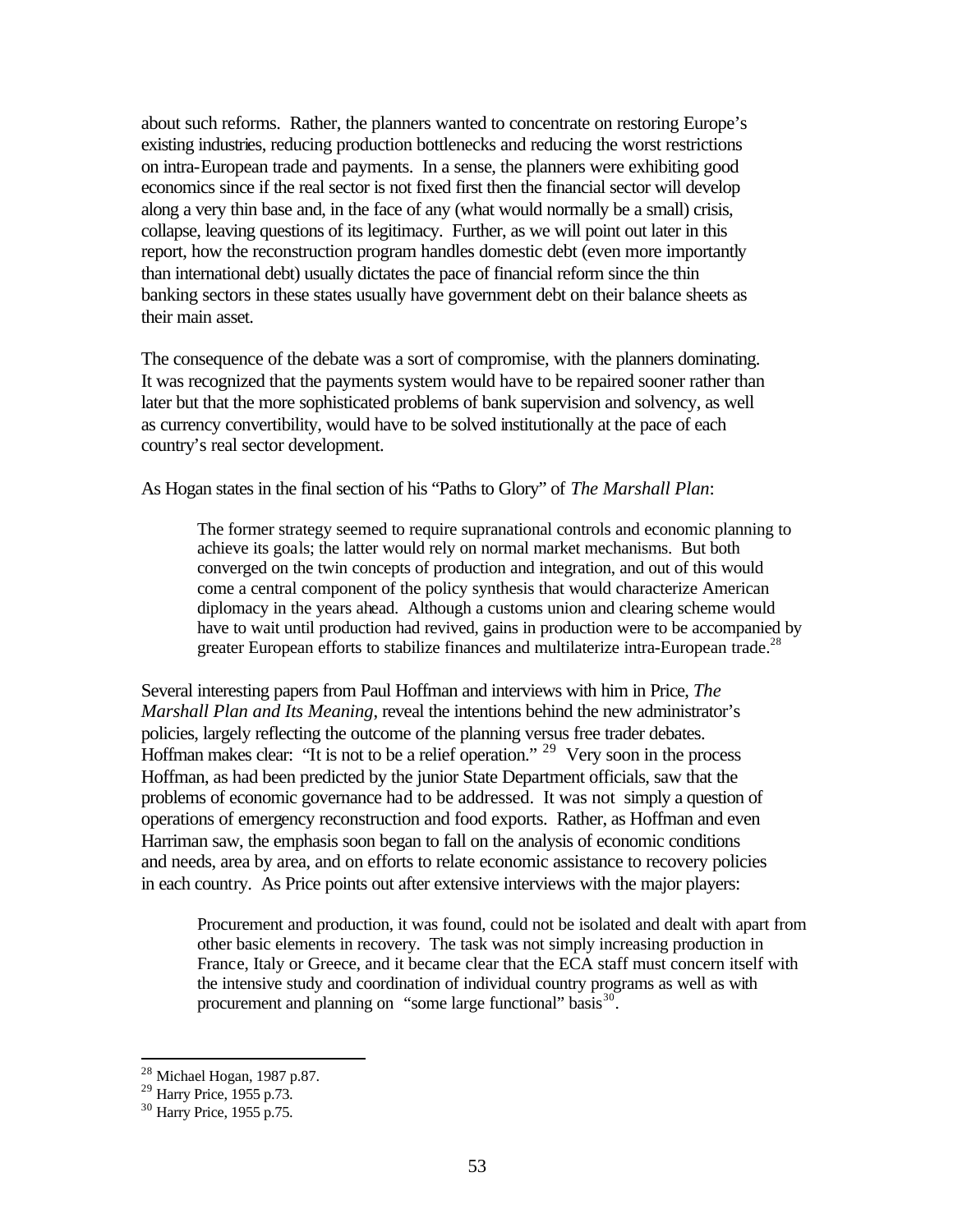This observation is crucial to our analysis of the Marshall Plan for lessons learned. Although analysis is sometimes overlooked today in modern aid efforts, it is as important as implementation.

## *General issues*

A further important aspect of the organization was the reliance on local government procurement and public-private cooperation. The ECA did not engage directly in the purchase of aid supplies. Rather, procurement was handled by recipient governments and by private firms and nationals of the participating countries. This delegation of authority away from a large US or (worse) UN procurement agency had two distinct advantages: i) it meant there was no need for a large expensive procurement organization (such as had been created under Lend Lease and UNRRA Administrations), and ii) it made maximum use of private trade channels abroad as well as in the  $US^{31}$ .

As can be seen from the opening paragraphs in every annual report prepared by the *Division of Statistics and Reports and Fiscal and Trade Policy Division* of the Economic Cooperation Administration:

Under the Economic Cooperation Act of 1948, and pursuant to the provision of the agreements entered into between the United States and certain European countries participating in the European Recovery Program, each participant receiving assistance in the form of grants has assumed an obligation to deposit in a Special Account amounts of its local currency commensurate with the amount of the basic dollar grants. In addition, participating countries deposit local currency in the Special Account to match the amount of drawing rights on other participating countries, which they exercise under the Agreement for Intra-European Payments and Compensation of October 16, 1948. There is no requirement for the deposit of local currency against assistance rendered in the form of loans or conditional aid.

These local currency counterpart funds are divided into two portions: not less than 5% is allocated to the uses of the United States within the country [largely for administration costs of the US run ECA], and the remaining 95% is to be utilized within the country as agreed between the government of the country and the Administrator. $32$ 

The primary goals of the Marshall Plan then emerged within the first year and were largely stuck to until 1951. These were:

- 1. To increase production
- 2. To expand foreign trade
- 3. To enhance internal financial stability
- 4. To develop European Economic Cooperation

 $31$  Ibid., p.78.

<sup>&</sup>lt;sup>32</sup> *Local Currency Counterpart Funds*, Division of Statistics and Reports and Fiscal and Trade Policy Division, Economic Cooperation Administration, April 30, 1949 p.1.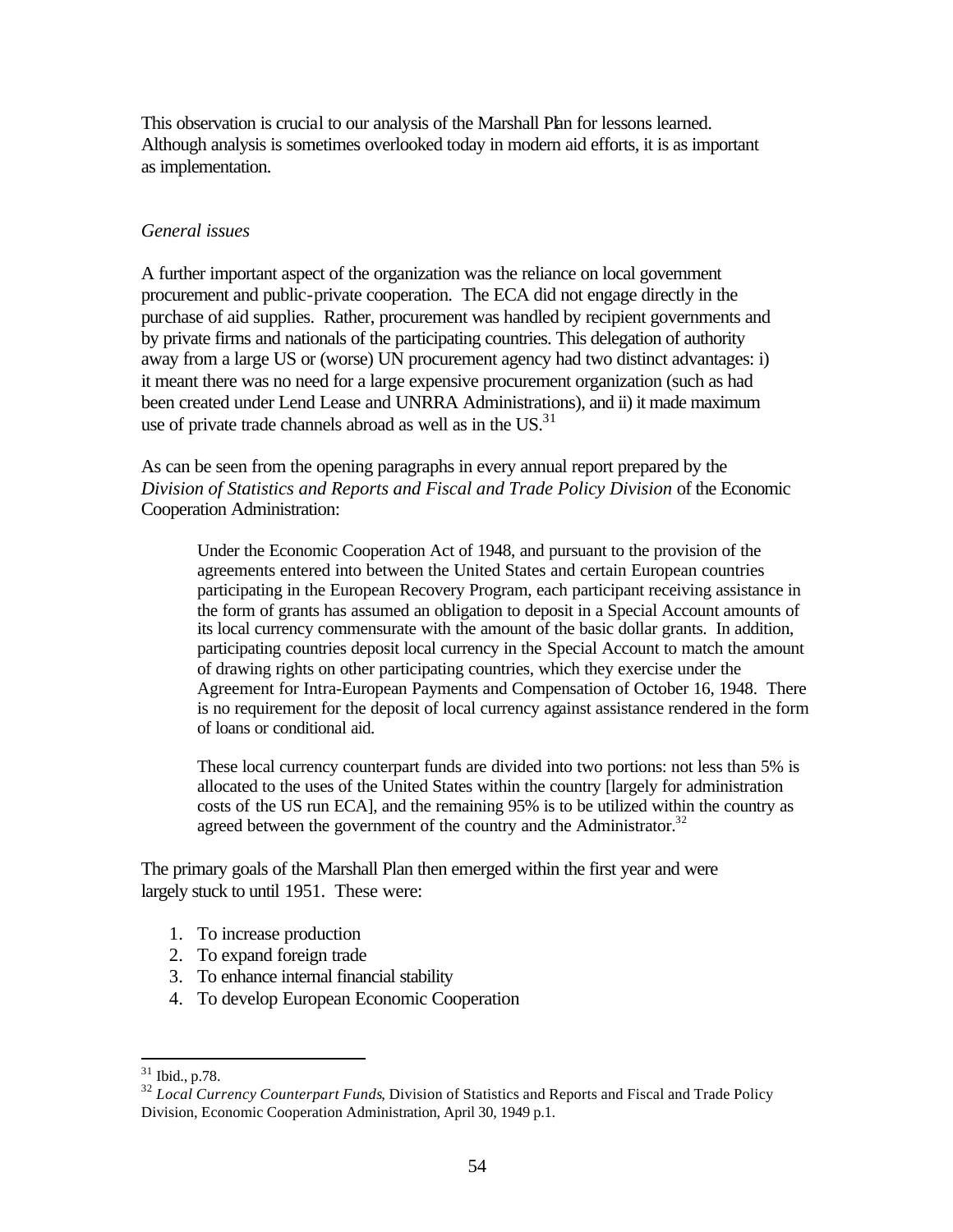This is a slightly revised list from the one originally put forward by Bonsteel (see above) but preserved the essential "investment" nature of the entire program. Each of these was largely met. Production increased by 35% between 1948-51 ands agricultural output outstripped 1939 by 16%. Trade with the US rose measurably and was sustainable. There was also a rapid increase in intra-European trade by some 80% between 1948 and 1952, a positive externality of the procurement system introduced by Hoffman at the ECA which even called for a customs union.<sup>33</sup> Inflationary pressure, budget deficits and unemployment were all reduced. As Gardner points out: "The atmosphere of macroeconomic crisis surrounding the recipient economies during 1947-48 had vanished with the expiration of the Marshall Plan funding in 1951.<sup>34</sup> Finally a European payments system was created under the OEEC, currencies became convertible, and the phrase European Union was first used.

#### Some of the Numbers

The magnitude of the aid effort is important. It is also noteworthy that despite a general sense of success surrounding the Marshall Plan, there was a year of waste. One of the key measures of success, in any aid effort, is the extent to which it recovers from these initial growing pains. In this case, the President, Harry Truman, had the wherewithal to seize the program from its current course, enlist the support of his political enemies, and redirect the effort.

| Initial US AID (1946-48) and Marshall Plan AID (1948-51) (\$US billions)                                       |                                                                                                                  |                       |          |                                                           |          |          |                                                  |                          |                                             |  |  |  |  |
|----------------------------------------------------------------------------------------------------------------|------------------------------------------------------------------------------------------------------------------|-----------------------|----------|-----------------------------------------------------------|----------|----------|--------------------------------------------------|--------------------------|---------------------------------------------|--|--|--|--|
|                                                                                                                |                                                                                                                  |                       |          |                                                           |          |          |                                                  |                          |                                             |  |  |  |  |
|                                                                                                                |                                                                                                                  | <b>Initial US Aid</b> |          |                                                           |          |          | <b>Total Pre-</b><br>Marshall<br><b>Plan Aid</b> | Total<br><b>Marshall</b> | <b>Total Aid</b><br>Plan Aid Effort 1946-52 |  |  |  |  |
|                                                                                                                |                                                                                                                  | 1946-47<br>1947-48    |          | <b>Marshall Plan Aid</b><br>1949-50<br>1948-49<br>1950-51 |          |          |                                                  |                          |                                             |  |  |  |  |
|                                                                                                                |                                                                                                                  |                       |          |                                                           |          |          |                                                  |                          |                                             |  |  |  |  |
| <b>Amount Current Dollars</b>                                                                                  |                                                                                                                  | \$4.600               | \$5.800  | \$4.950                                                   | \$3.500  | \$4.155  | \$10.400                                         | \$12,605                 | \$23.005                                    |  |  |  |  |
|                                                                                                                | Factor<br>Adjustment                                                                                             |                       |          |                                                           |          |          |                                                  |                          |                                             |  |  |  |  |
| Adjusted by GDP growth from 1948-2004                                                                          | 16.00                                                                                                            | \$73.600              | \$92.800 | \$79.200                                                  | \$56.000 | \$66,480 | \$166.400                                        | \$201.680                | \$368.080                                   |  |  |  |  |
| Adjusted by Av. CPI to 2004                                                                                    | 6.65                                                                                                             | \$30.590              | \$38.570 | \$32.918                                                  | \$23.275 | \$27.631 | \$69.160                                         | \$83.823                 | \$152.983                                   |  |  |  |  |
| Adjusted by GDP Deflator 1948-2004                                                                             | 6.45                                                                                                             | \$29.670              | \$37.410 | \$31.928                                                  | \$22.575 | \$26.800 | \$67.080                                         | \$81.302                 | \$148.382                                   |  |  |  |  |
| Adjusted by Av. PCE to 2004                                                                                    | 5.36                                                                                                             | \$24.656              | \$31.088 | \$26.532                                                  | \$18.760 | \$22.271 | \$55,744                                         | \$67.563                 | \$123.307                                   |  |  |  |  |
|                                                                                                                |                                                                                                                  |                       |          |                                                           |          |          |                                                  |                          |                                             |  |  |  |  |
| Sources:                                                                                                       |                                                                                                                  |                       |          |                                                           |          |          |                                                  |                          |                                             |  |  |  |  |
| Michael Hogan (1987), Harry Price (1955) Roy Gardner (1999) and Barry Eichengreen (1999), Martin Schain (1999) |                                                                                                                  |                       |          |                                                           |          |          |                                                  |                          |                                             |  |  |  |  |
| Paul Christopher Eclipse Capital, James Dobbins (2003)                                                         |                                                                                                                  |                       |          |                                                           |          |          |                                                  |                          |                                             |  |  |  |  |
| Notes:                                                                                                         |                                                                                                                  |                       |          |                                                           |          |          |                                                  |                          |                                             |  |  |  |  |
| Initial US Aid in 1946-1948 is broken down as follows:                                                         |                                                                                                                  |                       |          |                                                           |          |          |                                                  |                          |                                             |  |  |  |  |
|                                                                                                                | 1946-47: \$3.4 billion directly from US sources + \$1.2 billion from the US to the IMF, IBRD (World Bank) and UN |                       |          |                                                           |          |          |                                                  |                          |                                             |  |  |  |  |
|                                                                                                                | 1947-48: \$4.7 billion directly from US sources plus \$1.1 billion froim the US to the IMF, IBRD and UN          |                       |          |                                                           |          |          |                                                  |                          |                                             |  |  |  |  |

## **Table VIII.1**

The "best" factor adjustment to use is the GDP deflator since we are adjusting a large basket of goods from manufactures to commodities. It is seen here that in two packages

<sup>&</sup>lt;sup>33</sup> Intra-European Trade data from Harry Price, 1955 p.125.

<sup>34</sup> Roy Gardner, "The Marshall Plan Fifty Years Later: Three What-Ifs and a When" in Martin Schain, *The Marshall Plan Fifty Years After*, 2001 p.121.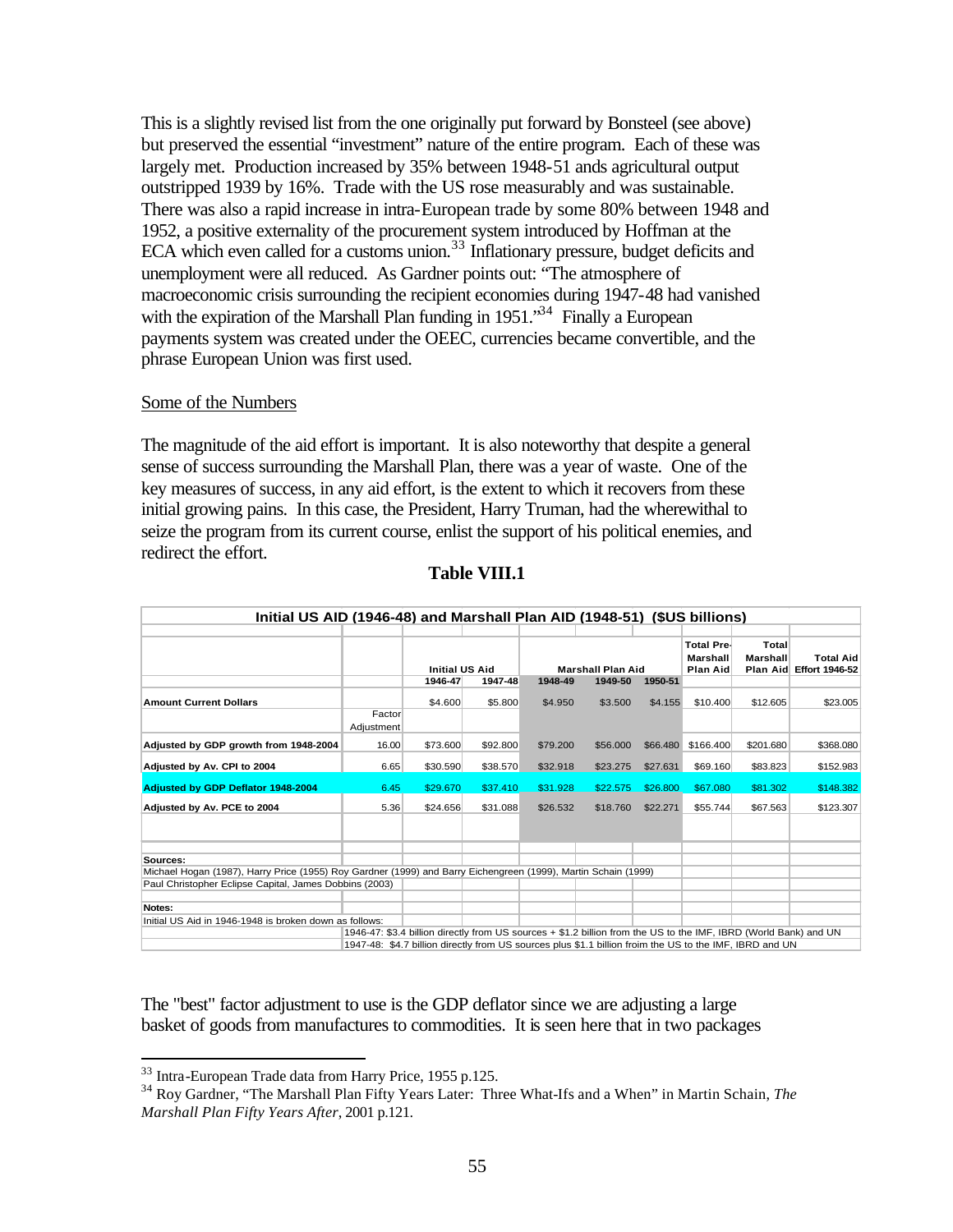the Pre-Marshall Plan Aid was about \$67 billion in today's dollars--a larger package totaling \$87 billion passed Congress for Iraq and Afghanistan. The total Marshall Plan budget today would be \$81.3 billion. Even if we use the over estimate of CPI, with its upward bias, the package was roughly \$83.8 billion—still smaller than similar requests by the current Bush Administration of \$87 billion (for one year!). This is noteworthy since several commentators<sup>35</sup> have made the case that similar packages could not pass Congress today. Similarly, Eichengreen has noted the dissimilarities in the aid and its magnitude--this clearly is not true unless we use the GDP growth estimate--which is not realistic.

The total aid package, if we look at aid to Europe as both the initial pre-Marshall Plan years and the time after the passage of the European Recovery Program, comes to \$148 billion over six years, covering some 200 million people. Compare this with \$87 billion over one year covering roughly 45 million people, and we see the Marshall Plan effort, while successful, was also very cheap in absolute and in *per capita* terms.

## *Lessons Learned*

A unique reconstruction program was the consequence of this effort and planning unique in that it has not been replicated since the Occupation of Japan. Its hallmarks are important, as is their absence from later reconstruction efforts after 1960 and introduced again only slowly after 1999. The significant lessons are as follows:

- Overall authority rested with the main source of funds—the United States.
- The US admitted flat-out it was an investment program designed to make a return to the main investor--the United States.
- That overall authority was "benevolent" enough to allow 95% of the funding to be committed to projects and investments deemed important by the recipient state.
- All funds worked via existing budgeting processes in the war-torn economies, and in those countries that did not have a budget process (such as post-War Germany), one was quickly set-up, at the same time as humanitarian assistance began.
- The Erhard plan was encouraged and fostered as part of a standard institutional infrastructure program in which fiscal and monetary policy were paramount, essential and initial.
- The focus on institutional reconstruction at the fiscal authority was on budget *execution* more than on budget *preparation*. This recognized the immediacy of establishing the fiscal authority, the relative simplicity of the existing revenue base (making budget preparation a secondary priority), and the need to have a proper future tax base, so as to avoid future inflationary pressure.<sup>36</sup>

<sup>&</sup>lt;sup>35</sup> Gardner, 1999.

<sup>&</sup>lt;sup>36</sup> It is interesting to note that the Marshall Planners had not yet heard of rational expectations or the Lucas/Sargent and Wallace critique of fiscal/monetary policy interaction—namely, that monetary policy problems usually are caused by bad fiscal policy, i.e., excessive spending that leads to printing money. It is clear from their planning however, that they understood the problem known today as the "unpleasant monetary arithmetic" and that failure to address a proper tax base would create inflationary expectations. They were no doubt familiar with the worst hyperinflation in history that took place in Weimar Germany between the Wars. Their actions would be seen today by modern macroeconomists as understanding and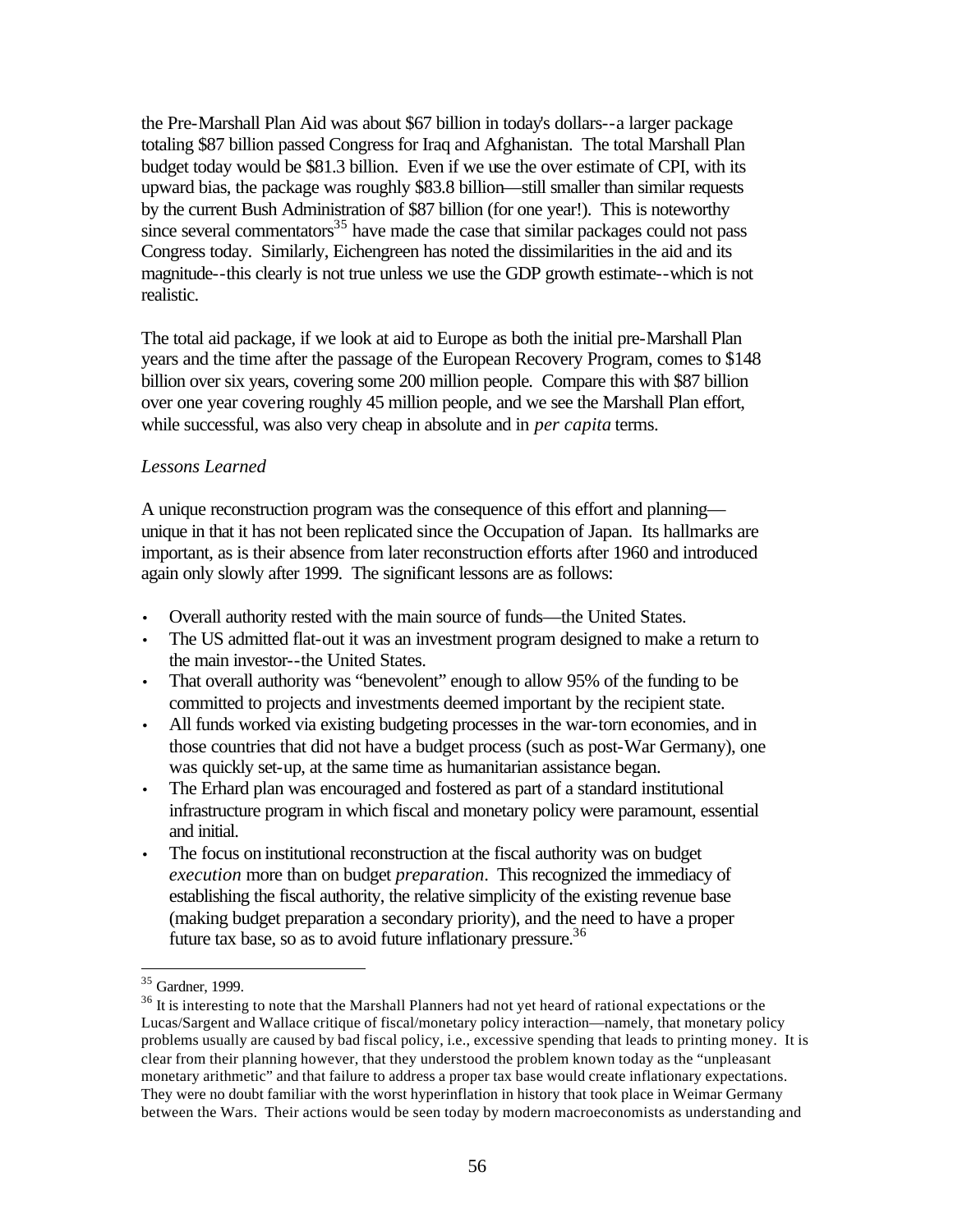- The overall authority—the US—was clear in its admission that it had an agenda beyond economic reconstruction. It was to create a clear counter-weight to Soviet Communism in Western Europe. This admission by the Truman Administration early on in the process (i.e., during the debate on the ECA in the Congress over 1947) shaped the context of the economic advice and allowed for very pragmatic discussions on what could and could not be achieved by Marshall Planners in Europe when they went to the US Congress for funds.
- All funds went via one fund's administration. No bifurcation of multiple funding sources existed to confuse the reconstruction effort; no "pet" capital projects from various donors made to satisfy the donor contractors were permitted. This allowed a proper capital budget to be formed in conjunction with the current budget, providing for responsible fiscal policy planning.
- All participants had to contribute on their own to receive "counterpart funds" from the US.
- There was no complex legal authority assessing the "liability" of funds use (such as the UN Legal Department in New York, which second guesses policy decisions made in field operations).

The consequence was a rational, fiscally consistent, demand-driven reconstruction process influenced by only one bureaucracy rather than many. Its costs in today's dollars were quite small given the benefits and the number of beneficiaries, and in absolute terms it is still smaller than allocations by Congress made in the last year by several billion dollars.

incorporating into their policy actions the Lucas critique that emerged from the Lucas/Sargent and Wallace debate over the 1970s.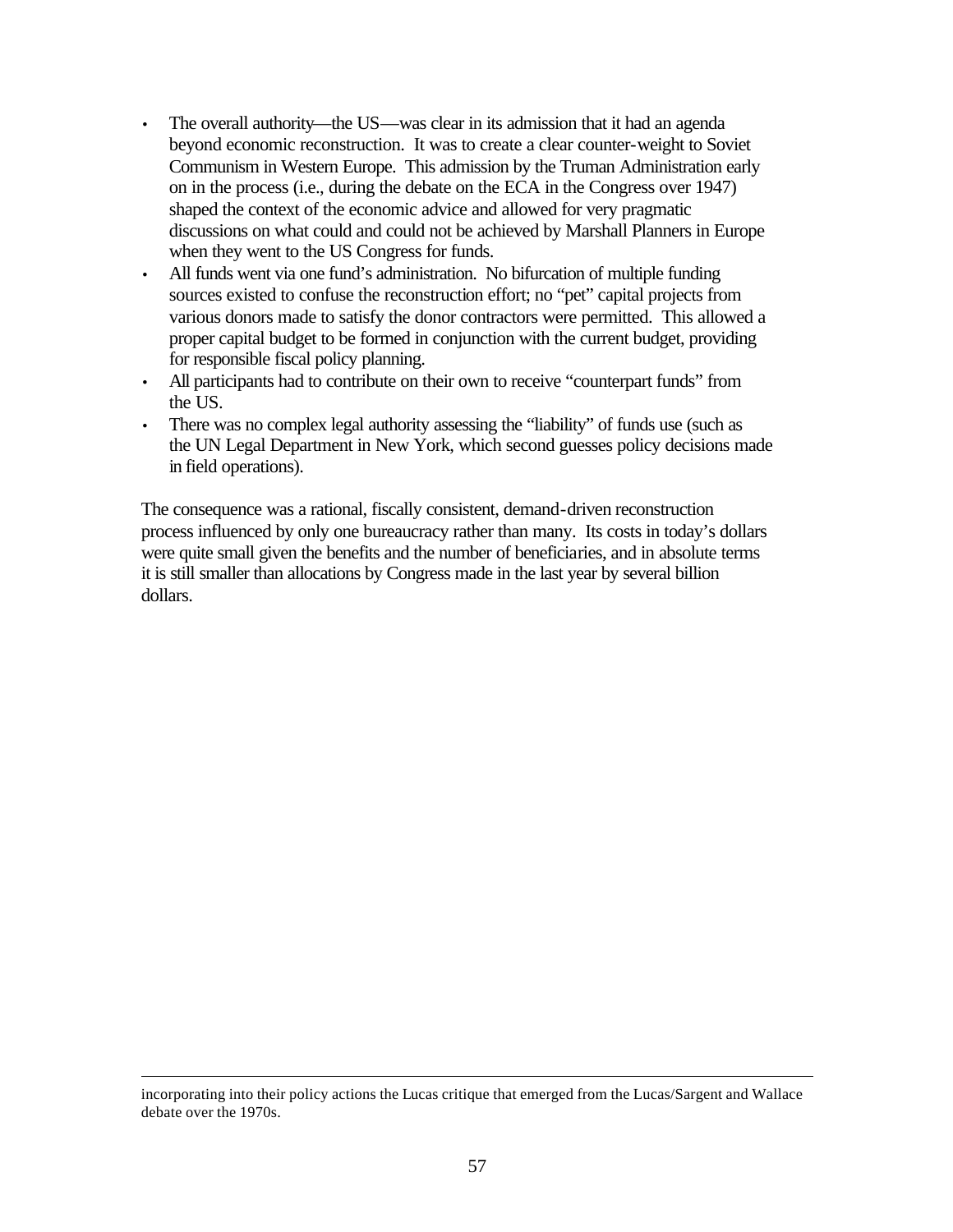### **II. The Reconstruction of Japan**

#### *Background*

 $\overline{a}$ 

The basic strategic objectives of Allied interests in Japan were made clear by the Declaration presented after the Cairo Conference, December 1943, by Roosevelt, Churchill, and Chiang Kai-shek, in which the Allies expressed intent to liberate all territories seized by Japan and to fight until unconditional surrender by Japan. They also made clear they had no intentions of seeking territorial claims against Japan's pre-war boundaries. At Yalta, the Soviet Union agreed to enter the war against Japan once the Germans were defeated. In July 1945, after the Potsdam summit, a Proclamation was made outlining the surrender terms. In the Yalta and Potsdam declarations are the principles that guided US reconstruction efforts. (See box on the Potsdam Proclamation. $37$ )

#### **Box VIII.1: Potsdam Proclamation Excerpt**

(9) The Japanese military forces, after being completely disarmed, shall be permitted to return to their homes with the opportunity to lead peaceful and productive lives.

(10) We do not intend that the Japanese shall be enslaved as a race or destroyed as a nation, but stern justice shall be meted out to all war criminals, including those who have visited cruelties upon our prisoners. The Japanese Government shall remove all obstacles to the revival and strengthening of democratic tendencies among the Japanese people. Freedom of speech, of religion, and of thought, as well as respect for the fundamental human rights shall be established.

(11) Japan shall be permitted to maintain such industries as will sustain her economy and permit the exaction of just reparations in kind, but not those which would enable her to re-arm for war. To this end, access to, as distinguished from control of, raw materials shall be permitted. Eventual Japanese participation in world trade relations shall be permitted.

(12) The occupying forces of the Allies shall be withdrawn from Japan as soon as these objectives have been accomplished and there has been established in accordance with the freely expressed will of the Japanese people a peacefully inclined and responsible government.

<sup>&</sup>lt;sup>37</sup> Potsdam Proclamation Defining Terms for Japanese Surrender, 26 July 1945, in Occupation of Japan: Policy and Progress, pp. 53-55.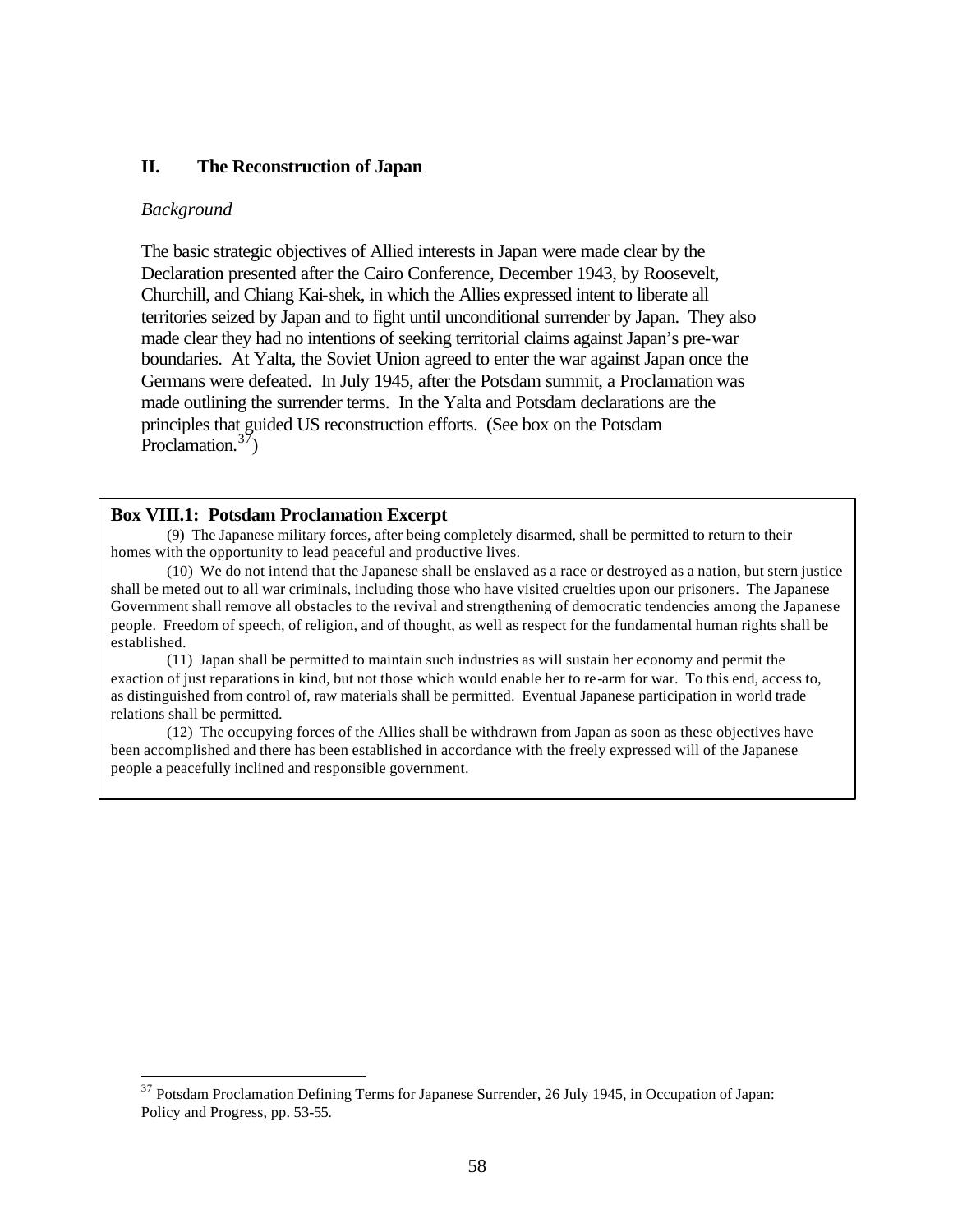A number of agencies were created to oversee Japanese reconstruction, as detailed in the following paragraphs. The Far Eastern Commission (FEC) was established as the senior decision-making body, based in Washington, including representatives from the major Allied countries. The US Government acted as agent for the Commission, through which all Commission decisions were passed. It was made clear that US Government decisions were ultimately binding (in case of disagreements among Allies). The Commission was not particularly active, but was nonetheless an important body for political reasons—the Soviets wanted a body that had formal decision-making authority to which they belonged. A previous proposal had been made to create a Far Eastern Advisory Commission, which would give other Allied Powers representation in an advisory role, but this was deemed as insufficient by the Soviets, who wanted decision-making authority, so the FEC was proposed instead, with at least the appearance of decisionmaking authority.

Within the US Government, a State-War-Navy Coordinating Committee was created to coordinate all US policy in the "occupied areas," which included Japan, Germany, Austria, and Korea. The War Department was given clear jurisdiction for "execution and administration of policy." State Department took the lead in setting policy toward the occupied areas, which was overseen by a newly created position of Assistant Secretary of State for Occupied Areas. A Germany-Austria Secretariat and Japan-Korea Secretariat were created, which were regularly meeting inter-agency fora for discussing policy issues in the occupied territories:<sup>38</sup>

"Each Secretariat shall hold stated meetings and a record of its proceedings shall be maintained. Each Chairman shall compile a list of projects and studies in respect of occupational affairs, as suggested by the members of the Secretariat. These projects shall be assigned for study and preparation and submission to SWNC on the basis of relative urgency as determined by the Assistant Secretary for Occupied Areas."

Underneath US Government jurisdiction was the Supreme Commander for the Allied Powers (SCAP), Douglas MacArthur. The Allied Council for Japan, based in Tokyo, advised on all policy issues. Like the Far Eastern Commission, the Allied Council contained representatives from the major Allied powers. This Council though had only an advisory role. The SCAP had his own General Staff, plus the Occupation staff had a number of sections, as presented in the below chart. Of particular note: The Economic and Scientific Section was responsible for economic and reconstruction policy; the Government Section led in liaising with the Japanese Government; and the Statistical and Reports Section generated all statistics needed to feed into the policymaking process. The Government of Japan continued to operate, purged of most militaristic elements. While the Occupation had the authority to act without going through the Government, it was intended that the Government would implement all policies to the extent possible.

<sup>&</sup>lt;sup>38</sup> "Organization and Procedure for the Development and Promulgation of United States Policy with Repect to Occupied Areas," in Occupation of Japan: Policy and Progress, 1969 pp. 82-84.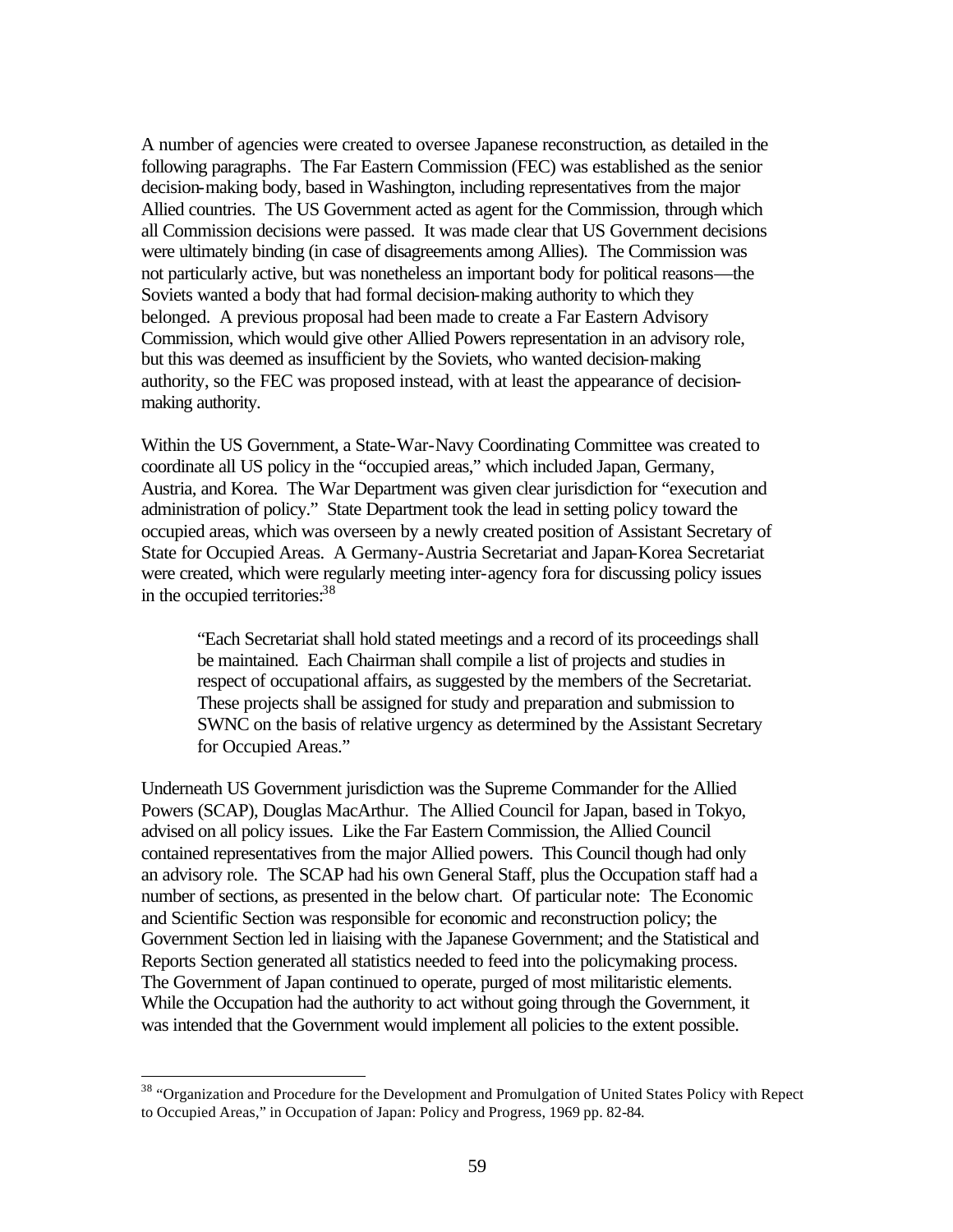The agencies responsible for the Occupation of Japan were organized according to the following chart<sup>39</sup>:



**Chart VIII.1: Organizational structure of Occupation agencies**

It is interesting to note how this configuration of organizational structures compares with contemporary institutions. As an overall way of providing assistance, the Japanese experience was *ad hoc*. Partially based on the experiences of the post-War period, USAID later was created as a permanent, specialized agency to manage US foreign assistance projects, rather than the *ad hoc* SWNCC. However, there also are some similarities. The inter-agency working groups set up to coordinate development and governance in Japan have some similarity to similar inter-agency groups established to manage the US presence in Iraq. The SWNCC had more of a unified structure and larger secretariat than the contemporary equivalent for Iraq, though today's institutions benefit from the considerable institutional support provided by USAID, which did not exist during the Japanese Occupation. There are many parallels between the SCAP in Japan and the Coalition Provisional Authority in Iraq.

<sup>&</sup>lt;sup>39</sup> Occupation of Japan: Policy and Progress, 1969, pp. 7-16.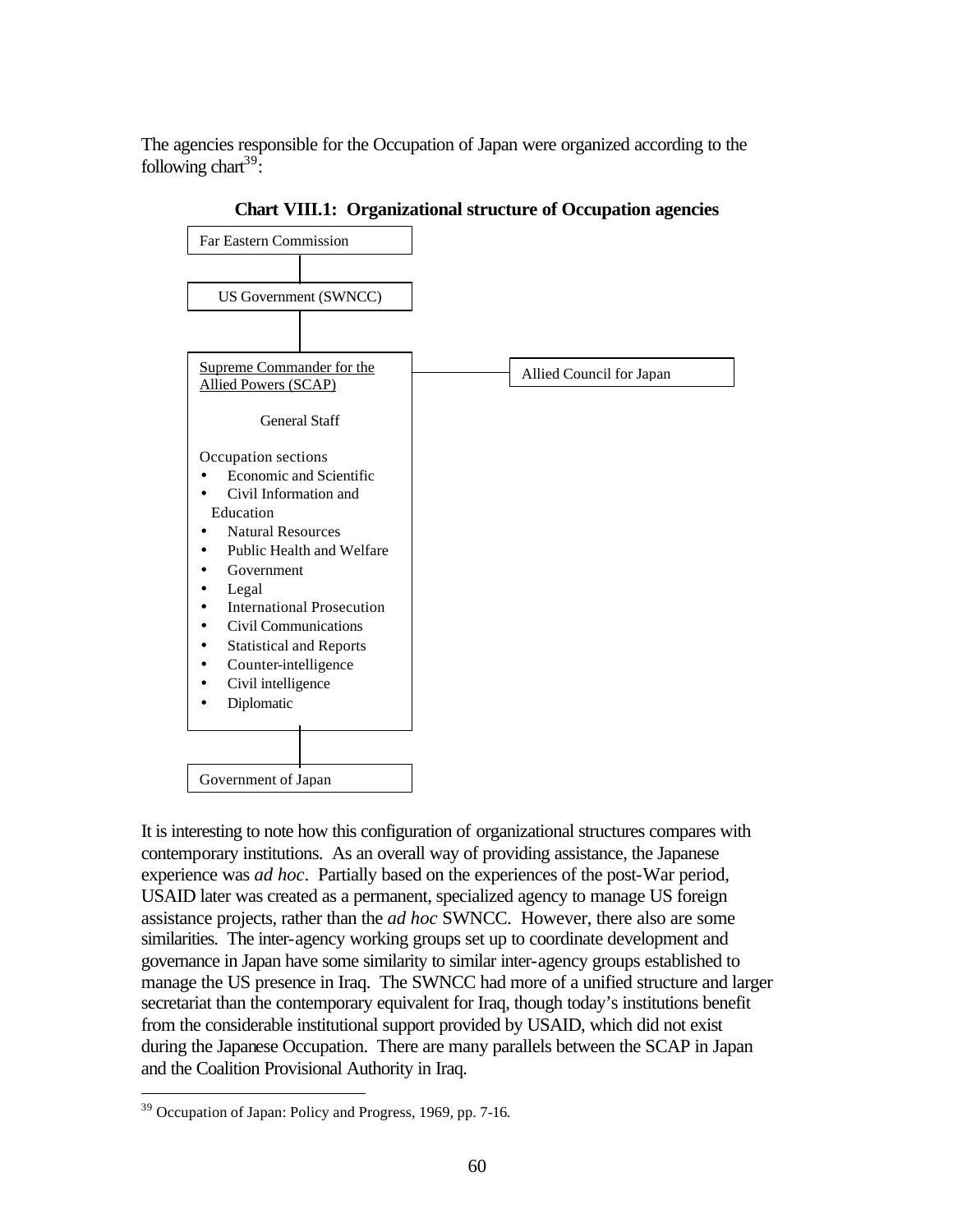# *Economic governance*

Initial general US policy toward Japan was set down in a document called "United States Initial Post-Surrender Policy for Japan," prepared jointly by the Department of State, the War Department, and the Navy Department, signed by the president in September 1945 and transmitted to the SCAP. The document set key political and economic policies, including the following relevant for this analysis: $40$ 

- In order to conserve US resources, the US mostly would act through the Japanese Government, which was intended to continue operating under the supervision of the SCAP.
- This policy of working through the Government was to "use the existing form of Government in Japan, not to support it. Changes in the form of Government initiated by the Japanese people or government in the direction of modifying its feudal and authoritarian tendencies are to be permitted and favored."
- The Government was permitted, under SCAP supervision, to facilitate economic activity through regulation of "national public services, finance, banking, and production and distribution of essential commodities."
- "The Japanese authorities will remain responsible for the management and direction of the domestic fiscal, monetary, and credit policies subject to the approval and review of the Supreme Commander."
- Industry was to be demilitarized, by "conversion to other uses, transfer abroad, and scrapping."
- Policy would "favor a program for the dissolution of the large industrial and banking combinations which have exercised control of a great part of Japan's trade and industry."
- "Japan shall be permitted eventually to resume normal trade relations with the rest of the world. During occupation and under suitable controls, Japan will be permitted to purchase from foreign countries raw materials and other goods that it may need for peaceful purpose, and to export goods to pay for approved imports."

Immediate attention of the Occupation forces on economic issues, in addition to demilitarization, focused on real-sector economic activity needed to feed the population. The rice industry had been decimated by war, as well as particularly inclement weather, and the fishing fleet equally was in a state of ruin. Initial attention turned to helping these two sectors to rebuild, and to directing scarce foreign currency earned from exports to the purpose of buying food imports. While supporting rebuilding of the fishing industry, Occupation authorities nonetheless required adherence to international agreements and best practices regarding whaling and fishery conservation, that is, not only focusing on the immediate task at hand but also on the longer term.

<sup>40</sup>Ibid., pp. 73-81.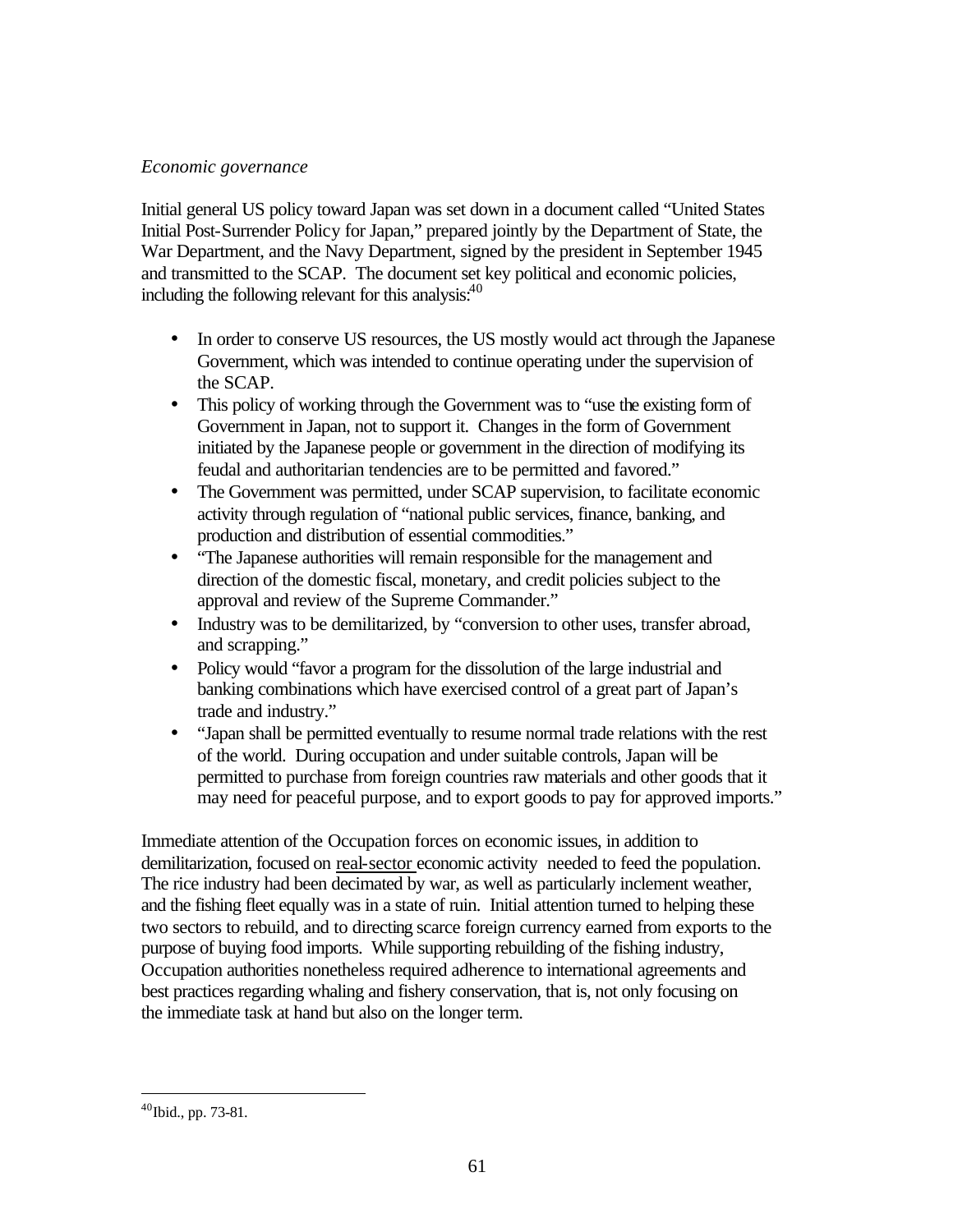The largest restructuring reforms focused on breaking up the *zaibatsu* (Japan's large holding companies that monopolized industry). These huge conglomerates were broken into smaller firms; ownership was dispersed across greater numbers of smaller shareholders; rules were adopted to prevent excessive cross ownership or participation by individuals on too many company boards; and firms were prevented from participating in international cartels or otherwise restrictive trade agreements. Much of this work was undertaken by a Holding Company Liquidation Commission formed by the Diet. Although concentration of industrial ownership remains a problem with the economy of Japan to this day, the Occupation reform efforts nonetheless made considerable strides (compared to the pre-war period) in liquidating a number of the most influential *zaibatsu* and reducing concentration of ownership in large firms by transforming them from being held by a few wealthy families to being publicly traded and held by employees and others.

US policy on trade was that, "[e]ventually, foreign trade with Japan will be restored to private hands, in line with accepted principles of United States commercial policy." For an interim time period, however, trade was centrally managed. Exports were managed by the United States Commercial Company, which was a subsidy of the Reconstruction Finance Corporation. The Company had been involved in similar trade operations in Italy. The US Commerce Department represented the Commercial Company in the US to potential buyers of Japanese exports. Attention was particularly paid to possibilities for exporting silk and textiles. The War Department managed procurement and importation of goods to Japan. During this initial time, Japan essentially had no convertible exchange rate, and free private trade outside of US Government activities was all but impossible.<sup>41</sup>

#### *General issues*

 $\overline{a}$ 

The Occupation forces embarked on sweeping, though not all-encompassing, political reform. Individual rights and freedoms were established. Many organizations related to secret police and means of control of the population were disbanded. Individuals who had held high office particularly related to militarism in the past were barred from future public office. The Diet was given real legislative power. A "bill of rights", a new constitution, and elections were all organized. The Emperor disavowed divine lineage as well as the belief in the superiority of the Japanese people over other peoples. However, most notably in terms of continuity rather than reform, the Emperor's position was maintained and not abolished, albeit in a reduced role. The Emperor remained as the symbol of the Japanese people, his position enshrined in the constitution.

Part of the Occupation activities included a comprehensive review and reform of the education system, decentralizing it and ridding it of nationalism and militarism. The review and reform proposals were done by a delegation of 27 leading US education experts who spent a month examining Japan's education system. The highly centralized system was recommended to be greatly decentralized. The mission even made

<sup>&</sup>lt;sup>41</sup> "Interim Plans for Control and Regulation of Japanese Trade with the United States," March 1, 1946, in Occupation of Japan: Policy and Progress, 1969 pp. 168-171.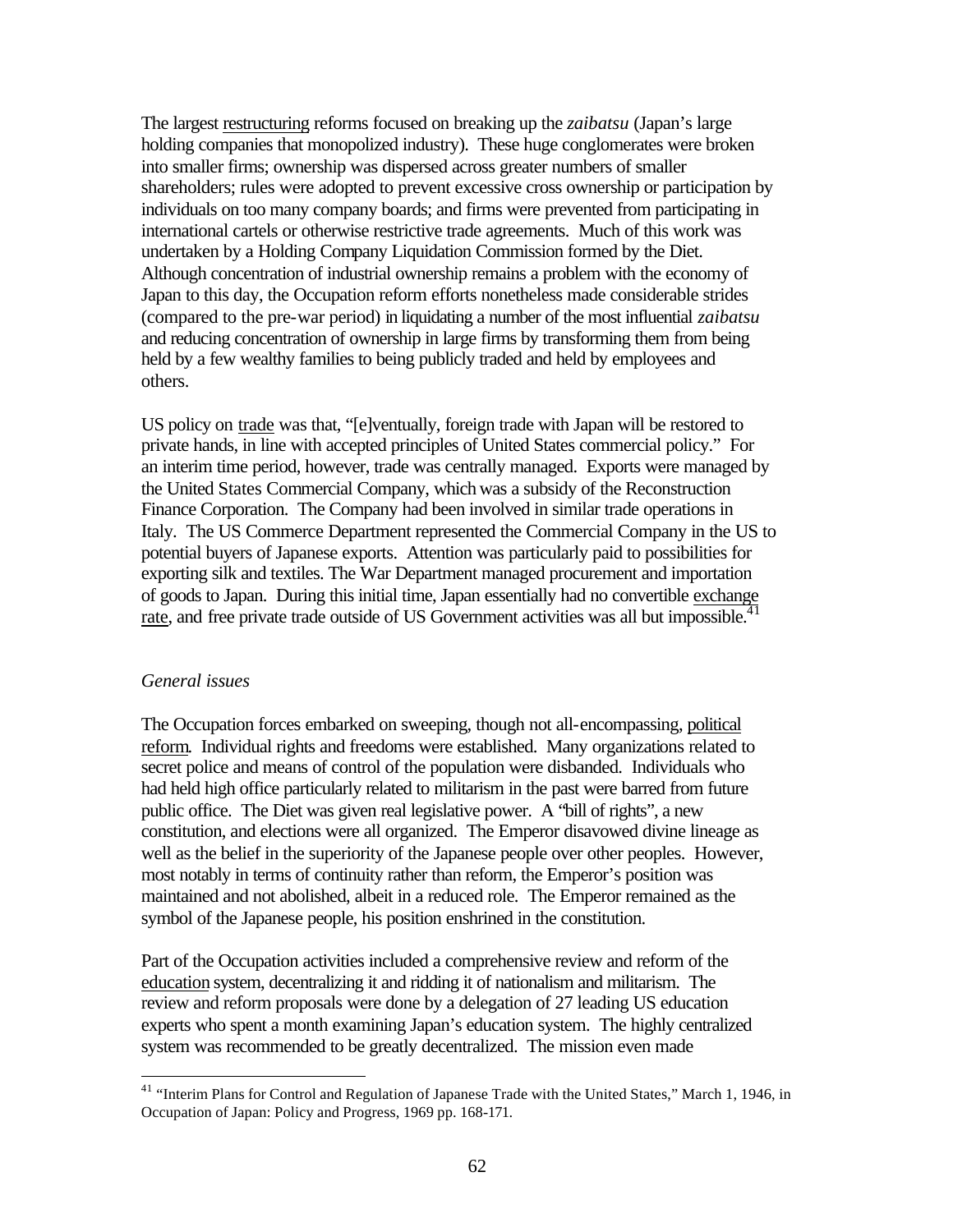recommendations in great detail regarding reform of the Japanese language to make it more accessible to average people. On the issue of language reform, the mission noted that "the time for taking this momentous step is perhaps more favorable now than it will be for many years to come." The report of the mission also noted: "In order that the newer aims of the education may be achieved, teaching methods emphasizing memorization, conformity and a vertical system of duties and loyalties should be modified to encourage independent thinking, the development of personality, and the rights and responsibilities of democratic citizenship." The report also concluded: "Attention needs to be given to the improvement of professional education in fields such as medicine, school administration, journalism, labor relations, and public administration."<sup>42</sup> The lesson here is that architects of the Occupation did not see their job as merely maintaining the *status quo* during an interim time period but rather one of bringing about needed fundamental reforms.

The first example of post-conflict reconstruction efforts that focused on gender issues was in Japan. There, Beate Sirota Gordon, the first American female civilian to join the Tokyo Occupation staff, wrote the article in the Japanese constitution guaranteeing women's rights. Before World War II, women in Japan had no rights to marry or divorce by choice, no right of inheritance, no right of choice of domicile or property. The new constitution granted Japanese all such basic rights, marking a fundamental turnaround in the status of women in Japanese history.<sup>43</sup>

## *Lessons learned*

 $\overline{a}$ 

The following lessons were learned from the experience of post-War reconstruction in Japan:

- Authority was unified under US Government rule, even though other nations nominally and actually played a role.
- The Japanese Government was maintained, subordinated to the Occupation. This subordination was a condition to the surrender. While a shortlist of senior exofficials to be banned from government was prepared, there was no widespread purge of government bureaucracies, recognizing a need to maintain a competent civil service.
- The Occupation addressed key pre-war development issues facing Japan evolution away from feudalism toward a market economy; breaking up and reforming ownership of the *zaibatsu*. Pursuing what could be called a pre-conflict economic reform agenda was clearly a goal from the outset, even in the international documents signed as the war was winding down, indicating clear

 $42$  United States Education Mission to Japan, Digest of Report, April 6, 1946, in Occupation of Japan: Policy and Progress, 1969 pp. 156-163.

<sup>43</sup> Nassrine Azinmi, Matt Fuller, Hiroko Nakayama (eds.), Post-Conflict Reconstruction in Japan, Korea, Vietnam, Cambodia, East Timor and Afghanistan, UNITAR Hiroshima Series in Post-Conflict Reconstruction, 2002, pp. 3-11.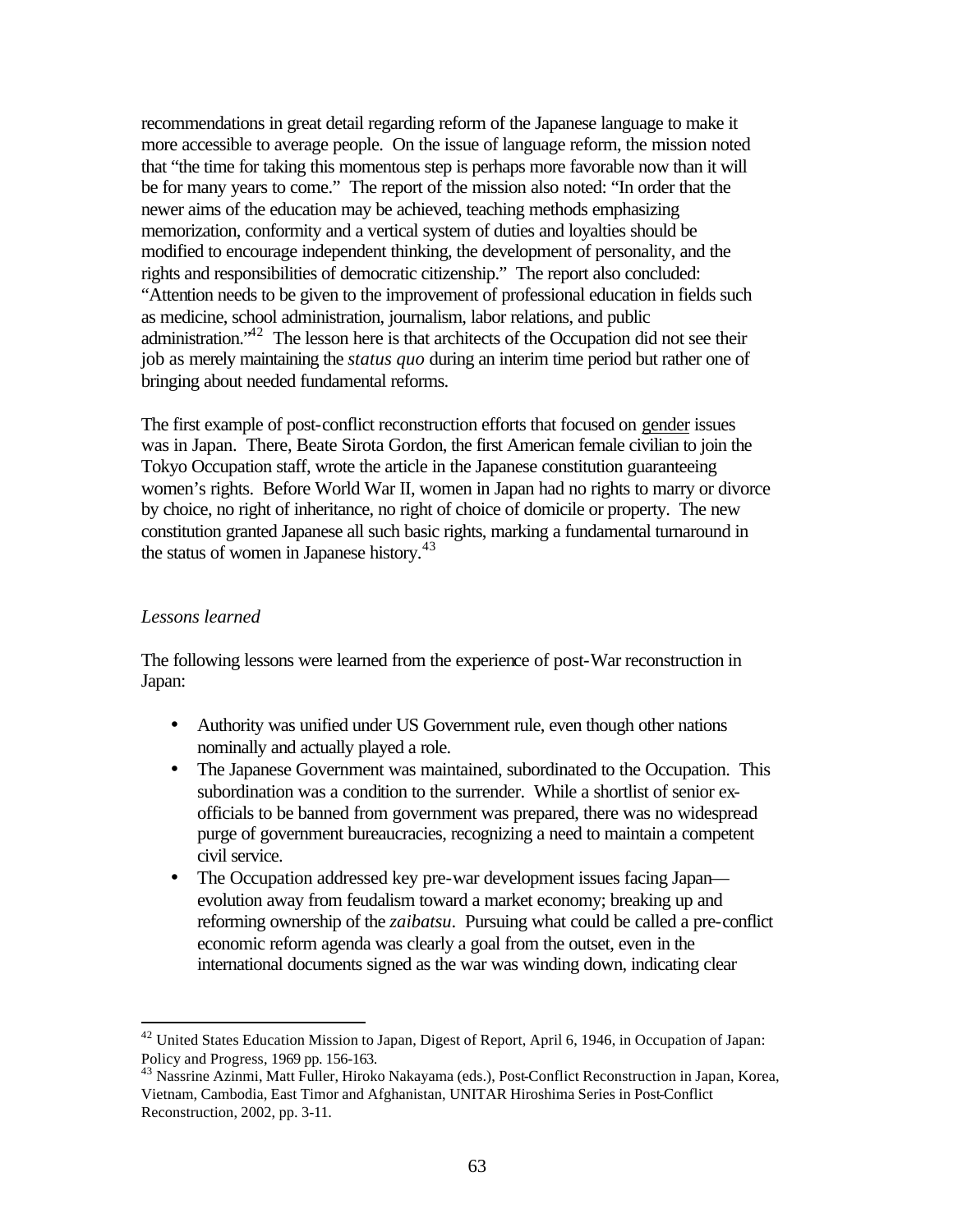determination to address the underlying economic factors that had enabled the war in the first place.

- Major reforms, such as breaking up the *zaibatsu* and implementing sweeping education reform, were started quickly, when politically feasible to do so, rather than waiting until later, when a window of political opportunity would have closed.
- Attention was paid to statistics. Analysis and studies, based on sound data, fed into the Occupation authorities' policymaking process. A sizable US government office was created in Tokyo to generate sound statistics and analytical reports, that were intended to feed into the policymaking process.
- Attention was paid to capacity-building and education. The education system was completely overhauled, with the goals of depoliticizing and modernizing it. Resources were allocated for retraining civil servants and private-sector managers.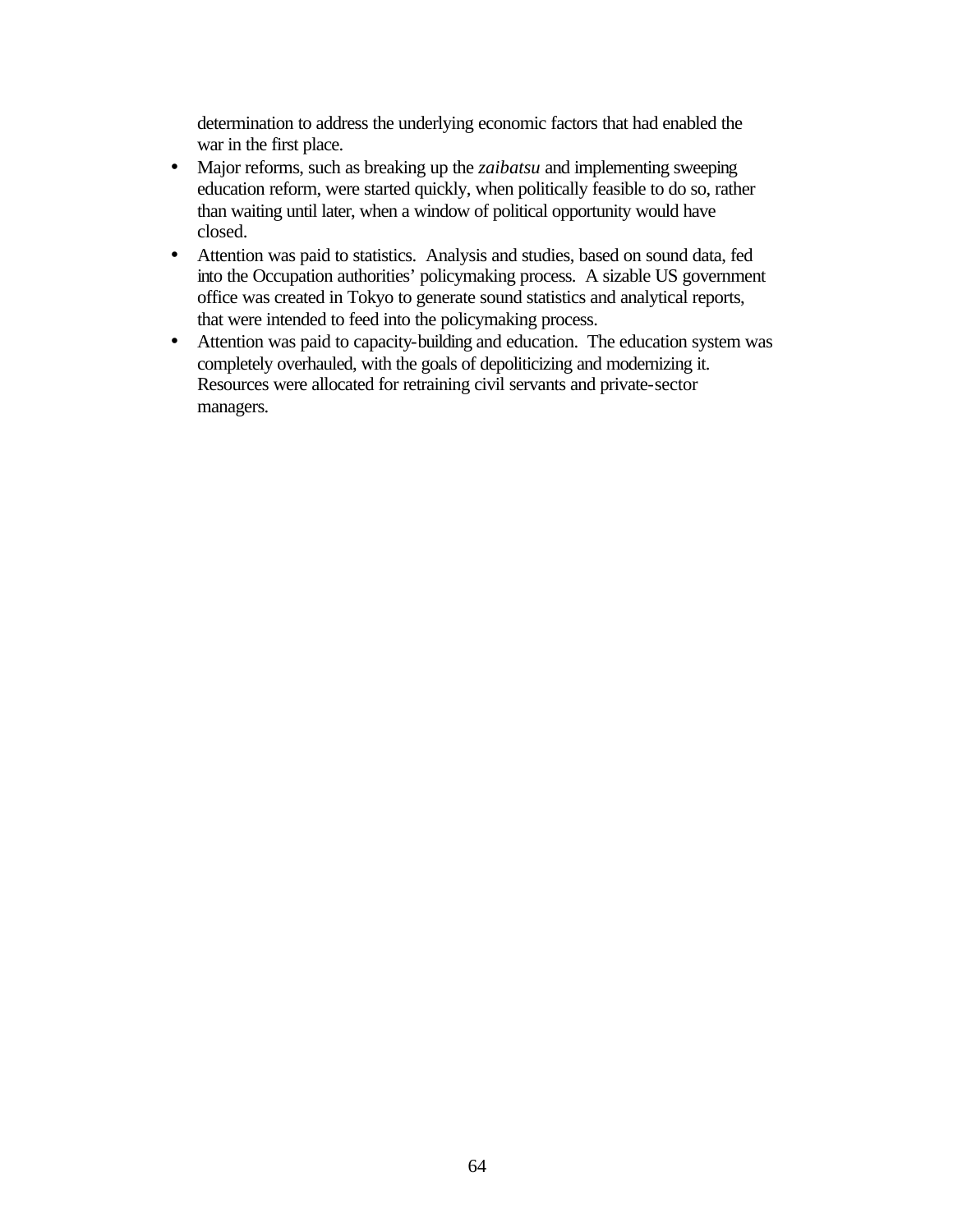#### **III. Bosnia and Herzegovina**

#### *Background*

The conflict in Bosnia and Herzegovina (BiH) left the Republic devastated. 250,000 people died. A million refugees fled. And physical infrastructure was destroyed. Part of the background that is relevant is the political context -- a history of ethnic conflict between Serbs, Croats and other minorities, and between Orthodox, Catholics, and Muslims. Another important part of the background is the economic context and its relation to the political situation. Not only had Yugoslavia been an authoritarian society with repressed ethnic tensions, but it also had been a socialist country struggling to reinvigorate the economy through fundamental reforms -- privatization of state-owned enterprises, liberalization of markets, etc. In these struggles over economic reforms, ultranationalists most often were aligned against reform efforts and moderates in favor; Serbia felt they would lose from reforms, and others that they would gain.<sup>44</sup> This context and the link between the economic and political impediments to development are important in that the key to improving the political situation partially would hinge on making breakthroughs with economic reforms, and, consequently, failure to make fundamental breakthroughs with reforms would lead to sluggish progress in addressing political problems.

The Dayton accords were riddled with the political ambiguity and compromise needed for gaining widespread support. The principle of ethnic cleansing was rejected, but the reality of far greater ethnic homogeneity in communities implicitly was accepted. Partitioning of BiH formally was rejected, but such great autonomy was granted to the various ethnic areas so as to make central government ineffectual. Along with political decentralization, fiscal arrangements also were decentralized, leaving the central state weak and with few options for generating revenues.<sup>45</sup>

The Dayton and subsequent Paris agreements organized the international presence under a Peace Implementation Council (PIC), with members from participating bilateral and multilateral entities, along with a PIC Steering Board. Supreme leadership was vested in the Office of the High Representative (OHR). <sup>46</sup> Sectoral committees were formed of interested donors, in each case led by whatever donor seemed to have the most relevant competence and interest. World Bank participation started early. Representatives from the World Bank attended Dayton discussions. This was quite novel at the time, for an international financial institution representative to attend a peace conference. <sup>47</sup> The World Bank made a relatively early commitment to be involved with Bosnia reconstruction, particularly given that Bosnia had unpaid arrears owed to the World Bank due to past lending to Yugoslavia. (The World Bank had lent considerably to Yugoslavia for a structural adjustment loan and sectoral reforms before the era of hyperinflation and political meltdown.) Initial World Bank activities were funded by Dutch grants. A report

<sup>44</sup> Bosnia and Herzegovina: Post-Conflict Reconstruction, World Bank, 2000, pp. 21-23.

<sup>45</sup> Ibid., pp. 23-26.

 $^{46}$  Ibid., p. 26.

 $47$  Ibid., p. 32.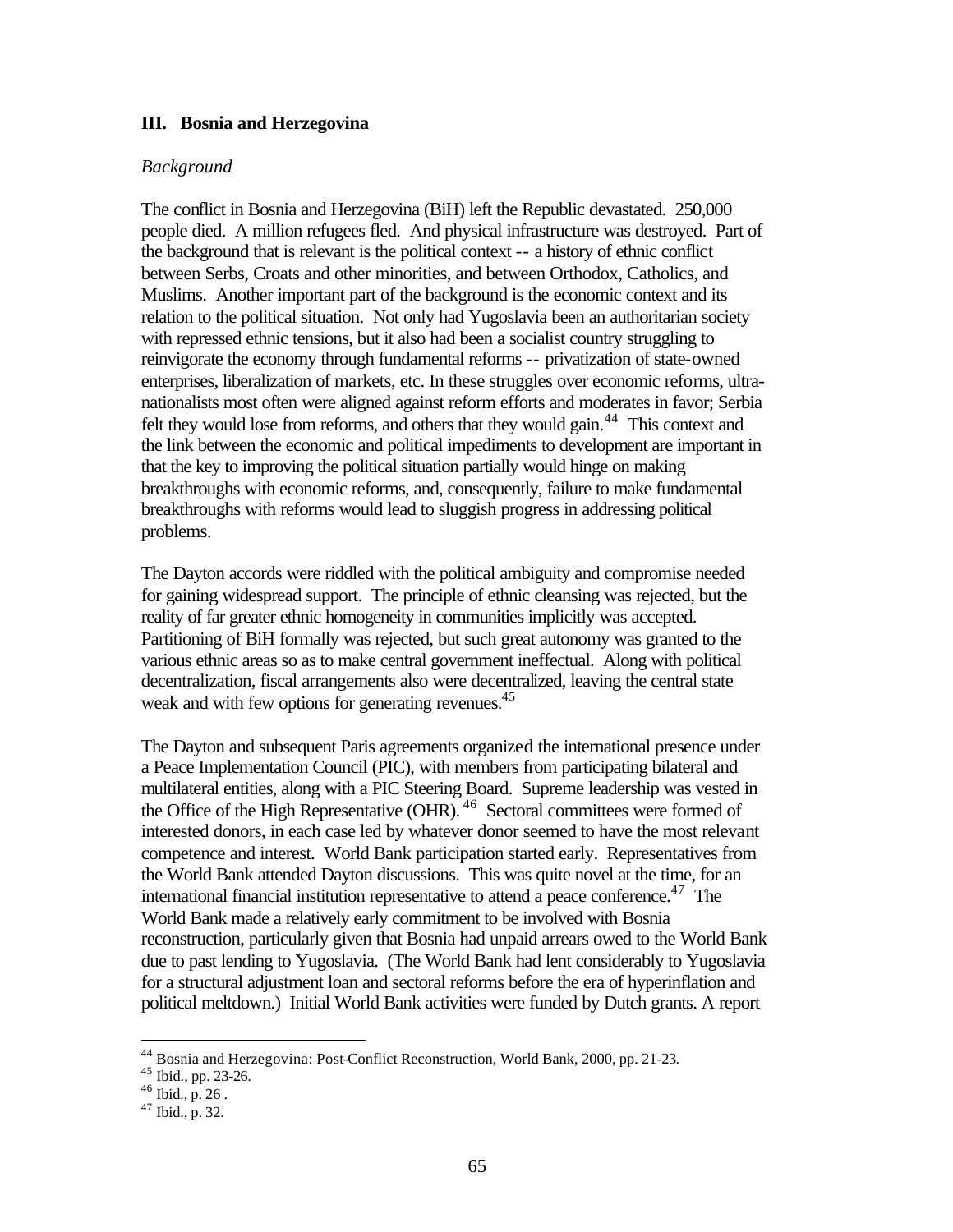was prepared jointly by the World Bank and the EC for the first donor conference on Bosnia, in December 1995. The report outlined reconstruction needs, stressing reconstruction over relief. A "two-track" assistance strategy was adopted, jumpstarting some emergency projects immediately, followed by more normal assistance programs later, after arrears to the Bank were cleared and membership achieved. A special Bank Trust Fund for BiH (TFBH) was created. Emergency projects focused on: import procurement, transport reconstruction, farm reconstruction, lottery and sanitation, heating rehabilitation, education, war victims, the mobilization and reintegration, electric power, housing, land mines clearance, public works and employment, balance of payments support, hospitals, industry, and local initiatives. These projects generally were reviewed as successful, perhaps with the exception of the budget support, which was characterized as not sufficiently transparent and with low accountability. Little attention initially was given by the World Bank to policy reform in enterprises and banking, privatization, and other market reforms.<sup>48</sup>

Discussions led by the World Bank in 1997 led to efforts to rationalize assistance. It was suggested that future programs should focus on four priority areas: "infrastructure, refugee return and community support programs, social sectors, and employment creation through private sector and financial sector reforms with an overall emphasis on sustainability."<sup>49</sup>

In the early years, USAID focused on emergency assistance. After the initial post-Dayton period, during the period of 1995-2003, USAID assistance expanded into some economic governance areas, including fiscal issues, the banking sector (i.e., assisting in establishing a payments system through banks rather than through NGOs), and the currency board. More recently (particularly from the start of the 2003 USAID Strategic Plan), USAID has shifted focus toward capacity building to build BiH as a viable multiethnic nation, including more emphasis on economic governance. Initial USAID assistance after the Dayton Agreement, in 1996, focused on: "(a) repairing war-damaged infrastructure to facilitate internally displaced person (IDP) and refugee return; (b) restoring private sector productive capacity; (c) establishing a policy and institutional framework for an emerging market economy; and (d) strengthening democratic institutions that promote a multi-ethnic society and political pluralism. Of the \$890 million USAID provided through FY 2000, approximately two-thirds was for reconstruction associated with efforts to permit citizens to return to their homes. These objectives were either substantially achieved or the framework put in place for future completion."<sup>50</sup>

According to the Strategic Plan: "The U. S. Mission to BiH applies ten Benchmarks for measuring progress. They are used to report to Congress and others. The USAID program directly supports the first seven items listed below.

- Economic Development
- Elections and Democratic Governance

<sup>&</sup>lt;sup>48</sup> Bosnia and Herzegovina: Post-Conflict Reconstruction, World Bank, 2000, pp. 29-41.

<sup>49</sup> Ibid., p. 44.

<sup>50</sup> USAID / Bosnia and Herzegovina Strategic Plan Summary, October 2003.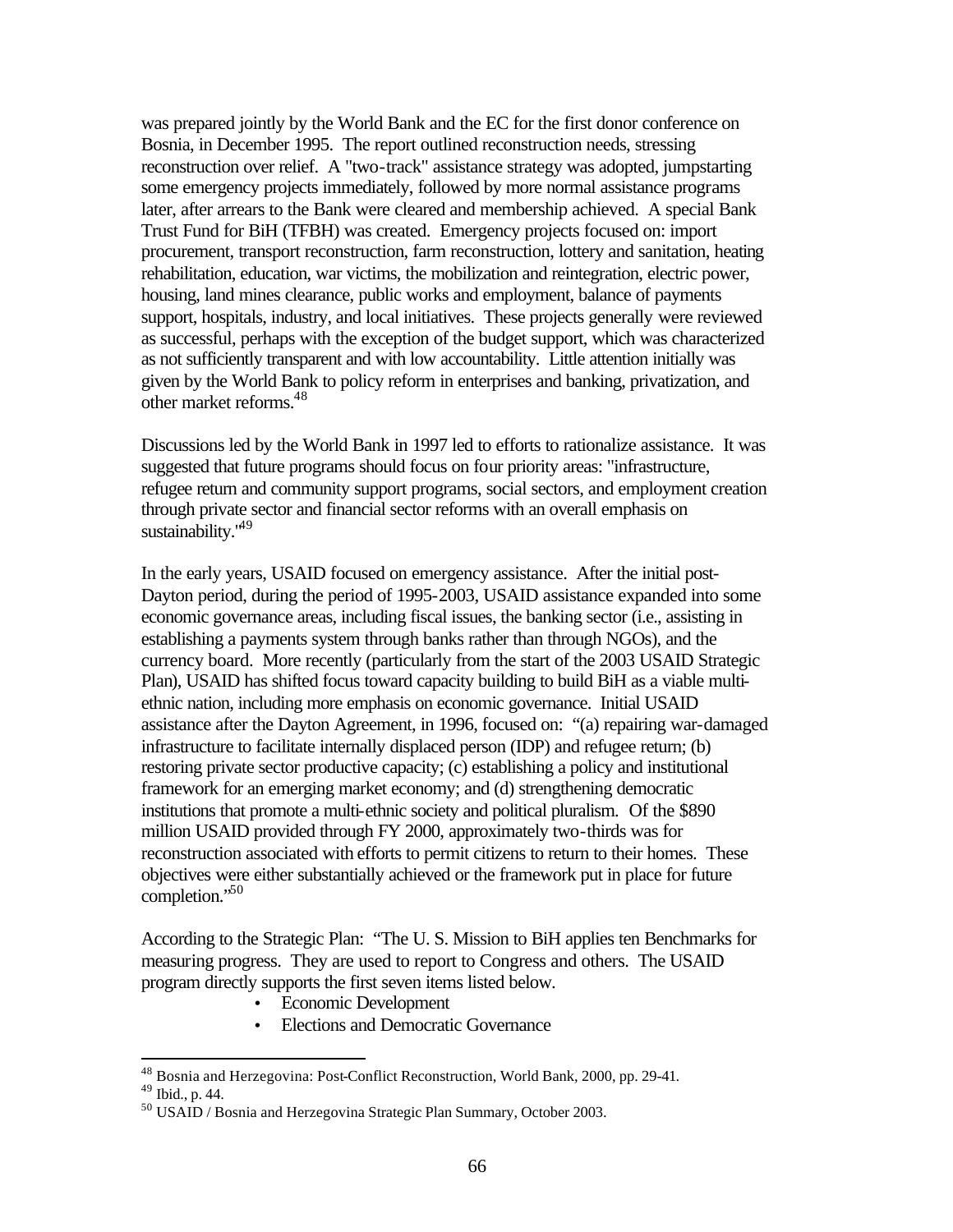- Media Reform
- Displaced Person and Refugee Returns
- Brcko
- Illegal Institutions, Organized Crime and Corruption
- Judicial Reform
- **Military Stability**
- Public Security and Law Enforcement
- Persons Indicted for War Crimes

"USAID also directly supports key areas of the Mission Performance Plan (MPP). Specifically, USAID supports the MPP goals of Economic Development – A selfsustaining market economy within a single economic space that demonstrates growth without dependence on foreign economic assistance; Humanitarian Assistance – Conditions permit the self-sustaining voluntary return of all Bosnian displaced persons and refugees to their place of origin who wish to do so; and Democracy – State-level institutions are functioning smoothly with broad public support and dependable domestic sources of revenue, and Bosnia is a more participatory, inclusive democracy. Direct support is also given to Stability Pact objectives.<sup>51</sup>

## *Economic governance*

 $\overline{a}$ 

Progress with economic development has been sluggish, slowed at every step by the inability to resolve political differences. Excessive fiscal decentralization impedes formulation of a unified fiscal policy. Creation of a unified economic space is impeded by varying laws in various jurisdictions (some adopted from Serbia, some from Croatia); the use of several currencies; lack of cooperation at the technical level (for instance in rationalizing the telephone network); security issues that hinder travel; etc. $52$ 

An important issue is that of the currency. While it was agreed to support a single currency for the whole space, there was disagreement initially as to whether BiH needed its own currency or whether it could simply adopt a nearby stable currency (the Deutchmark). In the end, Bosnia adopted its own currency, the Convertible Mark, fixed at first to the Deutschmark and then to the Euro, using a currency board. Bosnia's fixed rate and currency board are an exception to how monetary policy has worked in postconflict countries. A currency board would likely only work in a relatively smaller country, particularly where comparatively large donor inflows could be expected to prevent pressure from mounting against the fixed rate.

Social welfare programs also were implemented. Some evidence suggests that subsidies to the population could have been better needs tested. Like in the rest of Yugoslavia, the pension system and other social programs funded from wage-based contributions were in a state of crisis before the conflict. High payroll taxes drove labor into the shadow economy and increased unemployment. This resulted in reduced revenues, coupled with

<sup>51</sup> USAID / Bosnia and Herzegovina Strategic Plan Summary, October 2003.

<sup>52</sup> Bosnia and Herzegovina: Post-Conflict Reconstruction, World Bank, 2000, pp. 49-51.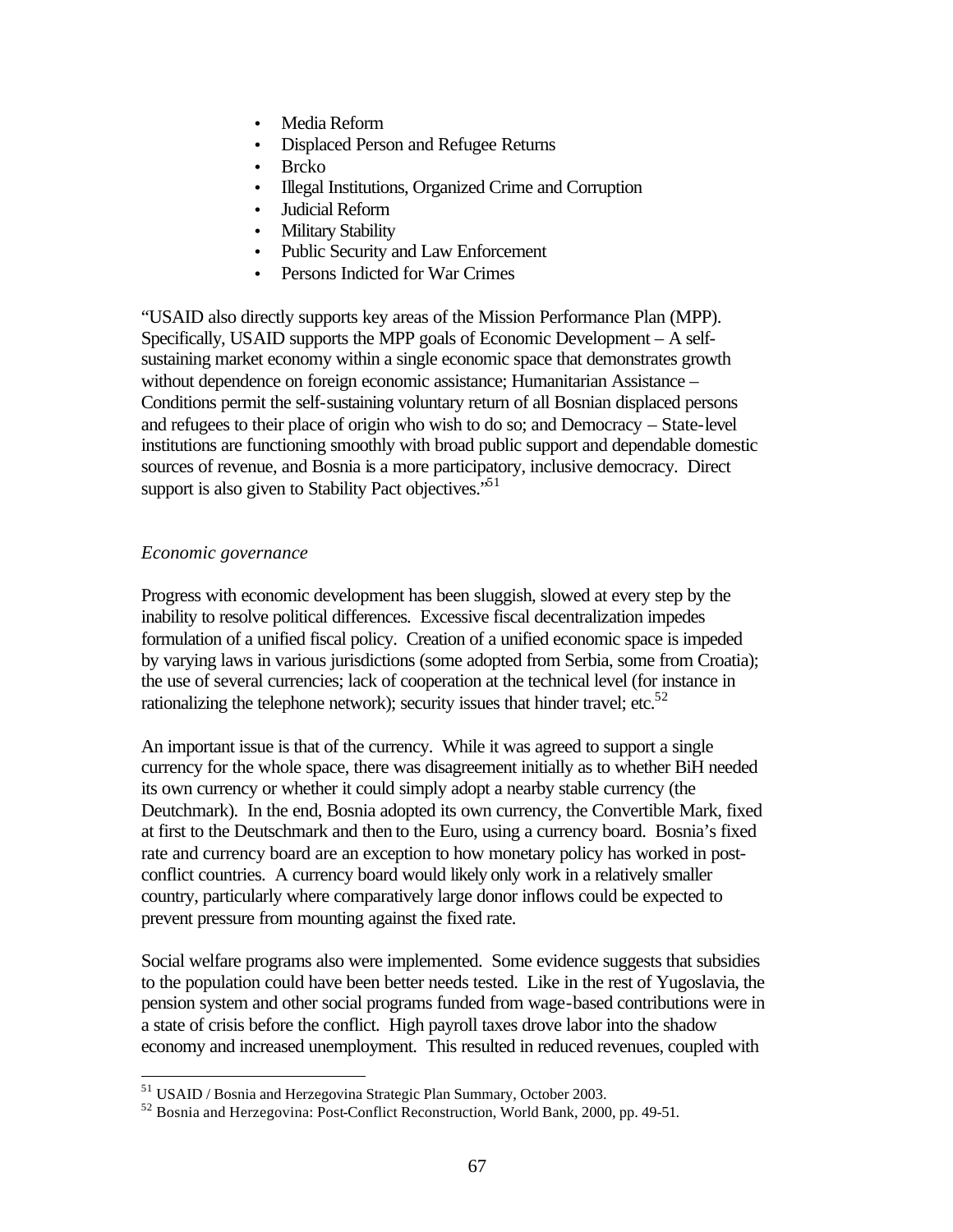excessive expenditures of an unsustainably generous pension system, led to chronic deficit and arrears. Failure to institute fundamental reforms obviously has led to a continuation of the problem—chronically unsustainable fiscal commitments in the social sector.

The pension situation is a good case in point. In 1996, 11 percent of GDP was spent on social programs. However, almost all of this (90%) was spent specifically on pensions and veterans' benefits. The large amount spent on social programs necessitated high taxes and crowded out spending on other government priorities. Within social spending, the excessive amount spent on pensions particularly meant that precious little was left over for social assistance to those most in need. As of mid-1998, three separate pension funds were operating, all on a pay-as-you-go basis, all physically unsustainable, but each with its own particular rules and formulas for benefit calculation. Given the economies of scale and administration for such pension systems, the existence of one fund for each entity meant substantial inefficiencies in the system, in addition to the broader issue of lack of fiscal sustainability. New legislation in 1998 made some improvements, for instance raising retirement ages. But fundamental fiscal problems have not yet been really addressed. The World Bank 1999 report underscores the need for fundamental reforms, including exploring possibilities for funded individual retirement accounts, but no real progress has been made in this direction.<sup>53</sup>

Strategic Objective 1.3 of the new USAID Strategic Plan focuses on "accelerated development of the private sector." The Plan notes: "The macroeconomic environment is favorable including low inflation and real GDP growth. However, external aid rather than private investment has fueled much of this economic success. Continued dependence on international donor assistance is not sustainable." The plan proposes activities in the following areas: "(1) economic policy reform that creates an enabling environment for business and investment; (2) reform of a repressed and undercapitalized financial sector to ensure that productive projects have adequate access to financing; and (3) strengthening the capacity of the private sector, especially SMEs, to operate and compete in a market economy."<sup>54</sup>

#### *General issues*

 $\overline{a}$ 

Progress with growth and development was sufficiently slow that, in the study prepared for the 1999 donors conference, it was noted that considerable reform effort would be needed in order to achieve a level of development in the early 21st-century equal to two thirds the level enjoyed before the conflict. It was also noted that far greater success had been achieved with physical reconstruction (roads, houses, schools) than with building institutions and achieving policy reforms.<sup>55</sup>

<sup>53</sup> Bosnia and Herzegovina: 1996-1998 Lessons and Accomplishments, Report for the May 1999 Donors Conference, World Bank and European Commission, 1999, Annex 14.

<sup>54</sup> USAID / Bosnia and Herzegovina Strategic Plan Summary, October 2003.

<sup>55</sup> Bosnia and Herzegovina: 1996-1998 Lessons and Accomplishments, Report for the May 1999 Donors Conference, 1999, pp. iv-v.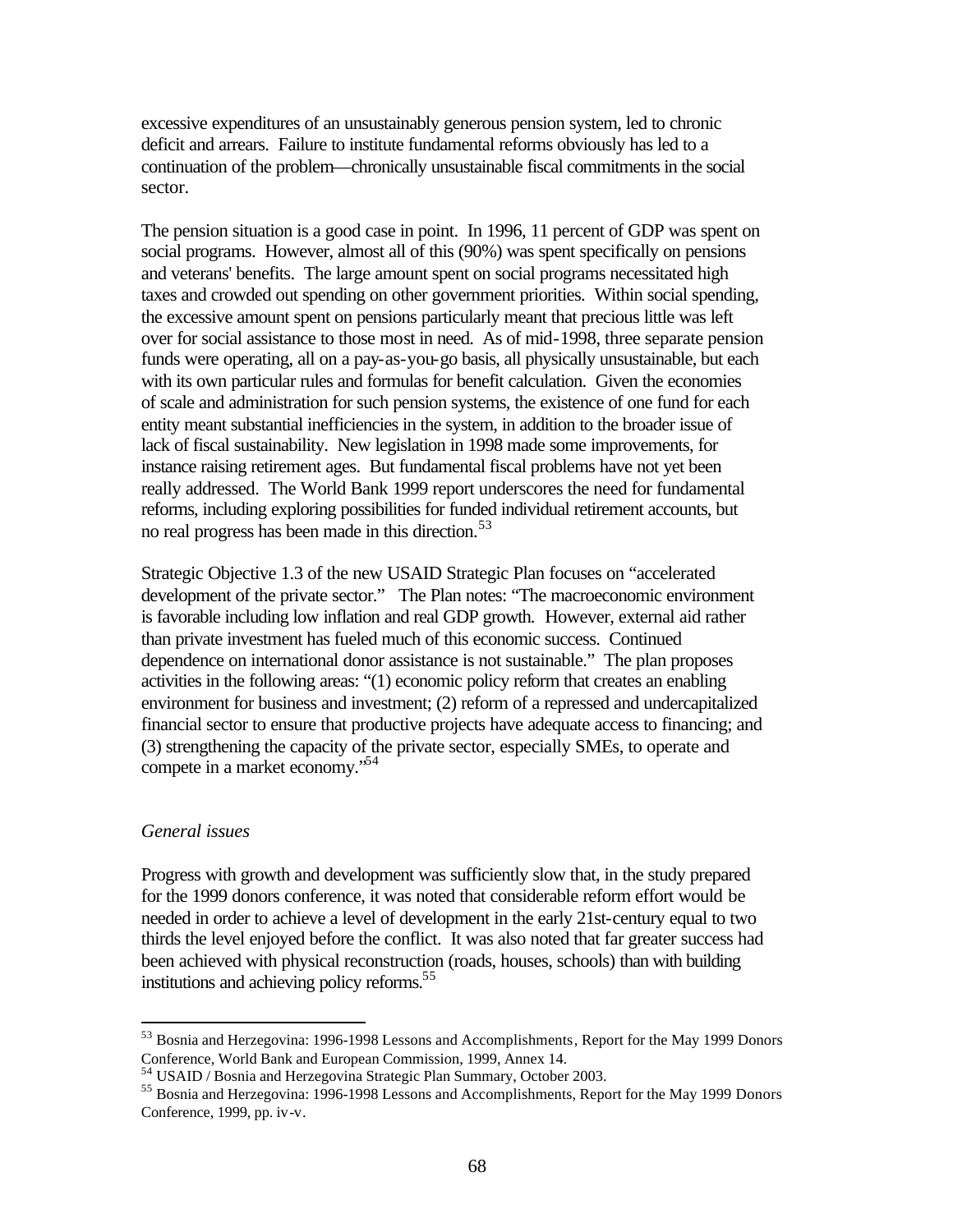The most recent USAID Strategic Plan aptly describes an inherent problem with the establishment of what ultimately equates to two governments in parallel—one of internationals and the other of locals: "A unique feature impacting on the success of all BiH government policies and programs is the extraordinary power of the Office of the High Representative (OHR). This body, created by the Dayton Peace Accord, has the authority to strike down legislative acts, set policies and dismiss officials in order to counter nationalist and ethnic divisiveness. On the negative side, the OHR, with its dominating foreign influence has often been reluctant to use its authority. Even when it does, it relieves indigenous institutions and officials of the responsibility to make decisions that are best for the country, since they realize that poor or ethnically motivated decisions can be overridden or imposed by OHR."<sup>56</sup> In Bosnia (and also in Kosovo) the system of parallel governments creates some perverse incentives. In particular, local authorities have some additional incentives to pursue irresponsible, populistic policies (in either the economic or the political sphere), knowing that the internationals will strike down bad policies and take the blame for doing so. The mere existence of a parallel international structure, while perhaps unavoidable (both in Bosnia and in Kosovo) somewhat reduces the pressure on local authorities to act responsibly in their decisionmaking.

## *Lessons learned*

- Failure to achieve a minimally rational political structure has impeded economic development at every step—fiscal management, facilitation of trade, promotion of investment, etc.
- Creating policies and institutions is as important a priority as physical reconstruction, and often a more difficult one to achieve.
- Post conflict areas should give careful consideration to adopting someone else's stable currency rather than implementing their own currency.
- Problems under the old socialist system that were not addressed after the conflict continued to constrain the economy, such as high payroll taxes, and absence of pension reform, etc.
- Channeling resources through a single account would have better allowed for recurrent and capital budgeting.
- Donor planning, preparing, and coordinating should start as soon as possible, even before peace settlements are reached.
- A system of parallel governments—one international and one local—creates bad incentives for local authorities to act more populistically and less responsibly than they otherwise would since they know that internationals will step in to block particularly bad (but populistic) policy decisions.

<sup>56</sup> USAID / Bosnia and Herzegovina Strategic Plan Summary, October 2003.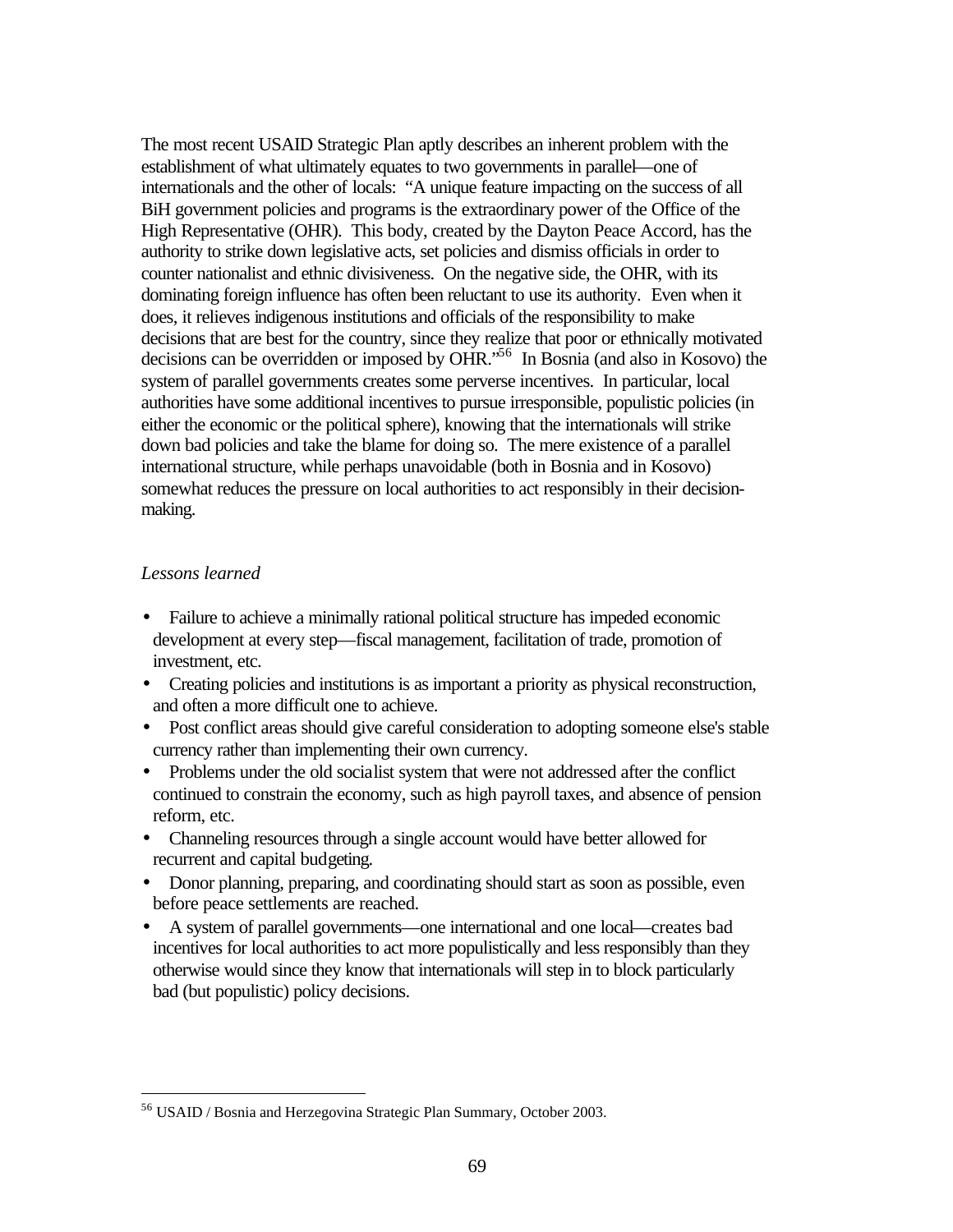# **IV. Kosovo**

## *Background*

The economic reconstruction of Kosovo was a relatively large effort compared to previous war-torn reconstruction programs (after the Marshall Plan and Reconstruction of Japan). The US was clear that the reconstruction effort would have to be international and (at least in appearance) that the economic burden for reconstruction (i.e. capital spending) would have to be shouldered primarily by the Europeans. Another aspect of the reconstruction effort was the simultaneity of the operation.

A four-pillar system was established, handling humanitarian relief (Pillar I, UNHCR), managing spending divisions for the operation of a provisional authority under UNMIK (Pillar II, the UN), organizing elections (Pillar III, OSCE), and revenue departments operating the revenue functions of the transitional authority (Pillar IV, the EU). All of them reported to the UN's Special Representative of the Secretary General (SRSG).

Several salient issues surround the reconstruction effort in Kosovo that require mention at the outset. First, it was and still is a province of Serbia. Its territorial status has not yet been determined. Rather, the UN under UN Security Council Resolution 1244 makes Kosovo a protectorate of the UN for an interim, indeterminate time.

Second, before the conflict, Kosovo had not had for some years a functioning government of any kind. As a province of Serbia it never decided its own capital budget or current budgetary expenditure, collected revenues of any significance or run a formal administration of government. That said, due to years of oppression and being banned from higher education, the Kosovars ran a sophisticated underground education network—which USAID and other UNMIK partners relied on for implementation of their programs.

In addition, as with other war-torn states, the bombing campaign of NATO and the earlier police actions of the Serbs had created a large refugee problem that burdened the economy in the initial phase of reconstruction. Furthermore, a high level of criminality existed, partially resulting from the authoritarian lawlessness of the Milosevic era, and partially growing out of activities aimed at evading sanctions and supplying weapons to insurgents.

There was no government in Kosovo even before the bombing campaign. There was a resistance movement headed by Hacim Thaci, but it was really a rebel network taking advantage of the larger Balkan war to gain independence for Kosovo.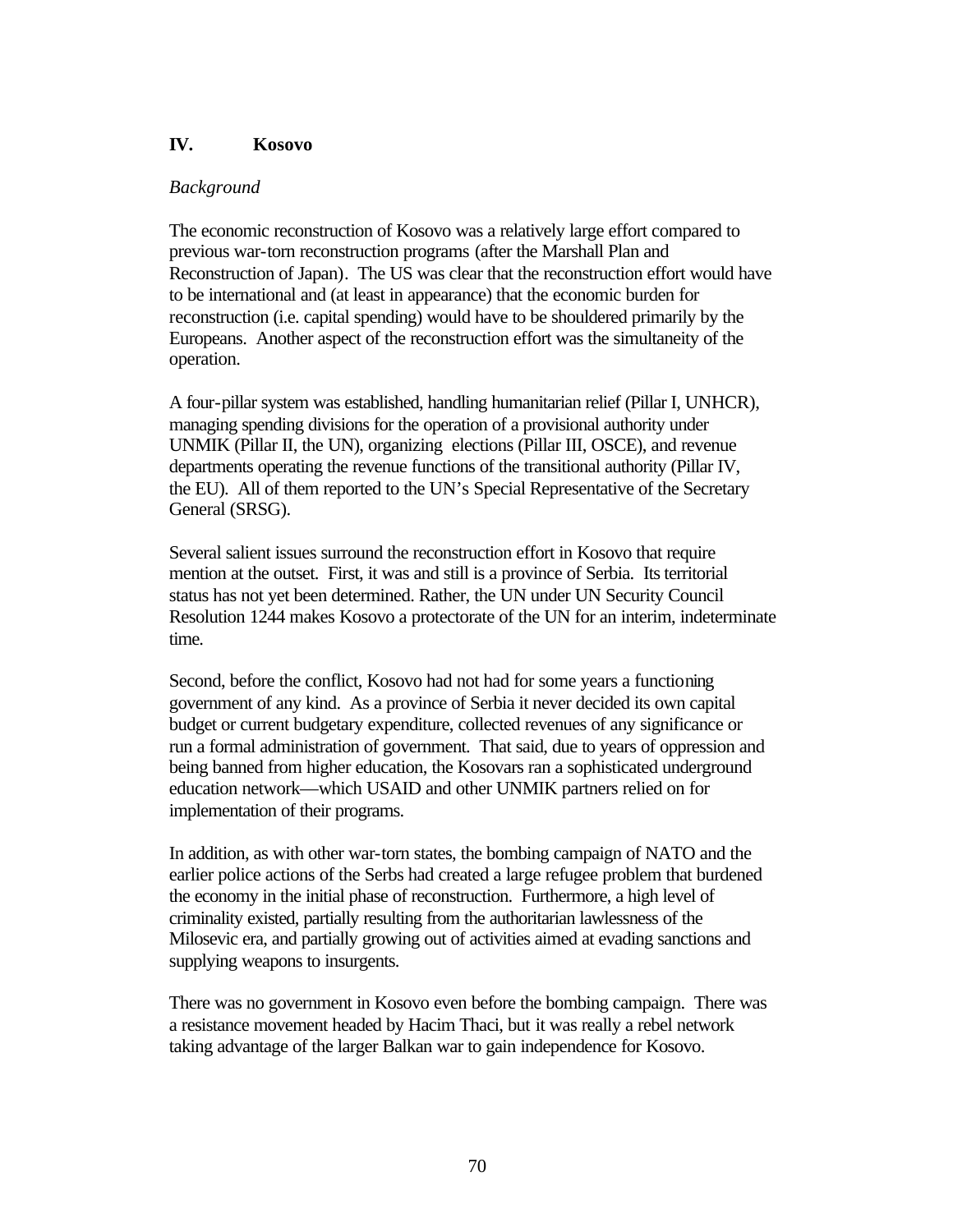## *Economic governance*<sup>57</sup>

 $\overline{a}$ 

The Kosovo case illustrates the importance of having an integrated economic and reconstruction aid package. While it has had its problems, and we will detail these below, USAID was much more focused in its delivery of economic governance advice. It did so early and managed to work very closely with the important allies in its delivery.

Handicapping the reconstruction effort in Kosovo was the interaction with the UN, which had never previously really undertaken the task of running a country in this way. In particular, some of the problems were focused in Pillar II where the UN itself was running line ministries such as health, education, regional development etc. The UN often used its own staff for these positions although many lacked relevant specific technical skills and experience.

Another problem lay in the legal system that was created, under which all laws (called "regulations") were vetted through the UN Legal Office in New York before being adopted. Implementers from different institutions, each with its own legal requirements, faced problems in conducting government. For example, specific UN legal requirements made it difficult for implementers in the Central Fiscal Authority or the Department of Reconstruction to get crucial legislation passed to tax and allocate resources. As a result, the reconstruction process was slowed down.

Despite these issues, the economic governance program in Kosovo was largely well managed. Its implementers devised a budget program within 4 months of operation, as well as a financial management information system (FMIS)—which was copied in East Timor, Montenegro, and Afghanistan. This system was also introduced in Iraq but took longer than anticipated. The Department of Reconstruction also devised within 6 months of operation a detailed public investment program to guide the Donor contributions and get some control over the capital budget.

Donors committed over Euro 2 billion in direct expenditures to Kosovo between 1999 and 2002 in the form of assistance grants. Initial donor support was concentrated on crisis resolution and remediation of the inadequate physical infrastructure, such as the power and road sectors. Humanitarian assistance, such as reconstruction of housing as well as some income support measures through the payment of stipends or an emergency pension payment, were also features of the early donor financing. Capital spending was the predominant form of direct aid expenditure, and is still mainly directed to restitution rather than new capital stock. There have also been considerable investments in institutional development and the creation of a legal and governance environment in which economic activity can develop—building the

<sup>&</sup>lt;sup>57</sup> This section is from the Working Level Steering Group Paper by UNMIK September 2002 cited as *Emancipation from Donor Grants: Towards a Medium-term Economic Development Strategy for Kosovo (2003-2005*), September, 2002. The author contributed most of the economic analysis.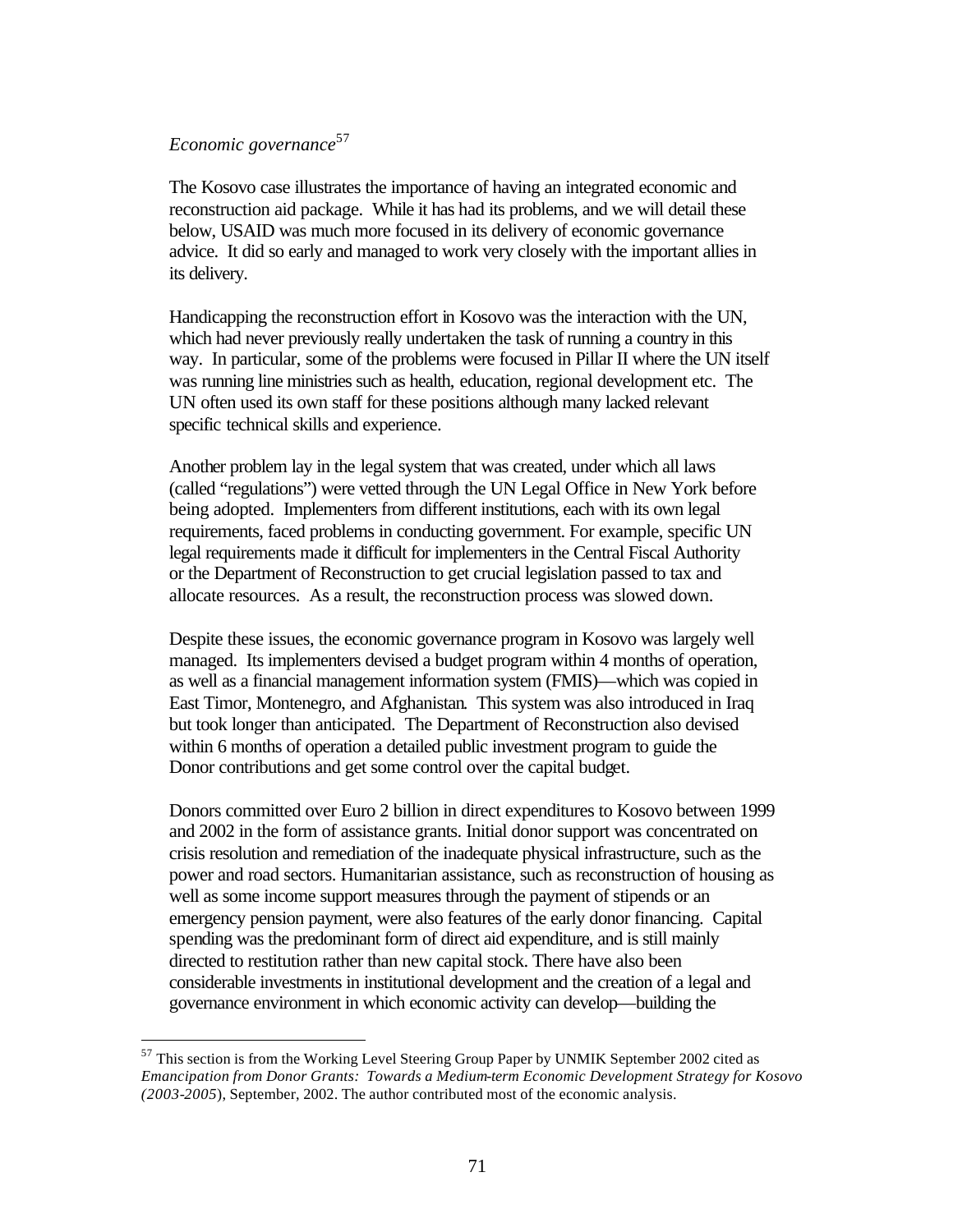policies and institutions of a modern market economy and investing in the human capital of Kosovars in order to develop capacity for maintaining them.

**Table VIII.2: Summary of estimated commitments, contracted, spending from 1999 to 2002, as of June 2002 (€ml):** 

| Year          | 1999  |        |     | 2000                               |              |     | 2001  |     |     | Mid 2002           |                    |     | Cumul.<br>1999-2002 |                  |      | Performance |       |
|---------------|-------|--------|-----|------------------------------------|--------------|-----|-------|-----|-----|--------------------|--------------------|-----|---------------------|------------------|------|-------------|-------|
| <b>Status</b> | Comm. | Contr. |     | Spent Comm.                        | Contr. Spent |     | Comm. |     |     | Contr. Spent Comm. | Contr. Spent Comm. |     |                     | Contr. Spent Con |      |             | Spent |
| Total         | 304   | 190    | 166 | 138<br>$T$ $T$ $T$ $T$ $T$ $T$ $T$ | 913          | 651 | 536   | 699 | 579 | 149                | 97                 | 140 | 2128                | 1900             | 1536 | 89%         | 81%   |

Source: Donor Coordination Unit (MEF).

**Chart VIII.2: Summary of estimated commitments, contracted and spending from 1999 to 2002, as of June 2002 (€ 000):**



Source: Donor Coordination Unit (MEF).

Immediate donor assistance focused on emergency relief: reconstructing housing, reestablishing basic services, ensuring security, etc. Even apparent capital investments were mostly of an emergency nature, for instance energy imports and funds for repairs rather than rehabilitation and expansion. A large part of assistance went into consumption rather than investment.

Quickly, however, donor attention turned to creating institutions and policies to promote economic development, and to investment (physical and human capital).

# Monetary policy

Early on in the reconstruction effort of Kosovo, the EU-led Pillar working with the IMF representative seconded to work with the EU Pillar and the deputy DSRSG for the EU, made the important decisions that all foreign currencies would be accepted in place of the Serbian dinar. This immediately took monetary policy out of the hands of the UN (a good thing) and reduced all inflation to supply shocks. From then forwad the Central Bank was to be a Banking and Payments Authority responsible for Central Bank operations with the exception of Monetary Policy.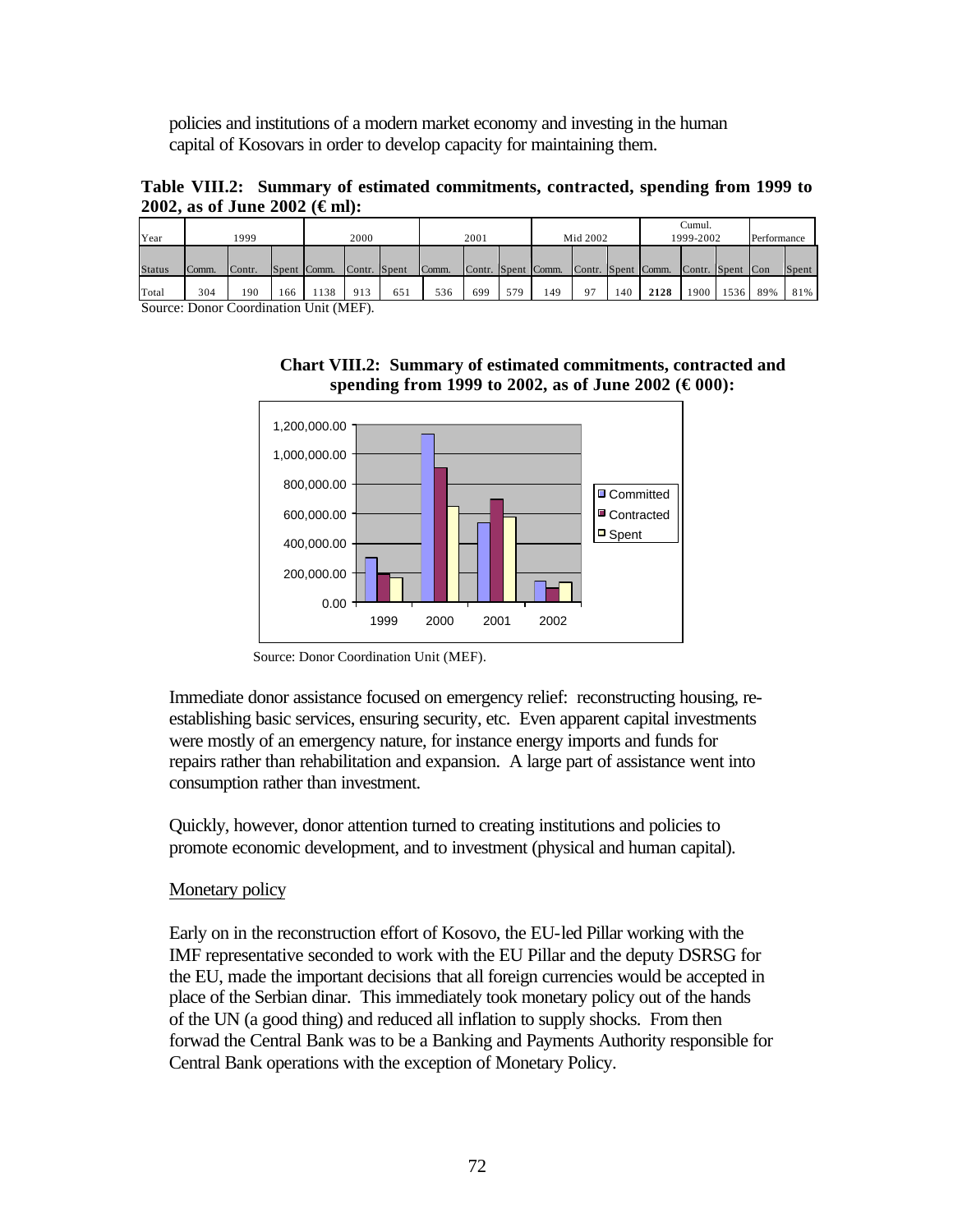# Capital investment

A large share of donor assistance was allocated to reconstructing infrastructure and building physical capital in Kosovo. Some areas were:

- Rehabilitation and rebuilding of around 48,000 houses (of approximately 120,000 destroyed in the conflict), sufficient for providing homes for roughly 290,000 persons
- Rehabilitation of 450 primary and secondary schools, and refurbishment of Prishtina University
- Rehabilitation and rebuilding of hospitals in Peje, Gjilane, and Mitrovica, and reconstruction of two mental health centers
- Rehabilitation of six main bridges destroyed during the war
- In energy, reconstruction and rehabilitation of high voltage transmission lines, coal transporting machinery, electric transformers, KEK power plants A and B, and Prishtina central heating system
- Rehabilitation of Batllava water system and Kosovo-wide water system, and construction of a Kosovo-wide community water systems
- In solid waste, building and rehabilitation of existing dump sites
- Repairing of 500 km of roads
- Rehabilitation and refurbishment of central government and municipal buildings
- Renovation and expansion of Prishtina International Airport
- In telecommunication, installation of a digital telecommunication exchange

# Creation of an enabling environment for investment and economic development

In addition to donor assistance that constitutes direct investment in the economy, an important share of assistance was provided in the form of technical assistance that has built a legal, policy, and institutional environment in Kosovo that enables economic development.

The importance of the general economic environment created by this assistance should not be underestimated. While at a disadvantage in many respects compared to other countries in the region, Kosovo in many ways has a far better economic environment than most of its neighbors. This environment is due largely to the technical assistance Kosovo has received from the international community, and now increasingly from Kosovar policymakers who are continuing to develop a pro-growth economic environment with their ever growing authority in economic policymaking issues. Some examples of achievements in these areas are as follows:

# Taxation, Customs and Pension Reform

In 1999-2000 Kosovo introduced modern taxation, customs, and pension systems, moving rapidly from total reliance on donor support to almost fiscal self-sustainability for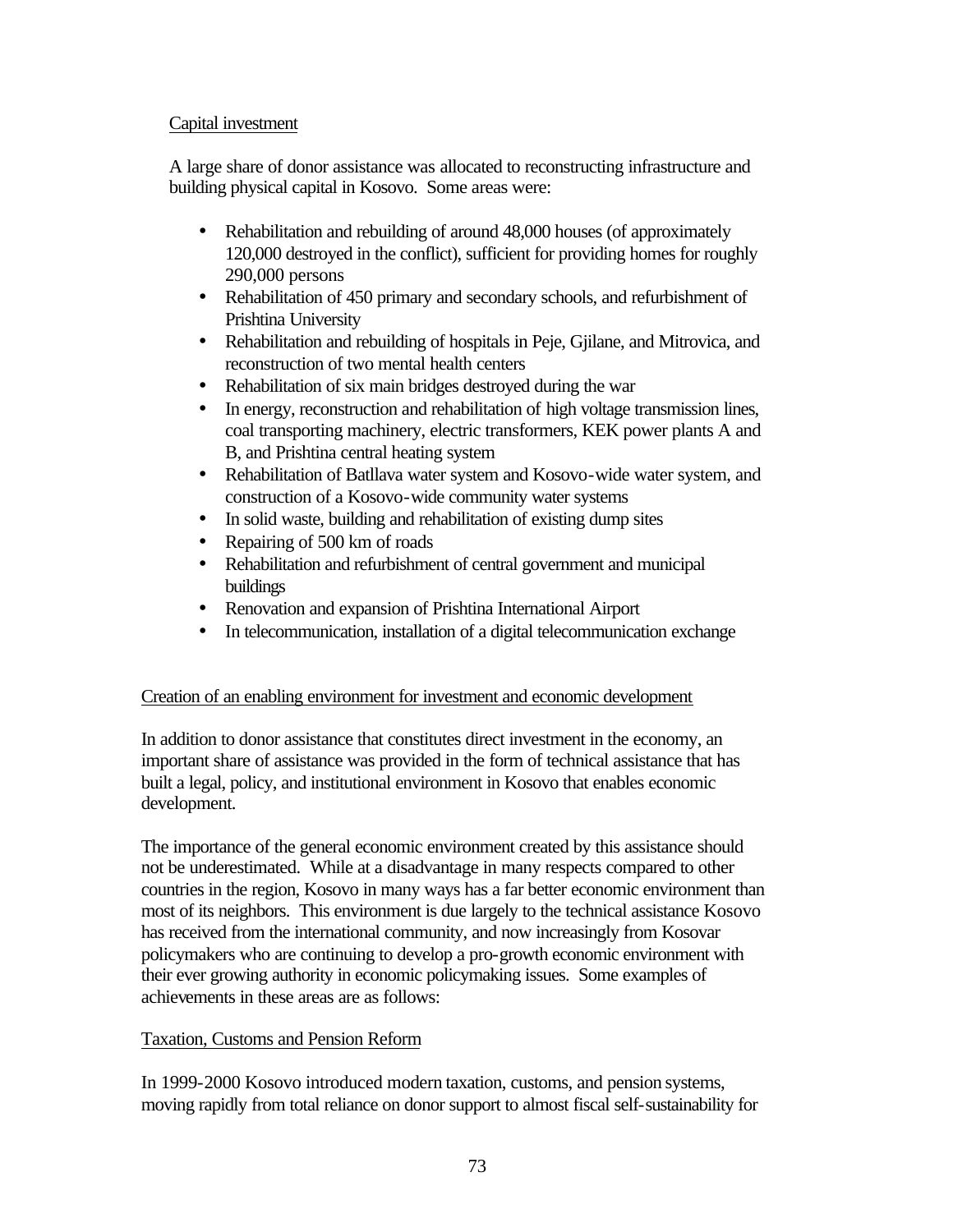current expenditures (though not yet for capital expenditures). Furthermore, this was achieved with a regime of low tax, customs, and pension rates that do not place an onerous burden on enterprises or distort labor markets. A low uniform customs rate of 10% is levied on most imports (with the exception of humanitarian and agricultural goods, and goods crossing from Serbia). The value-added tax rate is set at 15%, with a threshold of 50,000 Euro (reduced recently from 100,000 Euro). New wage-tax rates are set at 0% up to 50 Euro, then 5% up to 250 Euro, and then 10% on higher-level wages. These rates increased in 2003, and a comprehensive income tax ultimately is intended to replace the wage tax. A profit tax of 20% has been introduced. Contribution rates to the funded component of the new pension system are set at 5% from employees and 5% from employers. Overall, these tax rates, particularly on labor, are the lowest in the region, avoiding the problem of cripplingly high rates seen in many neighboring countries, particularly on labor, that lead to large gray economies and significant market distortions. The new pension system has three tiers: a basic old-age pension paid to all Kosovars over 65 to cover basic food costs, funded from the general budget (not from labor-based contributions); a newly established Kosovo Pension Savings Trust that collects contributions of younger working generations and supervises their investment via a competitively chosen private asset manager, and a regulatory regime for voluntary pension schemes. This modern pension system will not be subject to demographic pressure as the population ages and will promote saving and investment over the long run.

#### Expenditure policy

The low tax rates are enabled by a sensible expenditure policy that keeps overall expenditures low as a share of GDP, and that allocates state resources carefully based on priorities. (There is an ongoing discussion on the question of the appropriate precise expenditure level, particularly given the accumulation of surplus funds; nevertheless most would agree that an important achievement is that expenditure policy seems to be leading to a recurrent budget-sector in the range of 20-25% of GDP rather than the levels of over 50% seen in much of the region.) And current expenditures have prioritized transfers to groups in the population most in need—not only pensioners but also poor families with many children (unlike in neighboring countries where so great a share of resources goes to pensioners that little is left over for other social needs).

Expenditure problems nonetheless have arisen due to the bifurcation of government, with some functions "transferred" to the Kosovar Provisional Institutions of Self-Government (PISG) and some functions "reserved" to the UN mission under the SRSG. In the conditions of surplus as have existed in most years, this creates bad incentives, as each side struggles to spend surplus funds on pet projects before the other side can use them, thereby almost guaranteeing bad expenditure allocations.

#### Regulatory regime

The regulatory regime was built around four major pieces of legislation (UNMIK Regulations).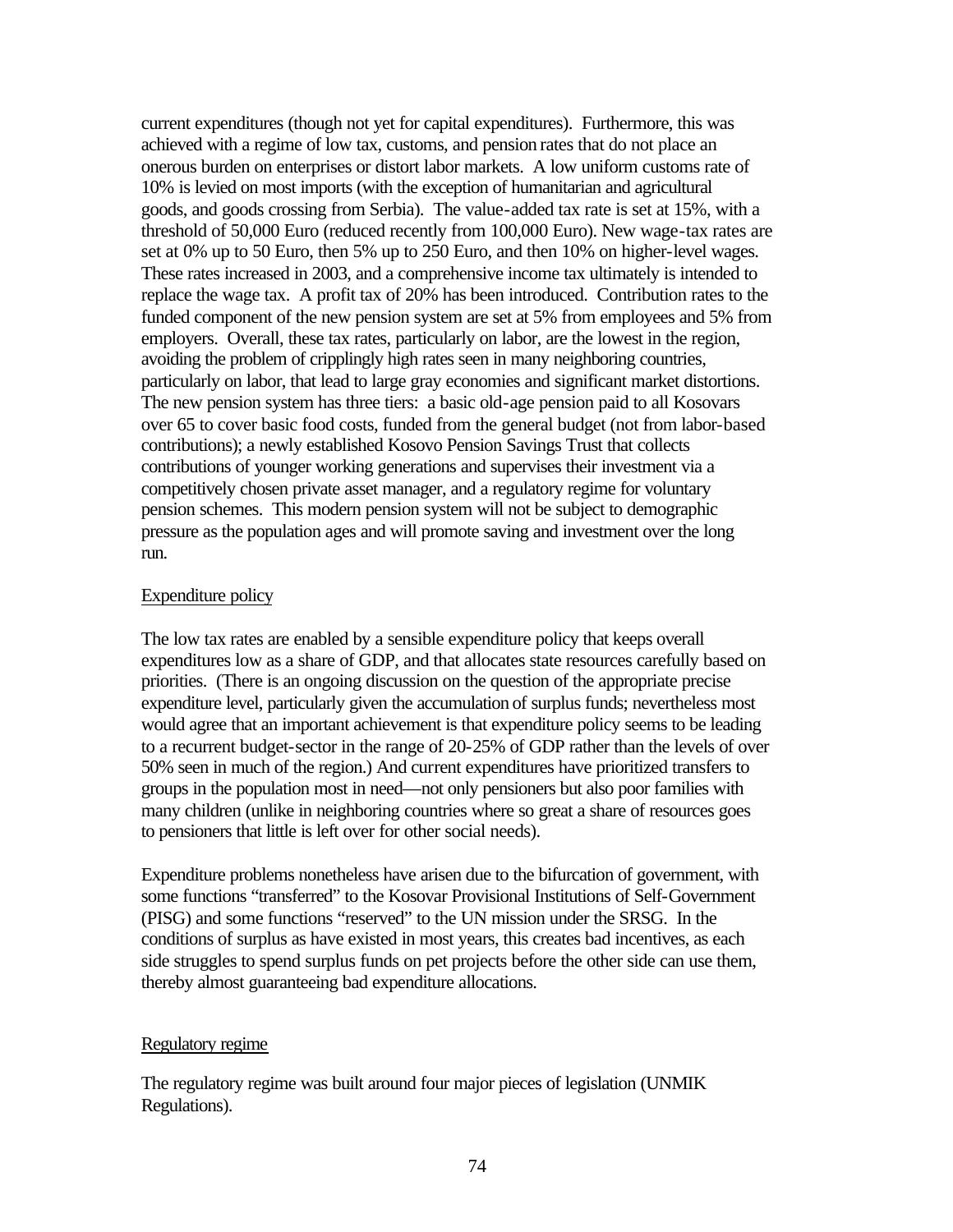- 1. The Regulation on Business Organizations (UNMIK Reg. 2001/6) established a legal regime for founding and running business corporations in Kosovo. As of May 2002, more than 46,000 enterprises have registered in a provisional business registry. A full-fledged business registry is to be set up in the very near future. With further integration into the European Union this Regulation, with some amendments, is a good basis for covering the European *acquis communautaire*.
- 2. The Regulation on Contract for Sale of Goods (UNMIK Reg. 2000/68) has provided Kosovo with a very modern law for trans-border transactions. With very high imports and slowly rising exports, this Regulation provides basic security for businesses active in probably the most dynamic sectors of Kosovo's economy.
- 3. A law on internal sales transactions is still to be developed. The Regulation on Pledges (UNMIK Reg. 2001/5) is a milestone for the development of credit opportunities for the private sector, by providing the legal basis for the use of various forms of movable property as collateral. With the subsequent Regulation on the Establishment of a Pledge Filing Office (Reg. 2001/32) this Regulation has already been contributing to the development of the credit market in Kosovo. A significant number of pledges has already been registered, which means a boost in commercial banks' lending activities.
- **4.** The Regulation on Foreign Investments (UNMIK Reg. 2001/3) is a first important legal contribution to enhancing the investment climate for foreign investors, by setting out basic guarantees for investments made in Kosovo. Such guarantees have always been high on the agenda of potential investors who have been talking to UNMIK over the last three years. A major lesson learnt is that the necessary institutional development that is needed to implement the legislation requires substantial financial and capacity building resources. Both factors, in a postconflict environment, are more time consuming than often anticipated.

#### Banking and financial sector

Local Kosovar banking activities were started by Micro Enterprise Bank (MEB), which opened its first branches in April 2000. Until March 2001, this was the only commercial bank, with five branches operating in five regional centers. However, in April - December 2001, six new commercial banks were licensed (including one more with international presence—American Bank of Kosovo, subsequently sold to Raiffeisen). In addition to commercial banks, micro financial institutions (MFIs) provide bank-type (mostly credit) services in the financial sector. The number of MFIs increased from eight at the end of 2000 to 14 at the end of 2001. By the end of 2001, total credits in Kosovo were Euro 45 million: Euro 25 million from commercial banks and Euro 20 million from the MFIs. Of commercial bank credits, MEB approved the highest amount (42 percent). Of MFIs, the Interim Credit Unit of the World Bank accounted for 29 percent of total MFI credits, mostly due to its favorable terms, conditions, and interest rates.

As illustrated in the figure below, there exists a large gap between deposits and credits in Kosovo. Total credits approved by commercial banks averaged slightly more than 5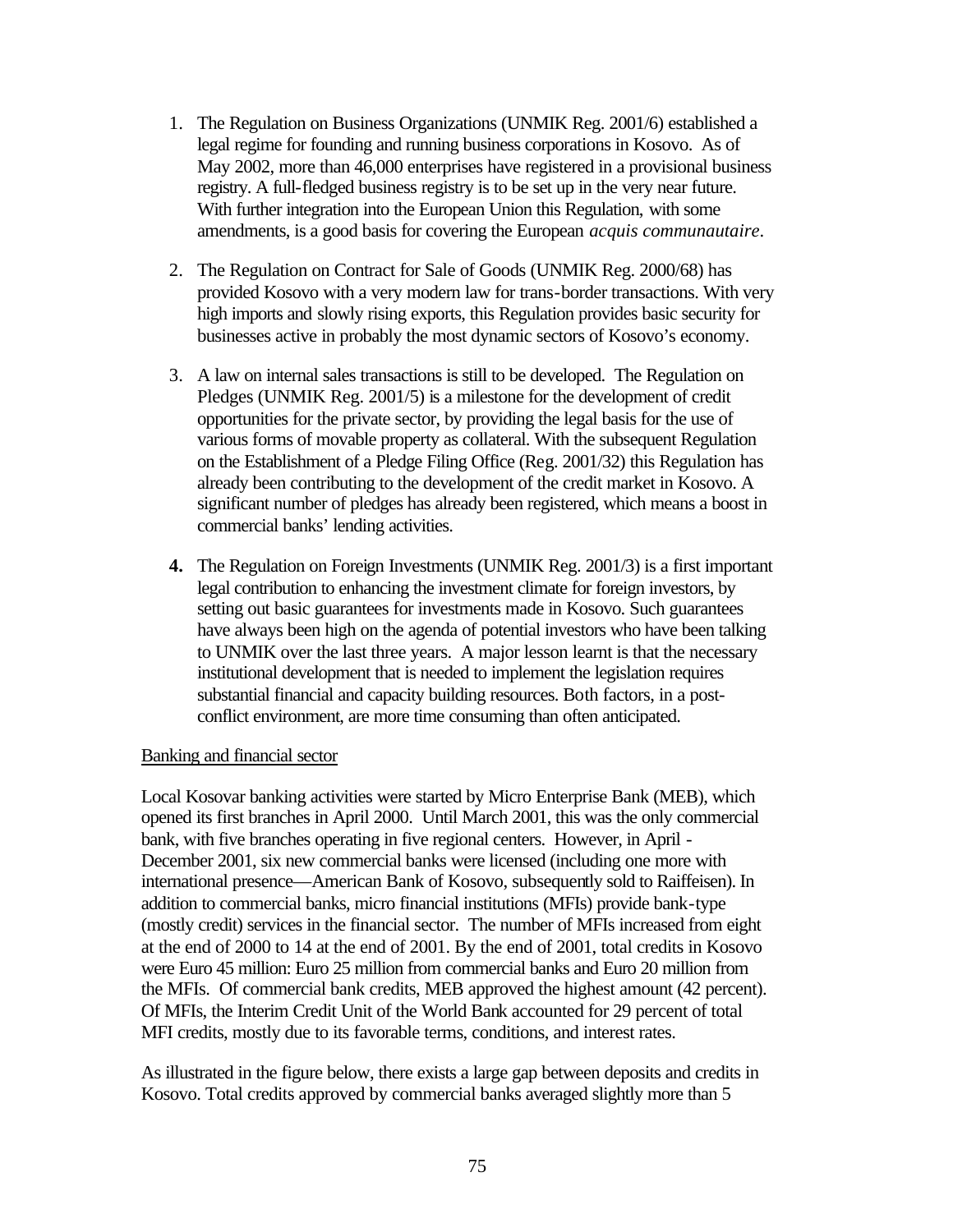percent of total deposits, very low by international comparison. The absence of clear legal framework for property titles, poor bankruptcy laws and the weaknesses in the judicial system increase creditors' risks and therefore the cost of lending. High interest rates (up to 20-25 percent in some banks) make it unattractive for enterprises to apply for loans. As a result, Kosovo commercial banks end up depositing a high percentage of their financial assets abroad.



**Chart VIII.3: Banks and MFI Loans and Deposits, 2000 and 2001 (Euro million)**

Note: The high level of deposits in December 2001was partially due to DM/Euro conversions. Source: MEB Monthly Reports and BPK Monthly Reports

Additional examples of donor assistance in the financial sector include:

- Establishment of the Rural Micro Finance Project, which disbursed over 1600 loans as of the end of 2001
- Establishment of the Interim Credit Unit
- Support to the Agro-Business Development Unit, for credit programs for socially-owned enterprises and private agro-processing businesses

## *General issues*

In addition to assistance that directly builds capital or that directly improves the environment for capital formation and economic development, donors have given assistance in many other areas that are of central importance to Kosovo: security, justice, democratic governance, civil society, environment, health, and education. These areas are important for the general welfare of Kosovo's citizens, and they also indirectly affect the environment for economic development. Some examples of important achievements in such areas of assistance include the following:

- Establishment of the Kosovo Protection Corps
- Organization of Kosovo's first democratic elections, both at the municipal level and at the central level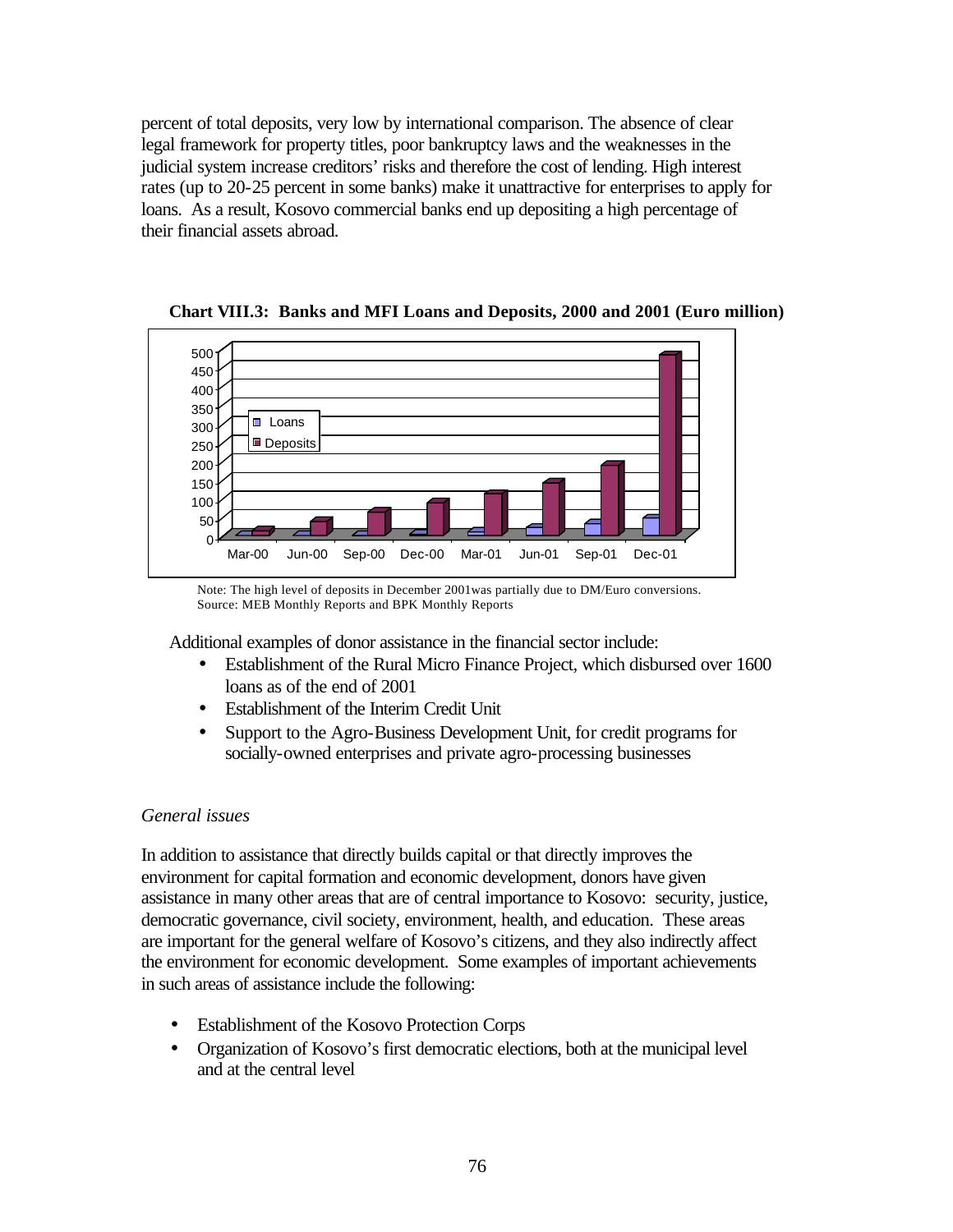- Development of municipal government, with appropriate levels of municipal authority and intra-governmental fiscal relations
- De-mining of Kosovo's territory
- Successful municipal and central elections
- In environment, closing unhygienic dumpsites, and an awareness campaign on environmental issues
- Rehabilitation and assistance for cultural centers
- Tuberculosis treatment
- Establishment of the Kosovo Fire Service
- Reintegration of former KLA members into civil life
- Establishment of Radio Television of Kosovo, and support to regional media
- Civil registration of Kosovars and distribution of identity papers
- Establishment of the Kosovo Judicial Institute
- Police training
- Creation of an Anti-Organized Crime Unit

There was, as discussed above, some important success in the establishment of institutions and stimulating the financial sector in Kosovo. In addition, the new Central Fiscal Authority, the Banking and Payments Authority and the other Ministries established took place under adverse circumstances in a territory that had never before had a functioning bureaucracy

In the end UNMIK never really got complete control over the capital budget and there has been an ongoing committee to fuse the current and capital budget together at the now Ministry of Economy and Finance (formerly the Central Fiscal Authority). This mistake in Kosovo became an important mistake not to recreate in subsequent war-torn economy reconstructions.

## *Lessons Learned*

- Trends in flows of donor money are key. The withdrawal of donor money from Kosovo will have a significant impact on the economy. Estimates have found that the level of dependency on foreign donor money is quite large and, if withdrawn fast, could cause a massive drop in GDP<sup>58</sup>. The degree of foreign spending as a share of total GDP is 41%, among the highest in the world. Thus while Kosovo has done a remarkable job of instituting the proper institutions of economic governance, and brought them in fast, it never managed to rein in the capital spending of donors in a sufficient way.
- Economic reconstruction resources should be deployed early in the process. This was done well in Kosovo and paid off in the form of stability

<sup>58</sup> Steven Lewarne and Janusz Szyrmer, The National Income Accounts of Kosovo: Their Calculation, Composition and Implications For Donor, Revenue and, Expenditure Policies, USAID, May 2003.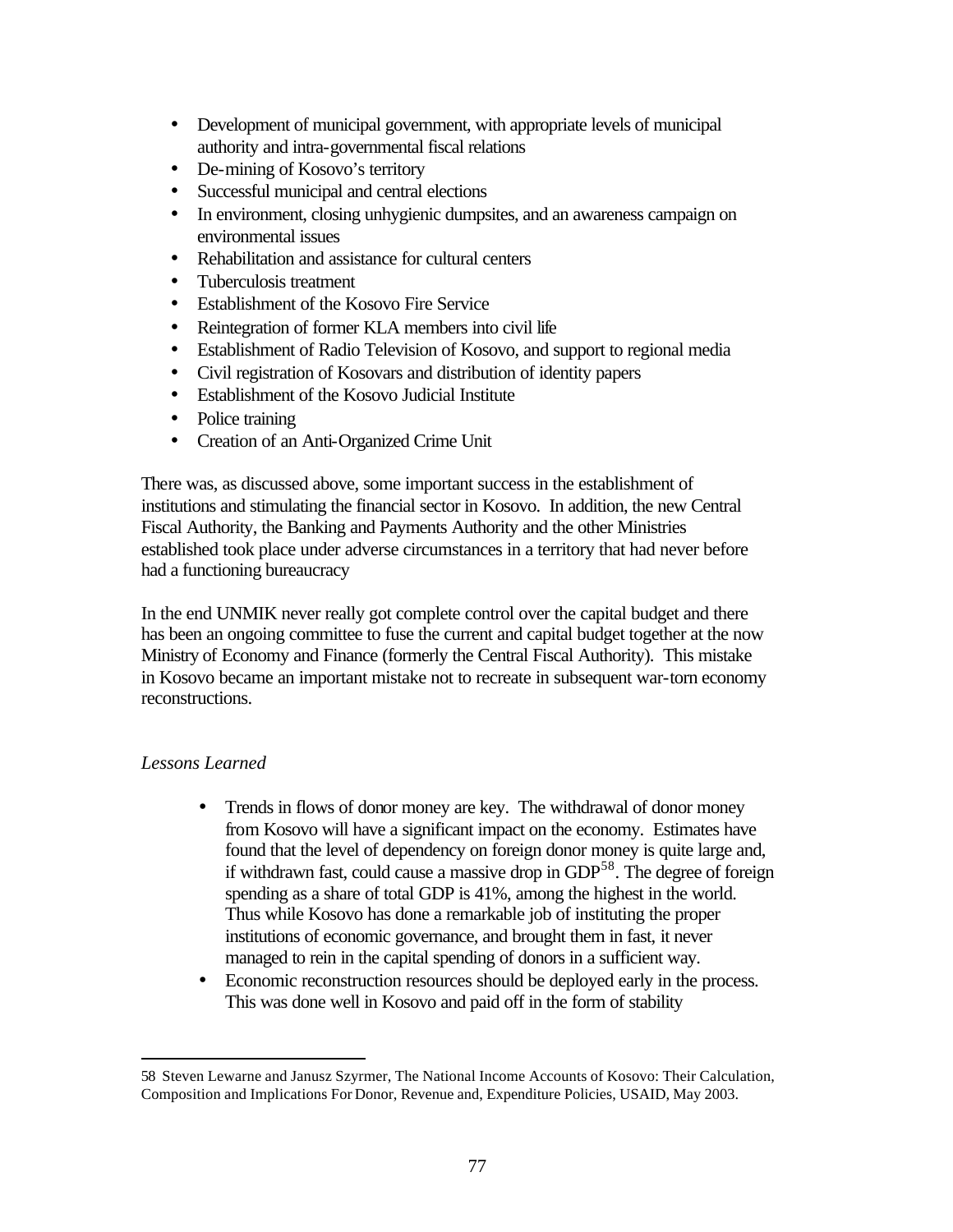- Immediate monetary stability should be imposed. This was done through the acceptance of the D-Mark
- Kosovo fell very far short, however, of basic rules of combining the capital and current budgeting process. This was a major problem for fiscal stability and led to some embarrassingly incorrect forecasts of spending as surpluses accrued, partially because of new government agencies' inability to actually spend allocated funds.
- A national economic program should set out some basic public investment criteria. This was done in Kosovo in the Public Reconstruction Investment Program and was later improved on the Department of Reconstruction's own public investment program, but capital budgeting has remained chaotic, with capital budgeting decisions spread across many donors, rather than being centralized. The bifurcated system of government, partly Kosovar and partly UNMIK, often resulted in bad expenditure decisions.
- The establishment of utilities and the reform of the electricity provider (KEK) was very badly managed, to the continued detriment of economic development. The EU Pillar IV had the chance very early on in the process to dismiss the entire Soviet-style management structure that had dominated KEK for a decade. This would have allowed them to hire new, qualified people and at the same time revamp the sector with directed capital investment. They did not, instead inviting the old management back in, creating an entirely unmanageable situation. USAID and the US Department of Energy were, in fact, willing to pour substantial sums into this sector had it been better managed by the EU. Unfortunately, due to bad management and bad managers (including one international who embezzled millions), despite hundreds of millions of Euro subsidies, the system could not provide basic, continuous electricity.
- In telecommunications, as in electricity, bad management, regulation, and allocation of rights have led to creation of one of the lowest quality mobile phone systems in the world.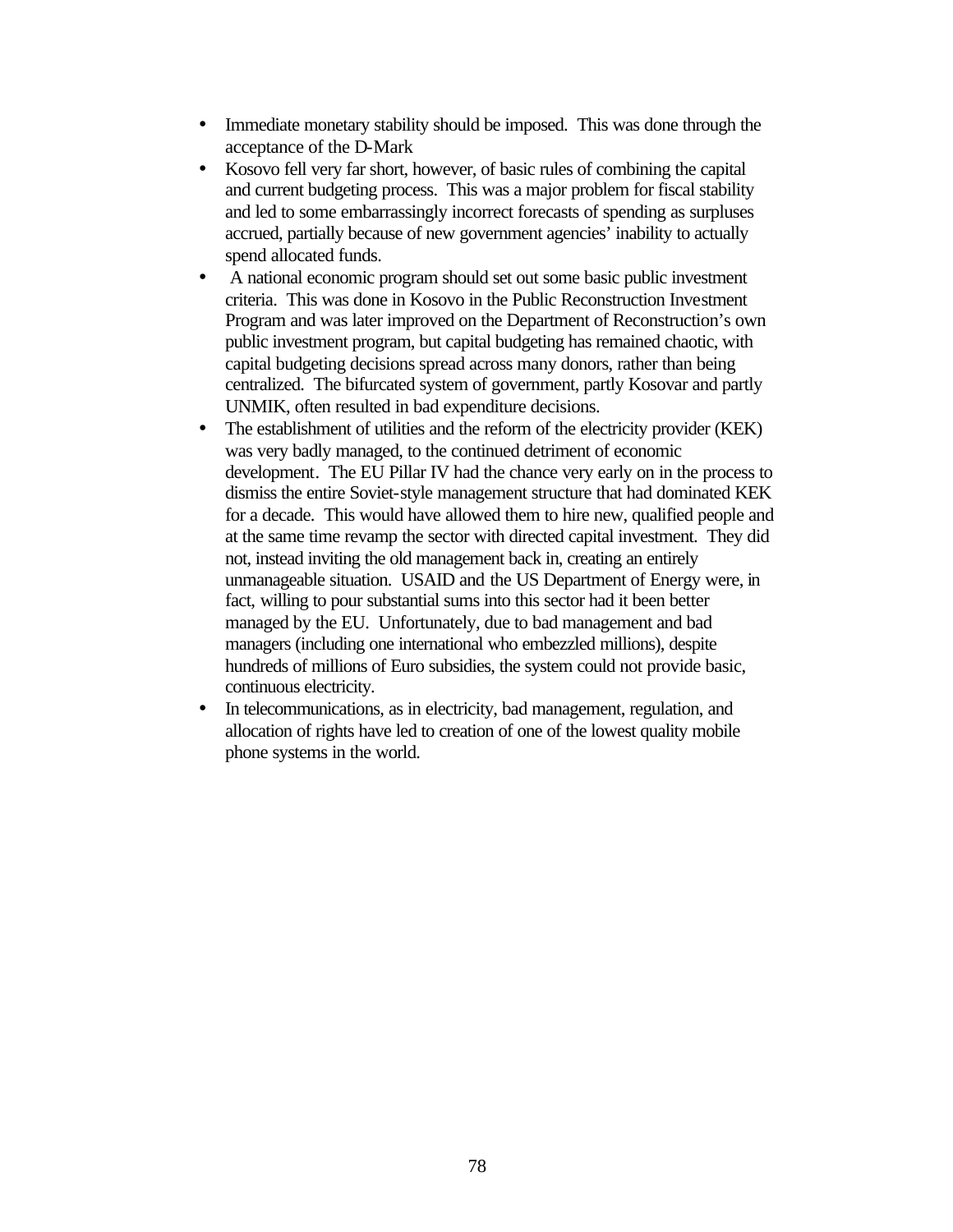# **V. East Timor**

#### *Background*

 $\overline{a}$ 

As the level of tensions in East Timor increased over early 1999 between Timorese and central Indonesian authorities, a compromise was negotiated, supported by the international community, to hold a referendum in August 1999 in order to determine East Timor's future status. In this vote, the population firmly chose independence. Immediately following the vote, chaos erupted. Much of the physical infrastructure was destroyed by looting and arson. Over 100,000 refugees fled the area. Administrative records were destroyed. And most Indonesians left abruptly after the ballot, meaning that East Timor lost most of its senior-level administrators.

Planning for the UN Transitional Administration in East Timor (UNTAET) was done by the UN Department of Peacekeeping Operations (DPKO). Contingency planning began in mid-1999, before it became clear what would happen at the August 30 ballot—whether East Timorese would accept Indonesia's proposal for autonomy (meaning a more limited UN peacekeeping role), or whether they would reject it (meaning a broader role as East Timor would prepare for independence). Immediately following the ballot, when independence was chosen, DPKO set up a team to plan the UN mission. The planning team had few full-time members and was caught off guard by the scope of the impeding mission: It had been expected that even in a worst-case scenario, Indonesian administrators and experts would remain to assist with an orderly transition—not that they would immediately disappear.

The DPKO team was charged with proposing a mandate—a structure and tasks, to be presented to the Security Council. To some extent, planners looked to the plan for the United Nations Mission in Kosovo (UNMIK), but UNMIK was not a good model for East Timor since its administration had been split into four "pillars" (run by the UNHCR, the OSCE, and the EU, in addition to the UN, plus security provided by KFOR). In contrast, the East Timor mission was intended to be more streamlined and unified. In East Timor, the mission was to be divided into three components: humanitarian relief and immediate rehabilitation; military; and public administration. The first two were intended to be temporary, and the third component (which would include police) was intended to be ongoing for the interim period. This component was to have dual functions—of running the country day-to-day and of building capacity for subsequent East Timorese authorities to take over. The DPKO set up a consultative body called the East Timor Task Force, including both the World Bank and the IMF, which coordinated planning and presented a unified, comprehensive set of funding needs to donors at the outset of the administration.<sup>59</sup>

<sup>&</sup>lt;sup>59</sup> "Setting-up of UNTAET: Post-UNAMET, Planning, Drafting Resolutions and Finance", in The United Nations Transitional Administration in East Timor (UNTAET): Debriefing and Lessons, 2003, pp. 41-45.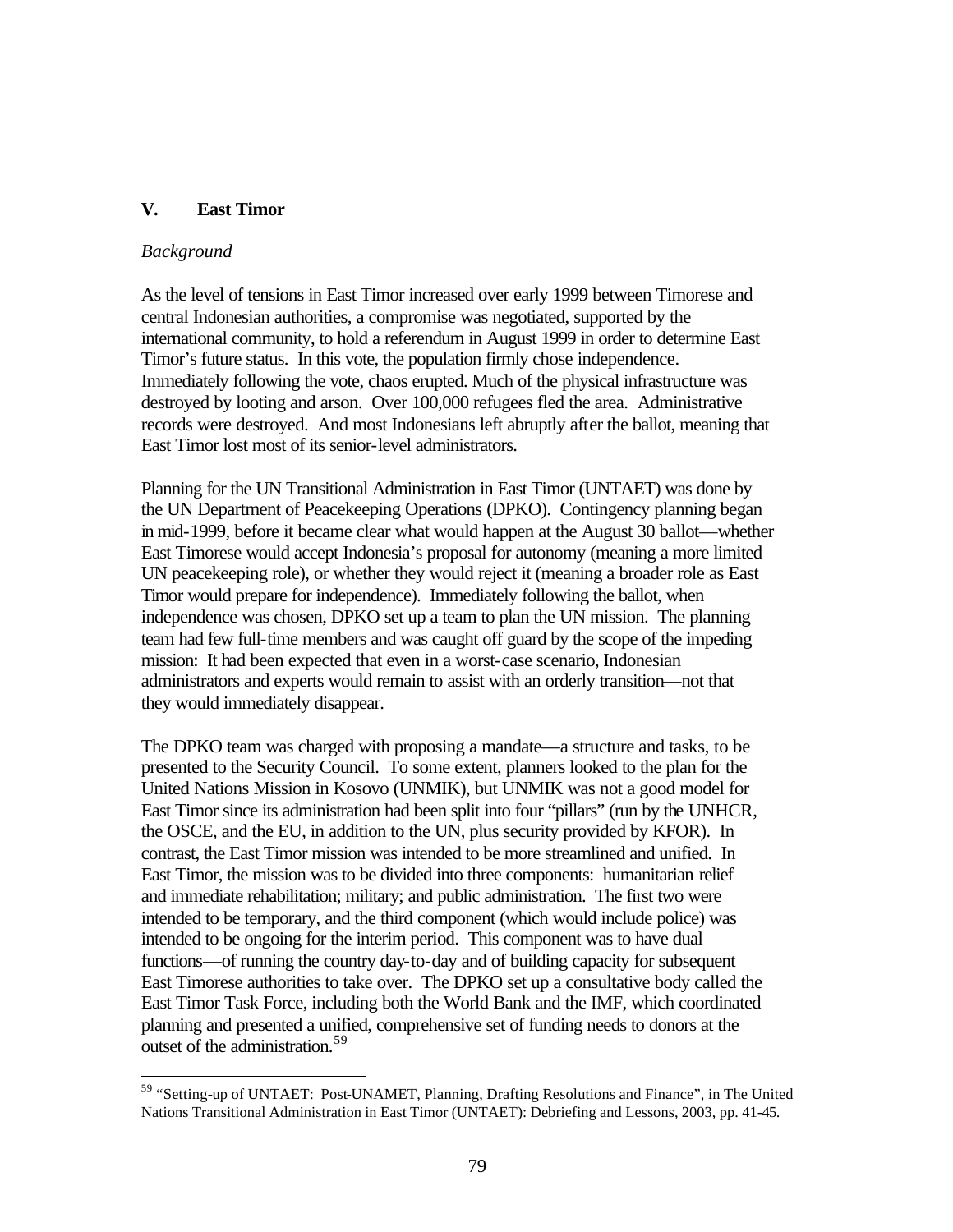Planning for the future of East Timor had begun considerably before the conflict, both by East Timorese and by internationals, and both at a political level and at a more technical level. A conference was held in October 1998 in Algarve, Portugal, sponsored by the

National Council of Timorese Resistance (CNRT). One set of attendees discussed highlevel political issues, and another set of individuals discussed technical questions. Subsequently, a conference was held in April 1999 in Melbourne, Australia, bringing together 100 East Timorese professionals, including civil servants. A Development Plan for East Timor was produced, addressing judiciary, health, education, agriculture, economy, monetary and fiscal issues, infrastructure, language, reemployment of resistance fighters, and vocational training. From this group were chosen East Timorese who served as counterparts during the World Bank – UN Joint Assessment Mission (JAM). Until this point, the exercise was well regarded, facilitating thoughtful planning from professional East Timorese working in collaboration with internationals. Then however due to a gap in establishment of UNTAET, **Box VIII.3: Key articles of UN Resolution 1272 (1999), creating UNTAET** 1. Decides to establish, in accordance with the report of the Secretary-General, a United Nations Transitional Administration in East Timor (UNTAET), which will be endowed with overall responsibility for the administration of East Timor and will be empowered to exercise all legislative and executive authority, including the administration of justice; 2. Decides also that the mandate of UNTAET shall consist of the following elements: (a) To provide security and maintain law and order throughout the territory of East Timor; (b) To establish an effective administration; (c) To assist in the development of civil and social services; (d) To ensure the coordination and delivery of humanitarian assistance, rehabilitation and development assistance; (e) To support capacity-building for self-government; (f) To assist in the establishment of conditions for sustainable development; 3. Decides further that UNTAET will have objectives and a structure along the lines set out in part IV of the report of the Secretary-General, and in particular that its main components will be: (a) A governance and public administration component, including an international police element with a strength of up to 1,640 officers; (b) A humanitarian assistance and emergency rehabilitation component; (c) A military component, with a strength of up to 8,950 troops and up to 200 military observers; 4. Authorizes UNTAET to take all necessary measures to fulfil its mandate; 5. Recognizes that, in developing and performing its functions under its mandate, UNTAET will need to draw on the expertise and capacity of Member States, United Nations agencies and other international organizations, including the international financial institutions; 6. Welcomes the intention of the Secretary-General to appoint a Special Representative who, as the Transitional Administrator, will be responsible for all aspects of the United Nations work in East Timor and will have the power to enact new laws and regulations and to amend, suspend or repeal existing ones;

not all the lessons learned and expertise of the East Timorese were passed on to UNTAET. Partially due to misunderstandings, some of the East Timorese who participated in the Melbourne conference at the technical level did not seek positions in the UNTAET civil service, not understanding that this civil service would become the government of East Timor. In general, a number of observers noted the extent to which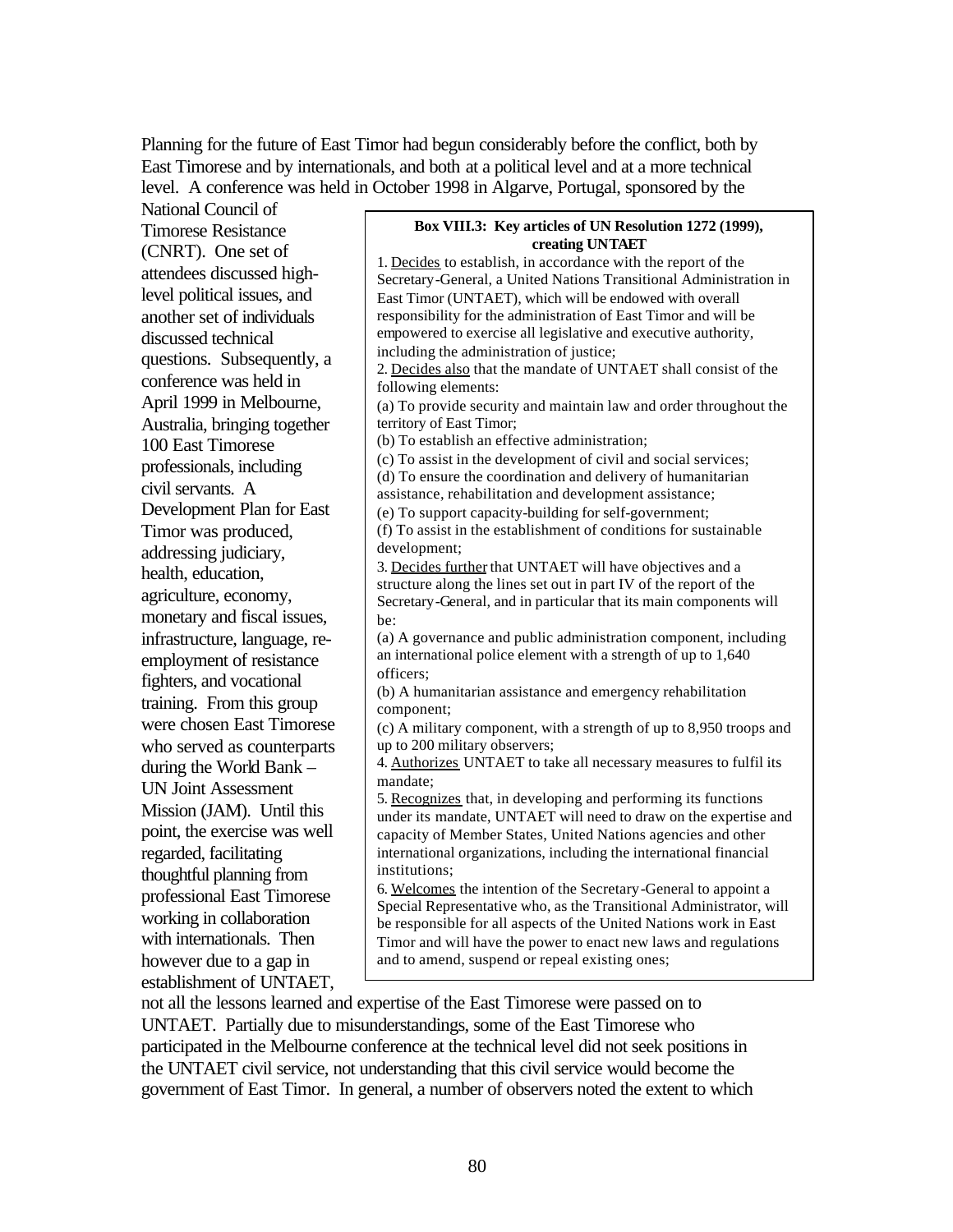UNTAET failed to benefit from the plans and expertise of the Melbourne group. Partially due to tensions between East Timorese and UNTAET, whom some viewed as colonizers, the "Tibar Conference" was held, from which new proposals were made for joint administration, based on which the Second Transitional Government was planned.<sup>60</sup>

In some respects, the planning for East Timor can be considered successful in that substantial planning efforts were made, with participation by donors and East Timorese. However, substantial shortcomings lie in the limited degree to which plans were actually used by the implementing mission, and in the total failure of planners to foresee or prepare for the complete collapse of government immediately following the referendum.

Security Council Resolution 1272 (1999), which established UNTAET, gave it a specific, though broad, mandate, with explicit authorization to means necessary for achieving the mandate, structured into three components. (See box.)

At the outset of the mission, the UN and the World Bank jointly produced an "Overview of External Funding Requirements for East Timor," which served as a blueprint for donor funding priorities. As background to this document, the UN prepared a Consolidated Inter-Agency Appeal for the East Timor Crisis (CAP, 27 October 1999), and the World Bank led a Joint Assessment Mission (JAM, in November 1999). The Overview presented the broad agenda facing post-conflict East Timor: "East Timor must: manage the return of hundreds of thousands of refugees and displaced persons; begin the process of reconciliation; reconstruct homes, roads and public buildings; feed its population; decide what form of government to choose, what language to teach its children and what currency to use; and determine how to generate revenues and promote sustainable economic development."<sup>61</sup> The JAM tried to give a comprehensive assessment of development needs, drawing on international technical expertise from five donor countries, the UN, the European Commission, the Asian Development Bank, and the World Bank. Each international technical expert was paired with an East Timorese expert to ensure local knowledge and promote buy-in. The IMF created a macroeconomic framework and budget for the first 12 months, which would form the context of donor planning.<sup>62</sup>

#### *Economic governance*

An IMF assessment at the beginning of the administration gave an overview of the state of the economy and economic institutions. It noted that the banking system was still in a nascent state, with one branch of Bank Indonesia and eight commercial banks. Around half of bank deposit liabilities were lent locally, the rest held by affiliates outside East Timor. Bank Indonesia acted as the main agent for payments clearing. The rupiah was almost the exclusive currency in circulation, with around Rp. 500-700 billion in

<sup>60</sup> Remarks by Emilia Pires, Coordinator, Planning and External Assistance Management Division, Ministry of Planning and Finance, East Timor, UNTAET: Debriefing and Lessons, 2003, pp. 53-58.

<sup>&</sup>lt;sup>61</sup> UN and World Bank, Overview of External Funding Requirements for East Timor, 1999, p.5.

 $^{62}$  Ibid.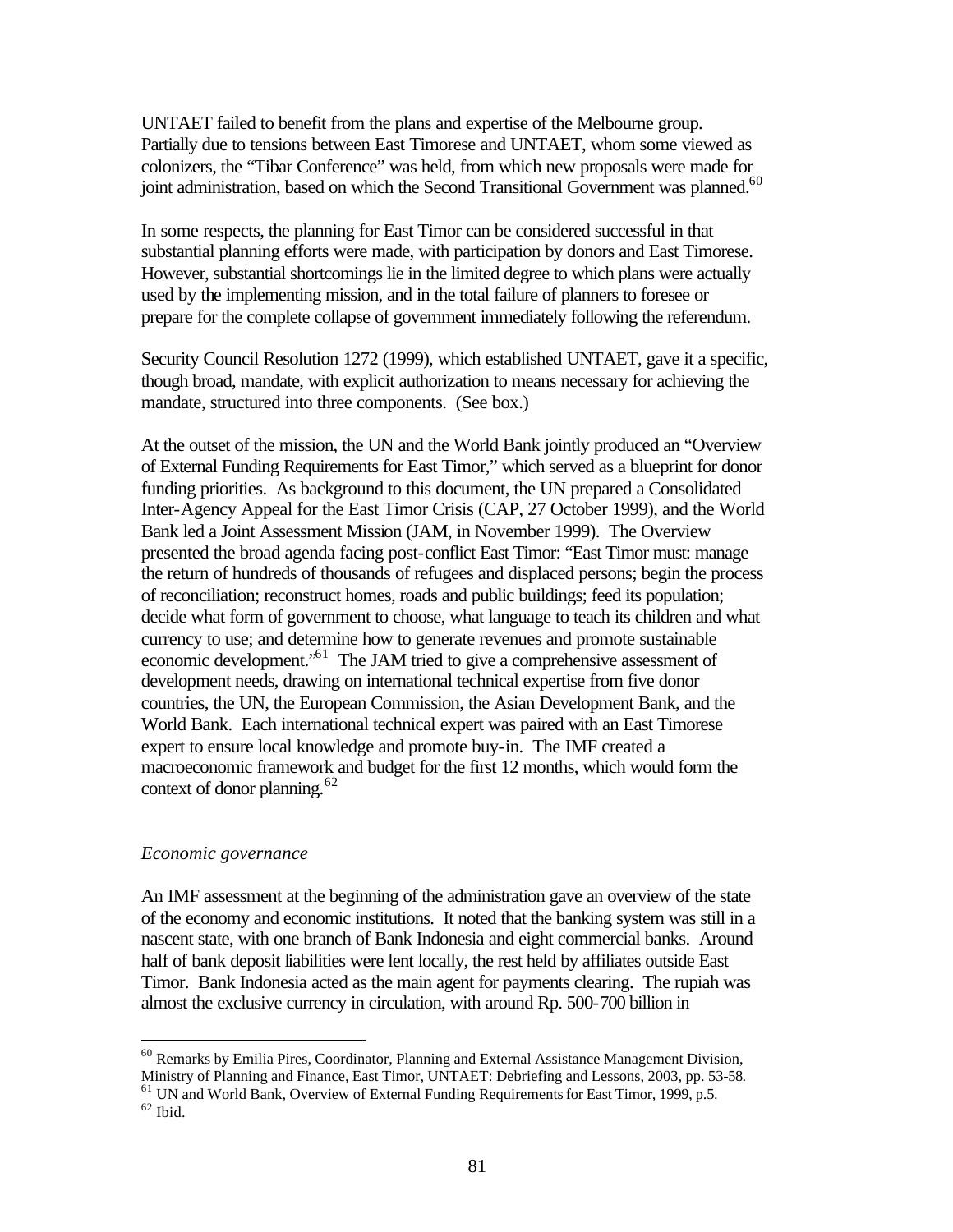circulation before the conflict. Before the conflict, East Timor collected around 2.5-3% of GDP in revenues domestically, and received over 5% of GDP in transfers from Jakarta. The economy was quite open, with exports equaling around 13% of GDP and imports 37% (including trade with other islands within Indonesia and abroad). During the conflict, almost all retail trade, services and government came to a standstill. Given the dire economic situation, the IMF recommended a macroeconomic framework focusing on the basics of economic governance: <sup>63</sup>

- A payments system is of immediate paramount importance
- There needs to be at least some regulation of the banking sector, particularly to guard against soft credits
- A new currency for East Timor, while a reasonable medium-term goal, is not possible in the immediate term. Instead, the rupiah should continue to be used, perhaps also with a parallel international currency.
- A central fiscal authority should be created to manage government recurrent and capital expenditures, based on an agreed 2000 budget.
- The tax system must be simple and easy to administer, based on indirect taxes.
- Initial utility prices must be set, at least to cover operational costs.
- Civil service recruitment should be undertaken and wages set cautiously to be within expected future means.
- Transparent, competitive procurement procedures should be adopted.
- Donor assistance should be provided in the form of grants, not loans, so as to not unduly burden the new government.
- Establishment and management of a sound macroeconomic framework will require "substantial and continued technical assistance, secondment of resident experts, and intensive training of local counterparts, both on-the-job as well as in more structured settings."

Two trust funds were established to manage finances, one by the UN and one by the World Bank. The UN Trust Fund was intended to finance operational costs; build basic institutions, public services and utilities; maintain infrastructure; pay civil servant salaries; build capacity; and promote the rule of law. The World Bank-administered Trust Fund was used to fund studies, training, technical assistance, and procurement of goods for reconstruction and development. A Donor Steering Committee was created over the World Bank Trust Fund, a Donor Coordination Unit to review all foreign assistance, and sectoral committees to recommend reforms in specific sectors.<sup>64</sup>

The following areas of need were identified by an Overview of External Funding Requirements for donor assistance:<sup>65</sup>

- Humanitarian assistance and emergency rehabilitation
- Food aid and food security
- Return and reintegration support/emergency shelter

<sup>&</sup>lt;sup>63</sup> IMF Staff Statement, Donors' Meeting on East Timor, Kunio Saito, 17 December 1999.

<sup>&</sup>lt;sup>64</sup> UN and World Bank, Overview of External Funding Requirements for East Timor, 1999, pp. 7-11.

<sup>65</sup> Ibid., pp. 12-28.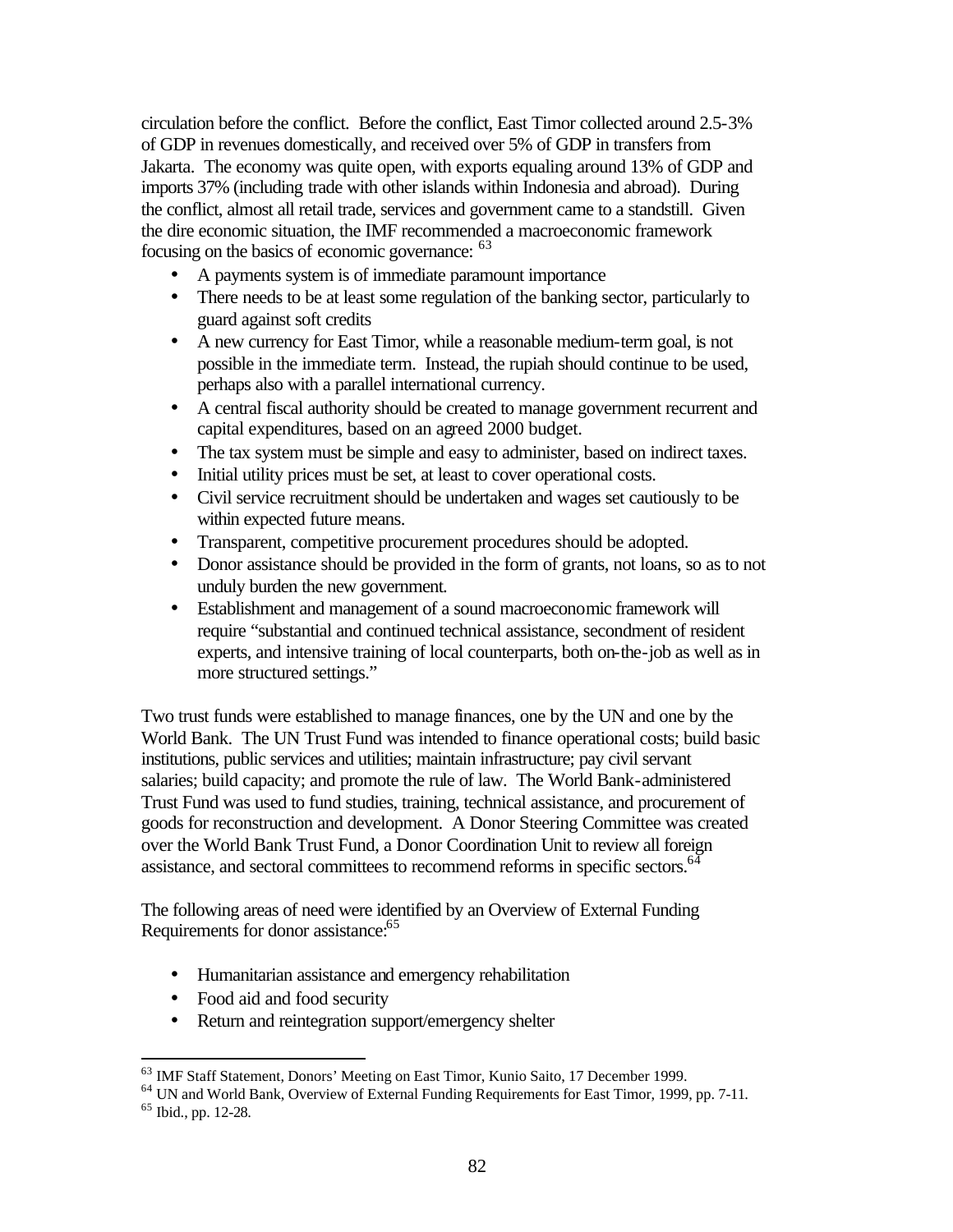- Emergency water supply and sanitation
- Emergency health
- Governance and public administration
- Rule of law (judiciary, police)
- Civil service and administration
- Establishment of governance institutions
- Economic and financial management
- Democratization (elections, constitution, political party development)
- Independent media
- Support for civil society
- Establishment of human rights institutions
- Environmental protection and resource management
- Reconstruction and medium- to long-term development
- Economic management
- Physical reconstruction of infrastructure
- Food security and agricultural development
- Income generation, job creation and micro-credit programs
- Human development
- Education

## *General issues*

A window of opportunity was seen at the outset of the administration to address some key civil service reform issues that had important fiscal implications. Prior to the conflict, the East Timor civil service had been estimated to have around 28,000 employees, which was judged to be far excessive. The Overview recommended reducing this substantially to 12,000 individuals (of which almost 7000 would be teachers and 3000 health workers). This constituted a bold reform, taken at the initial moment of administration, that likely would have become politically impossible at a later stage in the reform process. Also, wages were set at their pre-conflict levels to avoid any distortions in the labor force that might discourage work in the private sector.<sup>66</sup>

A number of government institutions were created/supported, including a statistics office that would generate statistics to feed into the policymaking process. To ensure economic recovery and sound economic management, a Central Fiscal Authority was created through which all government payments would be authorized and managed, and a Central Payments Office was mandated, which would evolve into a central bank.<sup>67</sup>

Economic management was to aim at managing the overall flow of donor funds in a manner that did not lead to a negative impact on the economy. Such large donor flows of funds in such a small economy can lead to substantial economic distortions. The fact that much of the inflows were in the form of goods and services rather than cash helped to

<sup>&</sup>lt;sup>66</sup> UN and World Bank, Overview of External Funding Requirements for East Timor, 1999, p.19.

<sup>67</sup> Ibid., p.21.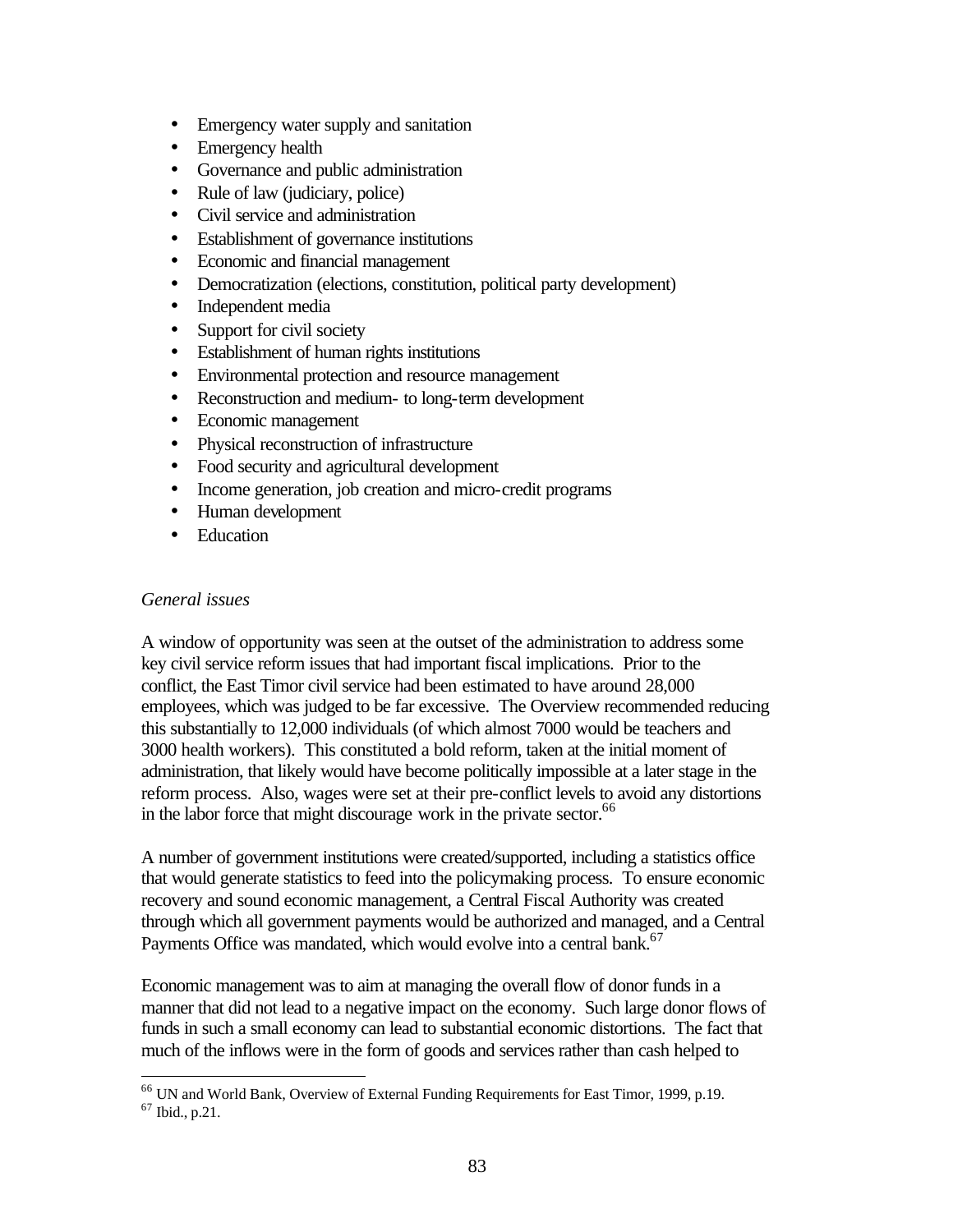mitigate any additional inflationary pressures. Recommendations were made to discourage urban investments through measures that essentially would amount to a tax in order to not unduly sway investments from rural to urban areas. Identified needs in the area of economic management were as follows:<sup>68</sup>

- establishing and reinforcing key economic institutions, including a department of finance and planning, procurement and audit agencies, revenue agency, statistical agency and customs offices;
- economic policy making, including the development of currency and exchange regimes, financial supervisory services, tax policy and collection systems and accounting systems;
- establishment of international agreements on the exploitation of natural resources;
- development of legal and regulatory frameworks, including an investment code, property and commercial law;
- establishment of a legal framework and lines of credit for the development of small and medium enterprises; and
- gathering baseline economic and social data, including the conduct of a population census, price surveys and a household income and expenditure survey.

Afterward, in assessing the lessons learned during this administration, the UN identified the following:**<sup>69</sup>**

- Mandate. The mandate was broad but specific. UN SCR 1272 (1999) gave a mandate to: provide security; maintain law and order; establish an effective administration; develop civil and social services; coordinate and deliver humanitarian assistance; give development assistance; build capacity in government; and create conditions for sustainable government. The process was steered by the "Friends of the Secretary-General": Australia, Japan, New Zealand, UK, US.
- Security. Security was provided by UNTAET Peacekeeping Force, supported by INTERFET, an Australian-led security effort with unified command and control.
- Law and order. UNTAET had trouble maintaining law and order. Resources were insufficient to adequately staff a sufficient number of police positions, and inadequate attention was paid to developing a sustainable legal and judicial system.
- Administration. UNTAET was tasked with capacity building for selfgovernment—building a framework for executive decision-making and law making, and building the structures for accountable and effective public administration. UNTAET was judged to have done better at setting up decisionmaking processes than in building capacity and training people. It was suggested that two types of people would have been more helpful—one group of people to govern during the interim and a second group to train and educate East Timorese in order to build their capacity for governing once the internationals withdraw.

<sup>68</sup> UN and World Bank, Overview of External Funding Requirements for East Timor, 1999, pp. 24-25.

<sup>69</sup> UNTAET: Debriefing and Lessons, pp. xxv -xxxiii.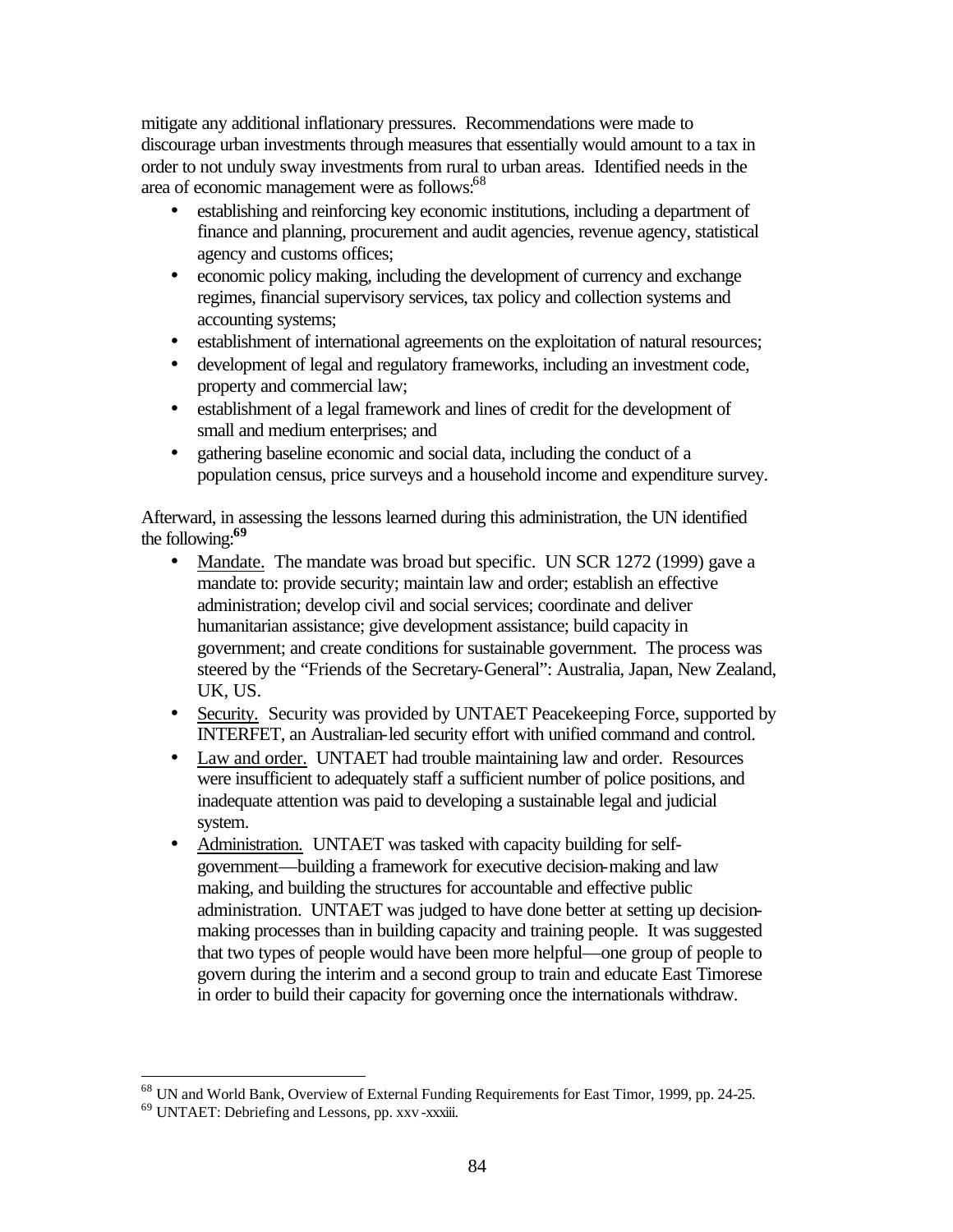- Capacity building. At the institutional level, UNTAET was judged to have made good progress in creating a national development plan and budget system that led to sustainable budgets.
- Consultation with East Timorese. Consultation between international efforts and East Timorese was poor at the start. In particular, UNTAET planners did not benefit from extensive plans drawn up by an East Timorese diaspora group, the Timorese National Resistance Council.
- Aid and its effectiveness. Coordination and effectiveness were generally judged to be high, but problems were identified in that great pressure to move funds quickly often led to less effective assistance than when assistance was moved slowly and carefully; aid conditionality and ties to certain products impeded effectiveness; and "receiving" capacity for assistance often could not keep up with the assistance delivered.
- Gender. Gender programs were judged successful, resulting in 30% female representation in decision-making and public service positions.
- Humanitarian assistance. Emergency assistance was generally judged to be successful, even when delivered or supported by the military.
- Elections. Two elections were successfully held.
- Exit strategy. UNTAET started planning its exit strategy early, which was judged to be successful. Responsibility was passed to the new East Timor government and to the follow-on mission, the UN Mission of Support in East Timor (UNMISET). Such planning was complicated by the fact that UNTAET had taken on the role not only of peacekeeper but also of nation builder.

According to others, however, UNTAET's mission was judged by many participants to have been successful not because of UN planning beforehand but despite the lack of proper planning ahead of time. Because the political situation deteriorated considerably and unexpectedly at the end of the work of UNAMET (predecessor to UNTAET), UNTAET had no plan for the role it quickly assumed—that of overall administrator of East Timor. According to Sergio Vieira de Mello, SRSG, UNTAET: "While, ultimately,

this transition proceeded flawlessly (from UNAMET to UNTAET), it did so because of fortunate circumstances (we had excellent people on the ground and were able to improvise) rather than because of our advance planning. We may not be so lucky the next time." $70^\circ$ 

A key lesson the SRSG drew from the East Timor experience is: "[I]t is vital that we develop the systems required to draw on the requisite personnel and assets for the tasks

 $\overline{a}$ 

## **Box VIII.4: Successful administration in East Timor**

"The admiration felt by many across the world for the desire for independence of the people of East Timor may explain why UNTAET was one of the most consensus-driven UN interventions to date. Few operations have enjoyed, from inception and throughout implementation, the kind of support received from the public at large as well as from the members of the Security Council as UNTAET has." (Marcel Boisard, UN Assistant Secretary-General and Executive Director, UN

before us, and that we do so in a timely fashion. This, more than anything else, is the overriding lesson I took from East Timor and particularly those hectic early days. One

<sup>70</sup> Sergio Vieira de Mello, SRSG, in UNTAET: Debriefing and Lessons, p.17.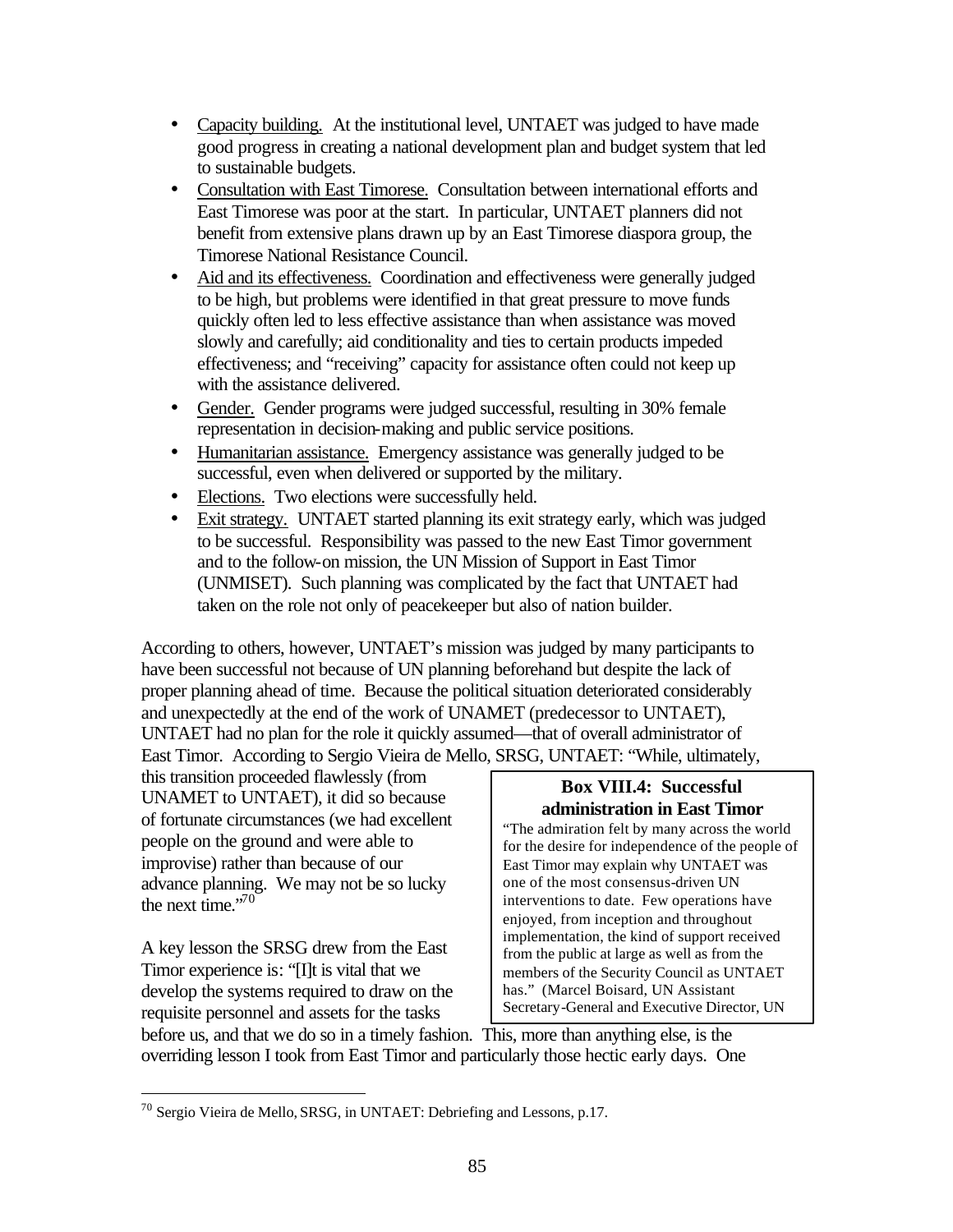simple measure would be the development of stand-by arrangements (similar to those we have with troop contributors) with member states for the provision of pre-specified assistance at virtually no notice. This could either be in the form of essential equipment or, crucially, through making available self-contained sectoral teams (e.g., in areas such as banking, budget management, taxation, immigration, civil service recruitment, customs, penal services, veterinary services, roads, ports, electricity, health services and so on). In other words all the skills actually required to run a government. We need to be able to roll up our sleeves and get down and dirty at the coal face of administration. $^{7}$ 

Administrators need to be given sufficient flexibility to spend money. For instance, in East Timor at the beginning of administration, the SRSG had resources in his budget to renovate UN offices but no funds to renovate prisons.<sup>72</sup>

According to the SRSG, on the need for a mandate: "Three core ingredients are required: a suitable mandate (which should not be confused with an easy one), the ability to implement it, and on the ground flexibility to adapt it as circumstances required. Where the UN mission must have authority vested in it, this must be clearly spelt out. For UNTAET, Chapter VII powers were vital to ensure that a credible deterrence capacity was in place as well as to ensure that the power vacuum in existence in late 1999 could be filled. This proved decisive and stands in marked contrast to the disastrous 'incremental mandate' approach in Bosnia-Herzegovina, which I was witness to…. Having a clear end-state is critical. One need only look to Kosovo as a convincing argument for this need. Resolution 1242 establishing UNMIK can satisfy neither Serb nor Kosovar. 1272 by contrast, whatever the frustration felt during the transition, made it crystal clear that the UN would be a facilitator of independence and not an obstacle.<sup> $73$ </sup>

The SRSG also notes there were some criticisms that UNTAET should have been faster to hand over power to East Timorese. While recognizing this point, he notes in some cases delay in transfer led to better situations—such as more political parties in the provisional government, meaning a more vibrant democracy, than would have been the case with an earlier transfer. He also notes the "conundrum of devolving authority quickly in a traumatized nation with no democratic representation. (Add to this the tension inherent in the mandate between capacity building and helping prepare East Timor for democratic independence on the one hand, with the need for service delivery, as well as the fact that all powers of government were vested in UNTAET alone.) $1/74$ 

According to Roque Rodrigues, Secretary of State for National Defense: "Nevertheless, in all the writings, they all clearly identified that East Timor lacked human resources or suffered from a scarcity of qualified human resources. But despite identifying this problem, no effort was made by UNTAET to formulate a coherent strategy to address this issue. In fact, it was belatedly realized that capacity-building should have been a priority. It was only in the latter stage of the transitional period that the 'Timorization process'

<sup>71</sup> Sergio Vieira de Mello, SRSG, in UNTAET: Debriefing and Lessons, pp. 17-18.

<sup>72</sup> Ibid., p.18.

 $73$  Ibid.

<sup>74</sup> Ibid., p.19.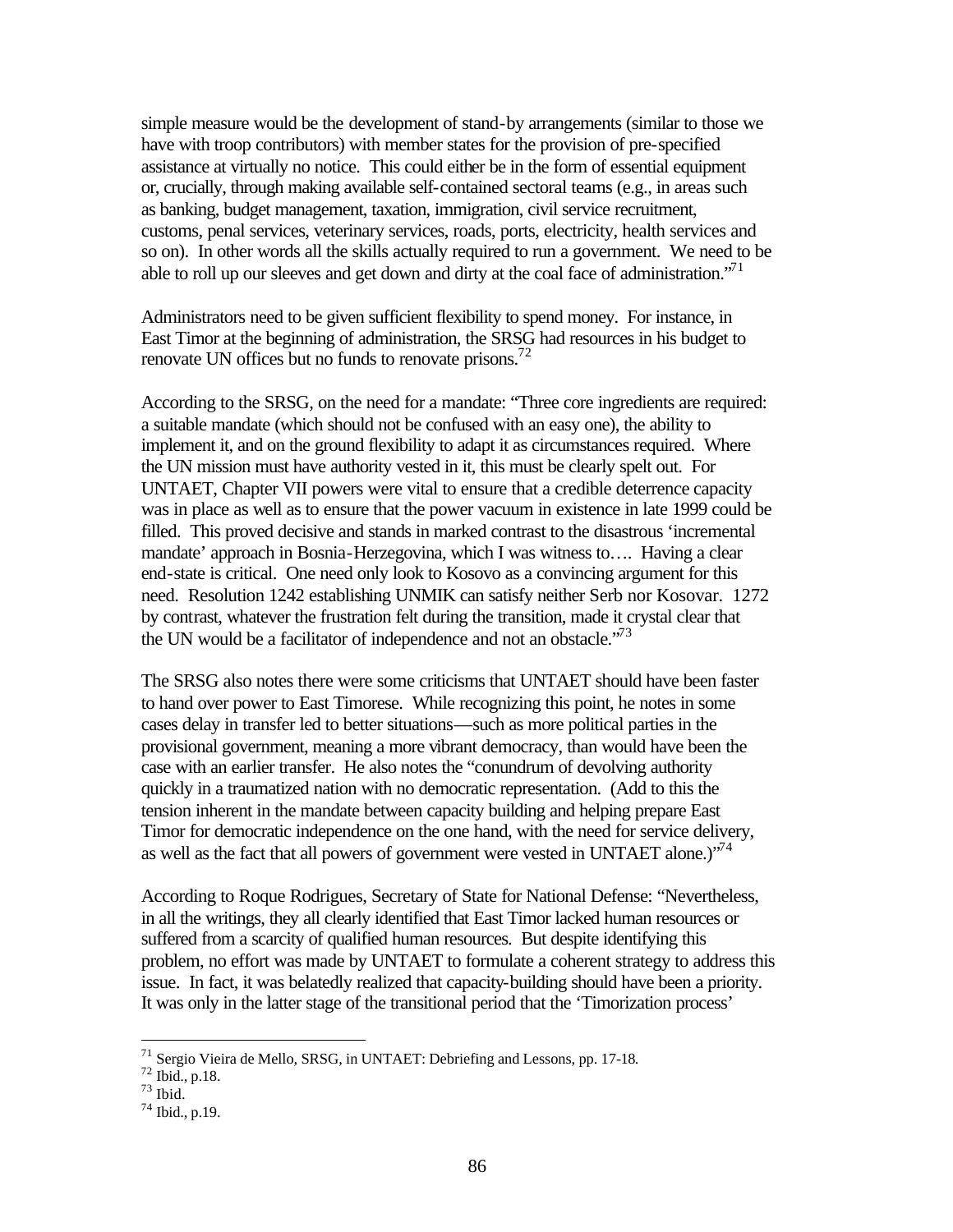began to take place. It must also be stated that in the beginning UNTAET personnel were not selected with Timoriese counterparts in mind. Most did not have counterparts and those who did have Timorese working alongside them were not required to transfer skills to the Timorese. Therefore, a majority of the UN personnel did not speak any of the languages that were crucial to communicate with the local population and in most cases, they did not possess the skills to transfer their knowledge. This is a clear example of how capacity-building was not viewed by UNTAET as a high priority."<sup>75</sup>

According to Dennis McNamara, Director, UNHCR, Former Deputy SRSG for UNTAET: "I was—immediately on arrival in an unknown environment—required to take basic decisions on everything from rates for electricity charges to a national strategy for road repair and legal aid, without adequate expert advice, either international or local. UN generalists may be able to run such operations, but can do so successfully only if they have the support of qualified expertise. There is no doubt this lack in Timor was inefficient and costly in a number of key areas. The UN does not possess this in-house and must rely on donor governments and others to provide it. The military advantage is that they are—by definition—experts on standby and ready to deploy quickly. We need similar arrangements in key civilian areas and for civilian police (which are in very short supply in most developed countries)."<sup>76</sup>

The way in which financing was centralized was considered to be a significant success of the East Timor experience. Mukesh Kapila, who advised the SRSG in East Timor, noted the following successes from this experience: $77$ 

- Approval of an overarching budget at an early stage that gave a policy framework and set priorities.
- Early involvement by donors and East Timorese in planning and policy formulation, particularly through the JAM.
- Clear establishment of benchmarks against which to measure progress.
- Using multilateral trust funds, financially supported by the large donors—the US and EU—rather than a decentralized direct bilateral approach.

Kapila also identified shortcomings of the experience: <sup>78</sup>

- Needs assessments were not always regarded as adequate, instead often more reflecting pre-existing inclinations of donors.
- Quality of donor assistance is often impeded by excessive or poorly thought-out conditionality.
- Some important areas, such as security, are hard to find donors willing to fund.
- Expectations of the local population need to be managed so they understand the complexity of donor funding processes and the speed at which power will be turned over to them.

<sup>75</sup> Roque Rodrigues, Secretary of State for National Defense, in UNTAET: Debriefing and Lessons, p.28.

<sup>76</sup> Dennis McNamara, Director, UNHCR, Former Deputy SRSG for UNTAET, in UNTAET: Debriefing and Lessons, p.35.

<sup>&</sup>lt;sup>77</sup> Remarks of Mukesh Kapila, in UNTAET: Debriefing and Lessons, pp. 60-61.

<sup>78</sup> Ibid., pp. 61-62.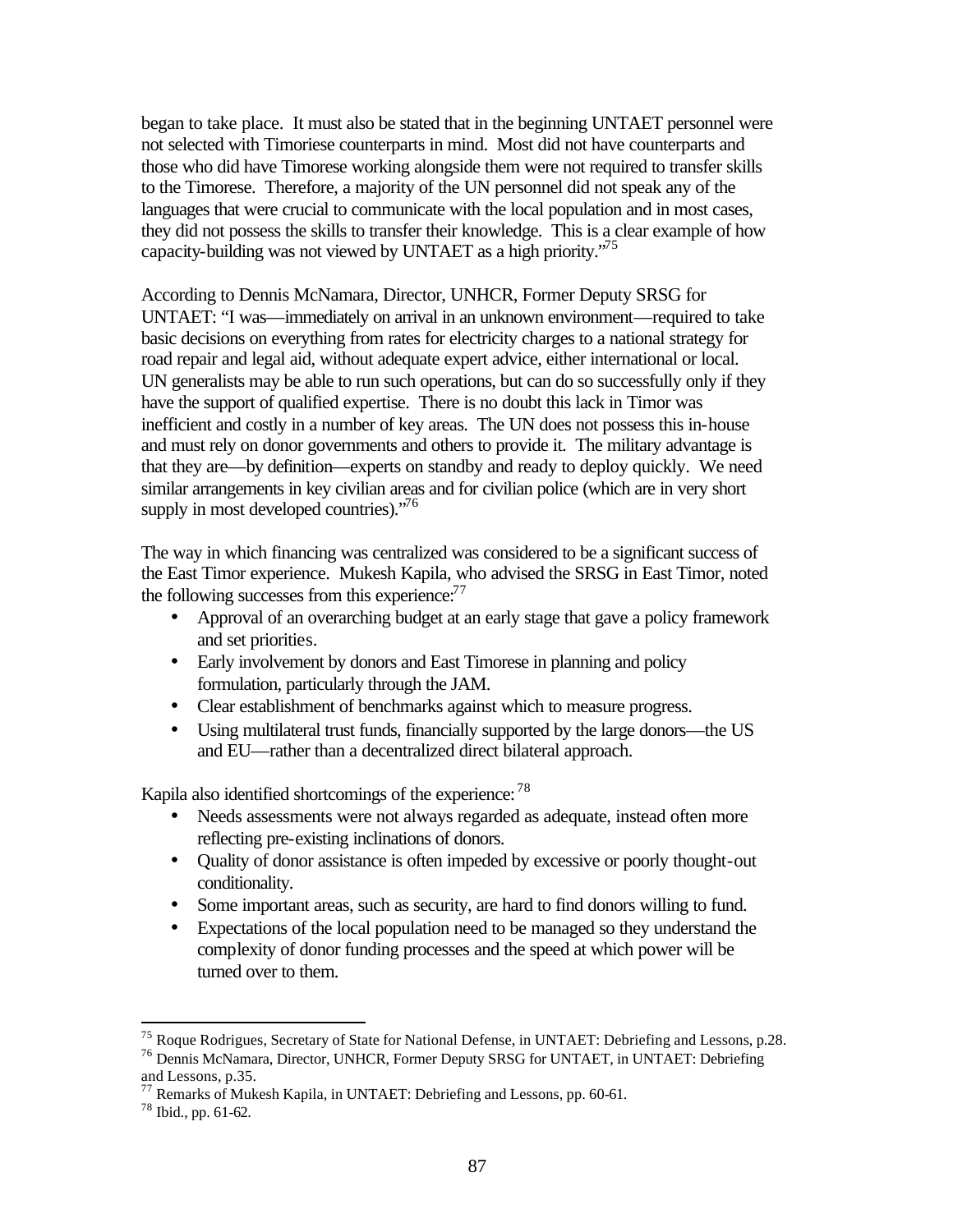The World Bank assessment of the East Timor experience pointed to similar lessons:<sup>79</sup>

- Planning beforehand started early and successfully was coordinated among donors and with the East Timorese. Key priorities were identified.
- Donor aid was moved fairly quickly, though the complexity of donor assistance funding processes was nonetheless a common impediment.
- Resources are needed both for service delivery (ie, immediate good governance) and for capacity building. These two goals often compete for resources, implying tradeoffs. And each of these tasks requires its own type of programs.

# *Lessons learned*

 $\overline{a}$ 

A summary of key lessons learned is as follows:

- Planning and preparedness beforehand are key. Plans need not only to be made but also to be given to those who will implement post-conflict reconstruction and administration.
- Resources for current and capital budgeting are best centralized into a unified, rational process.
- Extensive resources are needed for capacity building. It is easy to focus all attention on day-to-day administration rather than the also important task of preparing local experts for their future roles as administrators.
- Politically difficult, but important, reforms, for instance public administration reform in East Timor, should be undertaken immediately while a political window of opportunity exists.

<sup>&</sup>lt;sup>79</sup> Klaus Rohland and Sarah Cliffe, The East Timor Reconstruction Program: Successes, Problems and Tradeoffs, World Bank, 2002.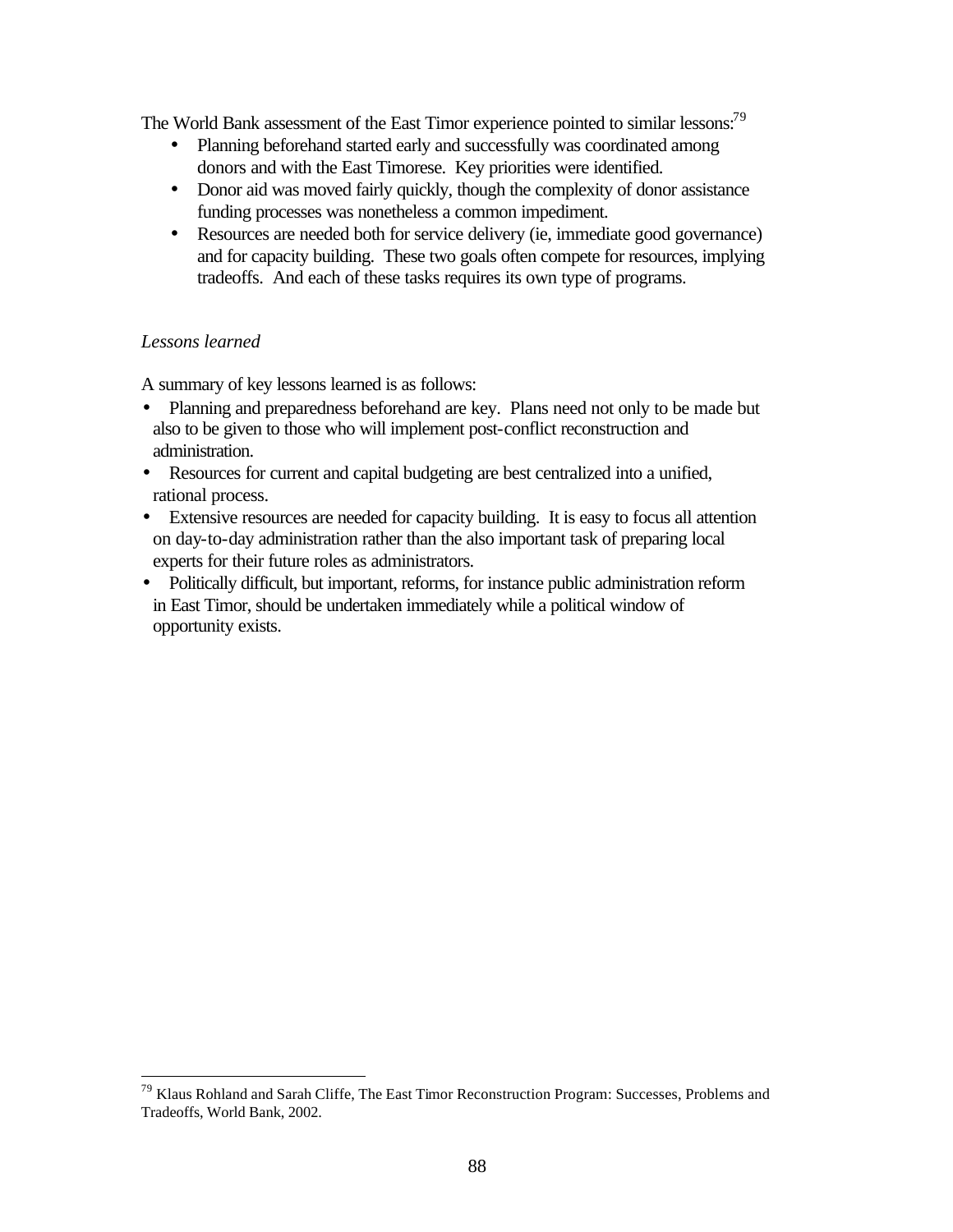# **VI. Sierra Leone**

# *Background*

Since 2002, after two decades of economic mismanagement and one decade of brutal war, Sierra Leone has emerged into a period of relative peace and economic development. After steady economic growth during the 1960s, the period of 1970 to 1989 was one of poor governance, corruption, excessive state interference in the economy, and misdirected state expenditures, which led to GDP decline of over one-third from the 1970 peak. Then, from 1991, Sierra Leone fell into violence, as the Liberia-

## **Box VIII.5: UNAMSIL's Mandate**

According to Security Council resolution 1270 (1999), UNAMSIL was giving the following mandate:

- To cooperate with the Government of Sierra Leone and the other parties to the Peace Agreement in the implementation of the Agreement
- To assist the Government of Sierra Leone in the implementation of the disarmament, demobilization and reintegration plan
- To that end, to establish a presence at key locations throughout the territory of Sierra Leone, including at disarmament/reception centers and demobilization centers
	- To ensure the security and freedom of movement of United Nations personnel
- To monitor adherence to the ceasefire in accordance with the ceasefire agreement of 18 May 1999 (S/1999/585, annex) through the structures provided for therein
- To encourage the parties to create confidence-building mechanisms and support their functioning
- To facilitate the delivery of humanitarian assistance
- To support the operations of United Nations civilian officials, including the Special Representative of the Secretary-General and his staff, human rights officers and civil affairs officers
- To provide support, as requested, to the elections, which are to be held in accordance with the present constitution of Sierra Leone

According to Security Council resolution 1289 (2000) of 7 February 2000, the mandate was revised to include the following tasks:

- To provide security at key locations and Government buildings, in particular in Freetown, important intersections and major airports, including Lungi airport
- To facilitate the free flow of people, goods and humanitarian assistance along specified thoroughfares
- To provide security in and at all sites of the disarmament, demobilization and reintegration programme
- To coordinate with and assist, the Sierra Leone law enforcement authorities in the discharge of their responsibilities
- To guard weapons, ammunition and other military equipment collected from ex-combatants and to assist in their subsequent disposal or destruction

based Revolutionary United Front spread conflict across the country, first in rural areas and then in urban areas. The conflict left over 20,000 dead, thousands maimed, many women and children raped or enslaved, and over two million displaced. By 2000, GDP had reached a level of only one-third its 1970 level, and the country was at the bottom of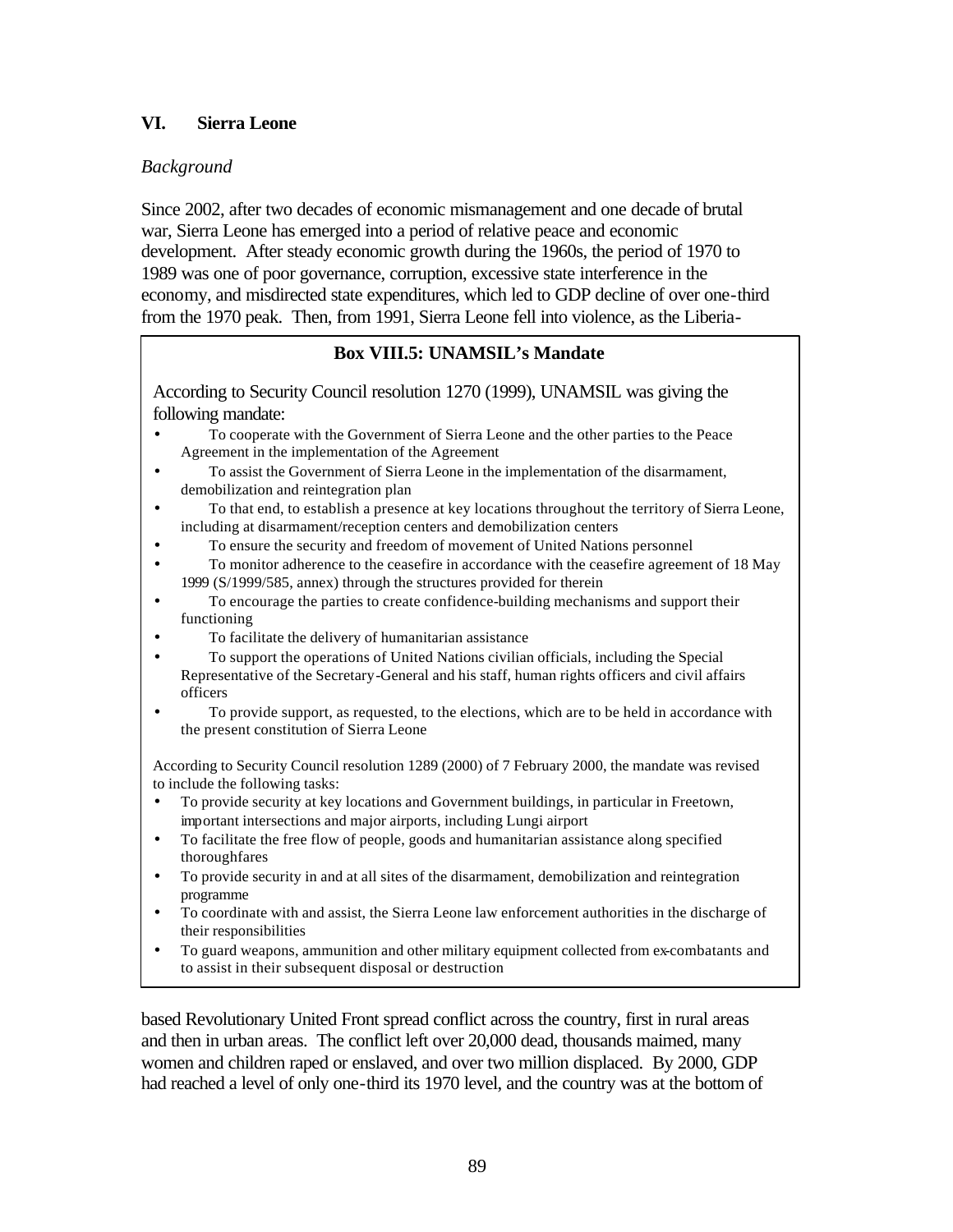the UN Development Index. Perhaps 80% of the population lived below the poverty level of a dollar per day.<sup>80</sup>

During this period, the revenue base largely collapsed, followed by the breakdown of many government programs. Over 1997-1999, domestic government revenue averaged 6.6% of GDP. And of this small pie, an ever larger piece went to security-related expenditures (4.6% of GDP in 1999), and ever smaller share to social and economic sectors  $(1.1\% \text{ of GDP})$ .<sup>81</sup>

As peace talks were starting to yield initial results, the UN established a presence, with the UN Observer Mission in Sierra Leone (UNOMSIL), in July 1998. UNOMSIL was given a mission of monitoring the military and security situation, the processes of disarmament and demobilization, and extent of respect for international humanitarian law. In October 1999, UNOMSIL was replaced with a much larger UN presence, with a much broader mandate, the UN Mission in Sierra Leone (UNAMSIL). UNAMSIL was charged with a mission of cooperating with the Government and other parties in implementing the Lome Peace Agreement and assisting with disarmament, demobilization, and reintegration. UNAMSIL's mandate was expanded once, in February 2000, and its size was increased twice, in May 2000 and March 2001. (See Box.)

Unlike the broader UN missions in Kosovo and in East Timor, the mission in Sierra Leone had a much narrower focus, exclusively on issues related to security and support to the peace process. The UN did not take on the broader role of directly supporting economic development that other elsewhere missions had taken.

Of the bilateral donors, DFID took the lead due to Sierra Leone's history as a former British colony. DFID's development goals are set in a ten-year Memorandum of Understanding with the government, identifying the following priorities: corruption, reform of central and local government, public expenditure management, media reforms, effective regulation of the diamond industry, security sector reform, sound macroeconomic management and the development of a poverty reduction strategy.

USAID has focused on a narrower set of issues, maintaining a smaller presence than DFID. The USAID mission has two Strategic Objectives: Reintegration and Democracy. Under reintegration, assistance focuses on social, economic and physical support to encourage resettlement and reintegration in war-torn communities. This includes projects for local communities, agriculture, and public infrastructure. Under the second objective, assistance focuses on helping local communities to become involved in national decision-

<sup>&</sup>lt;sup>80</sup> "Transitional Support Strategy for the Republic of Sierra Leone," World Bank, Report No. 23758-SL, 2002.

<sup>81 &</sup>quot;Sierra Leone: Joint Staff Assessment of the Interim Poverty Reduction Strategy Paper," World Bank Report No. 22542, 2001, p.23.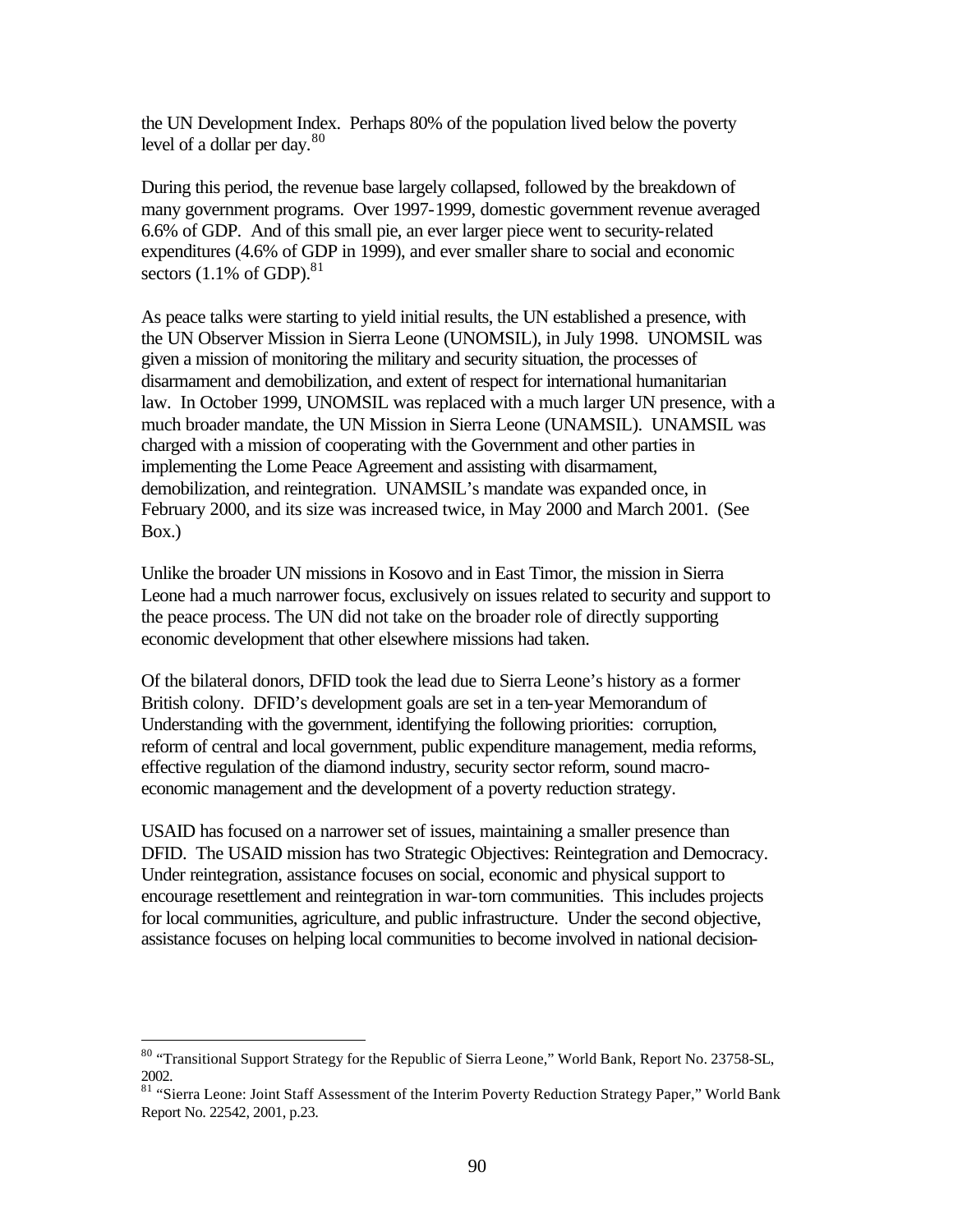making, management of diamond resources, education, limitation of corruption, and youth and gender issues. Other US assistance focuses on humanitarian issues.<sup>82</sup>

#### *Economic governance*

 $\overline{a}$ 

In July 2001, the World Bank and the IMF conducted a Joint Staff Assessment and worked with the Government to develop an Interim Poverty Reduction Strategy Paper (I-PRSP), which guided the international aid effort for the following several years. The I-PRSP proposed to pursue development in two phases. In the first, transitional phase, for 2001-2002, it was intended to focus on what were perceived to be most immediate needs:<sup>83</sup>

- National security and good governance. Security was necessary for all other aspects of development—creating conditions so people can go back to work, so humanitarian efforts can deliver aid, and so government programs can operate. The Disarmament, Demobilization and Reintegration (DDR) Program was one key means for seeking to achieve this. Furthermore, the state security forces were restructured. A National Security Council was created as the lead senior-level security policy body, and a Central Intelligence and Security Unit (CISU) was created to complement the army and police. The army was to be restructured and retrained by the British Defense Forces. Reforms were introduced in the police to reduce corruption. Public administration was improved through re-establishment of local governments, clarification of administrative rules, and improved monitoring.
- Re-launching the economy. Macroeconomic stability, as is always the case, was viewed as the foundation for renewing economic growth. Initial goals were to maintain inflation (CPI) around 8%, to limit the external current account deficit to 26% of GDP, and to increase net international reserves to 1.6 months worth of imports. Fiscal policy aimed to increase revenues to 11.4% of GDP in 2000 and 12.3% of GDP in 2001, through creation of an Independent Revenue Authority, and through improving direct taxation (rationalization of import tariffs to be consistent with other countries in the sub-region, in order to reduce smuggling and open trade; eventual introduction of a VAT). On the expenditure side, a medium-term expenditure framework was to be introduced. (Budget implementation was not a high priority.). Monetary policy aimed at keeping inflation in single digits, maintaining an open, flexible exchange rate, and better regulating the banking sector. Bank regulation focused on ensuring strict foreign open positions on commercial banks to encourage inter-bank trading, sales to the foreign exchange auction, and deepening of the foreign exchange market. Reduction of external debt burden focused on seeking relief under the Enhanced HIPC Initiative. Given Sierra Leone's severe debt burden, it was expected that additional relief would be sought even beyond HIPC. Development of the private sector focused on creating a National Commission for Privatization that would

<sup>&</sup>lt;sup>82</sup> USAID, US Congressional Budget Justification, 2003; and USAID, Sierra Leone Transition Strategy Phase 2, FY 2004 – FY 2006.

<sup>83 &</sup>quot;Sierra Leone: Joint Staff Assessment of the Interim Poverty Reduction Strategy Paper," World Bank Report No. 22542, 2001, pp. 26-35.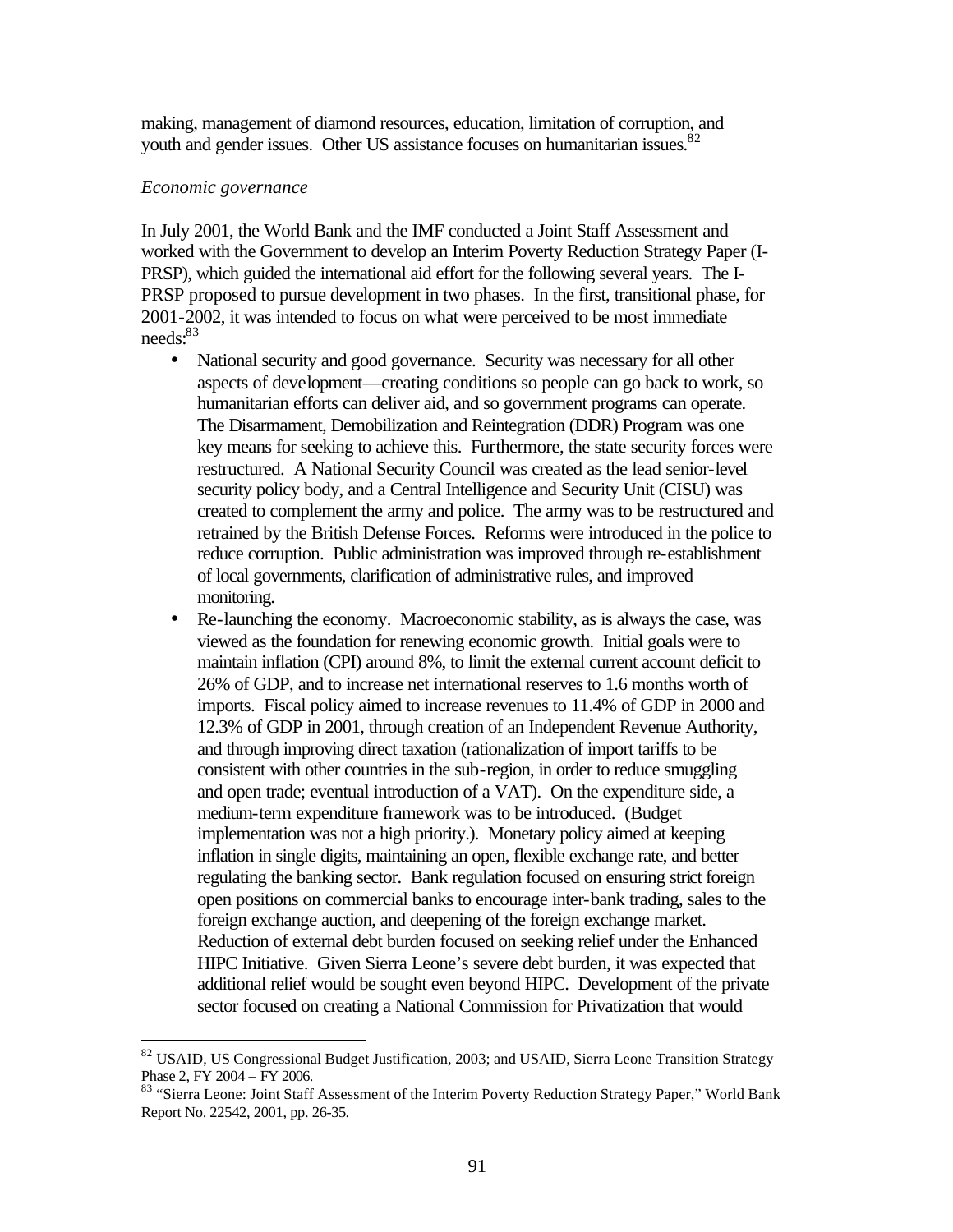divest the state from many Public Enterprises. Sectoral policies focused on agriculture, mining, and infrastructure.

• Social programs. Social programs focused on education, health, housing, social safety *nets, gender equality,* and *poverty interventions.*

While attempts were made to liberalize trade, in the important area of diamond mining, the issues are quite complex. To some extent, what was needed was a *less liberal* regime. Specifically, measures aimed at establishing certification of diamond mining were intended to reduce smuggling and to gain more control over this sector.

In the area of economic governance, DFID focused attention on reducing poverty and on ensuring general macroeconomic stability. Under poverty reduction, DFID followed Millennium Development Goals: eradication of extreme poverty and hunger, achievement of universal primary education, promotion of gender equality, reduced child mortality, improved maternal health, reduction in HIV/AIDS and other diseases, environmental stability, and global partnership. In the area of macro-economic stability, DFID underscored the importance of World Bank and IMF programs and the Medium-Term Expenditure Framework. Here, DFID thought particularly important the reduction of military expenditures.<sup>84</sup>

The most significant area of economic governance where USAID worked was on governance in the diamond sector. So-called "conflict diamonds" were a significant source of the funding for various mercenary armies over the past conflict periods, and disputes over these resources had fueled the violence. To a large extent, improving management of diamonds is the economic key to establishing sustainable political stability. Efforts to gain control over sale of diamonds, bringing their sale out of the shadow and under the umbrella of government revenues, have been relatively successful. Legally exported diamond sales have grown over time from \$1.2 million in 1999 to \$26 million in 2001, to over \$38 million in 2003. The numbers of diamond licenses granted had grown to 1400 in 2003 (compared to a target level of 850). Local governments were given a greater share in allocation of revenues from diamond sales.<sup>85</sup> These achievements should reduce the financial resources of insurgent groups.

#### *General issues*

 $\overline{a}$ 

The IMF-World Bank Joint Assessment of the I-PRSP noted the following areas where improvements could have been made in the Government's reconstruction plans:

"[I]t could have been strengthened by adding gender inequality…to the causes of poverty; linking internal displacement to lost economic opportunities; analyzing to a greater extent the links between insecurity and poverty; and bringing out

<sup>84 &</sup>quot;Sierra Leone: A long-term partnership for development between the Government of the United Kingdom and the Government of the Republic of Sierra Leone," Department for International Development, February 2003.

<sup>85</sup> USAID, Sierra Leone Transition Strategy Phase 2, FY 2004 – FY 2006.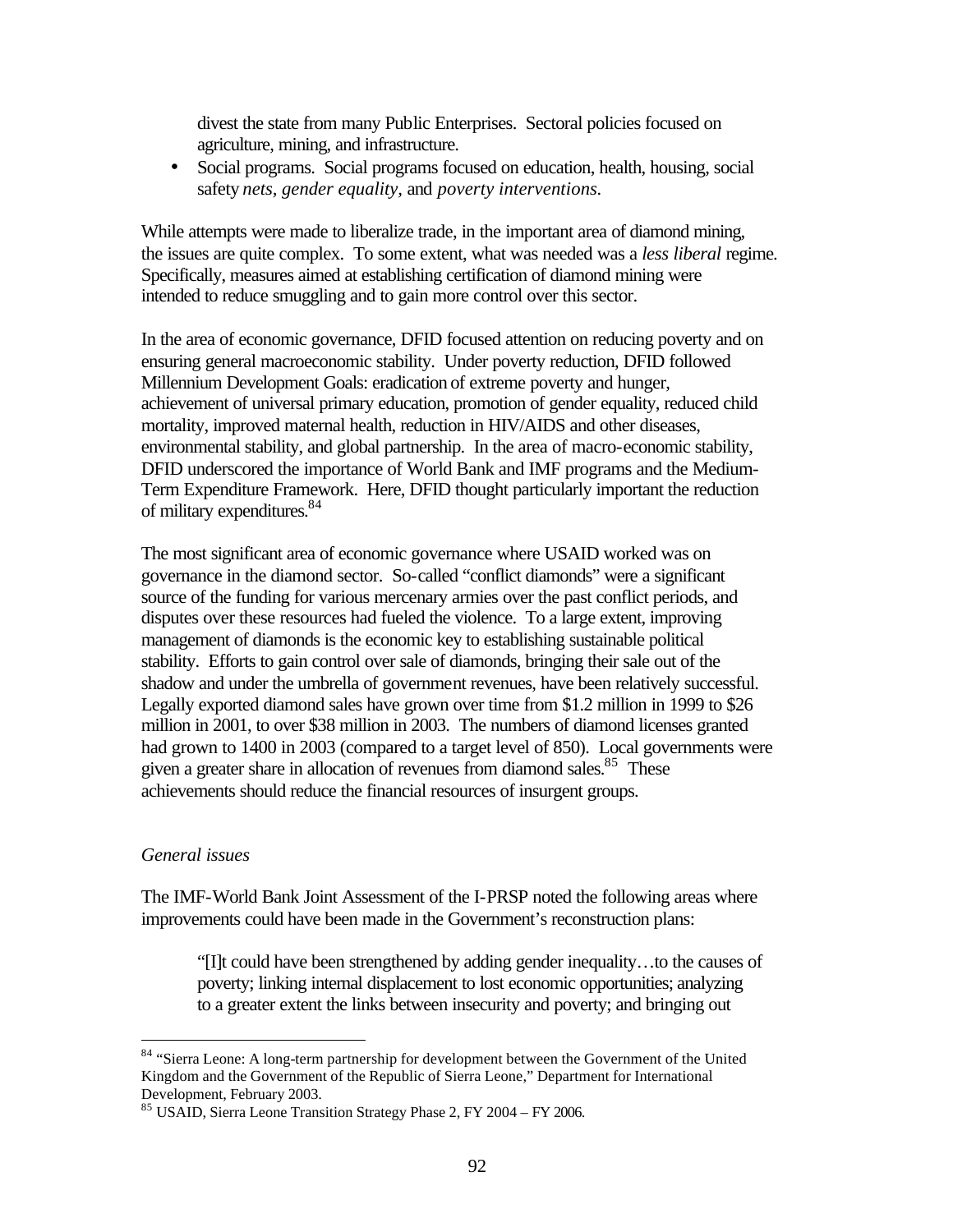explicitly the situation of child soldiers as a particularly vulnerable group. Also, given the fact that 80 percent of the population lives below the poverty line, using 1 dollar U.S. per person per day may not be the most appropriate measure of income poverty. The staffs therefore suggest the development of alternative, more appropriate, poverty benchmarks to monitor the impact of poverty reduction strategy on the poorest of the poor."<sup>86</sup>

The I-PRSP was designed based on little data about poverty—mostly on a single household survey conducted in 1989-1990. Consequently, an emphasis was placed on greatly improving poverty data during the initial transition phase so that the subsequent PRSP would be able to propose better measures for poverty alleviation. According to the World Bank-IMF Joint Assessment: "In the medium term (2003-2005), the Government's priority is to build a comprehensive information base for poverty analysis and monitoring." This data collecting and analysis was to include a nationwide census that would survey living standards, a comprehensive poverty monitoring system, and better assessment of the impact of macroeconomic and structural policies on poverty.<sup>87</sup>

Structural reforms on which the donors concentrated in late 1998 and 1999 included privatization of oil import operations, creation of an independent revenue authority, tariff reforms, cleaning of the civil service and pension rolls to remove "ghost" workers and pensioners, upgrading government accounting, strengthening the judicial and legal system, reorganizing the army and police, and changes in managing state-owned enterprises (including their privatization in some cases).<sup>88</sup>

#### *Lessons learned*

- A strategy was followed of mostly focusing on immediate security issues and the very basics of restarting the economy during the first few years, under the assumption that this was all that could be accomplished initially. An alternative view would have been to also try to address some of the more important underlying economic issues as well, including more efforts to address issues in the diamonds sector, and more focus on budget implementation.
- Macrostability and an convertible exchange rate were at the foundation of building sound economic policies.
- Fiscal policy focused on increasing revenues, shifting toward indirect taxation, and building a medium-term expenditure framework (the budget preparation side rather than the budget implementation side). In retrospect, perhaps more attention should have been placed initially on budget implementation as well.

<sup>86 &</sup>quot;Sierra Leone: Joint Staff Assessment of the Interim Poverty Reduction Strategy Paper," World Bank Report No. 22542, 2001, p.4.

 $87$  Ibid., p.5.

<sup>88 &</sup>quot;IMF approves emergency post conflict assistance for the Republic of Sierra Leone," Press Release, IMF, 9 November 1998.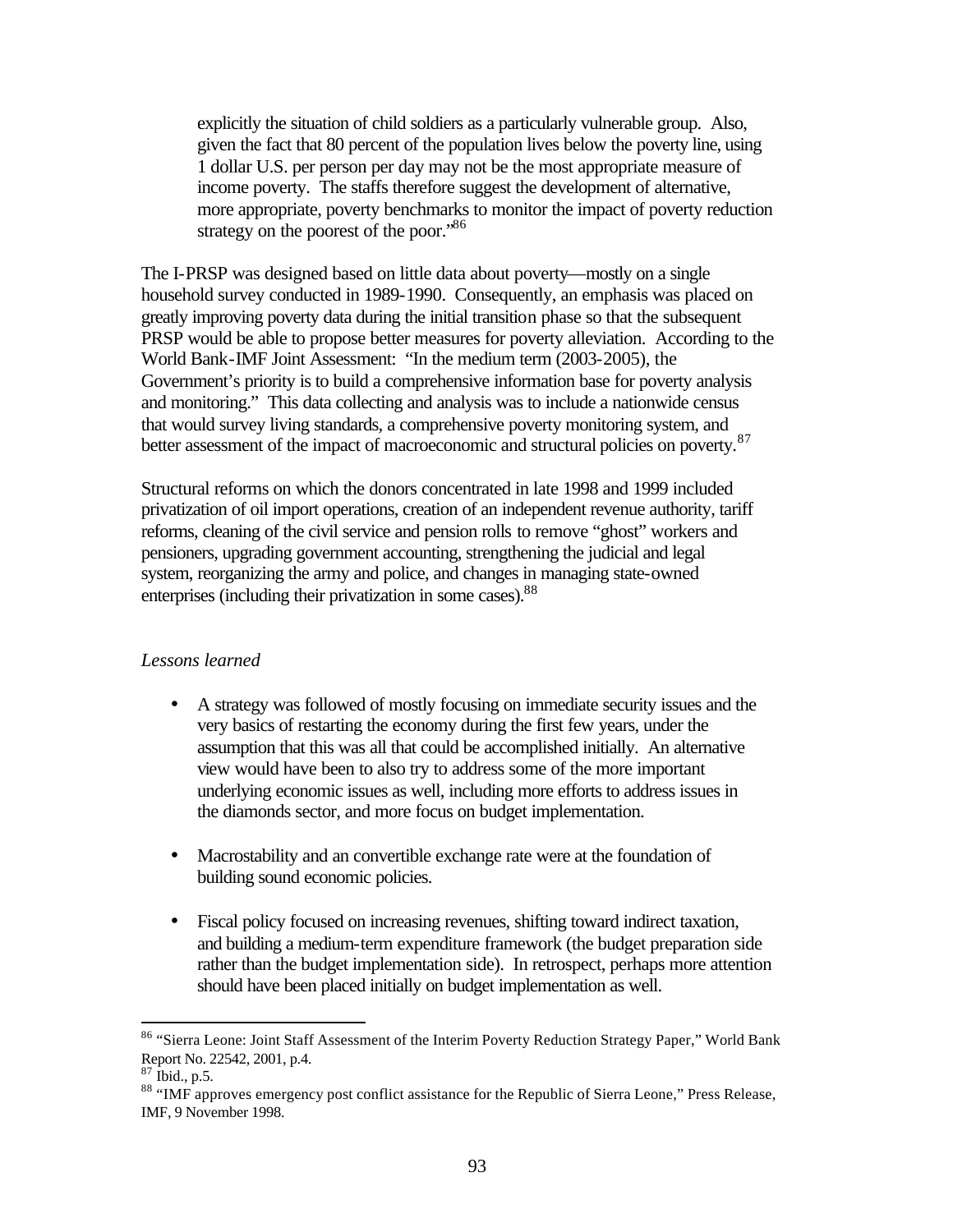- Significant efforts were placed on capacity building within security forces police and army. More attention could have been spent on building capacity for economic policymaking, since this is a time-consuming development need.
- Security was rightly recognized as a key element for economic development. Without security, all other elements of economic development become both irrelevant and impossible to achieve.
- Efforts focused on reining in the diamond trade, ensuring the revenues went to state coffers rather than to insurgent groups. This greatly reduced the level of available financial resources to fuel conflict.
- The UN mandate in Sierra Leone was drawn much more narrowly than in Kosovo and East Timor, focusing almost exclusively on security rather than including economic policy. The World Bank, IMF, and USAID mostly focused on economic issues. Arguably, a better institutional arrangement might have been achieved if security and economic development were better integrated institutionally.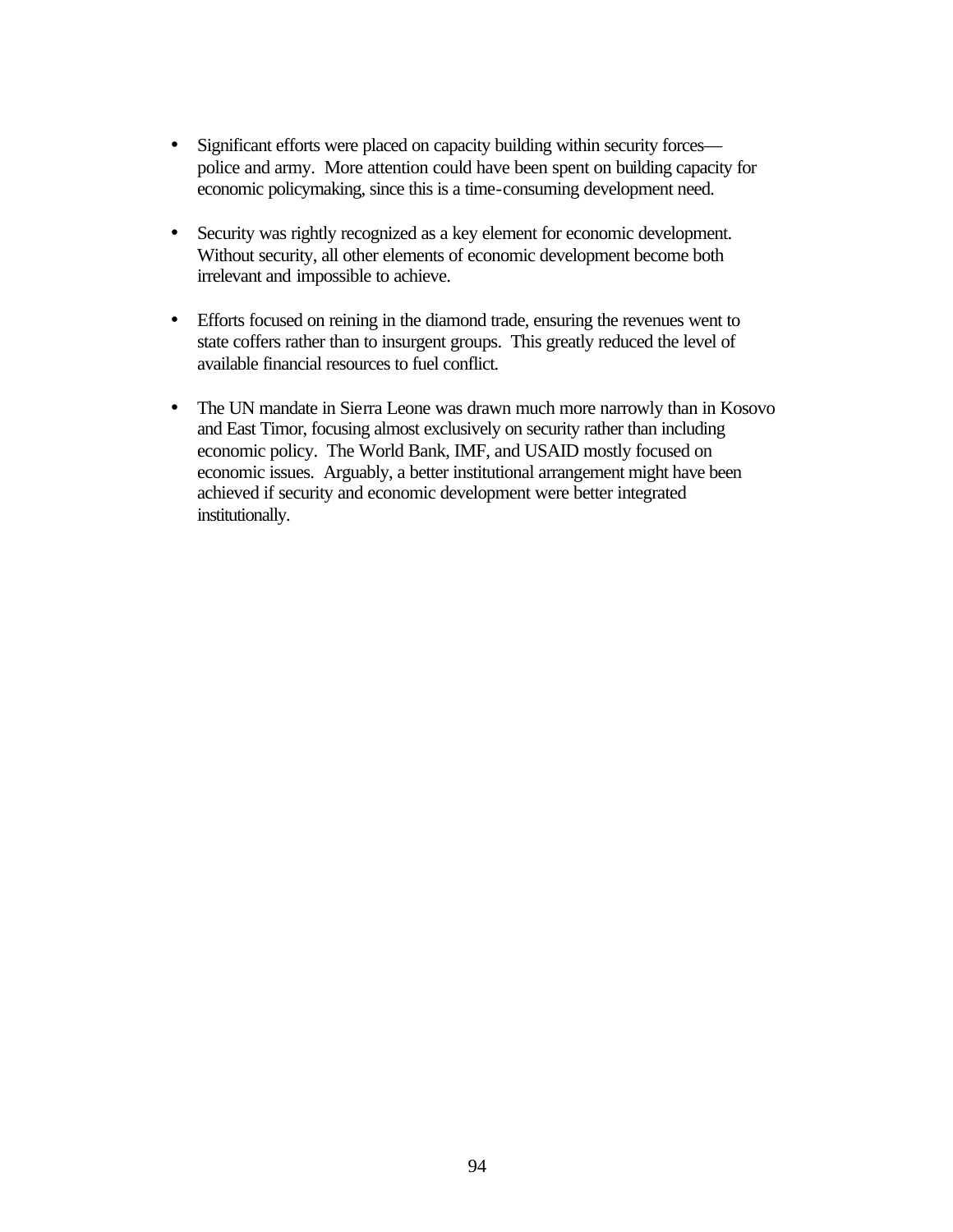# **VII. Afghanistan**

## *Background*

While Afghanistan has had serious security problems and has a weaker intergovernmental system, it has established a comprehensive set of economic governance reforms, which, if managed well, should facilitate increased foreign assistance over the next ten years. Afghanistan is not without its problems—most notably a weak security system outside of Kabul. However, in terms of establishing the economic governance necessary for proper reconstruction, the country has made good choices, often with the help of foreign assistance.

Since the end of the military campaign in 2001, Afghanistan has managed strong real growth, introduced a new currency while managing the retirement of its old currency, set in place a fiscal authority that can account for use of all donor funds, and put a financial management information system (FMIS) in place for proper cash management of the government budget. This is a remarkable achievement among war-torn economies.

Afghanistan—and the accompanying economic governance program it has implemented through technical assistance from various donors—is at the end of a long line of learning among donors since the Marshall Plan was enacted in the wake of World War II. Donor coordination in Afghanistan, and the use of disparate sources of donor monies by the Ministry of Finance, has been well managed relative to earlier reform efforts in other war-torn economies.

An important point we make here is that Afghanistan requires public sector investment, particularly infrastructure reconstruction funded by donors (particularly the United States) and private investment to ensure that it can attract increased amounts of foreign aid in the out years to take advantage of the economic reconstruction investment that has been applied to date.

Foreign assistance levels across war-torn economies can be compared in various measures, including per capita spending in constant U.S. dollars and spending as a percentage of GDP. The level of assistance Afghanistan has received relative to other war-torn regimes is low. Dobbins has provided a useful comparison in his recent work for Rand. Germany received about \$200 per capita (in constant 2001 U.S. dollars) during the first two years after World War II. Kosovo received about \$800 per capita, Bosnia over \$1,400 per capita, and Afghanistan has received less than \$100 (the IMF estimates about \$70) thus  $far^{89}$ . Even Rwanda, not generally regarded as a success by any measure, received more than Afghanistan (around \$98). In order to meet Afghanistan's projected revenue requirements of \$28 billion over the next seven years, donor assistance must rise to \$1,400 per capita—on par with spending in Bosnia.

<sup>89</sup> James Dobbins et al., 2003.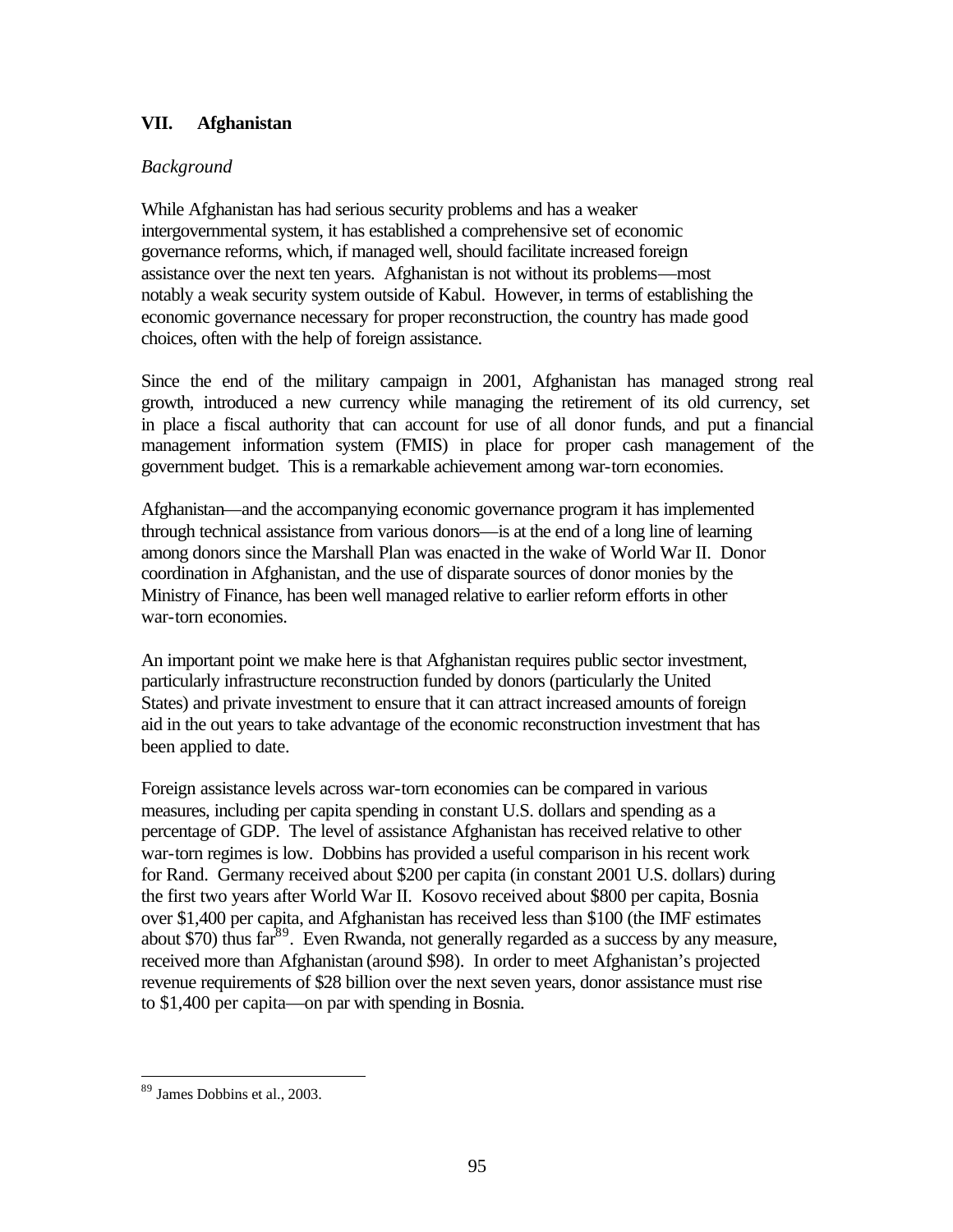In terms of foreign assistance as a share of GDP, Afghanistan looks better off than when donor assistance is calculated on a per capita basis. Donor assistance to Afghanistan is approximately 40% of GDP, which is higher than Bosnia and on a par with Kosovo. However Afghanistan is still below Rwanda and East Timor, which each received about 60%. The share of donor assistance to GDP is misleading and neglects the level of assistance necessary for reconstruction. Afghanistan's productive capacity was devastated over the last twenty years, and the constant war has not only destroyed physical assets but also the confidence to undertake longer-term investment by the domestic population. Currently, Afghanistan's greatest need is to achieve a required level of capital investment—most of which will derive from foreign assistance. While domestic revenue will probably grow, it is unlikely it will strengthen to the point necessary to fund the large capital infrastructure projects needed. The large real GDP growth rates of about 20 to 29% last year and in 2002 were largely a function of the low base, as well as extraordinary weather favoring agricultural output.

If Afghanistan can introduce good economic governance and maintain essential priorities in the relationships between fiscal and monetary policy and the Ministry of Finance and donor community, it will go a long way to improving its chances for long-term growth. This will contribute importantly to political stability, which is a key objective of the donor community. Thus, problems in intergovernmental finance, lack of security in the provinces, and low initial levels of GDP are economically manageable so long as consistent progress is made in improving the institutions of economic governance.

#### *Economic governance*

#### Use of the Budget System as a Tool of Central Policy

The present and projected revenue collection effort will likely finance the current government wage base and the recurrent expenditures thrown off by capital investments. However, the initial investments are large and cannot be met out of domestic resources. As estimated by the government of Afghanistan (GOA) in January 2004, the capital development program will require some \$26 billion over the next seven years. This will require one-time expenditures of about \$7 billion, of which only a little over half can be internally financed (\$4.4 billion). Thus, as the GOA points out, about \$28 billion will be required over the next seven years. The GOA thus makes a strong case for the increased donor financing and capital reconstruction costs to be channeled through the government budget since this will enforce the budget as a central tool of policy making.

The accurate and timely use of the budget system as a tool of central policy also has significant externalities in terms of long-term monetary policy and monetary control. Ultimately the central bank will have to deal with spending (too much of it or too little of it) by the fiscal authority. The more the budget process envelopes all revenue and expenditure, the easier it will be for the monetary authority—da Afghanistan Bank (DAB)—to respond to financial market fluctuations. In the first decade after the start of reconstruction, financial market fluctuations will be nearly entirely sourced from donor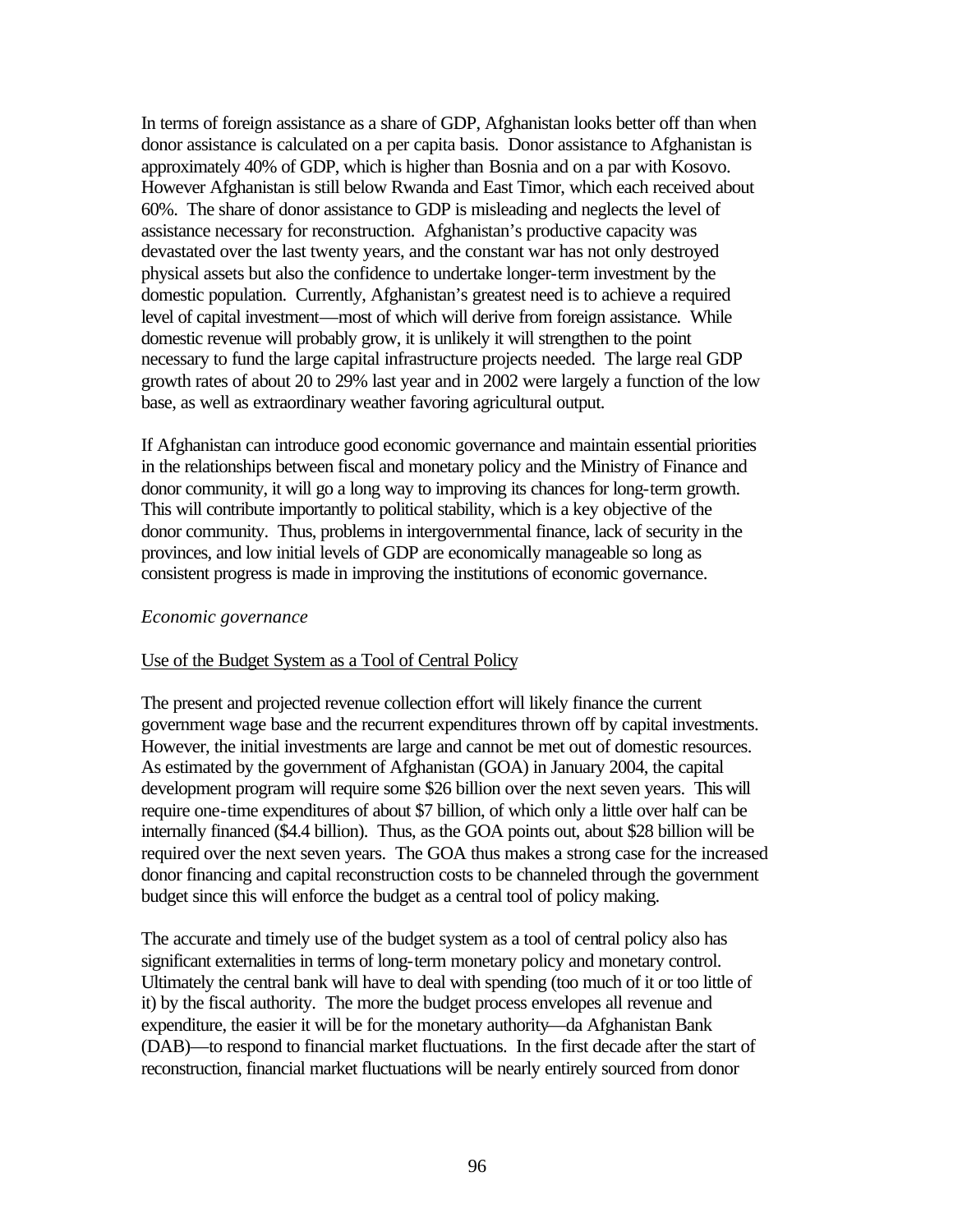funding and how it "hits" the economy. Standardizing it in a transparent manner makes the job of monetary policy that much easier.

#### Monetary Institutions and Policy

Afghanistan has made progress with each of the following tasks:

1. Introduce a stable currency. A stable currency allows households to focus on productive activity and lowers search costs. In Kosovo the reconstruction program relieved the UN Government of implementing monetary policy, so the Deutshemark was chosen as the currency. In Afghanistan, where the nation is larger and there are political considerations surrounding a national currency, a new currency was introduced. Additionally, a program for technical assistance was offered to the governor of the Central Bank for both conversion and, later, sterilization policies to maintain a managed float exchange rate policy.

2. Sterilize the inflow of donor monies and control inflation. This was done very effectively in Afghanistan (and later in Iraq). In both countries sterilization was crucial to maintaining purchasing power during the introduction of a new currency

3. Undertake commercial banking operation diagnostics.Soon after Central Bank functions are established, the monetary authority should undertake commercial banking operations diagnostics. This should be followed by bank supervision and regulation capacity building. If politically feasible, the application of foreign banks should be encouraged.

On each of the above points Afghanistan has faired very well. In large part this was due to the donor agencies' previous experience and concerns. Crucial in this was the establishment of an intervention mechanism. This provided the necessary price stability for households as the new currency was introduced—supporting for a period the old currency's value as the timeframe for exchanging old notes for new ones shortened. The bulk of the poorer sections of the population were unable to convert to dollars and thus saw the potential for their entire wealth to plummet if the value of the old currency was not protected during the conversion. The Governor simply intervened and sold dollars in the interim to support the old currency. When the new currency was finally fully introduced in January of 2003, the DAB had a well-functioning intervention mechanism in the exchange auction. At the same time, the DAB introduced measures to manage its foreign reserves and start the process of bank supervision and regulation.

One problem that persisted was the branch networking operations of the central bank. The DAB has focused considerable resources on establishing a national payments system and integrating its branches in all 32 provinces into a national system. This was a difficult problem to overcome and its resolution was a crucial element of the Ministry of Finance's ability to run its payments system beyond Kabul. The security situation was just one of the serious obstacles hampering its development.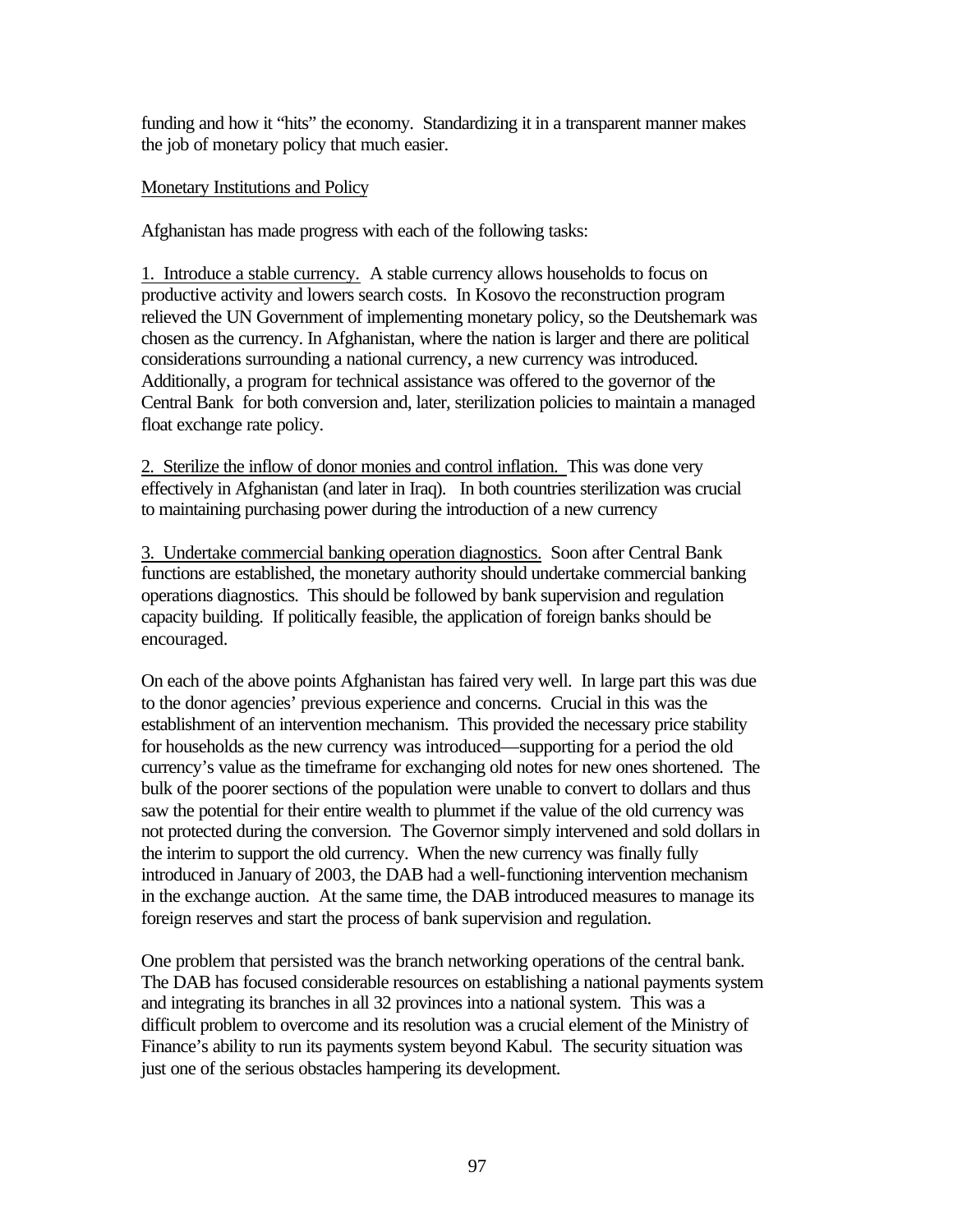Some important tasks are ahead for the DAB, namely improving its use of monetary instruments as well as developing more sophisticated targeting; they will be dealt with in the conclusion.

#### Fiscal Institutions and Policy

Setting up the Ministry of Finance in line with international best practice is as important as the monetary authority. One of the main reasons is to show the donor community a transparent use of funds. For many reconstructing economies, transparency in the use of funds is the only way to guarantee a smooth review by donors. This was done within weeks of the Tokyo conference and shortly after the ADB, World Bank, DIFD and then USAID were providing departmental support in Customs, Budget and Treasury—all functions essential for a well functioning ministry of finance.

More significant than this was the precision with which the new Minister of Finance worked with the ADB, World Bank and UNDP in their preliminary assessment of funding requirements. Here the strategic objective of reconstruction programming was spelled out in 1, 2.5, 5 and 10 year terms. After they were presented with some clarity at the Tokyo conference, donor disbursements began.

It is worth noting that the amount pledged for the Tokyo round, i.e., \$14.6 billion for the next few years, is lower than the more recent figure calculated by the GOA of \$28 billion. It is precisely because of the clarity with which the new minister dealt with donors prior to and during the Tokyo conference and the systems he has put in place with the assistance of donor technical assistance that have allowed him to make the case for more funds from the donor community, with a chance of receiving them.

Another important step is establishing the ability to prepare and execute the budget properly. In many developing countries, the problem is not one of budget preparation, rather of execution. Execution is usually much more problematic than preparation in war-torn economies. This was done well in Kosovo, Montenegro, and Afghanistan. Iraq, as an illustration, focused more on budget preparation immediately, to the detriment of the preparation process.

Another important feature is to set up a Financial Management Information System (FMIS). This was an immediate strength in the Afghan reforms, learned from the Kosovo reconstruction effort, that made the treasury system much stronger and immediately transparent to the donors. Here again the World Bank recognized the need for technical assistance, and the Minister of Finance recognized the value of the advice offered.

Specific capital construction programs pushed by individual donors should be funded and phased through the fiscal authority so that there is not a separation of the current and capital budget. This was one of the main mistakes made by the European Agency for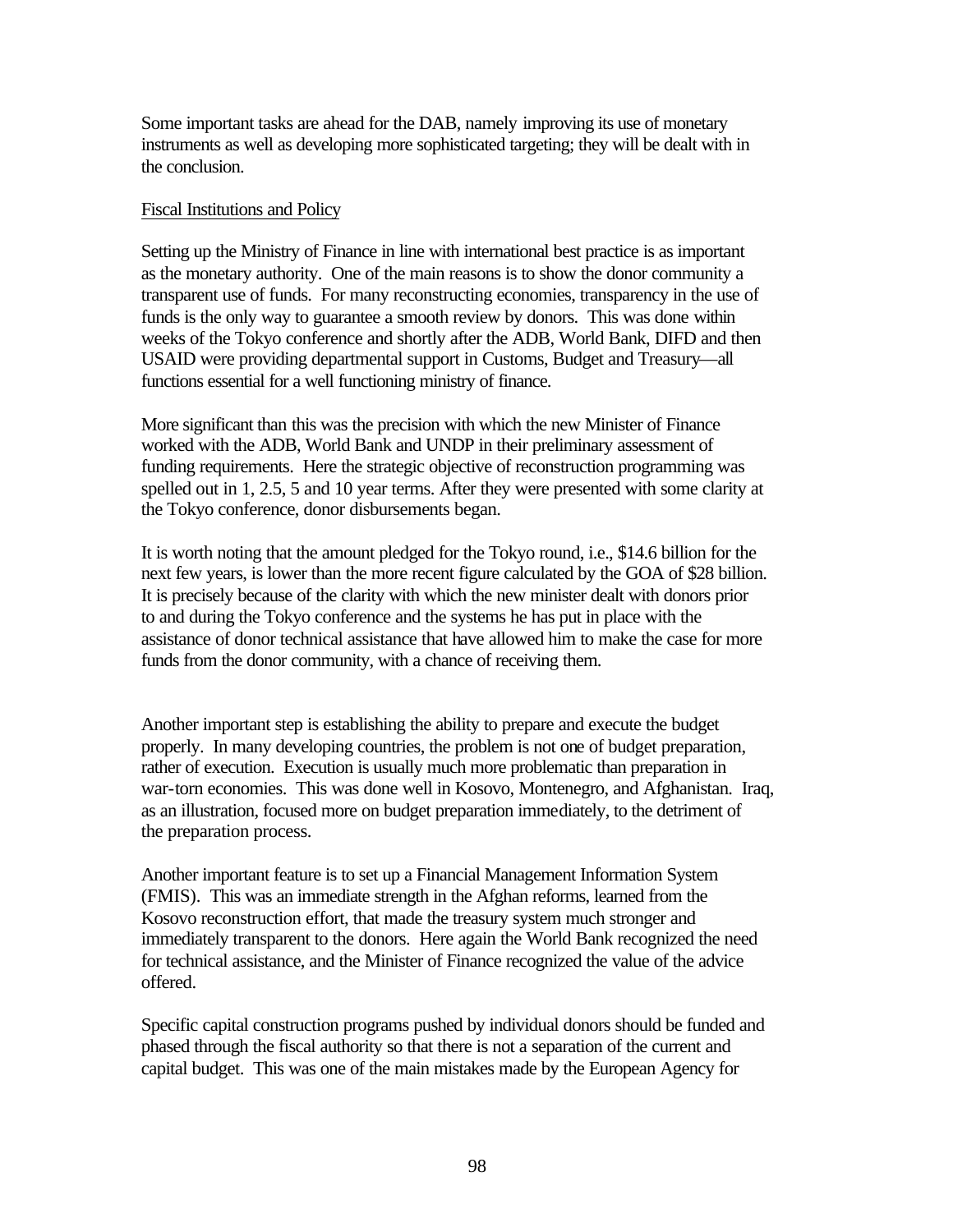Reconstructions (EAR) and UNMIK in Kosovo and one of the strengths of the National Development Framework (NDF) in Afghanistan.

Most significantly in all of this is the principle that the domestic authorities should take over the formulation of the reconstruction strategy at the earliest possible point in time. This occurred in Afghanistan with the result that in the composition of the first budget 2002/2003 was prepared (with World Bank and IMF assistance) under difficult and opaque data circumstances. Further, it respected a no-overdraft rule except in the third quarter and then only temporarily when donor monies arrived late. In general however, its performance in this regard has been extraordinary—especially since the spending distribution more or less stuck to the NDF sectoral priorities announced a year earlier which displayed to donors that despite problems of a lack of remittances from the provinces of their budget obligations—a major problem that will be addressed in the conclusion—it was still not enough to offset the leading indicator of good management represented by sticking to the sectoral goals announced earlier.

# Legal and Regulatory Reform

The following legislative reforms are being worked on in Afghanistan in the area of legal and regulatory reform:

- Bankruptcy Legislation
- Labor Law
- Company Law
- Competition Law
- Consumer Protection Law
- Securities Law
- Foreign Investment Law
- Property Rights Laws

These are the legal and regulatory reforms thought to be most necessary to meet international standards in key areas in order to maximize the amount of domestic and foreign investment flowing into the economy.

Additional work was planned by USAID to assist with legislation in the mining sector and also in a number of utlity sectors, though these efforts have lagged behind the other legal reform areas.

## Trade Policy Reform

Afghanistan is currently a very open economy, and foreign resources both at the personal and governmental level are quite adequate—so much so that supply shocks tend not to persist long. That said, a trade regime is necessary. In all the priorities for a war-torn regime, trade and openness are of course crucial – but less immediately than fiscal and monetary policy reforms. Each of the following are being undertaken in Afghanistan now: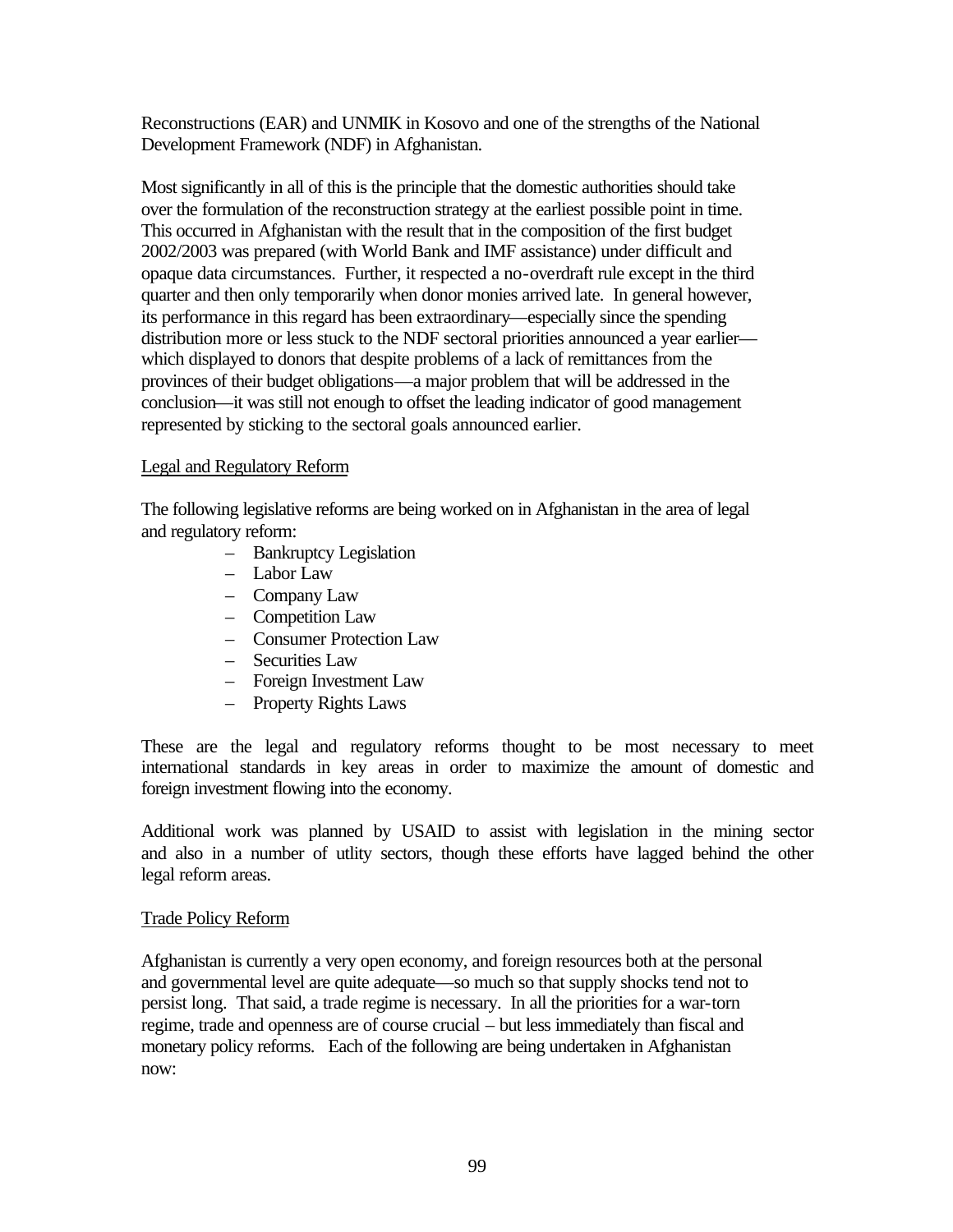- **Strengthen capacity at the Ministry of Trade to formulate WTO-compliant trade** policy
- ß Revive or put in place bilateral and multilateral trade agreements to provide market access for exporters
- ß Resolve administrative barriers that relate to inward investment and allow for smooth functioning of businesses
- Establish industrial zones to promote trade and investment
- Trade promotion, business service centers and create business associations

## *General issues*

Afghanistan has met most of the essential criteria for the establishment of important institutions of economic governance. The donors and Afghan leaders have learned from past reconstruction efforts and focused initially and heavily on shoring up the monetary and fiscal policy institutions necessary for recovery and reconstruction.

That said, there are certain weaknesses that must be addressed quickly in order to make a stronger case for increased donor assistance. Most importantly is the credibility of the endurance and effectiveness of the existing institutions.

One important issue for Afghanistan to address is how well will the Ministry of Finance and the Central Bank operate if their current leadership leave post? Have they established a lasting bureaucracy, or, is their current success tied to the individual leaders?

Each institution has to convince foreign donors and eventually investors that the leadership is secondary to the smooth continuing operation of the functions of the institution. Two things can go a long way to instilling this confidence—one at the DAB, the other at the Ministry of Finance.

First, at DAB it is important that the central bank begin to progress beyond straight forward currency intervention. It must start to introduce and then appropriately use more instruments of monetary control and thus have a more sophisticated targeting policy. This is happening now. The DAB is moving forward with the introduction of short-term notes to restart a debt market, which will in turn assist the revival of a commercial banking sector. Once established this will become a powerful instrument of monetary policy and will mean the DAB can begin to impose financial market/wealth stability, as opposed to currency stability. In addition, the DAB (and the Ministry of Finance) need to realize how open the Afghan economy really is. Supply shocks rarely last for long in Afghanistan. This means that very little inflation is due to anything but monetary policy and treatment of currency in circulation. It also means that, with such an open trade regime, the necessary capital imports will likely appear to accelerate growth—the task of the GOA to in implementing a credible reconstruction effort is to introduce policies that sustain this openness not restrict it.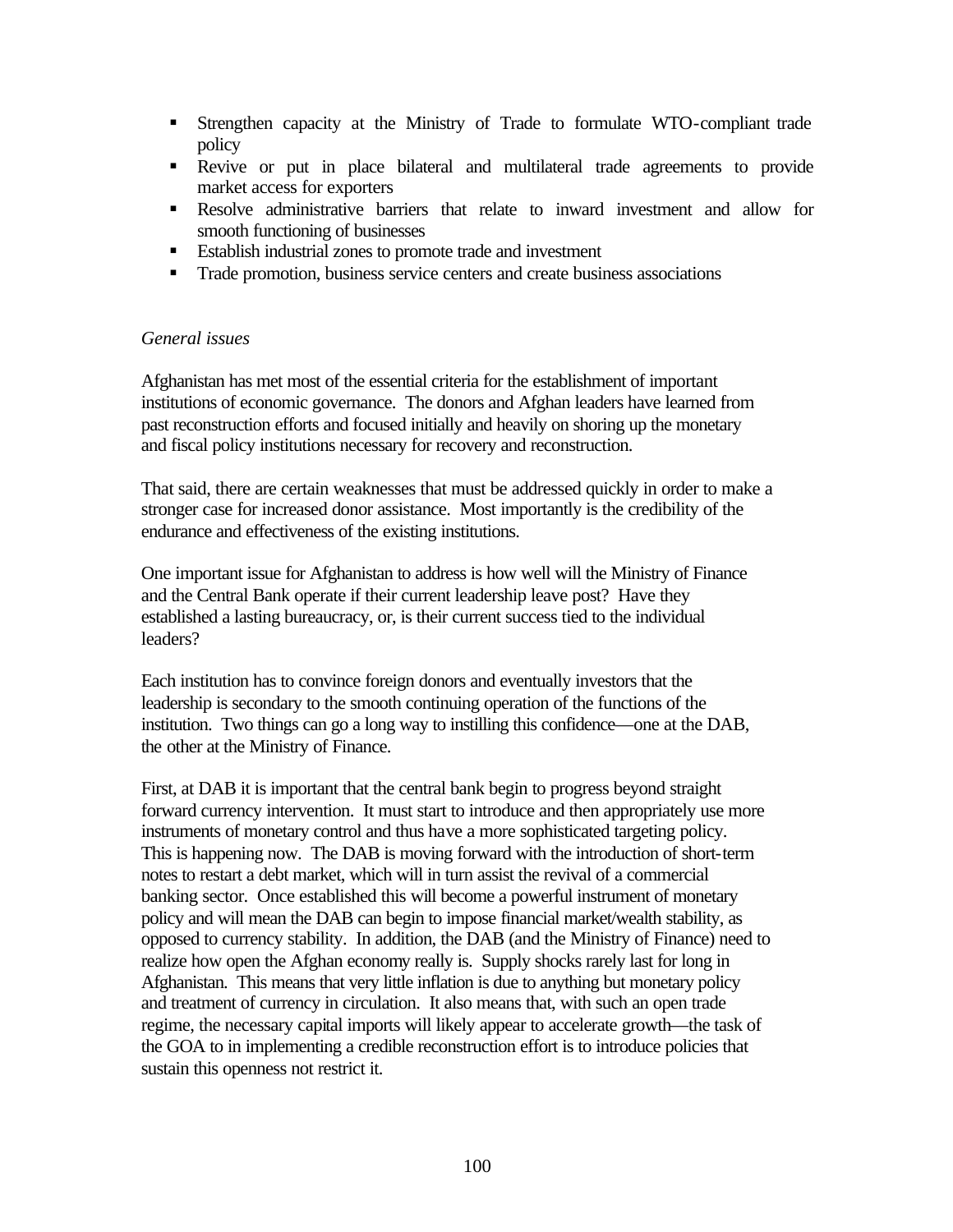Second, intergovernmental finance is a constant problem for the Ministry of Finance. Early reports in the reconstruction process as well as recent ones have all cited this as a major problem. The IMF stated it most clearly:

The main obstacle was the lack of unity of the fiscal system due to weak central control over the provinces. Although provinces collected the bulk of domestic revenues and reported these revenues to the center, albeit with a considerable time lag, only very limited amounts of these revenues were actually transferred to the central government's accounts in 2002/2003 (about  $27\%$ )<sup>90</sup>

This led to a collapse of the redistribution system, but more significantly it gives little confidence to donors and in turn foreign investors that this government, despite its robust Ministry of Finance with its more or less well run divisions and proper treasury systems, can manage the job of increasing the tax base and staving off long-term inflationary pressure and more immediately finance the domestic share of the reconstruction effort. It is of course good news that in May 2003 the National Security Council of Afghanistan signed an agreement with Provincial Governors to remit their proper share of tax and customs collections—but it remains to be seen that this will be honored over the longrun.

In the end it will come down to whether the donors and other key economic stakeholders believe the remarkable initial effort—despite all of Afghanistan's problems—of the establishment of economic governance can hold. Certainly a lessening of donor funds and a lessening of the military effort to maintain security in Afghanistan's provinces will seriously damage the reconstruction effort. However, if we look at the robustness of the initial economic governance reform and we attempt to seriously address the above concerns, it is likely Afghanistan will be able to stave off donor fatigue and achieve a decade or more of rapid economic and political development.

#### Shortfalls in Donor Assistance

 $\overline{a}$ 

Recent data on donor assistance reveals that some attention is required immediately, particularly in the level of shortfalls in some sectors. While it is encouraging that both security and transportation exceeded their required donor assistance none of the other sectors even came close to donor commitments meeting "required" resources, not to mention the low disbursements levels. For example in health and social services some \$451 million was required in 1382, yet only \$290 million was committed, and only \$154 million yet disbursed. Similarly, economic resources and management required \$323 million in funding, yet only \$233 million was committed and \$92 million disbursed. Early experience in Kosovo suggests that economic resources and management should not go under funded. It is essentially an investment in good bureaucracy building and the establishment of human capital in public sector management. This is essential for sustainable development. Finally, human resources also fell short of funding levels, as

<sup>90</sup> IMF, *Islamic State of Afghanistan: Rebuilding a Macroeconomic Framework for Reconstruction and Growth*, 2003 pp. 62-64.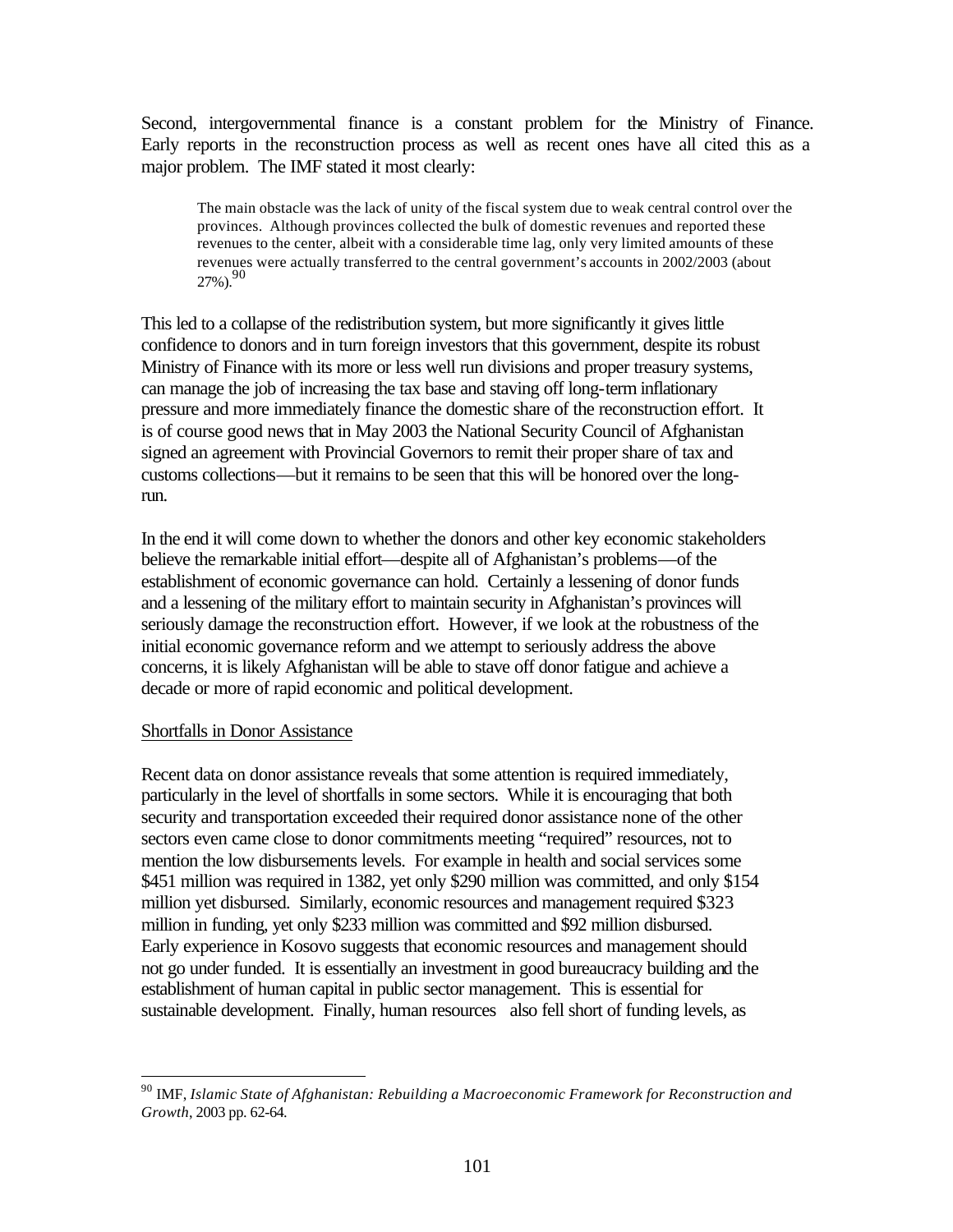did energy, mining, and telecommunications<sup>91</sup>. Overall as of the end of March 2004 some \$1.8 billion was required for assistance across the board, but only \$1.6 billion had been committed. Even more worrying is that only \$777 million has been disbursed. While it is too early to tell, it would be a serious setback if this is an early sign of donor fatigue.

# **Lessons Learned**

- The Afghans focused the development effort through a National Development Framework and used the budget as the main tool of policy.
- They set up an independent Central Bank and managed well the introduction of a currency auction and new currency.
- They have not been able to establish control outside of Kabul well but there is progress in this area.
- They managed to fuse the current and capital budget quite well early on in the process, learning from the experiences in Kosovo.

<sup>91</sup> Ministry of Finance, Development Budget and External Relations Unit, *Donor Assistance Data During Fiscal Year 1381-1382,* 2004.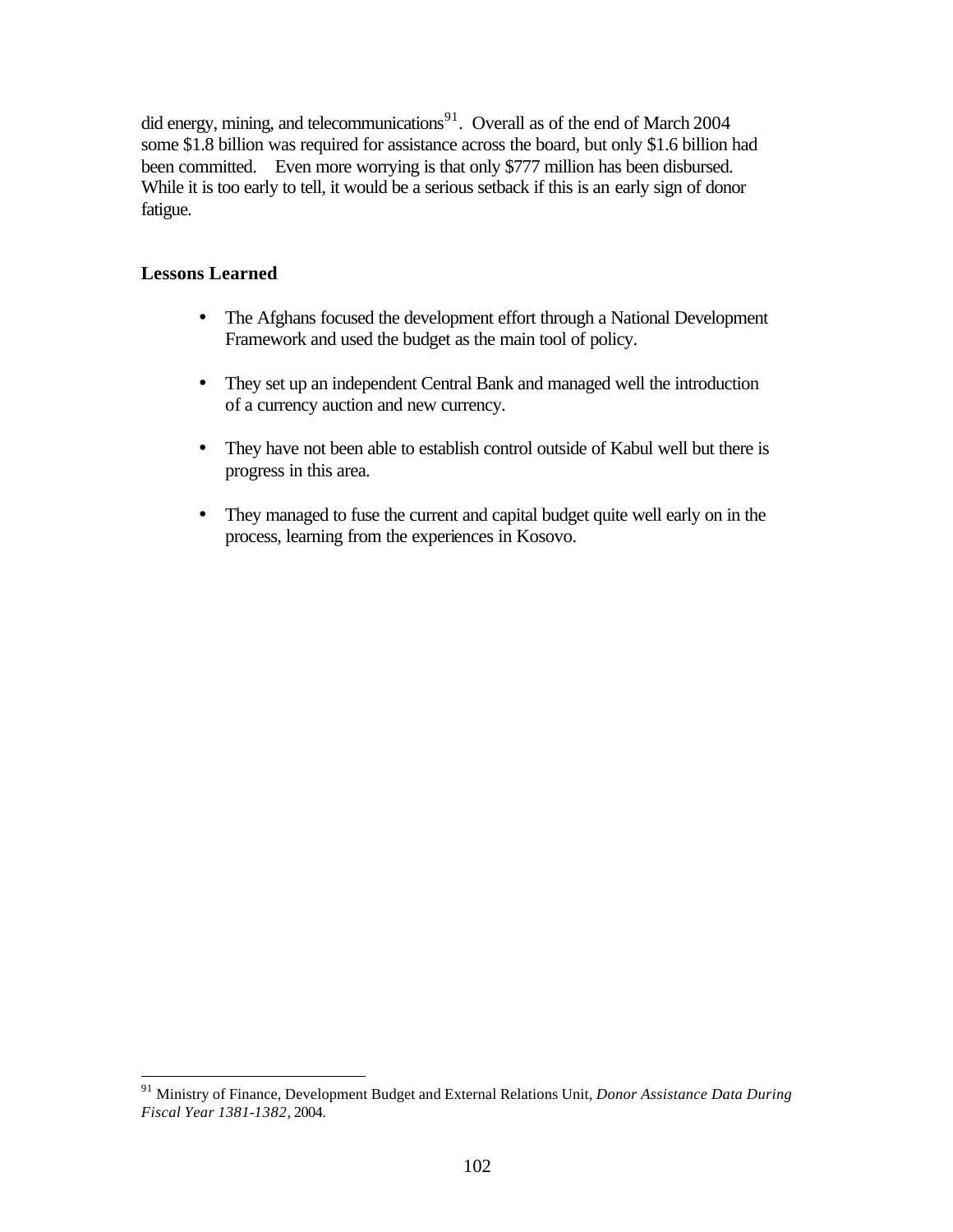# **VIII. Iraq**

## *Background*

The reconstruction of Iraq is one of the largest war-torn reconstruction efforts the United States has undertaken since the Marshal Plan. The Coalition Provisional Authority (CPA) has put in place several important components of economic governance, including a monetary policy (by introducing and managing a new currency) and a fiscal policy (by building a new, modern budget preparation and execution process). Also, some effort was put into addressing problems in the banking sector. Although the CPA did not give initial priority to implementing a comprehensive economic governance program, the main institutions of economic governance (monetary and fiscal authorities) have been introduced. However, the legal and regulatory regime has lacked adequate local buy-in; the trade regime has not received adequate attention. Oil-for-Food in-kind subsidies have not been monetized; and the privatization program has not been implemented.

Several problems have emerged in Iraq. For example, although there was extensive planning for post-war reconstruction, much of it was not used. USAID and other donor agencies such as DFID all had made detailed preparations for the deployment of economic governance teams, with quite detailed terms of reference. (See Appendix for the comparison of tasks and deliverables under Kosovo, Afghanistan and Iraq by USAID contracts.) While some of these tasks were eventually acted on, allowing the CPA to create a reasonable shell for economic governance, they were not acted on fast enough, and the advice of experienced development professionals was not used at the beginning of the reconstruction process.

A major theme of the lessons learned is that proper economic governance programs need to be developed at the outset of reconstruction, and that economic advisers need to be deployed quickly and systems set up immediately. The main criticism of the way the CPA built the economic governance regime and why it may face so many problems after June  $30<sup>th</sup>$  is that it did not learn from previous USG experiences and did not deploy experienced development specialists fast enough to start building appropriate institutions. The CPA's focus was short-term (two weeks at a time) initially. In the latter part of 2003 and early 2004, the CPA was able to introduce long-term strategic thinking and, accordingly, it began to utilize more available external expertise—but this turnaround may have come too late to take advantage of the window of opportunity that existed right at the outset of the reconstruction effort.

Iraq has gone through some fairly dramatic changes since 1968. It is of some note that, despite these perturbations (the nationalization of the financial sector and the Iran-Iraq War), Iraq maintained a middle level of income per capita—albeit at a declining rate since 1979. A brief chronology follows:

- Baathists seized power between 1968-1979
	- Nationalized the oil sector (Iraqi National Oil Company)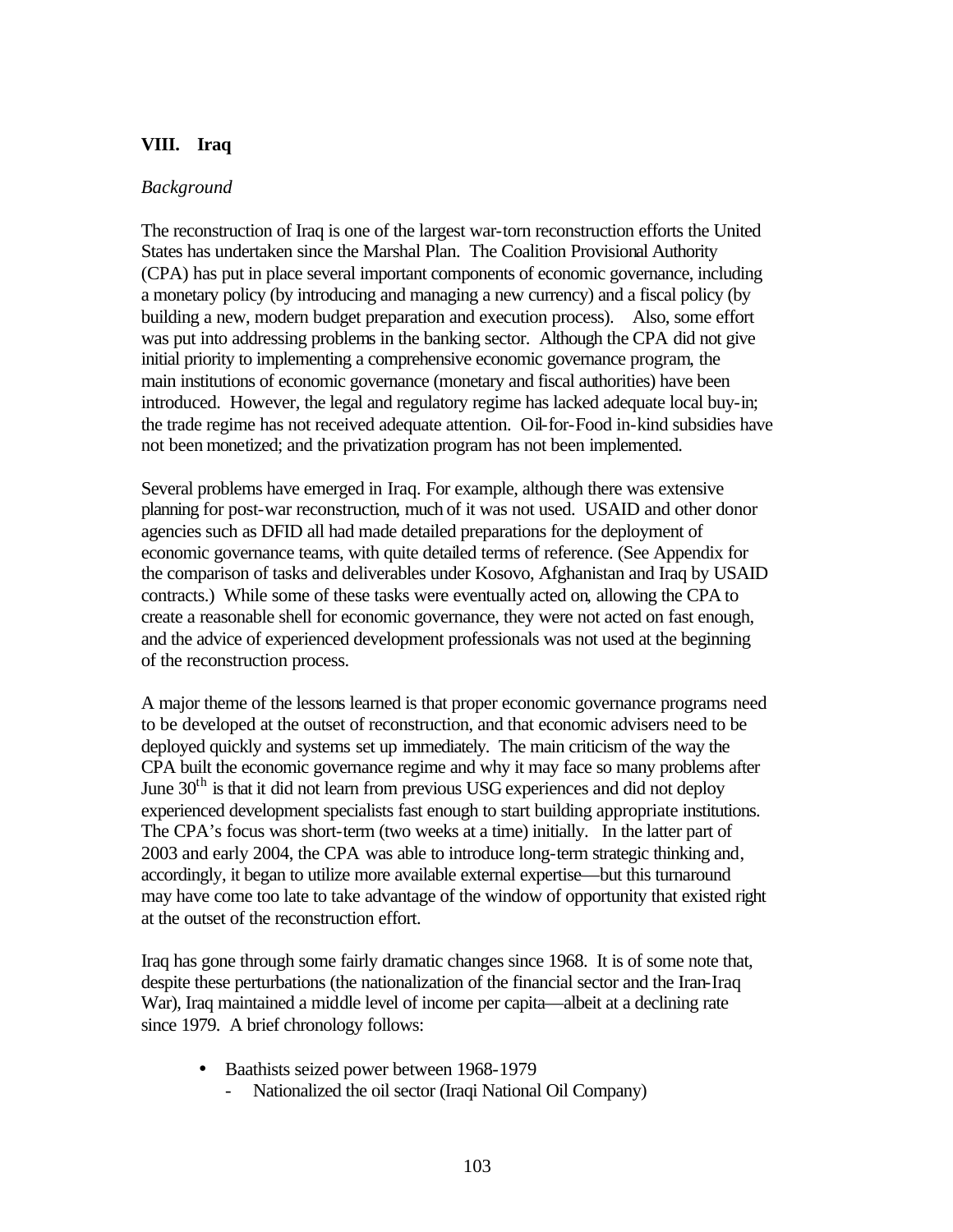- Nationalized the financial sector
- 1979 Iraq reported the highest per capita GDP in the region
- 1980-1988 Iran-Iraq War
- 1989 Year of reconstruction and "nominal" privatization
- 1990-Mid-2003 Gulf War and sanctions
- 1996 Oil-for-Food UN program begins
- 1997 Iraq reports living standards well below pre-Gulf War levels
- March 2003 Coalition Provisional Authority takes over

The erosion of the economy started more or less with the Iran-Iraq War and became more pronounced after the first Gulf War in 1990. At that time sanctions were put in place by the UN, and the Hussein regime began to systematically destroy the capital infrastructure. Shortly after this, in 1996, the UN introduced the Oil-for-Food Program. This program, which has been in essence a subsidy to foreign food producers, has reduced domestic incentives for Iraqi agricultural production. Some 60% of Iraqi families completely rely on food baskets compiled by the UN OFF program, while the remaining 40% rely on them in some way. $92^{\circ}$  The enormity of the problem OFF has created for jump-starting a private sector led market economy cannot be overestimated. An important issue, discussed below, for the new Iraqi regime will be to monetize the UN Oil-for-Food Program (OFF).

The overriding issue for Iraqis has been the steady deterioration in their standard of living and the concentration of economic activity in a very capital intensive sector. In 1989 Iraq's GDP was reasonably well distributed. While oil was the largest sector, at 40% of the economy, services were about 29%, agriculture 17% and manufacturing about  $14\%^{93}$ . At about this same time Iraq enjoyed the highest GDP per capita in the region, at some  $$US\,3,600^{94}$ . By 2001 per capita income had fallen to about  $$US\,1200$ , but this was still on a par with other greater Middle Eastern States such as Jordan (\$US 1700), Syria (\$US 1100) and Iran  $$US$  1300).<sup>95</sup> At present GDP per capita is only \$US 700-800, and oil dominates the economy (constituting about 97% of budget revenues) $96$ .

Thus, Iraq has had fairly precipitous decline for the last decade. The tragedy of the reconstruction effort that was started after the 2003 invasion is that this was well known to US development economists; they simply were not brought to the table soon enough to present a program for development—although such programs had already been conceived. There was nothing approaching the detail and complexity of the National Development Framework for Afghanistan, nor was there the international buy-in from the major multilateral institutions of the World and the IMF.

 $92$  Frederick D. Barton and Bathsheba N. Crocker, "A Wiser Peace: An Action Strategy for a Post-Conflict Iraq," Center for Strategic and International Studies, June 2003, p. 11.

<sup>&</sup>lt;sup>93</sup> CIA Estimate 2004.

<sup>94</sup> World Bank, *Iraq: Incentive Framework for a Market Economy*, Concept Note, 2004 p.4.

<sup>95</sup> Economist Intelligence Unit (EIU).

<sup>96</sup> Stephen Lewarne, *The Role of Investment in Post Conflict Economic Development: Preparing the Investment Regime in Iraq*, Presentation to the World Bank, Trade and Investment Conference, Amman Jordan May 4, 2004.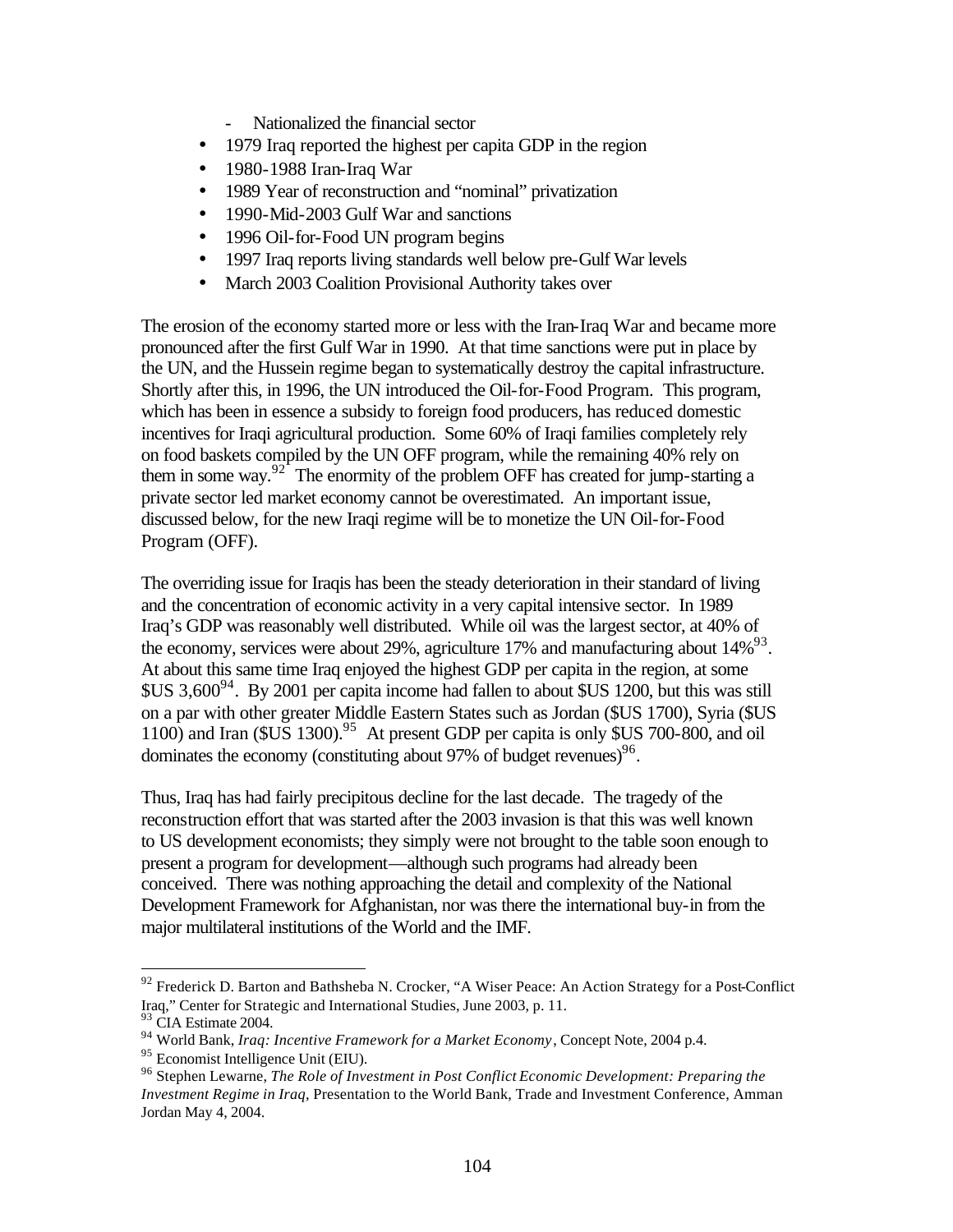# *Economic governance*

Iraq, therefore, in the absence of a detailed economic plan and the late entrance onto the scene of development assistance, in any meaningful way has been playing catch-up. The particular problem a new Iraqi regime has in the reconstruction effort is that expectations need to be managed much differently than they had to be in Afghanistan or Kosovo. Most people still remember when Iraq had a per capita income above \$3000 and was the highest in the region. They also remember when it was a diversified economy and thus had a better future.

It is important to show what advantages Iraq is taking into its war-torn reconstruction effort, how some of those matter (such as good human capital) and some of them need to be managed very carefully—such as balanced growth not simply oil sector growth. It will then be necessary to show what the CPA has tried to construct in the last year, mention its strengths and weaknesses and draw some lessons from the effort.

# Some of Iraq's Characteristics Relative to other War-Torn Economies

Despite all of these difficulties, Iraq has tremendous advantages over other war-torn regimes, which will help shorten the reconstruction phase considerably. The new Iraqi Regime will need to manage to retain some of the good institutions the CPA introduced very close to their June  $30<sup>th</sup>$  shutdown date, however, if it is to succeed. Consider the following:

- Iraq is a national entity, with established membership in international organizations (IMF, WB, UN).
- Unlike Kosovo, Bosnia, East Timor, or Afghanistan, Iraq has had a nationwide civil administration that administered an economy roughly on par with the rest of the oil rich Middle East.
- The civil administration needs some rebuilding but not a major reconstruction (as it did in Kosovo, Bosnia, Afghanistan and East Timor).
- Human capital is qualitatively above that of other post-conflict economies and on a par with the rest of the Middle East.
- The humanitarian crisis in Iraq (housing and food shortages) due to its linkages to the UN and other international agencies have largely been avoided—unlike Kosovo's large refugee problem and Afghanistan's inaccessibility issues.

Each of these represent a leg up for Iraq on the reconstruction effort—in particular the human capital component of their civil service is an enormous advantage. This is combined with the oil and gas sector and the potential growth it will foster. On that point it is important to lay out the explicit advantages in this sector—but also note some extreme caution on the large inflow of donor funds.

The oil and gas sector has the following characteristics in Iraq: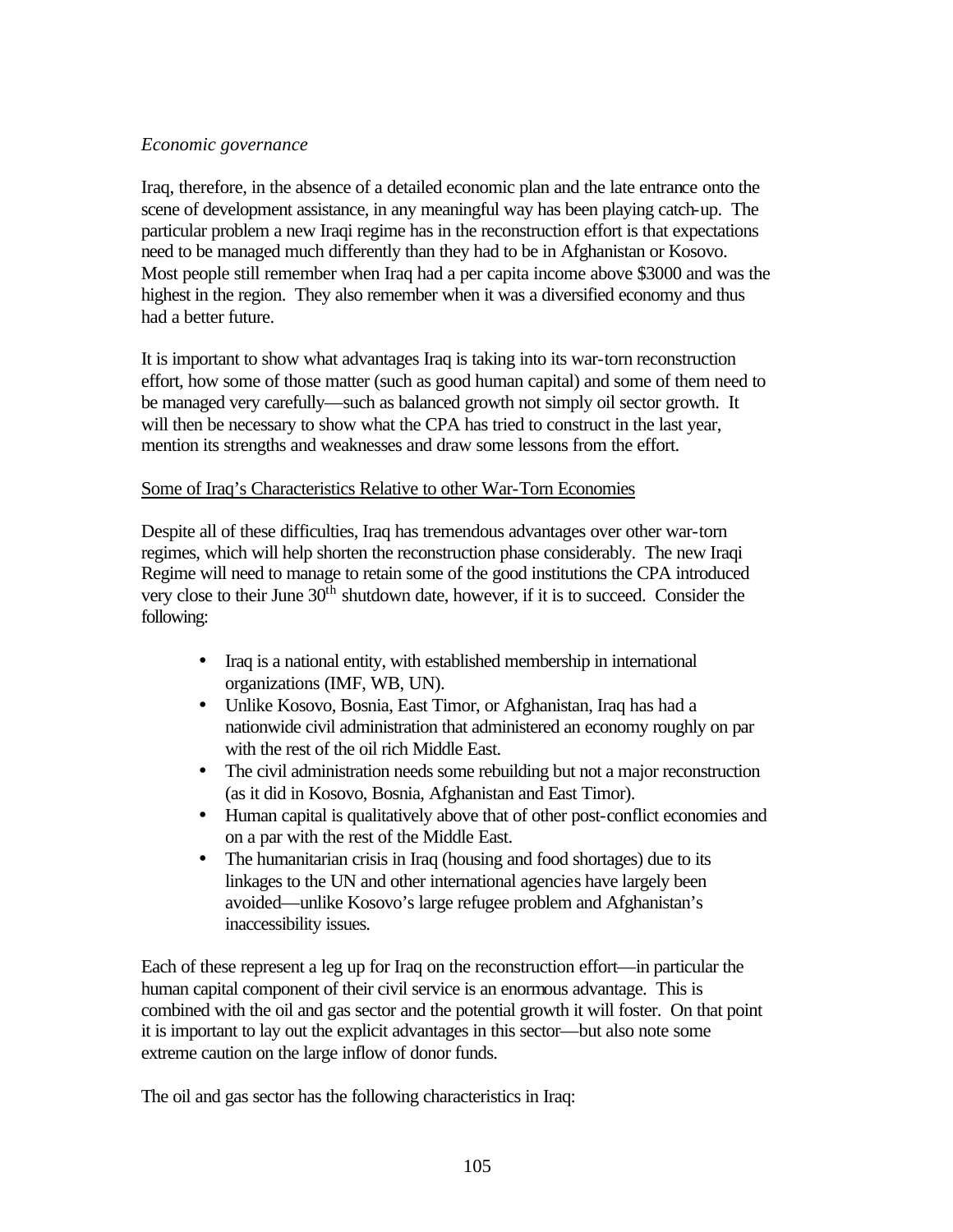- Current production is at 2 million bpd (back to pre-war levels). Pre-1991 production capacity was 3.5 million bpd.
- 112 billion barrels in proven reserves (second to Saudi Arabia) 45-100 billion in potential reserves.
- Very low production costs (when it's safe to go to the oil field).
- 110 trillion cubic feet of gas (which is on a par with Turkmenistan).
- Iraq's upstream and downstream oil and gas infrastructure is outdated and requires a sizable investment in repair, rehabilitation, and upgrading (this will be the main destination of FDI).
- In addition, large-scale investment is required to develop dozens of oil fields that have been identified and appraised, but are as yet undeveloped.
- Oil sales have already established a large reserve at the Central Bank of Iraq and in the Development Fund.

Clearly these matter for helping the reconstruction effort. But these advantages may not produce a stable economic environment and indeed may not stimulate balanced growth.

The current unemployment situation in Iraq stands at about 50%, with some 3.25 million unemployed on a labor force of about 6.5 million, and a population of about 25 million. The rapid rise in unemployment is largely a result of an atrophying GDP after the US-led invasion, as well as an extremely poor growth performance since the Iran-Iraq War in the 1980s—despite large oil wealth. Indeed, it is an important issue going forward that growth is balanced between the oil and non-oil sectors. If there is to be *both* growth and job creation together, private investment will have to be stimulated in the non-oil sector at roughly the same pace as the oil sector. This is so since the oil sector, while already growing at a rapid pace (it has returned to its pre-war levels of 2 million barrels a day), is capital intensive and cannot absorb the large amounts of unemployed in Iraq. Thus while oil can lead growth, the non-oil sector requires an investment environment that will also stimulate growth that is labor absorbing.

A joint goal for the new Iraqi government to achieve by 2010 will be to stimulate growth and increase employment:

- 1. At least the levels of income it enjoyed in 2001 (\$US1200) or perhaps slightly higher at  $US1400$ , which are of middle income status.
- 2. A reasonably well diversified economy where oil and non-oil are split at about a 60/40 ratio such that the non-oil more labor intensive sector can absorb most of the labor force<sup>97</sup>.

- 10-12% growth in the oil sector to 2010 (with 2010 oil production up to 5 million b/d)
- 7-9% growth in the non-oil sector over the same period
- GDP would grow to \$US 30-40 billion

 $97$  A rough scenario of growth to achieve these modest goals will be as follows:

See World Bank, *Iraq: Incentive Framework for a Market Economy*, Concept Note, 2004.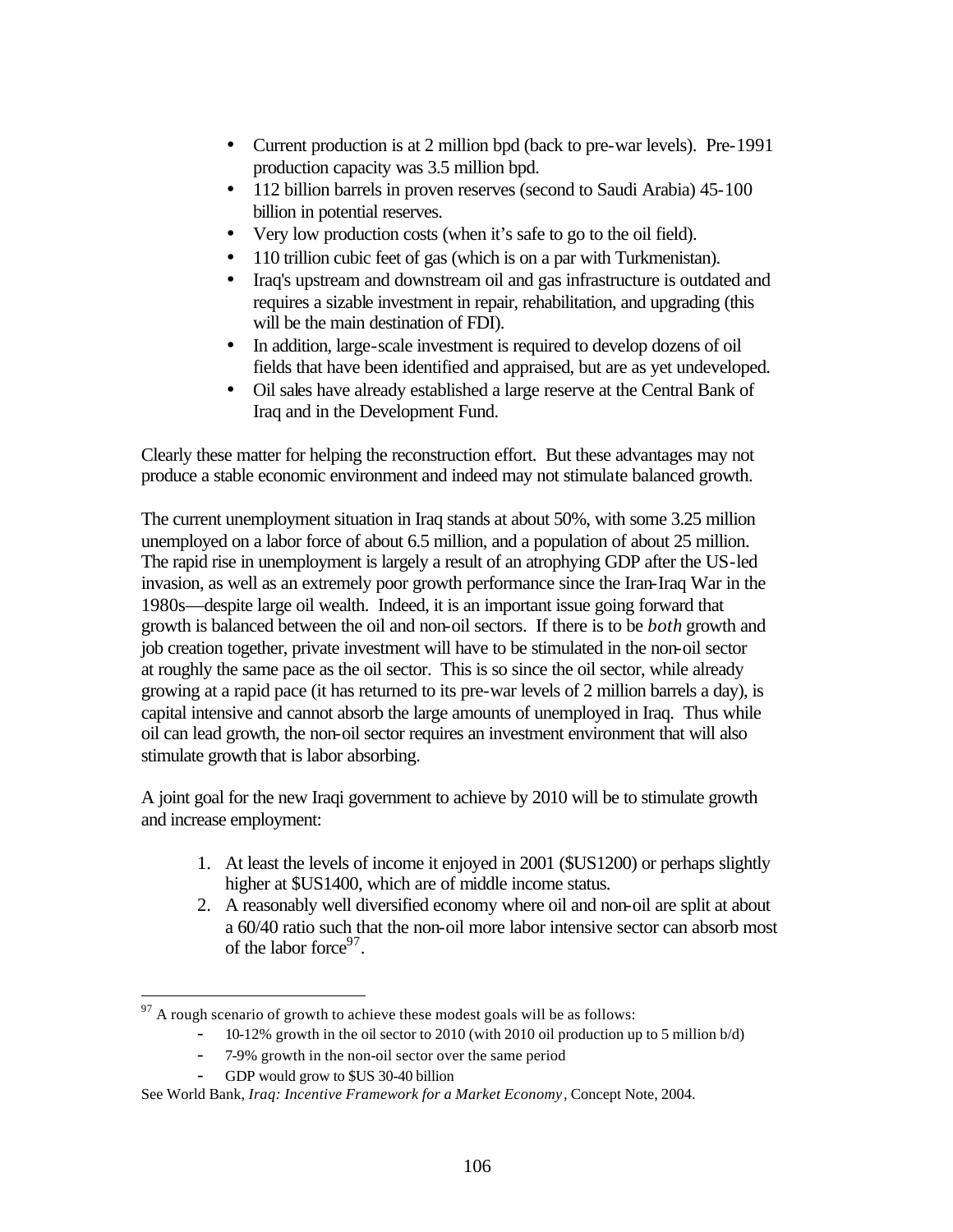For these dual goals of growth and lower unemployment to be met, a few things must occur. First, oil production will need to grow from its current rate of 2 million barrels per day to 5 million barrels per day by 2010. It is likely this will occur. Pre-1991 levels were some 3 million barrels a day, and that was under an Iraqi regime subject to strict post-Gulf War I sanctions, and several years of destructive production techniques at wells (such as large water injections into wells). With sanctions lifted, oil production will likely increase substantially fast, leading Iraqi growth.

Second, the non-oil sector must also grow at a similar pace to the oil sector. While oil can produce growth, it will not necessarily create much new employment. What is less certain is that the non-oil sector, particularly agriculture, will attract the necessary private investment for sustainable growth. Thus it is necessary that a proper investment climate backed up by an appropriately liberal trade regime, stable monetary policy and a solid fiscal revenue and expenditure base be put in place to stimulate growth in the non-oil sector such that it can absorb labor.

In order for Iraq to leverage its advantage it must have the proper economic governance institutions in place. The CPA has introduced some basic economic governance institutions—primarily the fiscal and monetary authorities of the Ministry of Finance and the Central Bank of Iraq.

#### Impact of Oil-for-Food Programs

 $\overline{a}$ 

The Oil-for-Food programs, discussed throughout this text, which were started in the mid-1990s under UN auspices and continued after the conflict under Iraqi government and CPA auspices, have had a profound impact on the economy, albeit one that is hard to assess precisely given the cotemporaneous worsening of the security situation and other geopolitical events. According to a group of economists working for the CPA:

"[T]he Oil-for-Food program reduced the incentives for private economic activity. By augmenting the existing rationing system with imported food, the program discouraged the local production and distribution of food and other consumer items. Some agricultural sectors, such as the poultry industry, were helped because they could import feed. But small grain farmers experienced extraordinary declines in incomes, because they could not compete with subsidized grain from abroad. Moreover, because the program allotted virtually the same basket to every family, most households sold part of their rations in secondary markets for cash, because they needed different things or because they preferred better-quality items. The prices that consumers received in secondary markets were generally less than half the purchase cost of these goods, further depressing prices for local producers. Finally, by distributing food through the government's original food-rationing program, the program maintained the link between each family and their existing food distribution agent, typically a food store or bakery. This discouraged the entry of new retail firms."<sup>98</sup>

The CPA economists recommended monetizing the OFF programs—that is, giving the population cash payments rather than in-kind handouts:

<sup>98</sup> Christopher Foote, William Block, Keith Crane, and Simon Grey, "Economic Prospects and Policy in Iraq," Journal of Economic Perspectives, vol. 18, no. 3, Summer 2004, p. 53.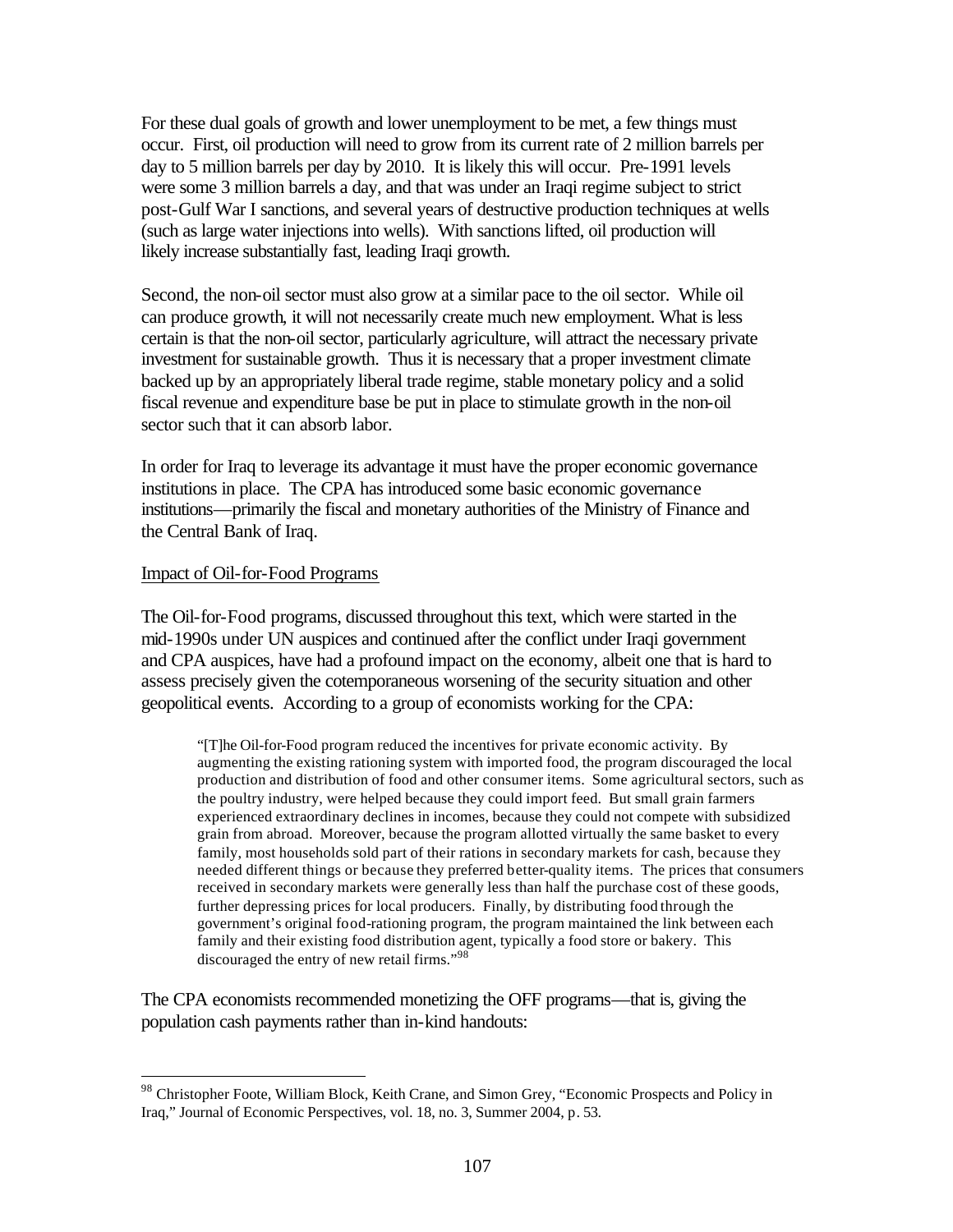"One potential reform would improve Iraq's microeconomic climate while establishing a precedent for the distribution of oil revenues at the same time. The government's food ration system, now funded by oil sales, could be turned into a monthly allocation of cash. The funds would then provide a source of demand for Iraq's private sector, expand the consumption set of Iraqis and establish the crucial precedent that Iraq's oil wealth belongs to its people and not to the government."<sup>99</sup>

Although several proposals for monetization were circulated, unfortunately, they were not implemented, and OFF programs were not monetized, neither during CPA rule, nor during the immediate period after transition to Iraqi self-governance. The reasoning for delaying monetization was that such a reform would be too disruptive and beyond the capacity of the various institutions to achieve given the tough political and security environment. Nonetheless, it is important to recognize that a cost was incurred by not taking the step of monetization (even though perhaps impossible to measure in any precise way) in terms of reduced domestic production and the resulting impact it could have on higher unemployment and increased social tensions.

# Monetary and Fiscal Policy

The most success, and where the CPA placed the most emphasis, was on monetary stability. Here it introduced a currency auction to intervene on the markets and stabilize the currency (albeit only after six months after the conflict "ended" and after much convincing by USAID and the Bank of England). It also introduced a new currency, drawing on the IMF's and USAID's experience in Afghanistan to both sterilize the new donor flows as well as stabilize the existing currency.

This was done very well and has had the impact of allowing the new Iraqi Dinar to reach an equilibrium of around 1400/\$US. There was a period of appreciation as so many dollars flooded into the economy, but this stabilized shortly after the conversion process ended in January 2004. See chart below:

# **Chart VIII.4**

<sup>99</sup> Ibid., p. 67.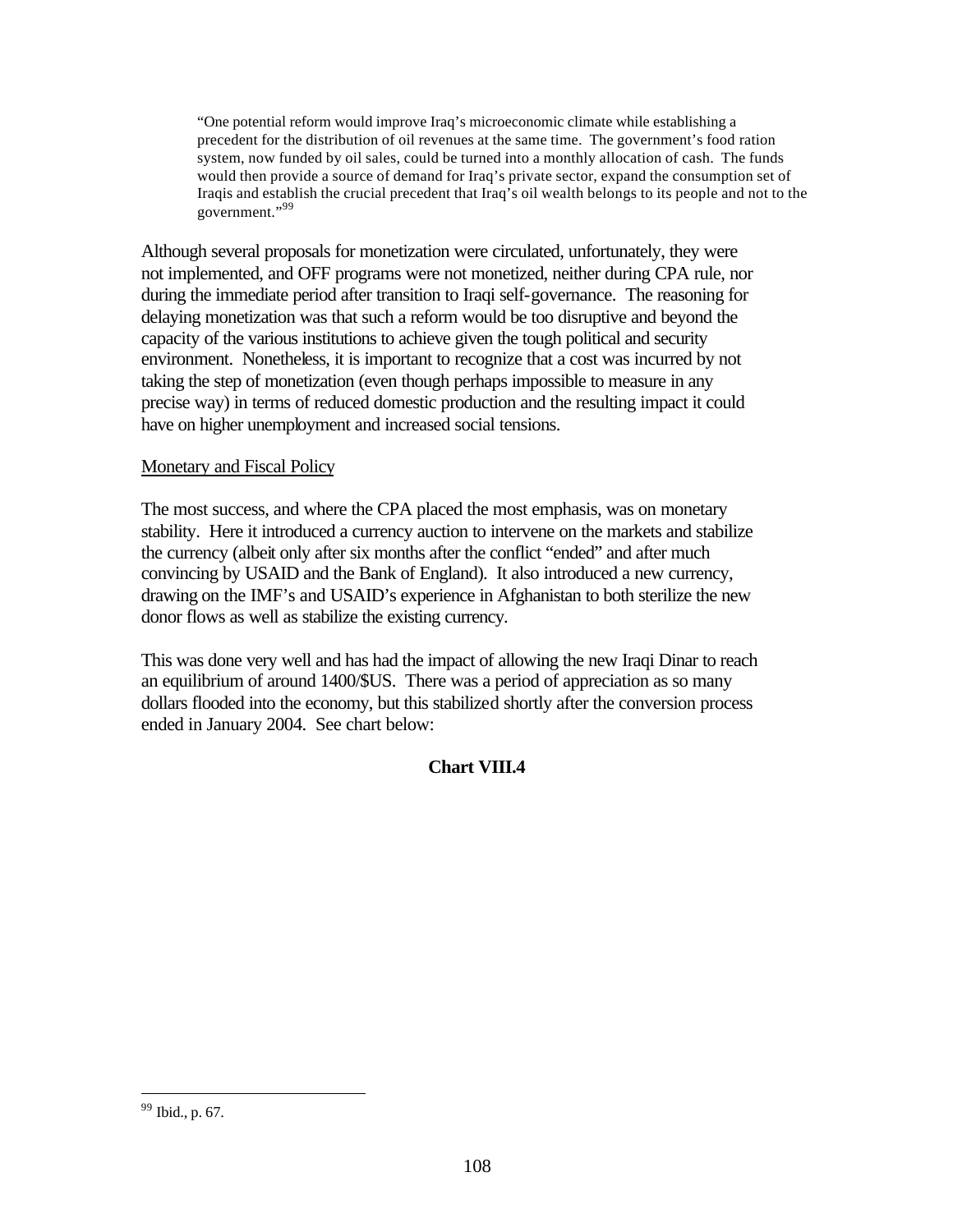

The monetary authority now has the ability to intervene and stabilize the currency, which is one of the first and fundamental economic governance reforms.

Next is the fiscal authority. Here there has been a fairly standard budget drawn up by the CPA, and it has paid particular attention to the problems of current and capital spending, as well as recognizing the revenue sources currently available in Iraq. Some of the basic precepts have been established:

- Budget Planning. A Budget passed by the CPA announcing both current and capital spending. A program that integrates all public revenues and expenditures has been started.
- Budget Execution. A Financial Management Information System (FMIS) has been established.
- Tax Policy and Administration. Tax Administration– particularly customs administration—has started, as has capacity building in administration.
- Intergovernmental Finance. A municipal, regional and national financial framework established. This is still in process, but a plan has been submitted to the CPA based on international standards.

In addition, the budget document recognized that oil revenues, by constituting nearly 97% of total revenues, is a weakness in the long-run. It further recognized the need to fund agriculture in addition to funding that would come from petroleum revenues. Some of the more important measures taken were: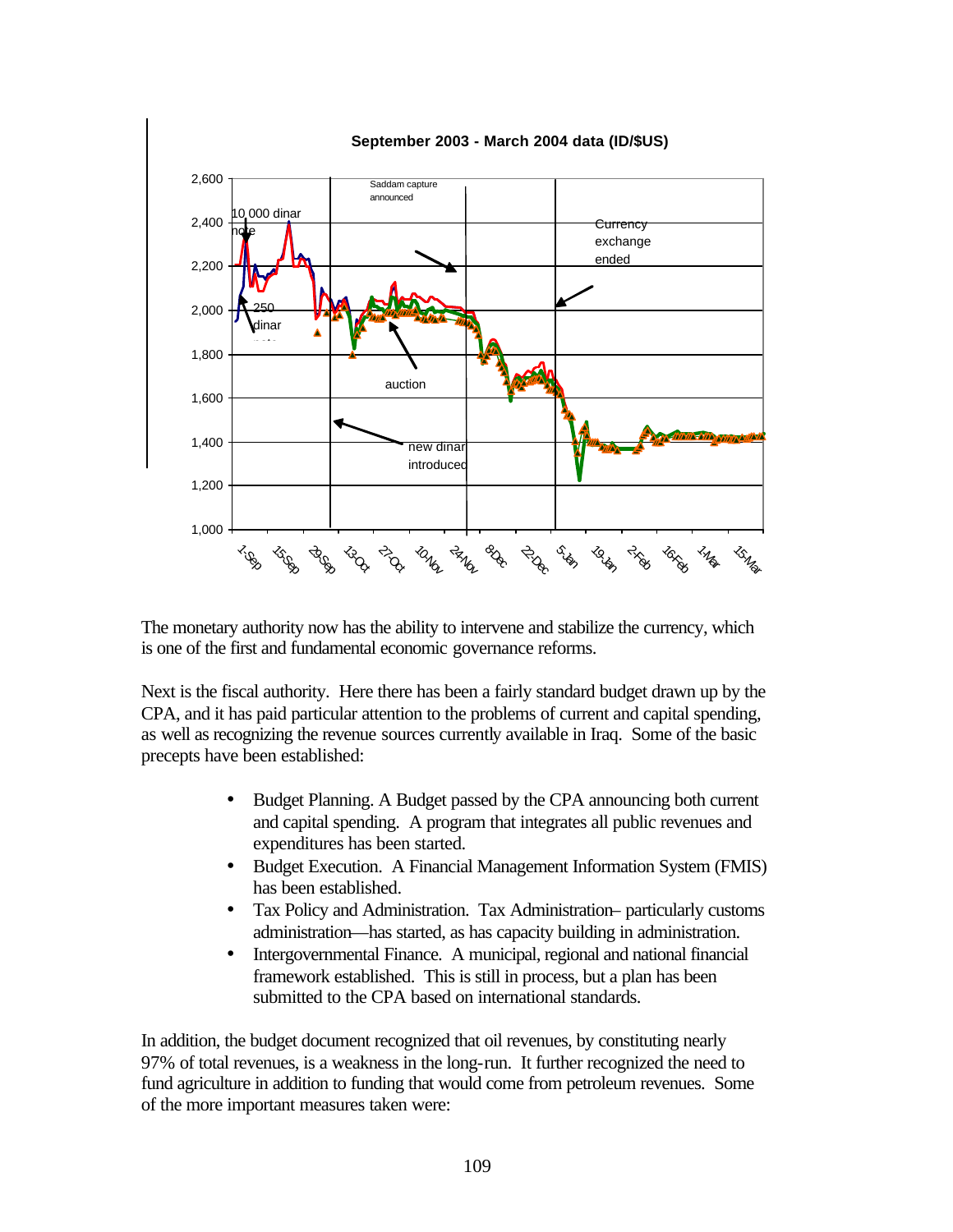- Oil revenue is recognized to be some \$20 billion by 2006 composing about 97% of revenues.
- Reconstruction levy is in place and will be phased out in 2005.
- Personal income tax has been established at a low 15% maximum marginal rate.
- Corporate income tax the same.
- User pay charges have been introduced.
- As have excise taxes, a "hotel" tax, land tax and others.

On the expenditure side the CPA tried not to make the same mistake as in Kosovo and learn from Afghanistan in that they combined the current and capital budget.<sup>100</sup> On the expenditure side they accomplished the following:

- Capital projects were included in the budget and detailed by Ministerial demands.
- Contingency reserves were set aside (this will cover such things as underestimation of the real size of the subsidy represented by the Oil for Food Program, among other things).
- Foreign Obligations were also recognized. The original budget only has reparations to Kuwait. There are also a host of other domestic and international debt obligations, which when honored, will throw off large expenses.
- However, Paris Club countries working with James Baker have reduced the total debt burden from \$116 billion to \$39 billion.
- Local and regional government finance is built in.
- It has a policy on decreasing support for SOEs which employ over 500,000 people in an employed population of 3.25 million, in a workforce of 6.5 million.
- Special nation-building capital expenses are recognized, as are special economic reconstruction programs.

While many of these steps are positive achievements on the fiscal side of reconstruction, it is not clear that any of these budget "policies" will last or that they will be adopted by a new Iraqi regime. The CPA started the programs too late, and it is unclear the new Iraqi regime will continue with this.

Overall impressions are as follows:

 $\overline{a}$ 

- Monetary policy generally has been perceived as good.
- Fiscal policy on the other hand has some concerns:
	- Need better assurance that the current and capital budget will be run through the Ministry of Finance.

<sup>&</sup>lt;sup>100</sup> One shortcoming in budgeting was that Oil-for-Food current and capital expenditures only partially were integrated into the state budgeting process during the time when the CPA managed the country's state finances.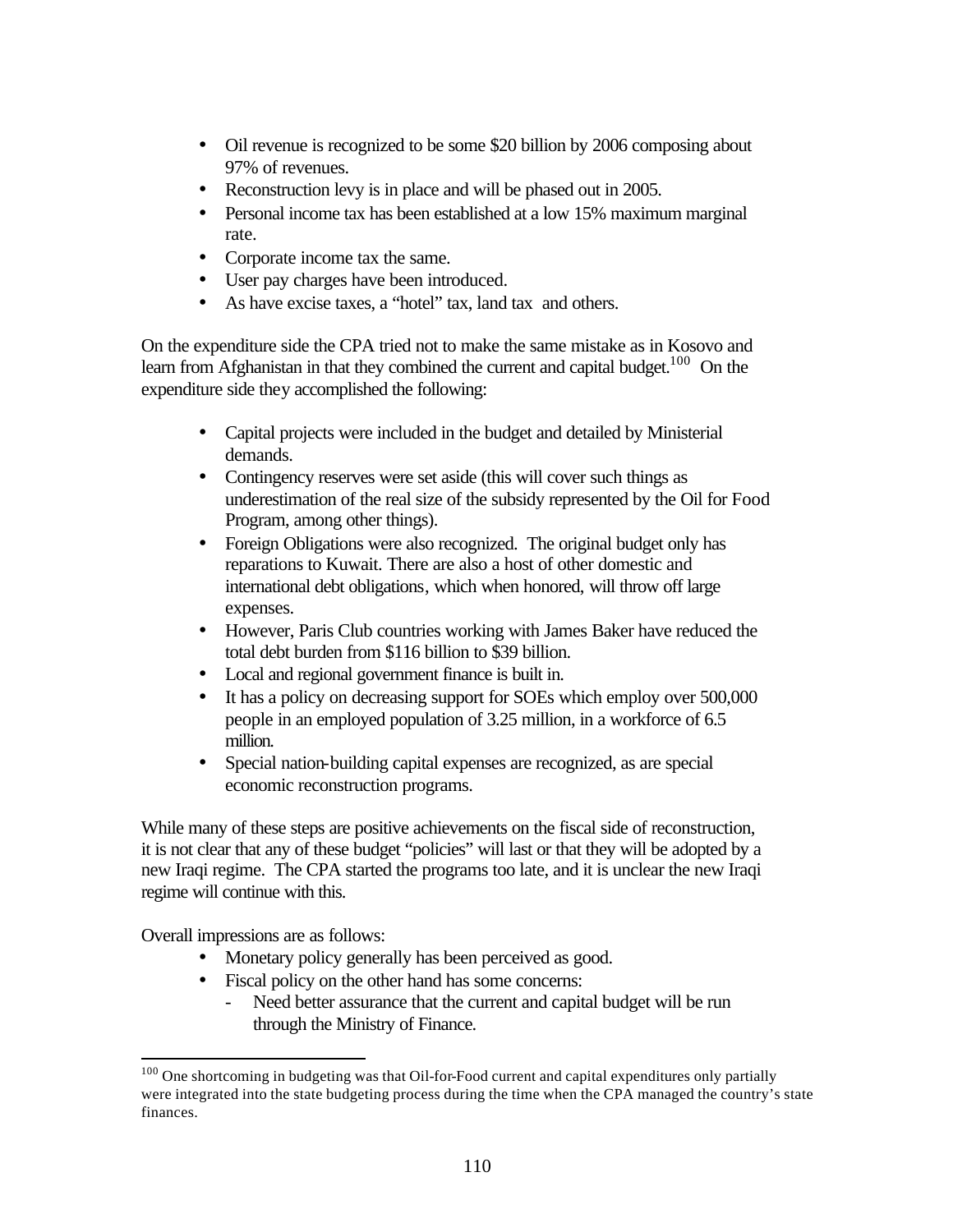- All donor money has to go through one conduit that is part of the budget construction process
- Iraq, despite its oil wealth, will not have the luxury of a current budget being able to finance large white elephant capital projects
- It is not clear the 15% maximum marginal rate will be kept in place by a new regime
- A full accounting for the unfunded pension liabilities has not been undertaken, and the extent of the all the social safety net requirements in war-torn Iraq is not known? To not have a grasp on this soon will erode confidence in a sound fiscal budget over the long-run.

## Legal and Regulatory and Trade

Two other key areas are the legal and regulatory regime and trade. Here the problem is much deeper since these require confidence over time. The regime the CPA has put in place again, as with the fiscal regime, looks reasonable on the surface. The CPA has completed or is completing the full complement of commercial legislation:

- Foreign investment law
- Bankruptcy legislation
- Labor law
- Company law
- Competition law
- Consumer protection law
- Securities law

 $\overline{a}$ 

• Property rights laws

The problem is the existence of the laws themselves, rather the way the laws are being issued. Some are done with appropriate consultation, such as the bankruptcy  $law^{101}$ others are imported model laws (competition policy) that have had no relationship to Iraqi traditions, legal culture or judicial review.

While imported model laws are not bad, they are only a starting point and require substantial domestic buy-in, which is not guaranteed. In addition a law requires implementing instructions and precedent—meaning the task of legal and regulatory reform is an iterative process—before investors believe them credible. The legal and

 $101$  The bankruptcy law was gone about in a consultative and thoughtful way for Iraq: A group of Iraqi lawyers and foreign consultants worked on the amendments to the old bankruptcy law and circulated them among domestic and foreign agencies, including Iraqi bankers, judges and the World Bank. One of the most important amendments to the law is a clarification that secured creditors will rank first in the distribution of assets of a bankrupt company. Other amendments include softening punishments for managers of bankrupt companies -- which included imprisonment and prohibition from holding various jobs -- and encouraging negotiated work-outs between a debtor and its creditors. A troubled company will have protection from its creditors while it negotiates a reorganization plan which the creditors can then vote on -- a process generally similar to the U.S. Chapter 11 bankruptcy procedure. Under other amendments, Iraqi courts will be authorized to recognize cross-border bankruptcy procedures, for instance when a multinational company working in Iraq gets into financial trouble.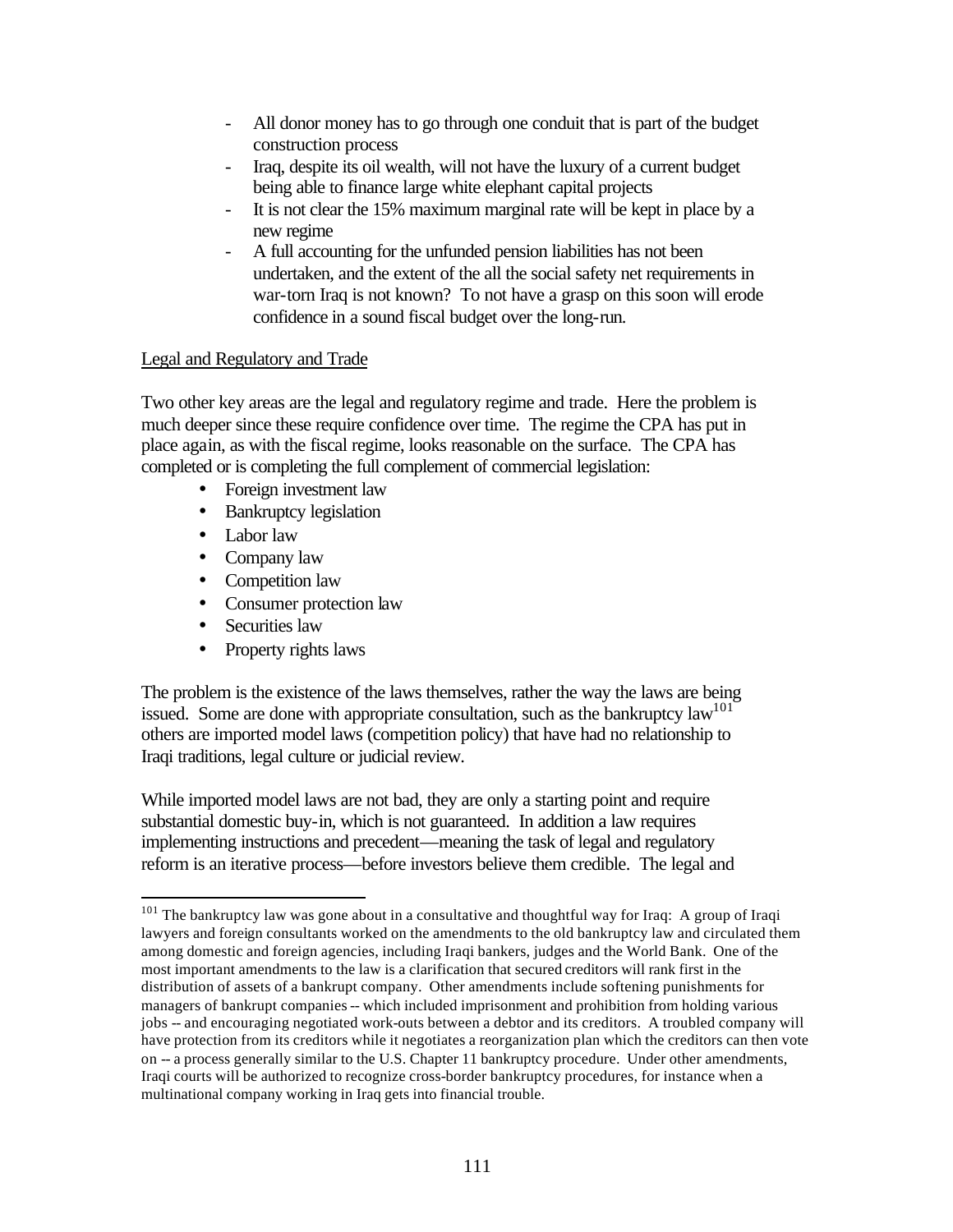regulatory regime requires some very serious review. This is a tougher sell to investors than the establishment of a fiscal and monetary authority, since it relies on long-term enforcement and long-term Iraqi buy-in.

In a recent review of investors, Iraqi government officials and Iraqi consultants identified several areas of increased investment climate constraints since last year. In particular, there was a significant increase in the regulatory area as well as an increased perception that corruption could start growing. Infrastructure was not rated as serious an impediment to investment as last August 2003. The categories are ranked on a scale of 1- 5. These are an ad hoc sampling, but their logic and how they fit with the changes over time is remarkable. Table VIII.3 below shows the ranking on a scale of 1-5 (5 being highly constrained):



**Table VIII.3: The Investment Climate in Iraq**

Some of the areas mentioned in May 2004 simply didn't exist in August 2003, such as taxation and tax administration. What is of note is that reservations over customs and trade regulation, labor regulation, business licensing, land registration have all significantly increased since August last year. The good sign is that the macroeconomic environment has improved, as has access to finance (reflecting the liberalization of financial markets by the Central Bank of Iraq in March 2004). Infrastructure issues were either similar to last year or improved (as was the crime index).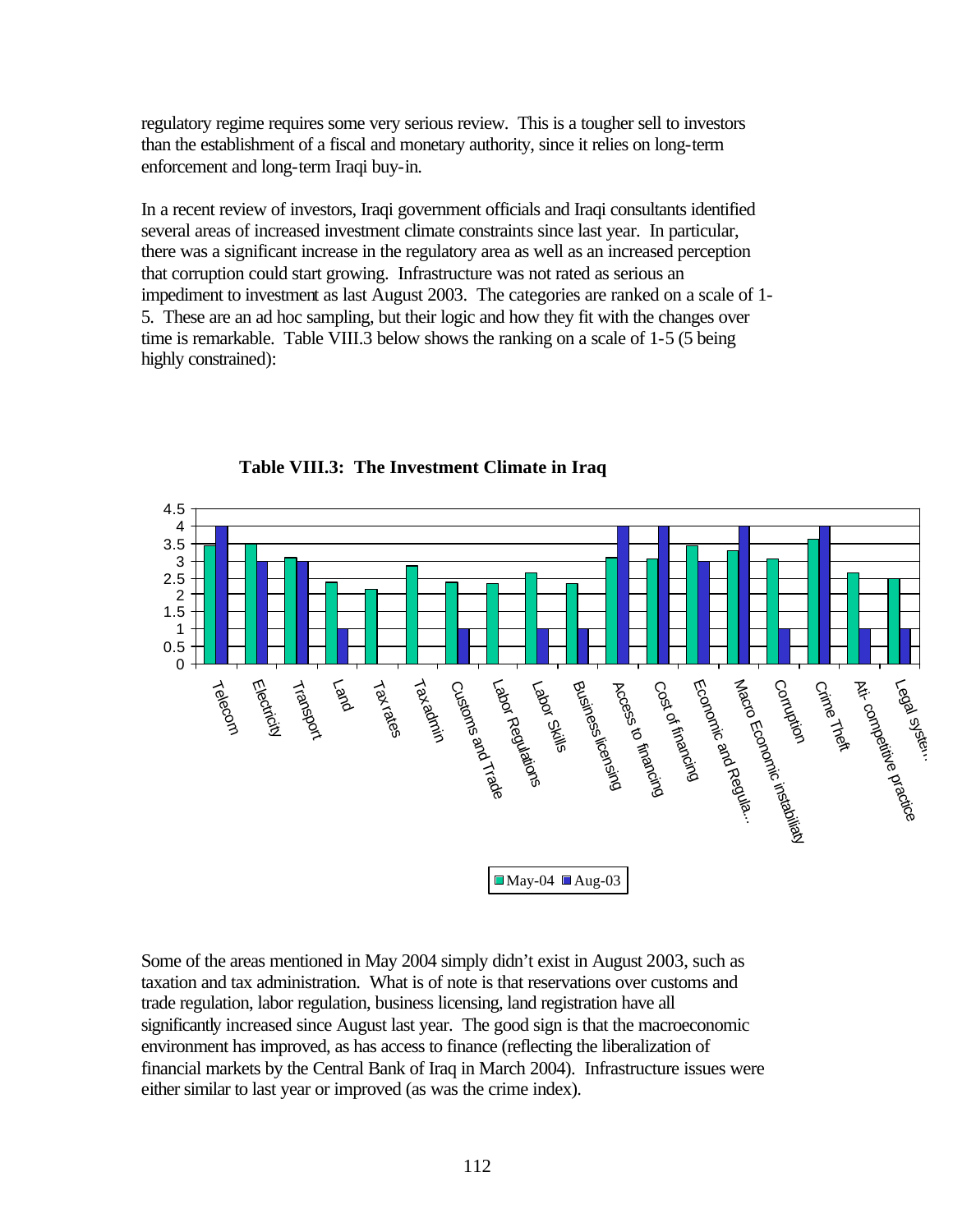The trade regime has been a bit more straightforward. One would expect that to occur anyway since the fall of a dictatorship usually implies an opening up of trading relationships. Some of the more significant things that occurred in trade were:

- 1984 Customs Law is upheld with revisions
- CPA Order No. 54 on Trade Liberalization issued 02/04: Customs, tariffs, duties and import taxes suspended until the new Iraqi Government comes into effect (this extends the original June 03 policy). Updates parts of the 1984 Customs Law—particularly in customs valuation (largely to accommodate the Reconstruction Levy).
- Trade Bank of Iraq set up to facilitate the import and export of goods and services (CPA Order No. 20).
- The Trade Bank of Iraq has issued over \$175 million in letters of credit to international suppliers in order for ministries to import essential goods and equipment. There are over \$120 million more in letters of credit pending issuance. (To put this in perspective \$295 million is roughly half the value of the 2004 budget deficit, or double the needs for housing reconstruction.)
- WTO approved Iraq's request for observer status in February 04.

These are pretty standard reforms for trade. Nothing has been seriously implemented in the form of a trade regime in Iraq since the invasion, other than lowering tariff rates and starting a trade bank. Observer status at the WTO is important, but much lies ahead for this to lead to any fruition.

The problem here is not one of form but of substance. Can the fiscal regime put in place by the CPA for a proper budget management be maintained? Can the legal and regulatory environment the CPA has tried to put in place in the last few months take hold? Will the flat tariff rates and WTO observer status lead to membership? (The major oil producing states of the Middle East are not members, and accession takes a considerable amount of time even under good circumstances: Jordan was one of the fastest, and it still took almost 2 years. Average accession time is 5-7 years).

One answer of course is that the effort is not over. USAID will be introducing large technical assistance programs in economic governance to the new Iraqi regime. It is hoped that, when this assistance is implemented by a cadre of development professionals in cooperation with the Iraqi government, it will focus on *de facto* capacity building (substance) over *de jure* institutional creation (form).

# *General issues*

### Dutch Disease and Iraq: Understanding a war-torn economy's major future problems

Several of the donors, in particular the World Bank, have observed the coming problems of unbalanced growth if economic governance is not carried through. This will cause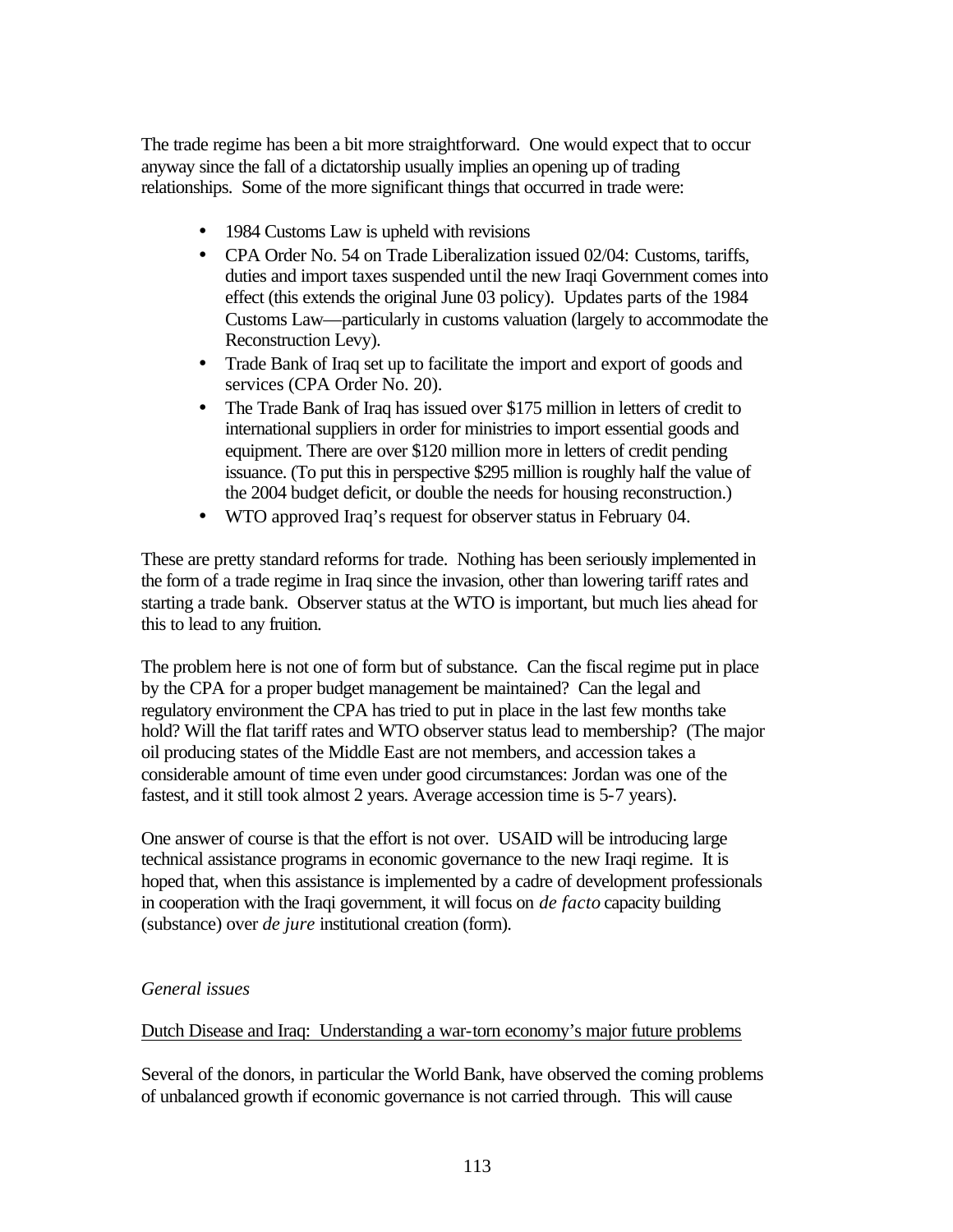Dutch Disease, and the implications for Iraq will likely be more instability despite greater wealth.<sup>102</sup> The reason is that Iraq must reduce its high level of unemployment from 50%. If this is not done, political problems will emerge for the new Iraqi regime.

Several things are clear now as we view the reconstruction effort in Iraq from the point of view of balanced growth.

Petroleum will dominate GDP for several years and will receive most of the FDI. This means the industry has a steady cash flow to reinvest in its own capital reconstruction needs. Agriculture, on the other hand, requires relatively more assistance for its reconstruction and has to contend with a decade of deterioration due to the Hussein regime's neglect, as well as property displacement among farmers that needs to be legally resolved. More importantly, the presence of the OFF program has ruined domestic production incentives and artificially lowered prices. It is going to take a substantial effort and considerable time to replace depreciated agricultural capital as well as settle land disputes.

Even more difficult for the CPA is that it is taking more time than was originally anticipated by the CPA to monetize the OFF program, converting it first from a subsidy to foreign food producers to domestic producers and then eliminating the need for subsidy through agricultural reconstruction.<sup>103</sup>

The OFF program also covered non-agricultural production and procurement (some 75% was actually non-food), with similar incentive dampening and distortionary effects. The manufacturing and services sectors are equally affected, and like agriculture, but unlike petroleum do not have a large and steady cash flow for their reconstruction. Iraq therefore for the next 5-10 years will be a "one-crop" economy (in petroleum) while it attempts to rebuild the infrastructure in the other sectors.

The level of reconstruction required in Iraq will absorb nearly all of the foreign exchange as they import substantial capital reconstruction materials to replace deteriorated

 $\overline{a}$ 

 $102$  The Dutch Disease is explained as follows: Huge oil wealth brings with it large foreign exchange earnings and the majority of economic activity in the capital intensive oil sector. This raises the value of the exchange rate making manufactured and agricultural goods for export less competitive with other nations—stifling job creation in the manufacturing and agriculture sectors. This in turn raises imports stifling the creation of jobs in import substituting activities. The non-oil sector then is unable to absorb the excess labor and so we are left with a very wealthy country that is no where near its full employment level. Governments tend to react by overly subsidizing the unemployed making it more difficult to lure them into the workforce which also stifles non-oil business formation. When there is a shock such as a decline in the oil price the pain of adjustment can be severe and for some time high unemployment and high inflation persist together (stagflation), as the lowering of subsidies (because the government has less income) force people into the workforce, and the relative costs of imports (which makes up much of the consumption basket) rises.

<sup>&</sup>lt;sup>103</sup> One of the key examples of CPA lack of preparation is its still inability to monetize the OFF Porgram and indeed its lack of planning n taking over the OFF from the UN in November 2003. This resulted in the CPA requesting the WFP to stay in place and help them administer the program. They still have not devised a full transfer program for its monetization.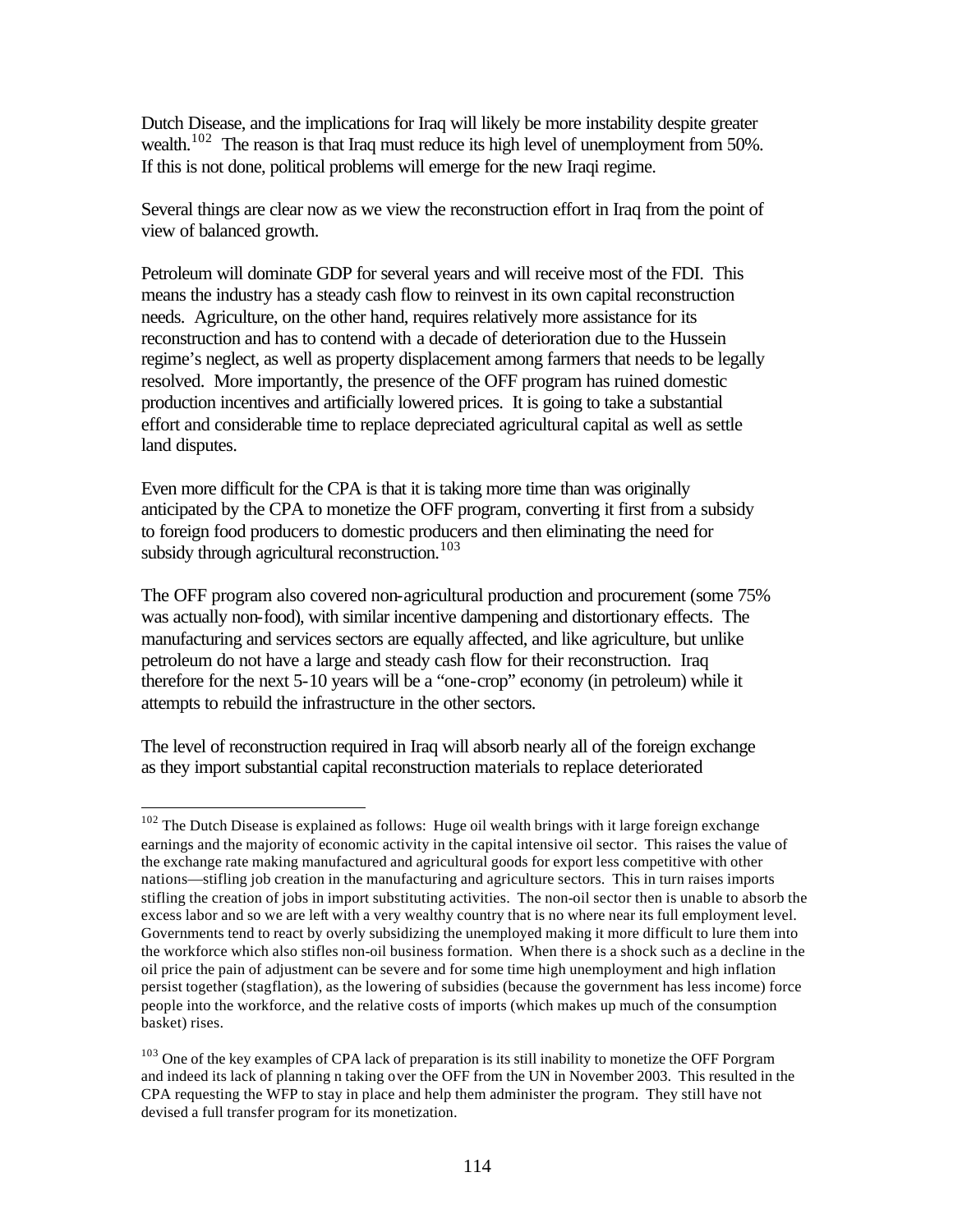industries and replace war damaged infrastructure. If the reconstruction program is managed properly, the non-oil and gas sector will absorb substantial labor involved in the reconstruction process. At this point in time however, given the tenuousness of the CPA institutional basis, one can be skeptical.

## *Lessons learned*

- A primary lesson out of Iraq is not that although the CPA had the benefit of good governance experience in war-torn regimes from Bosnia through Afghanistan, they frequently did not draw on it.
- The CPA professionals did not avail themselves of the vast array of technical assistance available to them in a timely manner (especially from USAID). They waited too long until the security situation deteriorated, and then ushered in reforms that, while looking good, require some serious buy-in from the Iraqis. This should have happened much earlier.
- The CPA budget advisers focused too much on budget preparation rather than execution. One could argue that the security situation in Iraq made this too difficult, but the lack of execution mechanism in place will be a problem in the out years.
- A specific problem in the legal and regulatory regime was the inadequate domestic preparation of the laws. Other than bankruptcy, most of the laws were imported as model laws, and, while this is a useful starting point, it is only the beginning of a long process.
- Even more fundamentally than the above was the lack of a National Development Framework—to be enacted as a working document for the new Iraqi regime to take over. This is particularly disappointing in light of the fact that Afghanistan had just gone through the same exercise a year earlier, and has met considerable success (albeit in relative terms).
- The CPA failed to take advantage of the brief political window of opportunity to monetize Oil-for-Food subsidies. Without such reforms, vast amounts of in-kind subsidies in the form of imports will continue to be dumped on the domestic economy, harming domestic production (particularly in agriculture) and reducing employment opportunities.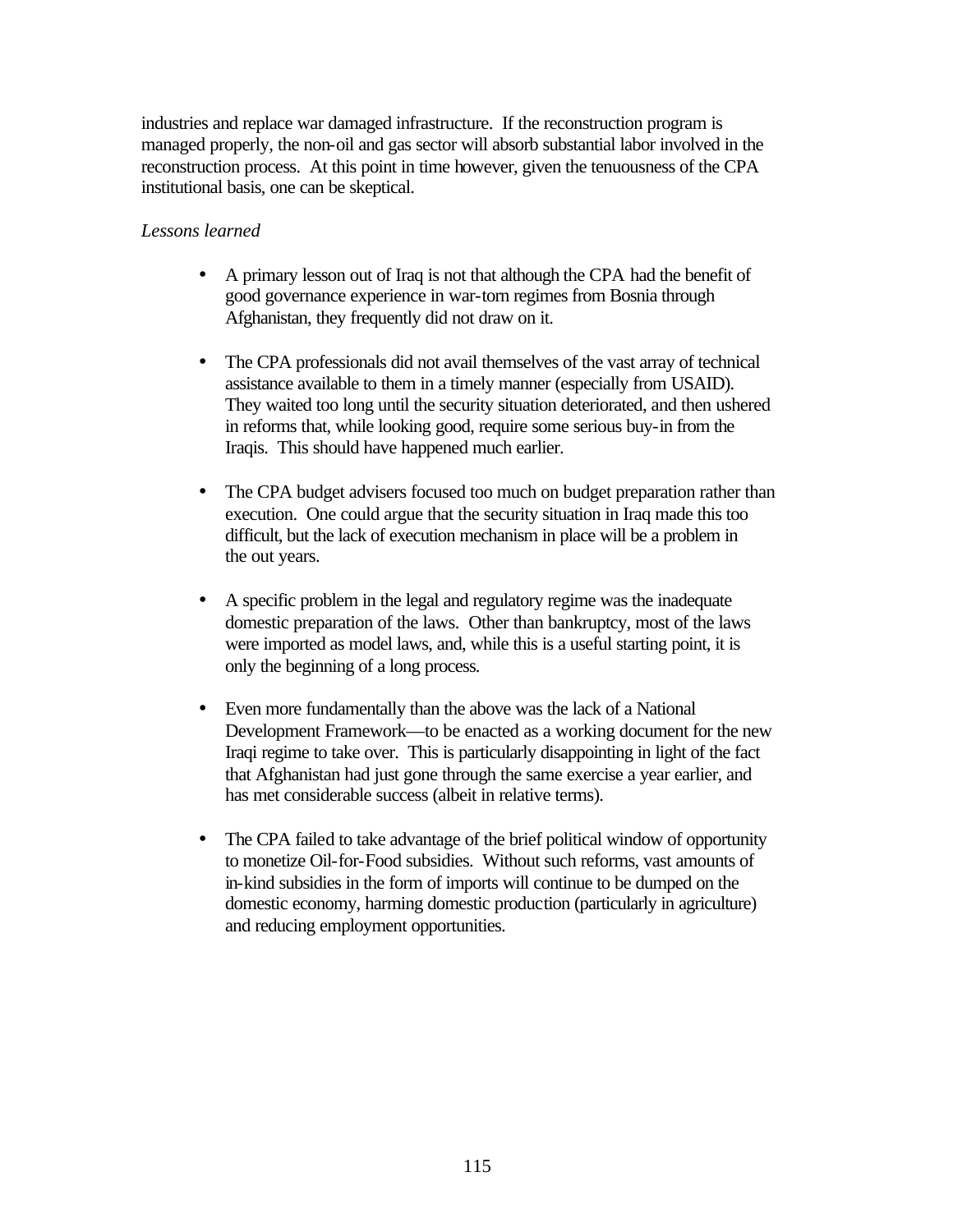### **ANNEX I Comparative USAID Economic Governance Projects' Categories Kosovo (1999), Afghanistan (2001) and Iraq (2003)**

| Kosovo I <sup>104</sup>     | <b>Afghanistan</b>          | <b>Iraq</b>                 |
|-----------------------------|-----------------------------|-----------------------------|
| <b>Budget planning</b>      | <b>Budget planning</b>      | <b>Budget planning</b>      |
| Procurement                 |                             |                             |
| <b>Budget execution</b>     | Budget execution            | <b>Budget</b> execution     |
|                             |                             | Intergovernmental fiscal    |
|                             |                             | relations                   |
| Macroeconomic analysis      | Macroeconomic analysis      | Macroeconomic analysis      |
| Tax reform                  | Tax reform                  | Tax reform                  |
| Tax administration          | Tax administration          | Tax administration          |
| Commercial law, legal and   | Commercial law, legal and   | Commercial law, legal and   |
| regulatory reform           | regulatory reform           | regulatory reform           |
| Payments system             | Payments system             |                             |
|                             | Central bank operations     | Central bank operations     |
|                             | Currency                    | Currency                    |
|                             | conversion/currency         | conversion/currency         |
|                             | exchange <sup>105</sup>     | exchange <sup>106</sup>     |
| Commercial banks and non-   | Commercial banks and non-   | Commercial banks and non-   |
| bank financial institutions | bank financial institutions | bank financial institutions |
| Privatization               | Privatization               | Privatization               |
|                             | Trade policy                | Trade policy                |
|                             | Competition policy          |                             |
|                             |                             | Competitiveness             |
|                             |                             | Securities markets          |
|                             |                             | <b>SME</b> lending          |
|                             |                             | Oil-For-Food reform         |
|                             |                             | Social policy               |
|                             |                             | Agricultural reform         |

A few comments are in order. First, we can see that the list of categories and their coverage gets more extensive with each bid. This is a result of the learning process experienced by USAID in the implementation of successive reconstruction efforts. The Afghan and the Kosovo programs are very similar. Their differences are that Afghanistan

 $\overline{a}$ 

 $104$  It is important to note that Kosovo has gone through 5 iterations, adding and improving on the original economic governance project outlined above.

<sup>&</sup>lt;sup>105</sup> This activity was added to the contract shortly after award and was meant to assist the already operating USAID project in currency conversion and the IMF in its exchange auction assistance at the central bank of Afghanistan.

 $106$  Task added after the award of contract by contractor lobbying the CPA.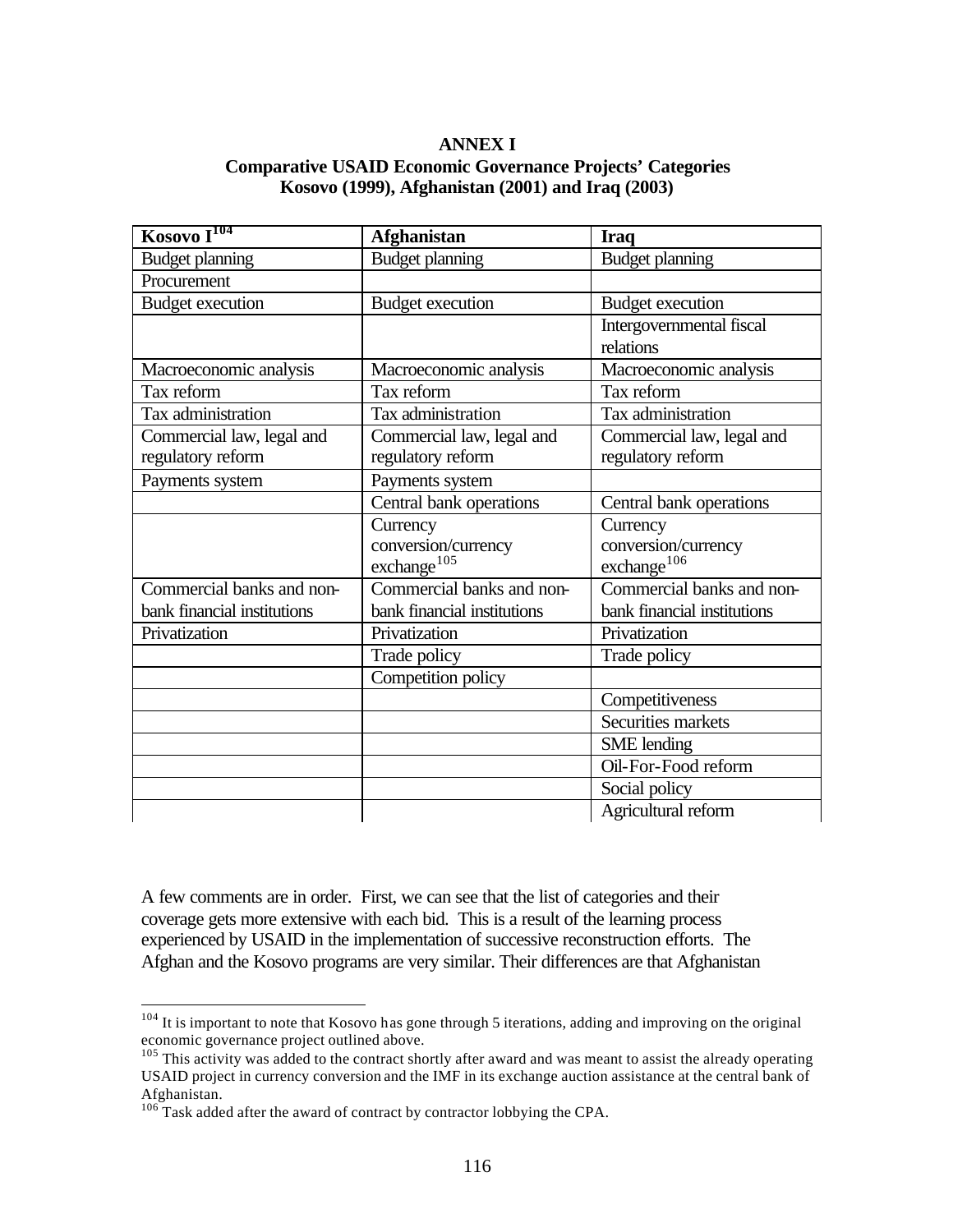has commercial bank, payments *and* central bank operations, while Kosovo has only commercial banks and payments assistance. This reflects the fact that Kosovo had no monetary policy to worry about since it adopted the D-Mark in 1999 to avoid these problems.

The table shows that the tasks and deliverables in the Afghan RFP were more extensive than the Kosovo one, reflecting the lessons learned in Kosovo. The Iraq RFP is a very comprehensive set of economic governance reforms, ranging from the standard fiscal and monetary reforms to competitiveness, Oil-for-Food and SME lending. While the competitiveness tasks were a bit premature given the war-torn economy problems, the intention of the insistence (and this is reflected in the SME lending) was firm level assistance and job creation.

The currency exchange task was only added after the contractor lobbied the CPA extensively to include this crucial function, in order to not have a disaster in the introduction of the New Iraq Dinar. USAID learned this first hand from Afghanistan- that without the intervention mechanism set up during the conversion process, the old existing currency could erode in value and reduce drastically the purchasing power of millions of people during the four month long conversion process. They also needed the exchange immediately after conversion completion and then as an intervention mechanism. This was not an easy sell, and originally the CPA had said they did not see a reason for this task. Fortunately USAID's advice was taken.

Unfortunately less than half of what USAID proposed to be done on this economic governance list was approved by the CPA in the initial phase. They preferred to turn the project into a service provider for the CPA, and it was only in the last few months that the CPA started to accept the logic of the tasks outlined in the original USAID RFP.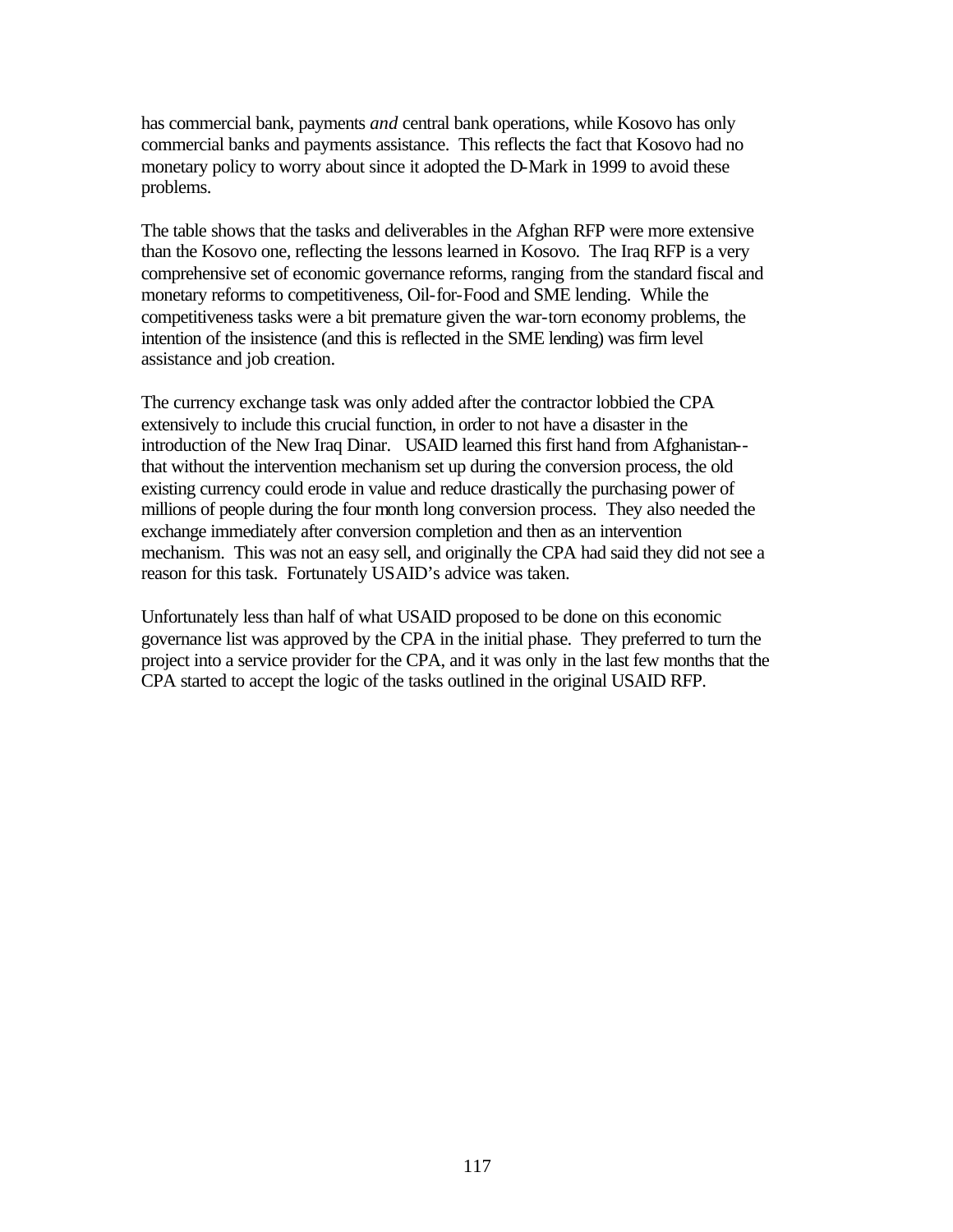#### **BIBLIOGRAPHY**

- Amnesty International, "Protecting the human rights of women and girls trafficked for forced prostitution in Kosovo," 6 May 2004.
- Azinmi, Nassrine, Matt Fuller, Hiroko Nakayama, eds. "Post-Conflict Reconstruction in Japan, Korea, Vietnam, Cambodia, East Timor and Afghanistan," UNITAR Hiroshima Series in Post-Conflict Reconstruction, November 2002.
- Bannon, Ian. "Aid, Policy and Peace- Reducing the Risks of Civil Conflict." World Bank Social Development Department Dissemination Notes: Conflict Prevention and Reconstruction No. 9, February 2003.
- Barbaso, Fabrizio. Remarks, Second Donors' Conference for Kosovo, Brussels, November 17, 1999. http://www.seerecon.org/calendar/1999/events/k2dc/sd/ec.htm.
- Barton, Frederick D., Bathsheba N. Crocker, "A Wiser Peace: An Action Strategy for a Post-Conflict Iraq," Center for Strategic and International Studies, June 2003.
- BearingPoint, Inc. Final Report: Bosnia and Herzegovina Macroeconomic Technical Assistance Project. Contract No. EPE-I-00-95-00070-00, December 31, 2000.
	- ———. Final Report: CEE & NIS Bank Supervision- Bosnia Bank Supervision. Contract No. NIS-I-00-99-00001-00 Task Order No. 2, February 6, 2002.
	- ———. Quarterly Status Report: February 22- June 30, 2000. Bosnia and Herzegovina Bank Development and Training Program. Contract No. PCE-I-00-99-00006-00 Task Order 808, July 10, 2000.
		- ———. Quarterly Status Report: July 1- September 30, 2000. Bosnia and Herzegovina Bank Development and Training Program. Contract No. PCE-I-00-99-00006-00 Task Order 808, October 13, 2000.
- ———. Quarterly Status Report: January 1- March 31, 2001. Bosnia and Herzegovina Bank Development and Training Program. Contract No. PCE-I-00-99-00006-00 Task Order 808, April 19, 2001.

———. Quarterly Status Report: April 1- June 30, 2001. Bosnia and Herzegovina Bank Development and Training Program. Contract No. PCE-I-00-99-00006-00 Task Order 808, July 27, 2001.

Baxter, Norman A. Final Report. Barents Group of BearingPoint, Inc. Contract No. PCE-I-00-99-00006-00 TO 817 Strengthening Bank Supervision in Bosnia and Herzegovina. February 28, 2003.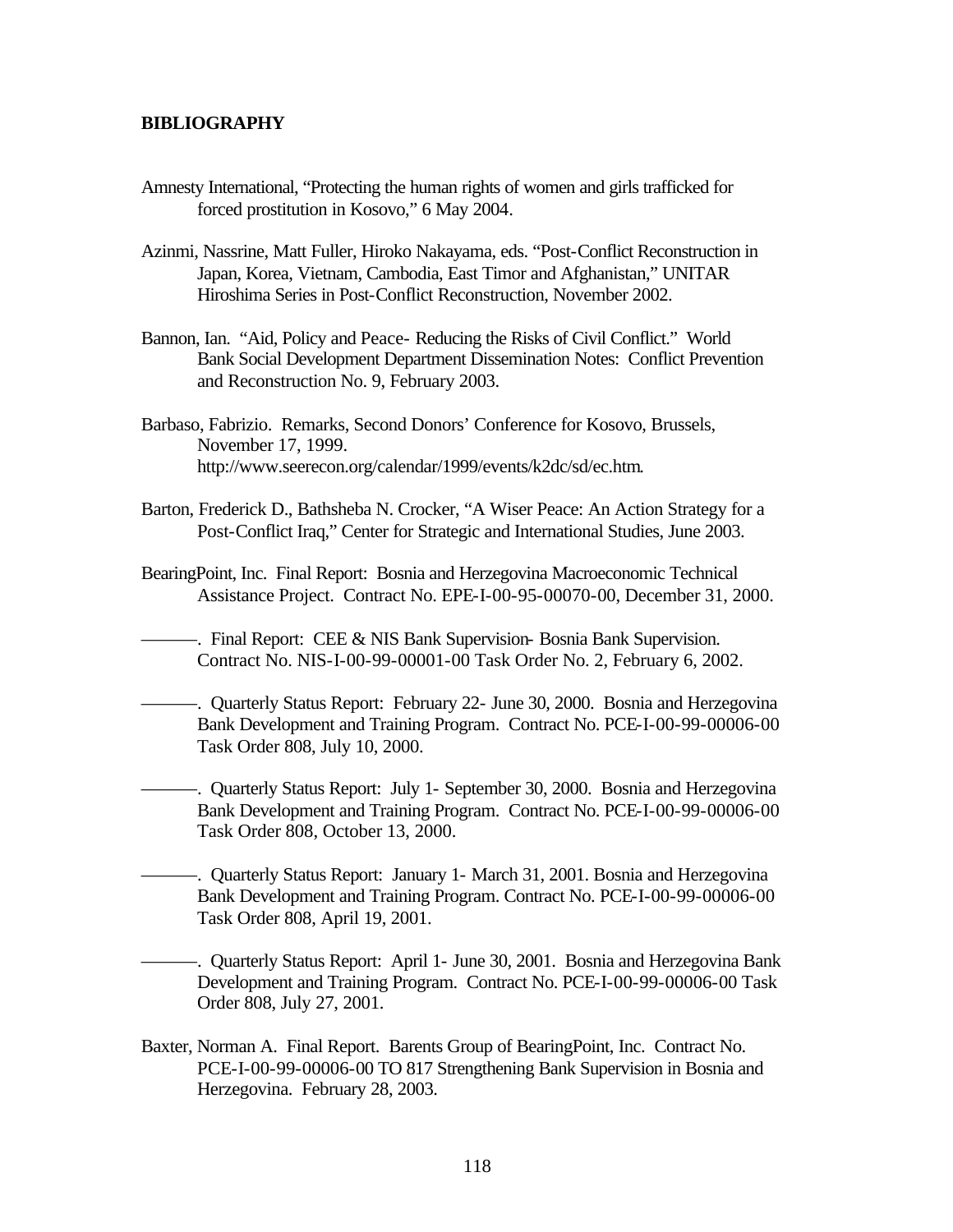- Begu, Ajri. Statement, Second Donors' Conference for Kosovo, Brussels, November 17, 1999. http://www.seerecon.org/calendar/1999/events/k2dc/sd/ab.htm.
- Bennett, Lynn and Ian Bannon. "Social Change in Conflict-Affected Areas of Nepal." World Bank Social Development Notes: Conflict Prevention and Reconstruction No. 15, January 2004.
- Beschel Jr., Robert P. "Rebuilding the Civil Service in a Post-Conflict Setting- Key Issues and Lessons of Experience." World Bank Dissemination Notes: Conflict Prevention and Reconstruction No. 1, March 2002.
- Blix, Hans. *Disarming Iraq*, New York: Pantheon Books, 2004.
- Booz Allen and Hamilton, Inc. Bosnia and Herzegovina Customs Modernization Implementation Final Report. Contract No. EPE-I-00-95-00071-00, October 19, 1998.
- Brown, Scott, Philippe Marciniak, Zia Ebrahim-zadeh, Dawn Rehm, and Alessandro Zanello. "Bosnia and Herzegovina: Selected Issues." International Monetary Fund Staff Country Report No. 98/69, August 1998.
- Burr, William Brown. 1987. The Truman Administration and European Reconstruction, 947-1950: Corporate Internationalism and Foreign Aid. PhD diss., Northern Illinois Univ. Abstract in Dissertation Abstracts International. Vol. 48/10-A. Page 2710.
- Chairmen's Conclusions, Second Donors' Conference for Kosovo, Brussels, November 17, 1999. http://www.seerecon.org/calendar/1999/events/k2dc/conclusions.htm.

———. Kosovo Technical Meeting for Donors, Pristina, February 25-26, 2001. http://www.seerecon.org/calendar/2001/events/kdcm/conclusions.pdf

- Chairmen's Statement, Fifth Donors' Pledging Conference for Bosnia and Herzegovina, Brussels, November 20-21, 1999. http://www.seerecon.org/calendar/1999/events/b5dc/conclusions.htm.
- Coalition for International Justice. Sources of Revenue for Saddam & Sons: A Primer on the Financial Underpinnings of the Regime in Baghdad. September 2002.
- Coalition Provisional Authority. Statement of Objectives for Economic Data Gathering and Analysis. February 4, 2004.
- Collier, Paul. "Aid, Policy and Growth in Post-Conflict Countries." World Bank Dissemination Notes: Conflict Prevention and Reconstruction No. 2, April 2002.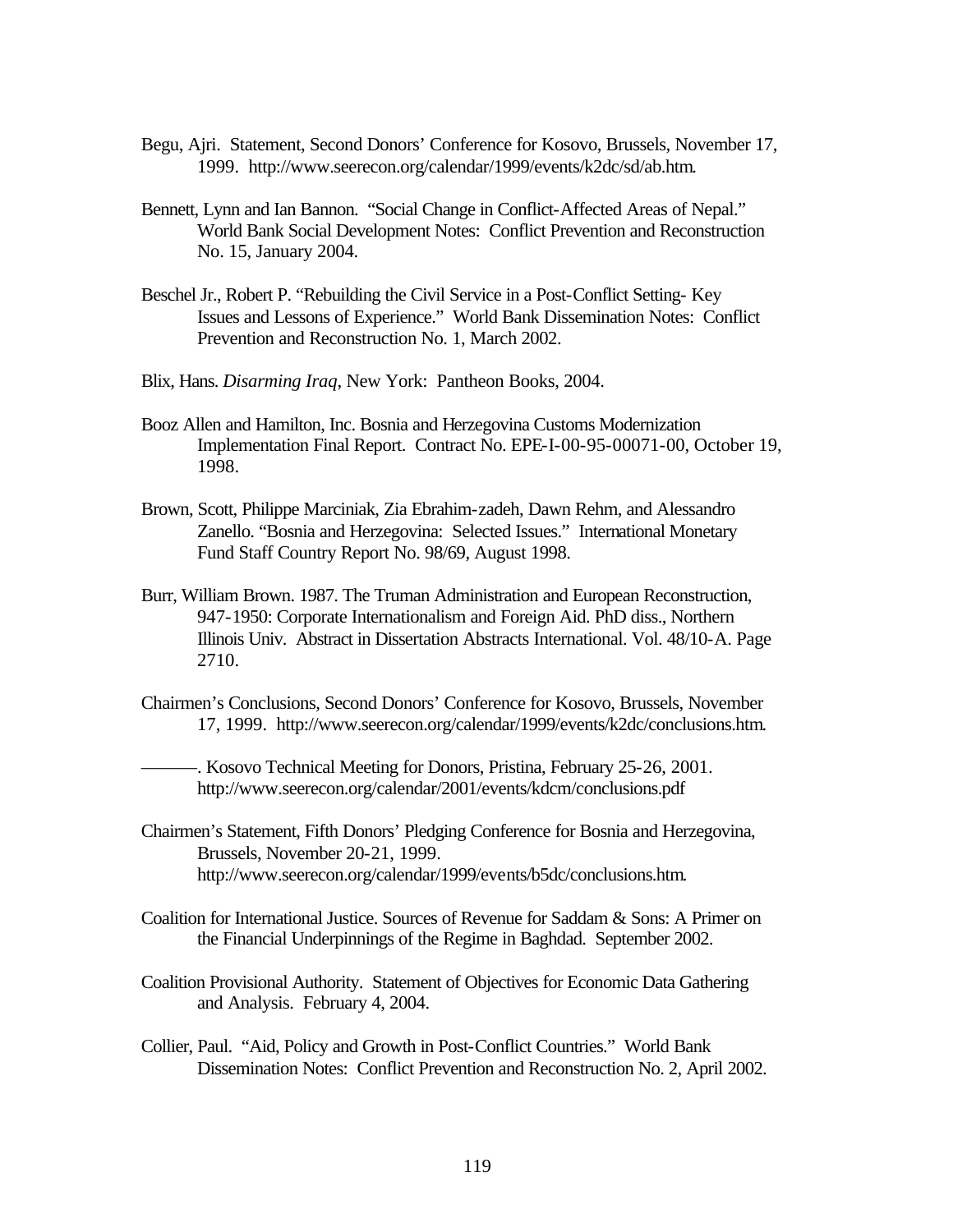- First Donors' Conference for Kosovo, Brussels, July 28, 1999. http://www.seerecon.org/calendar/1999/events/kdc/conclusions.htm.
- Corker, Robert, Dawn Rehm, and Kristina Kostial. " Kosovo: Macroeconomic Issues and Fiscal Sustainability." International Monetary Fund, 2001.
- Crown Agents Procurement and Consultancy Services, Outlook, "Rebuilding Iraq's Infrastructure," January 2004.
- Demekas, Dimitri G., Johannes Herderschee, and Davina F. Jacobs. "Kosovo: Institutions and Policies for Reconstruction and Growth." International Monetary Fund, 2002.
- Department for International Development. Departmental Report 2004. April 30, 2004. http://www.dfid.gov.uk/Pubs/files/dr2004\_default.htm.
- ———. Sierra Leone: A Long-Term Partnership for Development between the Government of the United Kingdom of Great Britain and Northern Ireland and the Government of the Republic of Sierra Leone. February 2003. http://www.dfid.gov.uk/Pubs/files/sl\_long\_term\_partnership.pdf.
- Dickinson, Roy. "Partnership 1999-2000: Lessons and Achievements." Speech, Kosovo Donors' Meeting, Pristina, February 25-26, 2001. http://www.seerecon.org/calendar/2001/events/kdcm/statements/dickinson.htm.
- Dixon, Joly. Speech, First Donors' Conference for Kosovo, Brussels, July 28, 1999. http://www.seerecon.org/calendar/1999/events/kdc/sd/unmik.htm.
- Dobbins, James. Remarks, First Donors' Conference for Kosovo, Brussels, July 28, 1999. http://www.seerecon.org/calendar/1999/events/kdc/sd/usa.htm.
- Dobbins, James, John G. McGinn, Keith Crane, Seth G. Jones, Rollie Lal, Andrew Rathmell, Rachel Swanger, and Anga Timilsina. *America's Role in Nation-Building: From Germany to Iraq*. Santa Monica, CA: RAND, 2003.
- Dutch Ministry of Foreign Affairs for Kosovo-Related Assistance. Paper, First Donors' Conference for Kosovo, Brussels, July 28, 1999. http://www.seerecon.org/calendar/1999/events/kdc/sd/netherlands.htm.
- East West Management Institute, Inc. Quarterly Project Report: October 1, 1999- December 31, 1999. Contract No. EPE-1-04-95-00075-00 Bosnia Herzegovina Legal and Regulatory Reform. January 10, 2000.
- East West Management Institute, Inc. Quarterly Project Report: January 1, 2000-March 31, 2000. Contract No. EPE-1-04-95-00075-00 Bosnia Herzegovina Legal and Regulatory Reform. April 8, 2000.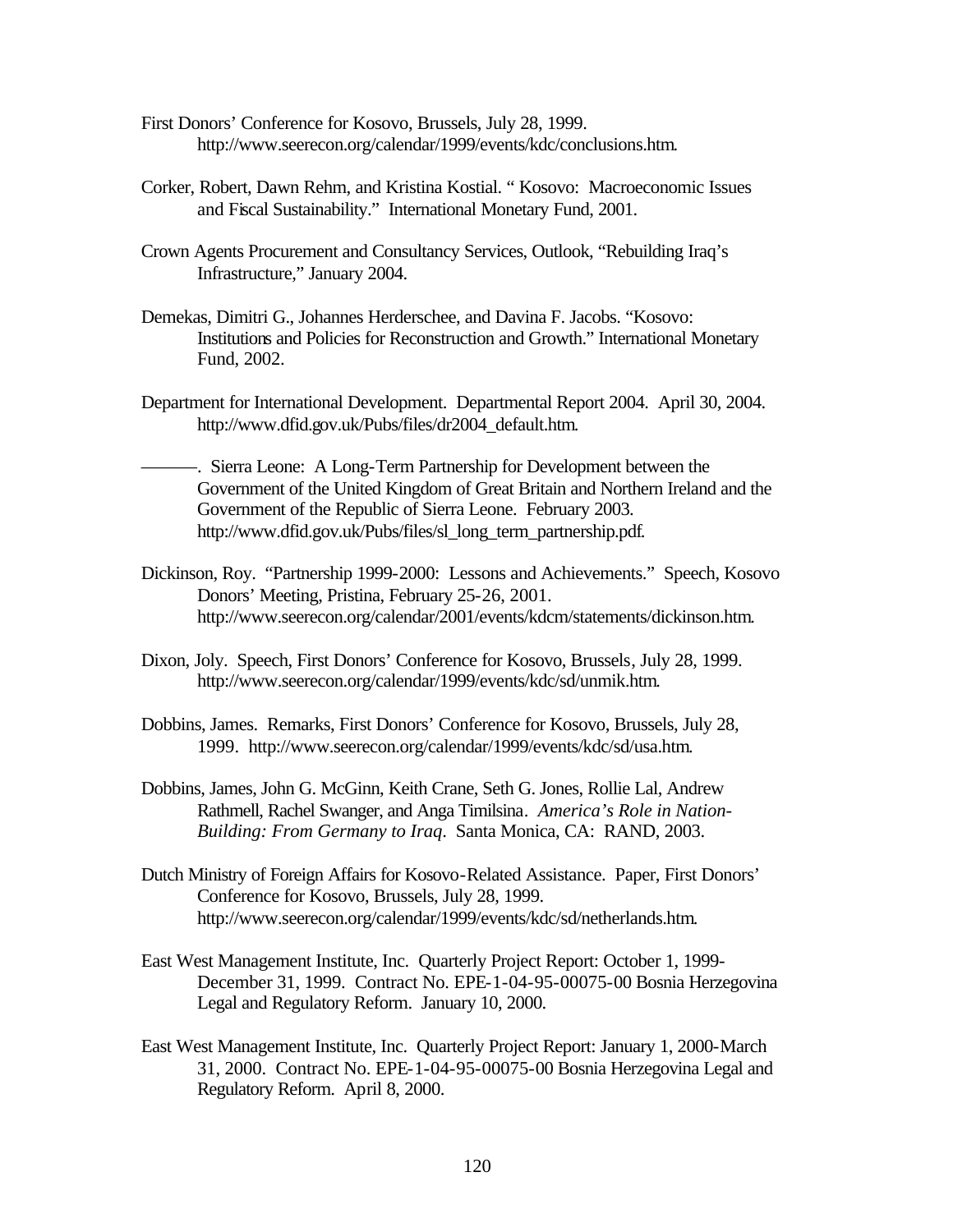- East West Management Institute, Inc. Quarterly Project Report: April 1, 2000-June 30, 2000. Contract No. EPE-1-04-95-00075-00 Bosnia Herzegovina Legal and Regulatory Reform. July 7, 2000.
- East West Management Institute, Inc. Final Report: June 1997- November 2000. Contract No. EPE-1-04-95-00075-00 Bosnia Herzegovina Legal and Regulatory Reform.
- Easterly, William. *The Elusive Quest for Growth: Economists' Adventures and Misadventures in the Tropics*. Cambridge, MA: The MIT Press, 2002.
- European Bank for Reconstruction and Development. Statement, Second Donors' Conference for Kosovo, Brussels, November 17, 1999. http://www.seerecon.org/calendar/1999/events/k2dc/sd/ebrd.htm.
- European Commission and World Bank. Report on Progress Made in Committing, Contracting and Spending Donor Pledges in Kosovo. Office for South East Europe. May 2002.

———. Statement on Financial Results of Pledges for Kosovo made in July and November 1999. Office for South East Europe. Presentation, Kosovo Donors' Meeting, Pristina, February 25-26, 2001. http://www.seerecon.org/calendar/2001/events/kdcm/statements/jo-statement.pdf.

- -. European Commission and World Bank. "Toward Stability and Prosperity: A Program for Reconstruction and Recovery in Kosovo." November 3, 1999.
- Fairlie, Henry. "Marshall Arts: Could Yuppies Save Europe? (History of the Marshall Plan)," The New Republic 196, (June 15, 1987): 7.
- Fallows, James. "Blind Into Baghdad," The Atlantic Monthly, (January-February 2004: 53-74.
- Fernandez-Ansola, Juan J., Jenny Ligthart, Jun Ma, Philippe Marciniak, Bhaswar Mukhopadhyay, Dawn Rehm, and Kori Udovicki. Bosnia and Herzegovina: Selected Issues and Statistical Appendix. International Monetary Fund Staff Country Report No. 00/77, June 2000.
- Foote, Christopher, William Block, Keith Crane, and Simon Grey, "Economic Prospects and Policy in Iraq," Journal of Economic Perspectives, vol. 18, no. 3, Summer 2004.
- Fox, William and Christine Wallich. "Fiscal Federalism in Bosnia-Herzegovina: The Dayton Challenge." World Bank Europe and Central Asia /Central Europe Department. Policy Research Working Paper No. 1714, January 1997.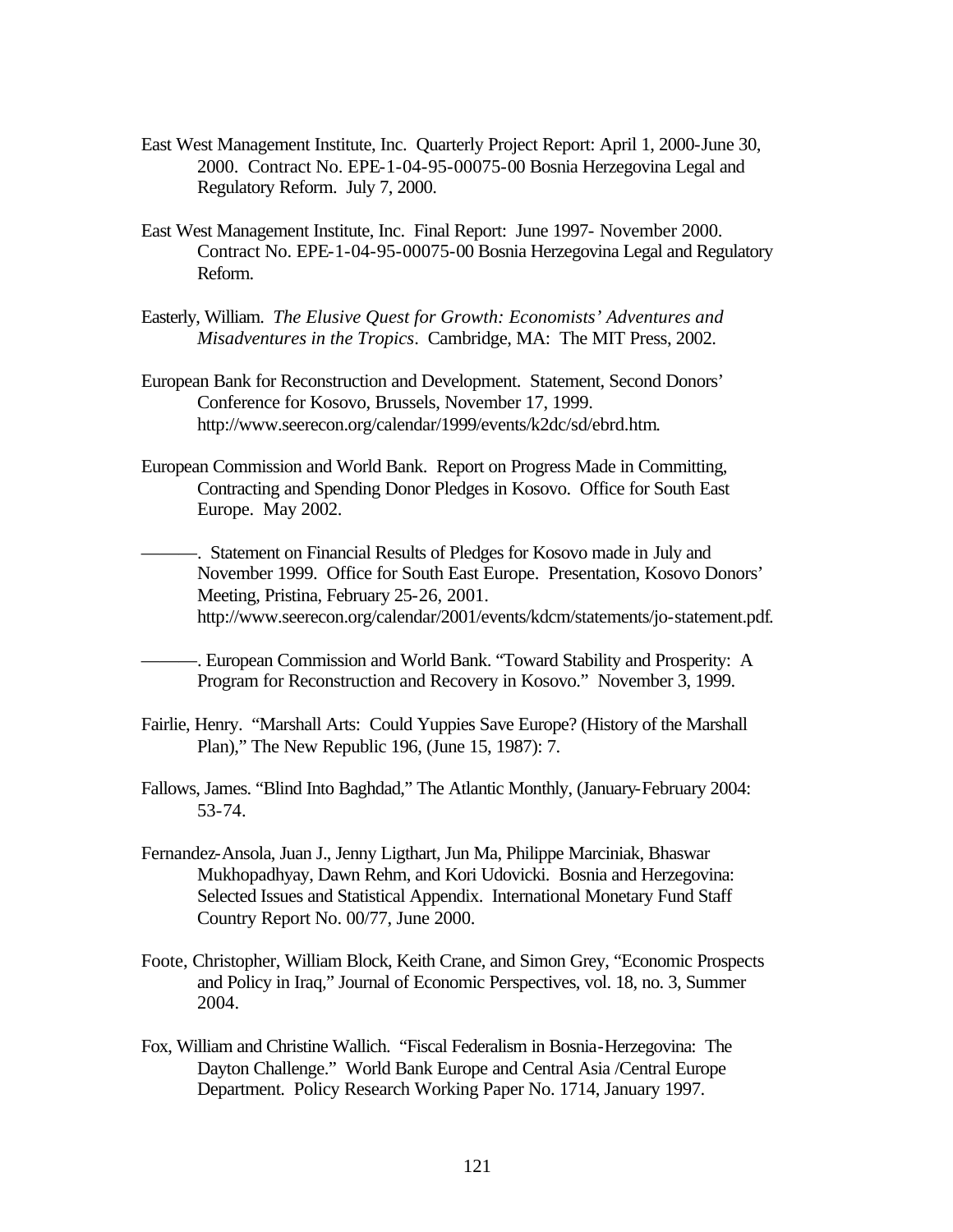- Franco, M. "Damage Assessment." Speech, First Donors' Conference for Kosovo, Brussels, July 28, 1999. http://www.seerecon.org/calendar/1999/events/kdc/sd/ectfk.htm.
- Fozzard, Adrian, Rob Taliercio, Sarah Cliffe, and Jose Braz. East Timor Public Administration: Public Expenditure Management and Accountability Note. World Bank.
- Government of Sierra Leone. Sierra Leone: Post-Conflict Development Agenda: Strategies for Growth and Poverty Reduction. Consultative Group Meeting, Paris, November 13-14, 2002. http://www.undpsalone.org/files/Programmes/SIL%20Medium%20Term%20Post -conflict%20Agenda.pdf.
- Grant, Ulysses S. "Grant's recommendation of the resumption of specie payments-Message of December 6, 1869." First annual address to the U.S. Senate and House of Representatives, Executive Mansion, Washington, D.C., December 6, 1869. Essential Documents in American History, Essential Documents, 1492- Present, p3981. http://search.epnet.com.
- Gressani, Daniela and Saumya Mitra. "Structural Reforms in Southeastern Europe since the Kosovo Conflict." World Bank Europe and Central Asia Poverty Reduction and Economic Management Series No. 526, 2002.
- Gubin, E.K. *How to Do Business Under the Marshall Plan*. U.S.: Time- Life International, 1949.
- Gwin, Peter. "A brief history of the dollar.(The Euro: Everything You Need to Know About Europe's New Currency." Europe, no. 369 (September 1997). http://search.epnet.com.
- Hajrizi, Mehmet. "The Donor Community's Assistance: A Strong Foundation for a Prosperous Future for Kosova." Speech, Kosovo Donors' Meeting, Pristina, February 25-26, 2001. http://www.seerecon.org/calendar/2001/events/kdcm/statements/hajrizi.htm.
- Haughton, Jonathan. "The Reconstruction of War-Torn Economies." Technical Paper, Harvard Institute for International Development, June 1998.
- Hogan, Michael J. *The Marshall Plan: America, Britain, and the Reconstruction of Western Europe, 1947-1952.* Cambridge, UK: Cambridge University Press, 1987.
- Holt, David H., Karen A. Potter, and Charles W. Taylor. "Evaluation of the Business Development Program, E.R.O. USAID/Bosnia and Herzegovina." Contract No. AEP-0085-I-00-6019, Delivery Order 803, August 4, 1998.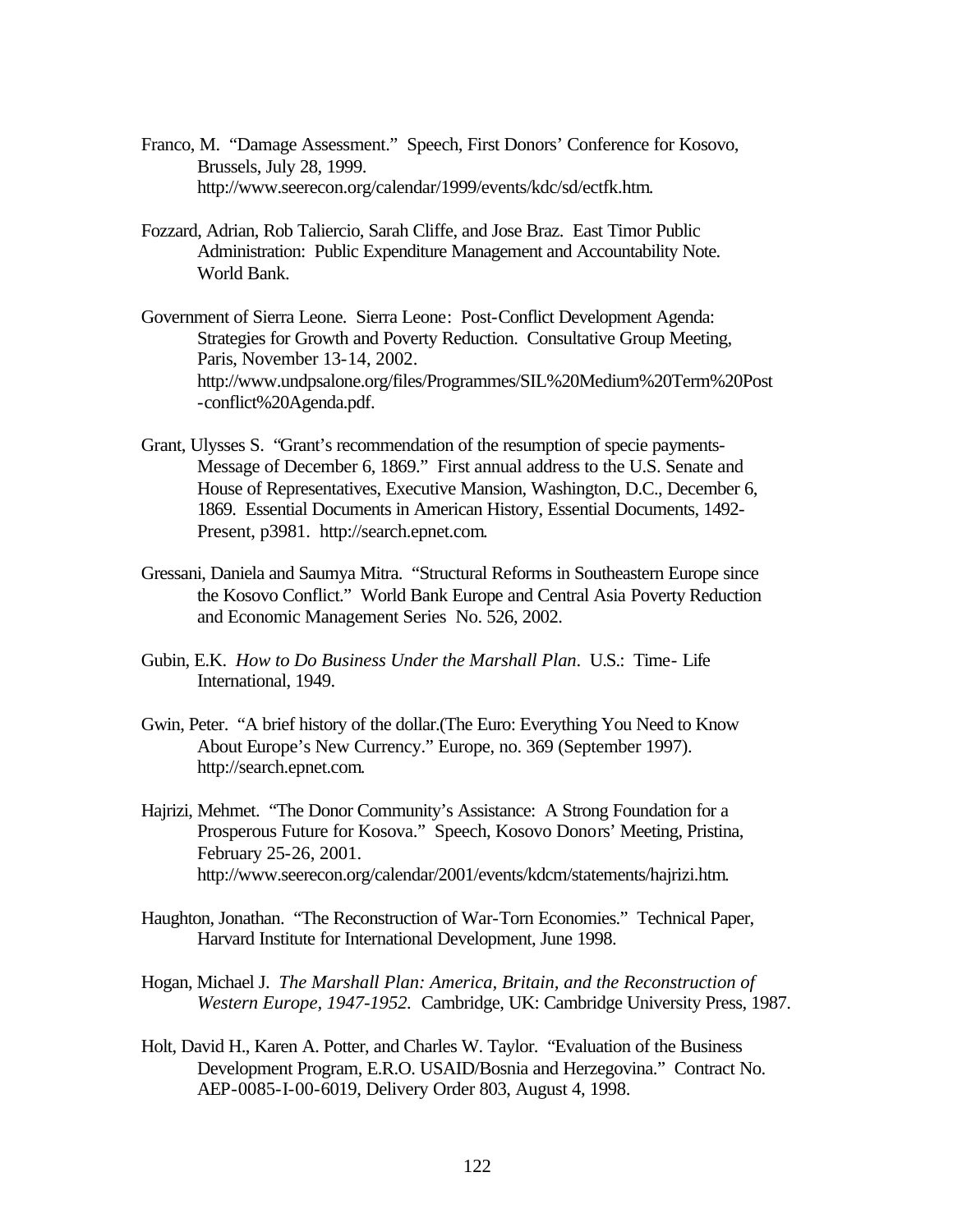Hull, Cordell. *The Memories of Cordell Hull*, Vol. 1, New York, 1948.

- International Monetary Fund. "IMF Approves Emergency Post Conflict Assistance for the Republic of Sierra Leone." Press release No. 98/55, November 9, 1998.
	- ———. Statement by the IMF Staff Representative at the Donor Coordination Meeting for Kosovo. Brussels, November 5, 2002. http://www.seerecon.org/kosovo/documents/imf\_statement\_nov\_5\_2002.pdf.

———. Statement, Kosovo Donors' Meeting, Pristina, February 25-26, 2001. http://www.seerecon.org/calendar/2001/events/kdcm/statements/imf.htm.

- International Monetary Fund and World Bank. Update on Economic Policy Issues and Institutional Development. Statement, First Donors' Conference for Kosovo, Brussels, July 28, 1999. http://www.seerecon.org/calendar/1999/events/kdc/sd/imf.htm.
	- ———. East Timor: Recent Developments and Macroeconomic Assessment. November 30, 2000.
- International Organization for Migration. Statement, First Donors' Conference for Kosovo, Brussels, July 28, 1999. http://www.seerecon.org/calendar/1999/events/kdc/sd/iom.htm.
- Jones, Joseph M. Memorandum for the Files dated 01/02/1947. Harry S. Truman Library. National Archives and Records Administration. http://arcweb.archives.gov.
- Kim, Insu, Reza Baqir, Felix Vardy, and Kentaro Ogata. Democratic Republic of Timor Leste: Selected Issues and Statistical Appendix. International Monetary Fund Country Report No. 03/228, July 2003.
- Kostner, Markus, Taies Nezam, and Colin Scott. "From Civil War to Civil Society: The Transition from War to Peace in Guatemala and Liberia." The World Bank and the Carter Center. Report No. 18990, July 1997.
- Kyle, Steven. "Resettlement and Development: Moving from Rehabilitation to Growth in Mozambique and Angola." Paper presented at the Conference on Demobilization, Disarmament, Resettlement, Reintegration and Reconstruction in Africa, April 16, 2004.
- Leffler, Michael. "The American Conception of National Security and the Beginnings of the Cold War, 1945-1948," *American Historical Review* 89 (April 1984): 346- 381.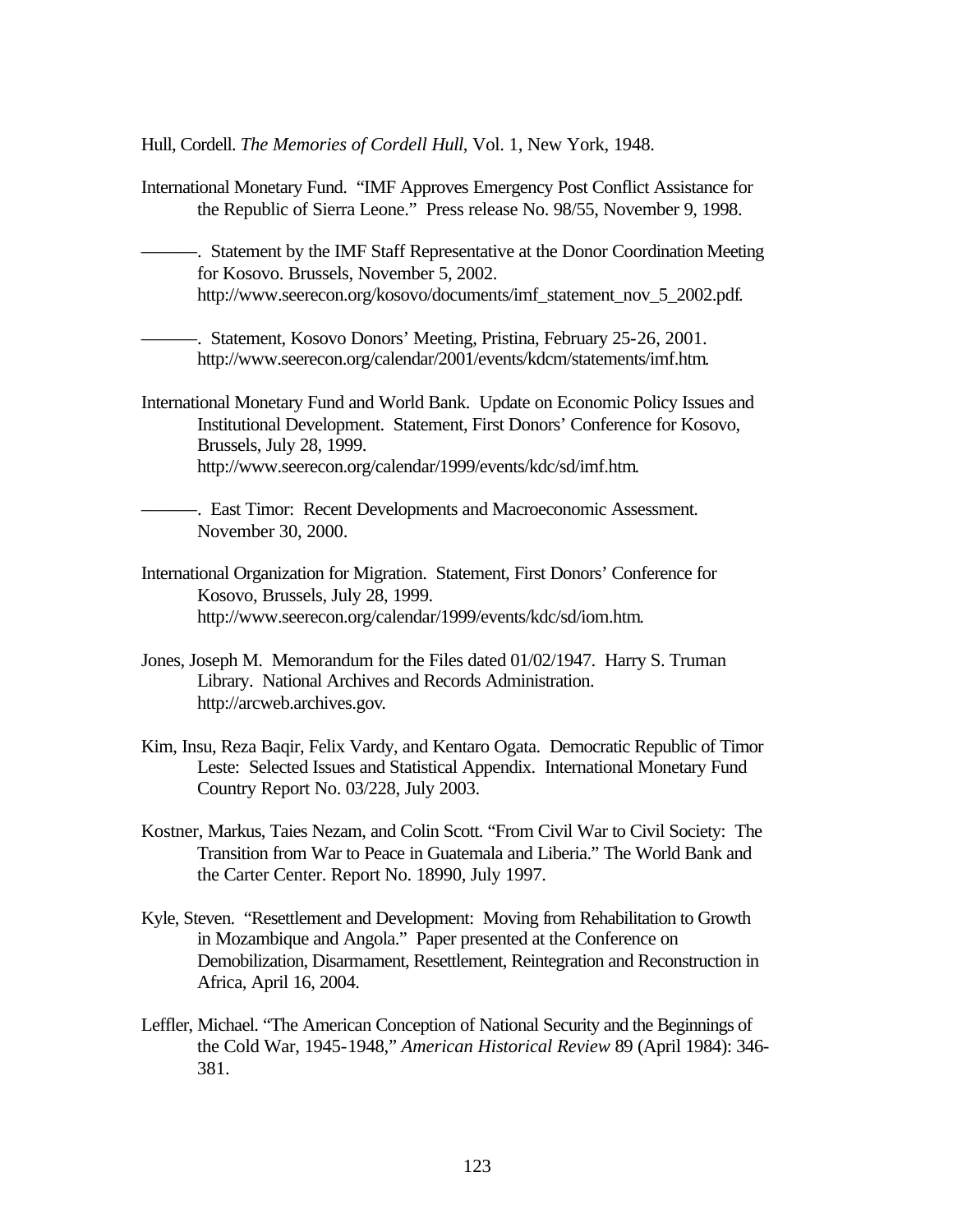- Lewarne, Stephen and Alan Pearson, Co-Heads, Department of Reconstruction and the Central Fiscal Authority Final Report, BearingPoint 2000 Kosovo I Project
- Lewarne, Stephen, Capital Budgeting in Kosovo, Memo to USAID Mission Kosovo December 1999
- Lewarne, Stephen and Janusz Szyrmer, The National Income Accounts of Kosovo: Their Calculation, Composition and Implications For Donor, Revenue and, Expenditure Policies, USAID May 22, 2003
- Lewarne, Stephen, The Role of Investment in Post Conflict Economic Development: Preparing the Investment Regime in Iraq, Presentation to the World Bank, Trade and Investment Conference, Amman Jordan May 4, 2004.
- Lieven, Anatol. "Cold war lessons for Bush's Mideast vision." Financial Times, March 1, 2004.
- Linn, Johannes. Statement, First Donors' Conference for Kosovo, Brussels, July 28, 1999. http://www.seerecon.org/calendar/1999/events/kdc/sd/worldbank.htm.
- Looney, Robert. "A Monetary/Exchange-Rate Strategy for the Reconstruction of Iraq," Middle East Policy Council Journal 10, no. 3 (October 1, 2003). http://www.factiva.com/.
- McKechnie, Alastair J. "Building Capacity in Post-Conflict Countries." World Bank Social Development Notes: Conflict Prevention and Reconstruction No. 14, December 2003.
- McKechnie, Alastair J. "Humanitarian Assistance, Reconstruction and Development in Afghanistan: A Practitioners' View." World Bank, CPR Working Paper No. 3, March 2003.
- Miscamble, Wilson D. "The Foreign Policy of the Truman Administration: A Post-Cold War Appraisal," Presidential Studies Quarterly 24, no. 3 (Summer 1994): 479- 494.
- Moseley, Ray and Harry S. Truman. Correspondence dated 11/26/1947- 12/01/1947. Harry S. Truman Library. National Archives and Records Administration. http://arcweb.archives.gov.
- Moser, Gary, Alexander Kyei, Yuri Kawakami, Meshack Tjirongo, and Nicholas Staines. Liberia: Selected Issues and Statistical Appendix. International Monetary Fund Staff Country Report No. 00/50, April 2000.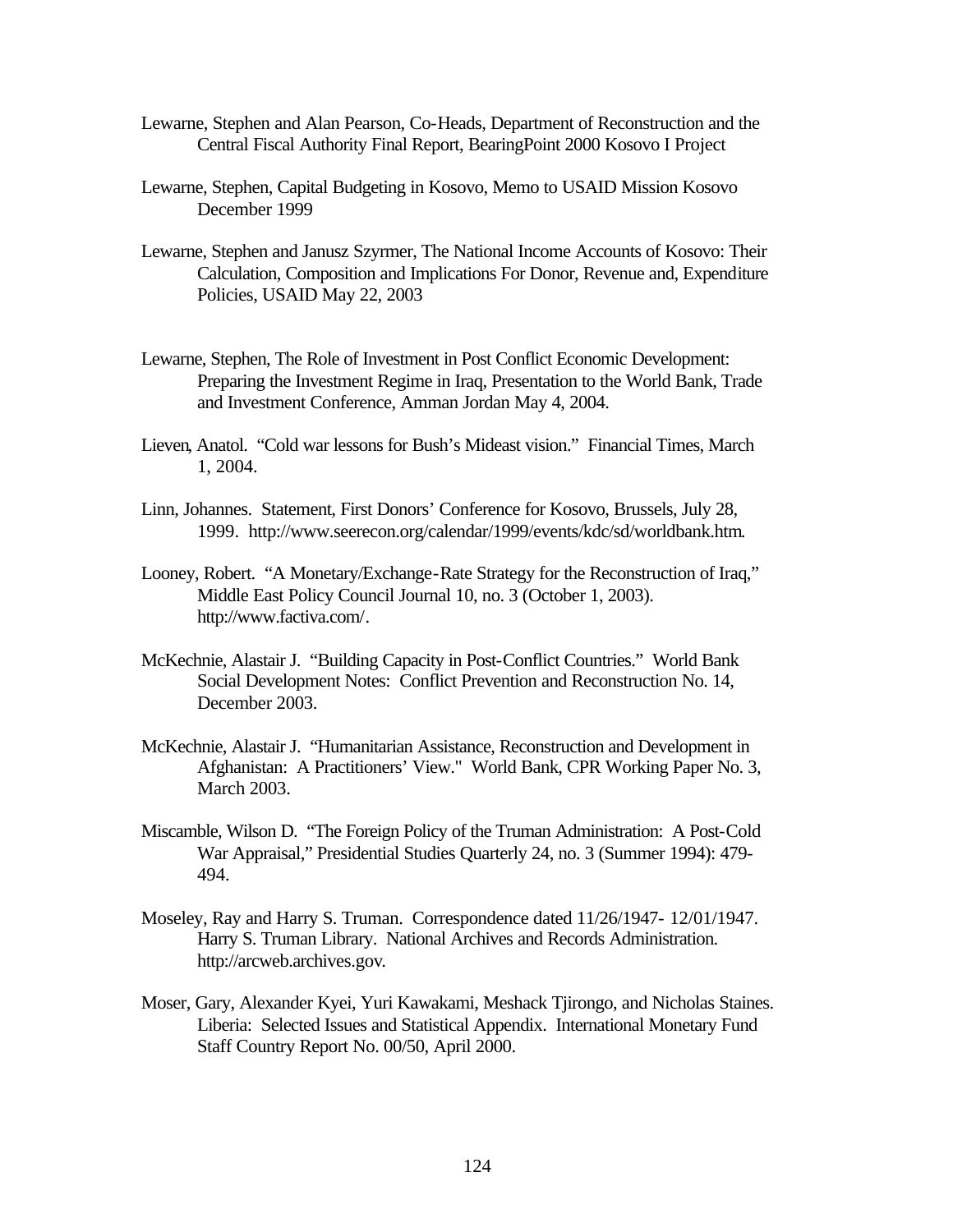- National Archives and Records Administration. Modern Military Records LICON, Textual Archives Services Division, College Park, MD. Records of Allied Operational and Occupation Headquarters, World War II, 1907-1966. RG 331. http://www.archives.gov/research\_room/arc.
- National Archives and Records Administration, Harry S. Truman Library. Correspondence between Ray Moseley and Harry S. Truman, 11/26/1947- 12/01/1947.
- National Archives and Records Administration. Old Military and Civil Records LICON. Act of April 3, 1948 (European Recovery Act (Marshall Plan)). http://arcweb.archives.gov.
- Navarro, Alberto. Statement, First Donors' Conference for Kosovo, Brussels, July 28, 1999. http://www.seerecon.org/calendar/1999/events/kdc/sd/echo.htm.
- Northrip, Zan, Thomas Chmelik, and Alfred Dostie. Report of the Agent Bank Selection Team- Volume One: Report and Appendices. Development Alternatives, Inc. Contract No. 168-0056-C-00-7104-00, September 1998.
- Poortman, Christiann J. Opening remarks, Kosovo Donors' Meeting, Pristina, February 25-26, 2001. http://www.seerecon.org/calendar/2001/events/kdcm/statements/cjp.htm.
- Price, Harry B. Interview with George C. Marshall dated 10/30/1952. Harry S. Truman Library. National Archives and Records Administration. http://arcweb.archives.gov.
- Price, Harry Bayard. *The Marshall Plan and Its Meaning,* Ithaca: Cornell University Press, 1955.
- Reagan, Ronald. Address declaring George C. Marshall Month, June 1, 1987. Department of State Bulletin 87, (August 1987): 67.
- Rohland, Klaus and Sarah Cliffe. "The East Timor Reconstruction Program: Successes, Problems and Tradeoffs." World Bank, CPR Working Paper No. 2, November 2002.
- Rotberg, Robert I. "Failed States in a World of Terror," *Foreign Affairs 81*, no. 4 (July 1, 2002): 127-140. http://www.factiva.com/.
- Ruttan, Vernon W. "United States Development Assistance Policy: The Domestic Politics of Foreign Economic Aid." Johns Hopkins Studies in Development. Baltimore: The Johns Hopkins University Press, 1996.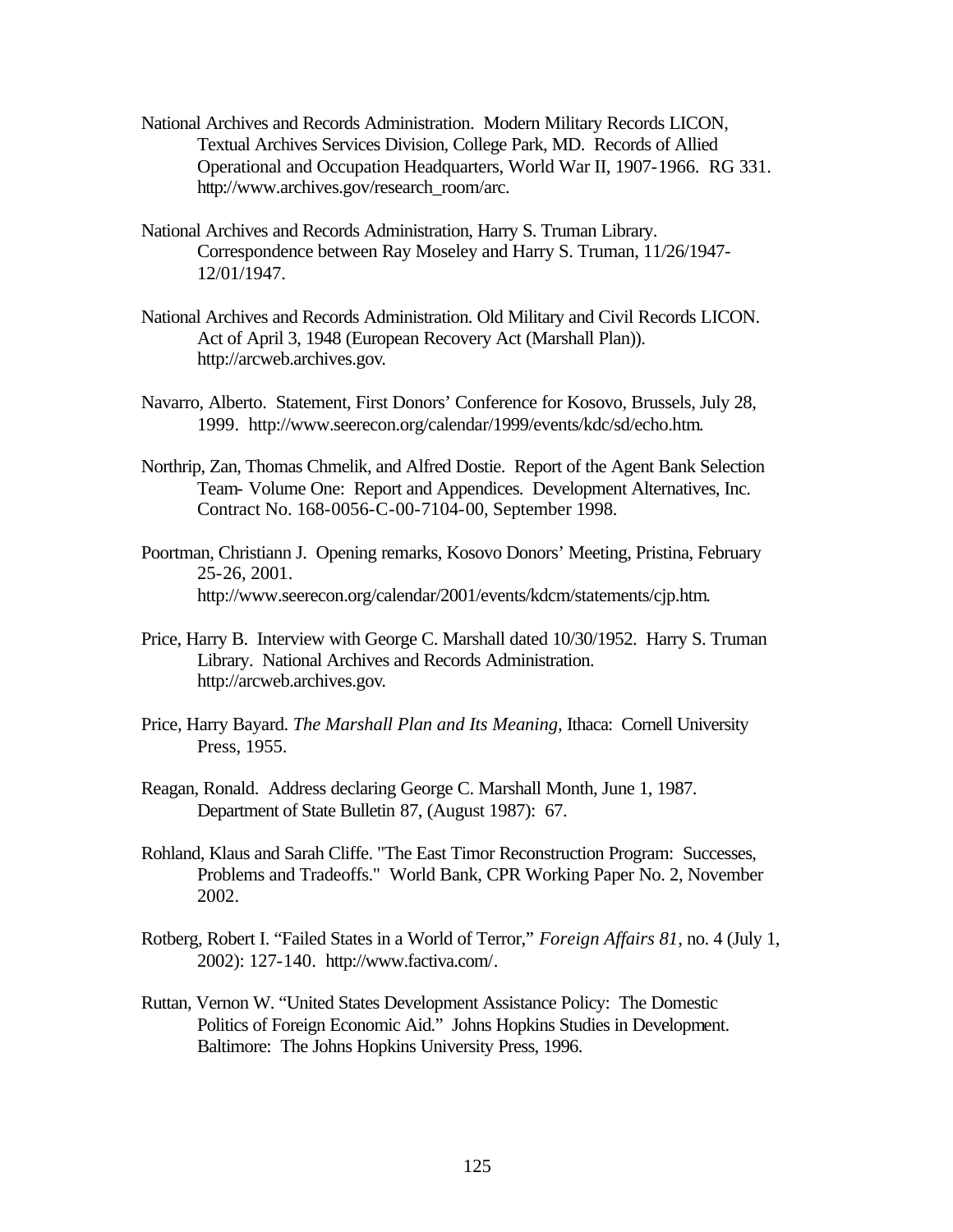- Saito, Kunio. IMF staff statement, Donors' Meeting on East Timor, December 17, 1999. http://www.imf.org/external/np/dm/1999/121799.htm.
- Sambanis, Nicholas. "Using Case Studies to Expand the Theory of Civil War." World Bank Social Development Department, Environmentally and Socially Sustainable Development Network, CPR Working Paper No. 5, May 2003.
- Sardesai, Shonali and Per Wam. "The Conflict Analysis Framework (CAF)- Identifying Conflict-related Obstacles to Development." World Bank Social Development Department Dissemination Notes: Conflict Prevention and Reconstruction No. 5, October 2002.
- Schain, Martin, ed. *The Marshall Plan: Fifty Years After,* New York: Palgrave, 2001.
- Scott, Collin and Ian Bannon. "Mind the Gap: The World Bank, Humanitarian Action and Development- A Personal Account." World Bank Social Development Department Dissemination Notes: Conflict Prevention and Reconstruction No. 10, March 2003.
- Shiavo-Campo, S. "Financing and Aid Management Arrangements in Post-Conflict Settings." World Bank Social Development Notes: Conflict Prevention and Reconstruction No. 12, June 2003.
- Shields, Jon, Saji Thomas, Markus Haacker, Peter Fallon, and Jiro Honda. Liberia: Selected Issues and Statistical Appendix. International Monetary Fund Staff Country Report No. 03/275, September 2003.
- Shultz, George P. Address in celebration of 40th anniversary of the Marshall Plan, May 26, 1987. Department of State Bulletin 87, (August 1987): 67.
- Skidelsky, Robert. *John Maynard Keynes: Fighting for Britain 1937-1946*, London: PanMacmillan, 2001.
- Skogstad, Samuel, Thomas Bertone, Art Dimas, Lawrence Long, and Joseph Anderson. Evaluation of the USAID/Kosovo Economic Reconstruction Project. Checchi and Company Consulting/Louis Berger Joint Venture, November 2003.
- Snelbecker, David Recommendations for Off Transition Plan, TSG submission to USAID September, 2003
- Summers, Robert E., comp. "Economic Aid to Europe: The Marshall Plan." The Reference Shelf 20, no. 2. New York: The N.W. Wilson Company, 1948.
- Sunley, Emil, Helmut Berndt, Christine Dieterich, Joseph Kelly, Richard Krever, William LeDrew, Seth Terkper, and Matthias Witt. "Afghanistan: Tax Policy and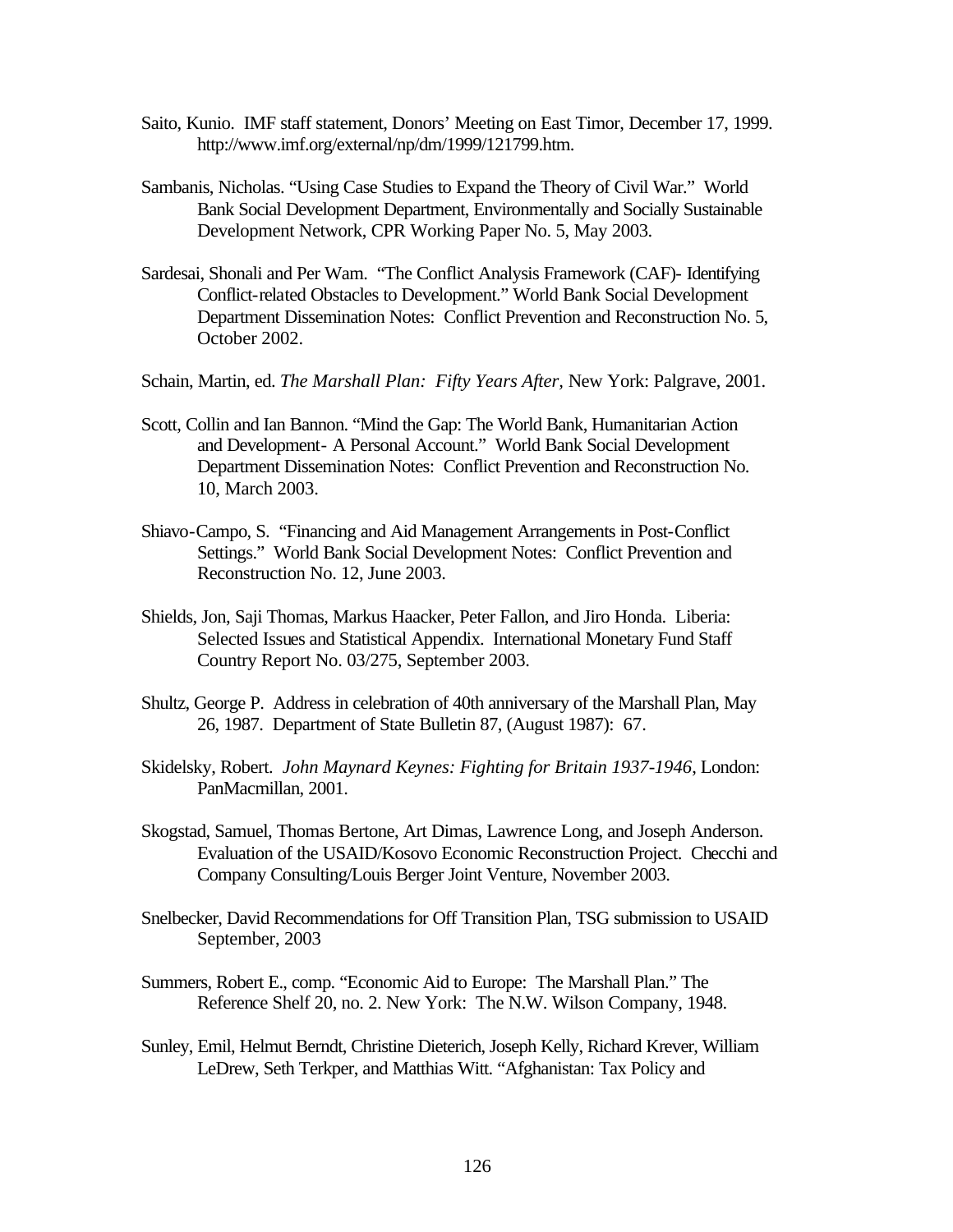Administration- A Way Forward." Aide-Mémoire, International Monetary Fund Fiscal Affairs Department, May 26, 2002.

- Stojanov, Dragoljub. "Supply-side Industrial Strategy: The Case of Bosnia and Herzegovina," Cooperation South, no. 2, (2000): 64-84.
- U. S. Agency for International Development. Advisory and Assistance Services to Support the United Nations Mission in Kosovo(UNMIK). Scope of work, July, 1999.

———. Economic Governance in Afghanistan: Sustainable Economic Policy and Institutional Reform Support Program. Request for Proposal (RFP) No. 368- P(L)-02-019. September 11, 2002.

———. Economic Recovery, Reform and Sustained Growth in Iraq. Contract No. RAN-C-00-03-00043-00. July 18, 2003.

———. Economic Recovery, Reform and Sustained Growth in Iraq. Draft Scope of Work, May 27, 2003.

———. Iraq Sub-National Governance and Civic Institution Support Program. Request for Proposal (RFP) Number M/OP-03-LGA. March 3, 2003.

———. Office of Statistics and Reports, Bureau for Program and Policy Coordination. U.S. Economic Assistance Programs Administered by the Agency for International Development and Predecessor Agencies April 3, 1948- June 30, 1969. May 15, 1970.

———. Sierra Leone Transition Strategy Phase 2 FY 2004- FY 2006. April 30, 2004. http://www.usaid.gov/gn/sierraleone/background/programstrategy04\_06.htm.

———. U.S. Congressional Budget Justification FY 2004-2005, USAID Sierra Leone. 2003.

U.S. Department of State. Committee of European Economic Co-operation Volume I General Report. European Series, no. 28.

———. Committee of European Economic Co-operation Volume II Technical Reports. July-September 1947.

———. Economic Cooperation Administration, Technical Assistance Division. Year End Report-Fiscal Year 1950.

———. Fact Sheet: Humanitarian Facts on the Civilian Implementation in Kosovo. July 26, 1999. http://www.seerecon.org/calendar/1999/events/kdc/sd/fact\_sheet.pdf.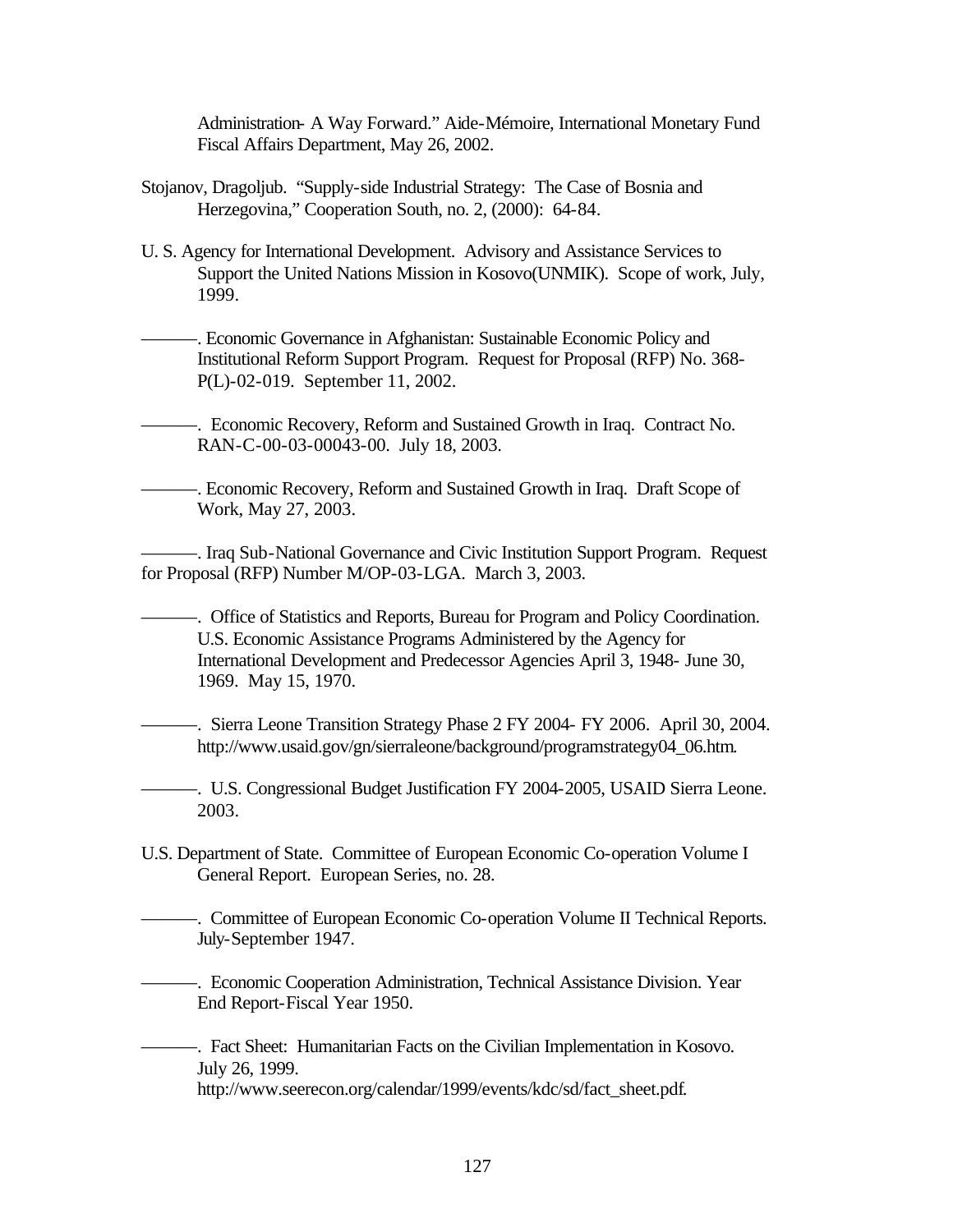———. Fact Sheet: U.S. Efforts to Promote Human Rights and Democracy in Kosovo. July 26, 1999. http://www.seerecon.org/calendar/1999/events/kdc/sd/fact\_sheet.pdf.

———. Fact Sheet: USG Assistance to Kosovo. July 26, 1999. http://www.seerecon.org/calendar/1999/events/kdc/sd/fact\_sheet.pdf.

———. Occupation of Japan: Policy and Progress. New York: Greenwood Press, Publishers, 1969 (first published in 1946).

———. Economic Cooperation Administration, Division of Statistics and Reports and Fiscal and Trade Policy Division. Local Currency Counterpart Funds: First Annual Review April 3, 1948- April 2, 1949. April 30, 1949.

- ———. Economic Cooperation Administration, Division of Statistics and Reports. Local Currency Counterpart Funds. December 31, 1949.
- ———. Economic Cooperation Administration, Office of Small Business. Guide for the Prospective Exporter. December 1949.

———. Ministry of Finance. Development Budget and External Relations Unit, Donor Assistance Data During Fiscal Year 1381-1382, NDB Required Commitments and Disbursements, March 28, 2004.

U.S. Mutual Security Agency (pre-cursor to U. S. Agency for International Development). Division of Statistics and Reports, Office of Research, Statistics, and Reports. European Industrial Projects. July 21, 1953.

———. Tables on Economic Statistics for the Federal Republic of Germany- Fiscal Year 1953.

United Nations High Commissioner for Refugees, Global Appeal, "South-Eastern Europe," 2001.

UNMIK, Initial Donor Indications of Financial Support, First Donors' Conference for Kosovo, Brussels, July 28, 1999. http://www.seerecon.org/calendar/1999/events/kdc/conclusions.htm.

———. Emancipation from Donor Grants: Towards a Medium-term Economic Development Strategy for Kosovo (2003-2005), Report to the Working Level Steering Group, DRAFT of 14, September 2002.

United Nations Mission in Kosovo. Government Report for the Donor Co-ordination Meeting for Kosovo. November 5, 2002.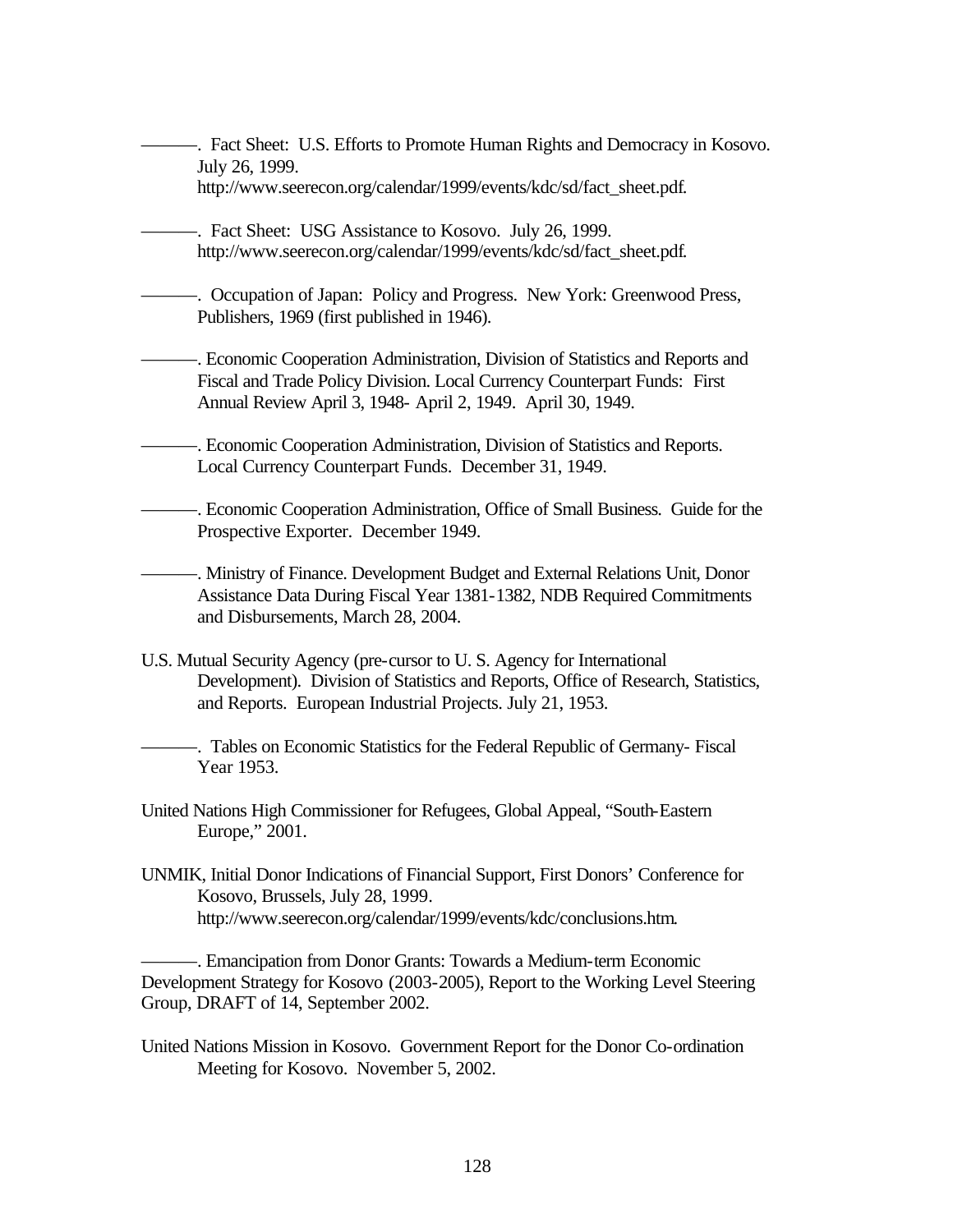———. Department of Reconstruction, New Economic Faculty. Partnership in Kosovo: Reconstruction 1999-2000. February 2001.

- United Nations Panel on Peace Operations, August 2000.
- United Nations Security Council. Twenty-first Report of the Secretary-General on the United Nations Mission in Sierra Leone. March 19, 2004.
- The United Nations Transitional Administration in East Timor (UNTAET): Debriefing and Lessons. Report of the 2002 Tokyo Conference. Leiden, Netherlands: Martinus Nijhoff Publishers, 2003.
- United Nations Transitional Administration in East Timor and World Bank. Background Paper for Donors' Meeting on East Timor. CG2000-27, June 2000.
- ———. Background Paper for Donors' Meeting on East Timor. June 2001.
- ———. Background Paper for Donors' Meeting on East Timor. December 2001.
- ———. "Setting-up of UNTAET: Post-UNTAET, Planning, Drafting Resolutions and Finance", Debriefings and Lessons.
- United Nations and World Bank. Overview of External Funding Requirements for East Timor.
- Valdivieso, Luis M., Toshihide Endo, Luis V. Mendonça, Shamsuddin Tareq, and Alejandro López-Mejía. "East Timor: Establishing the Foundations of Sound Macroeconomic Management." International Monetary Fund, 2000.
- Van Rooden, Ron. "Islamic State of Afghanistan: Rebuiding a Macroeconomic Framework for Reconstruction and Growth", IMF Report, September 2003.
- Vogel, Robert, Arelis Gomez, Michael McKone, Felix Riera, and Jane Seifert. "Support for the Provision and Institutionalization of Business Finance Services in Kosovo." Abt Associates, Inc., August 15, 2000.
- Weinstein, Jeremy. "The Structure of Rebel Organizations- Implications for Post-Conflict Reconstruction." World Bank Social Development Department Dissemination Notes: Conflict Prevention and Reconstruction No. 4, June 2002.
- Weiss, Charles Jr. "Eurasia Letter: A Marshall Plan We Can Afford," Foreign Policy, no. 106 (Spring 1997): 94.
- Wexler, Imanuel. "The Marshall Plan Revisited: The European Recovery Program in Economic Perspective." Contributions in Economics and Economic History no. 55. Westport, Connecticut: Greenwood Press, 1983.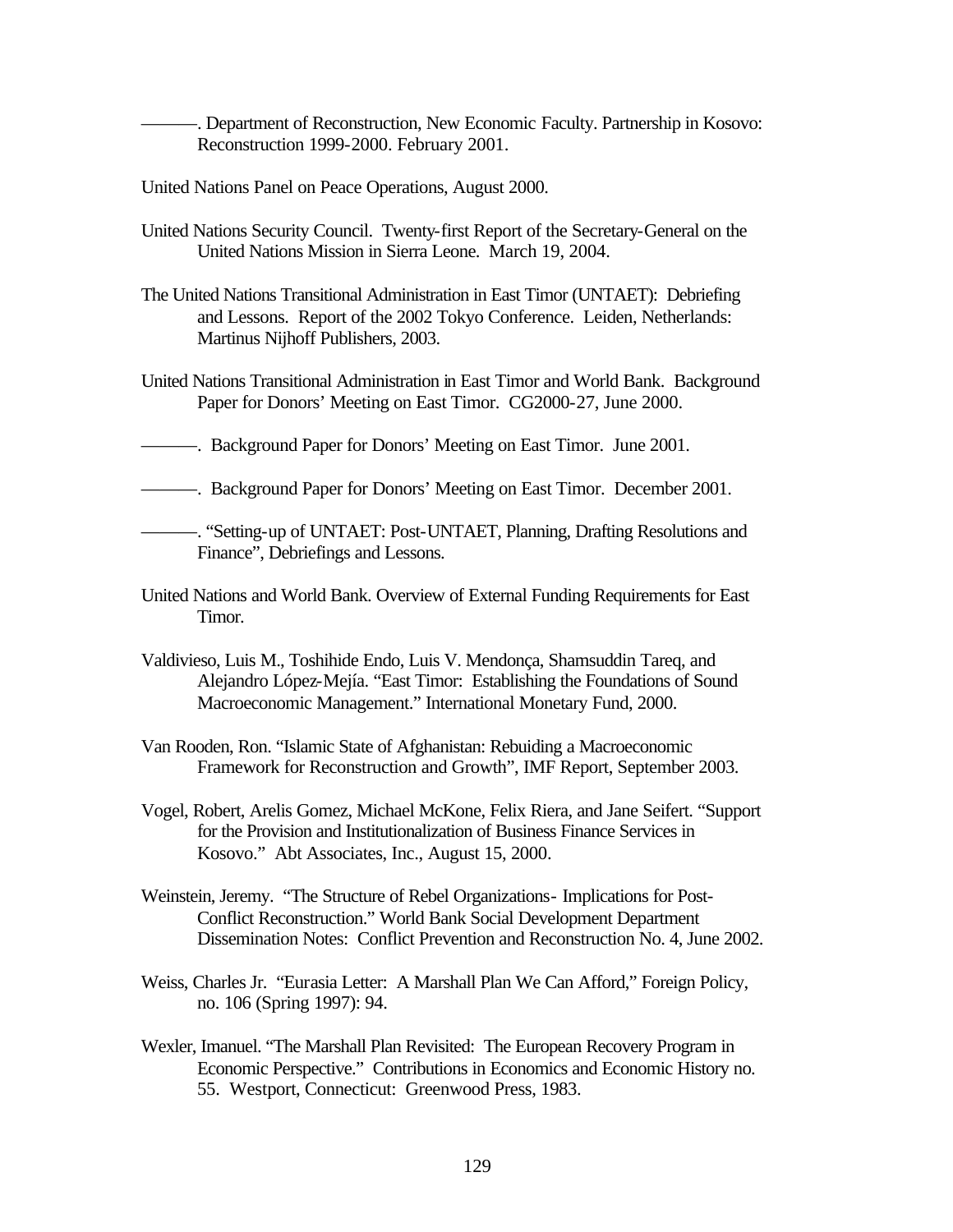- Wilson, Dale, Daniel Berney, and Greg Taber. Report to USAID Mission, Sarajevo, Bosnia-Herzegovina. Cumulative for Contract Period Ending July 15, 1999. Barents Group of BearingPoint, Inc. Contract No. EPE-0005-I-00-5048-00. Strengthening Bank Supervision in Bosnia and Herzegovina.
- Wilson, Dale and Greg Taber. Report for Quarter Ending May 31, 2003. Barents Group of BearingPoint, Inc. Contract No. 168-C-00-03-00101-00 Strengthening Bank Supervision in Bosnia and Herzegovina. June 26, 2003.

———. Report for Quarter Ending August 31, 2003. Barents Group of BearingPoint, Inc. Contract No. 168-C-00-03-00101-00 Strengthening Bank Supervision in Bosnia and Herzegovina. September 26, 2003.

World Bank. Background document. Timor-Leste Development Partners Meeting- Dili, June 3-5 2003. http://lnweb18.worldbank.org/eap/eap.nsf/Attachments/TLDPM+Gov+Backgroun d+Paper+May+2003/\$File/Timor+DPM+Background+Doc+%5Brev06+issued+5 -24%5D.pdf.

———. Background Paper for Donors' Meeting on East Timor. May 2002.

———. Background Paper Prepared for the Information Meeting on East Timor. East Asia and Pacific Region. September 1999.

———. Background Paper for the Timor-Leste and Development Partners Meeting. December 2002.

———. Background Paper for the Timor-Leste and Development Partners Meeting. June 2003.

———. Background Paper for the Timor-Leste and Development Partners Meeting. December 2003.

———. "Bosnia and Herzegovina - 1996-1998 Lessons and Accomplishments: Review of the Priority Reconstruction and Recovery Program and Looking Ahead Towards Sustainable Economic Development." May 1999.

———. Bosnia and Herzegovina Public Expenditure Review. Volume I: Main Text. Poverty Reduction and Economic Management Unit/Europe and Central Asia Region. Report No. 17161-BIH, November 26, 1997.

———. Bosnia and Herzegovina Public Expenditure Review. Volume II: Technical Annexes. Poverty Reduction and Economic Management Unit/Europe and Central Asia Region. Report No. 17161-BIH, November 26, 1997.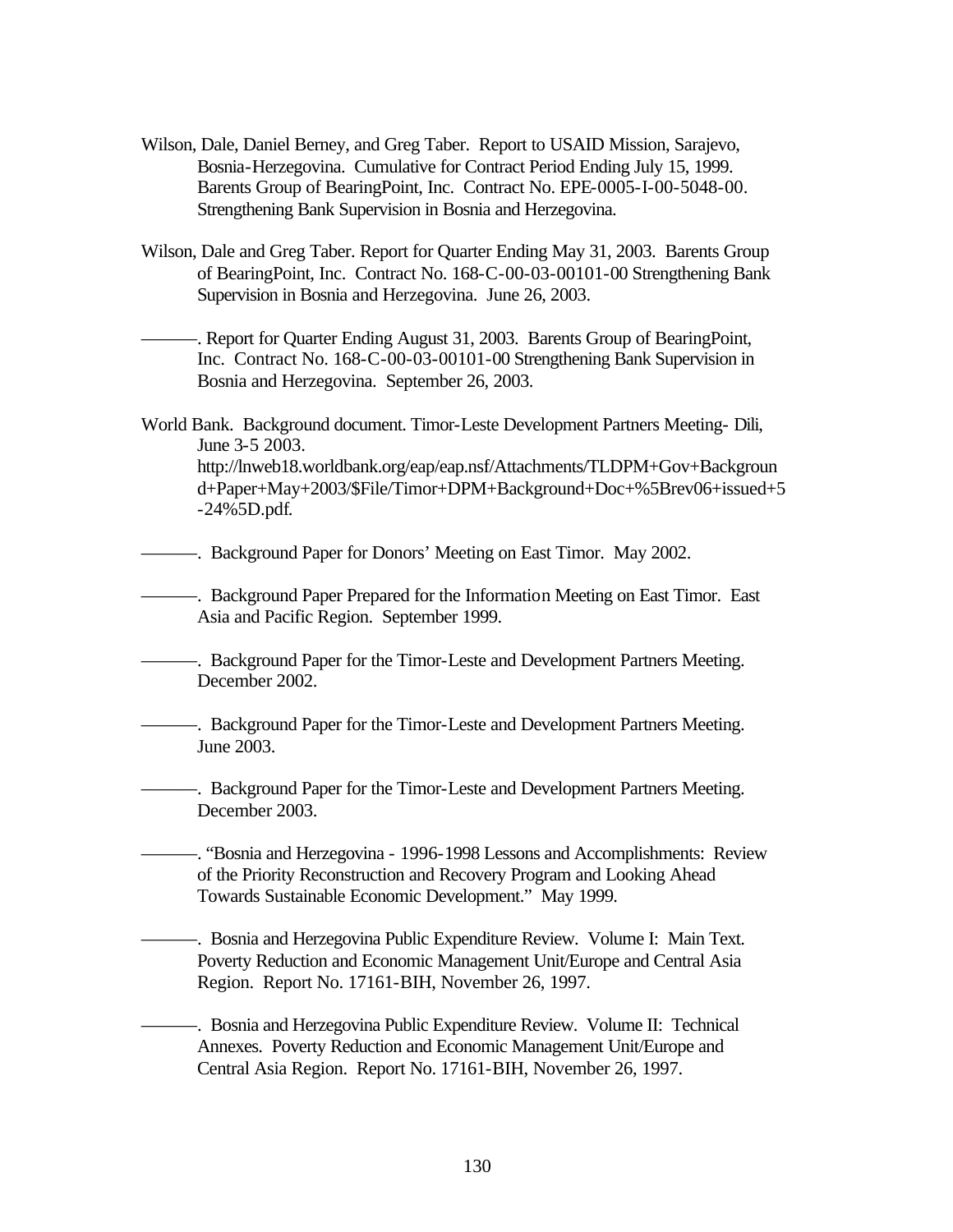———. "Bosnia and Herzegovina: From Recovery to Sustainable Growth." World Bank Country Study No. 16711, May 1997.

———. "Bosnia and Herzegovina: Toward Economic Recovery." World Bank Country Study No. 15669, June 1996.

———. "A CDF Approach to Conflict-Affected Countries: Lessons from a Roundtable Discussion." CDF Secretariat, Operations Policy and Country Services, July 16, 2003.

———. Country Financial Accountability Assessment (CFAA): An Assessment of the Central Government of the Republic of Sierra Leone- Final Report. March 30, 2002. http://www.worldbank.org/afr/sl/2002\_SLCG\_CFAA.pdf.

———. Economic statement, Second Donors' Conference for Kosovo, Brussels, November 17, 1999. http://www.seerecon.org/calendar/1999/events/k2dc/sd/wb\_econ.htm.

———. Opening statement by the World Bank Country Director, Third Consultative Group Meeting for Sierra Leone, November 13-14, 2002, Paris. http://www.worldbank.org/afr/sl/cg\_wb\_opening\_statement.pdf.

-. East Timor: Policy Challenges for a New Nation, Country Economic Memorandum. Poverty Reduction and Economic Management Unit/East Timor Country Unit/East Asia and Pacific Region. Report No. 23285-TP, March 28, 2002.

———. "Iraq: Incentive Framework for a Market Economy", Concept Note, March 19 2004.

———. "Kosovo- Building Peace Through Sustainable Growth: The Economic and Social Policy Agenda." November 3, 1999.

———. "Kosovo, Federal Republic of Yugoslavia: Economic and Social Reforms for Peace and Reconciliation." Poverty Reduction and Economic Management Unit, Europe and Central Asia Region. Report No. 21784-KOS, February 1, 2001.

———. "Kosovo, Federal Republic of Yugoslavia: Medium-Term Public Expenditure Priorities." Poverty Reduction and Economic Management Unit, Europe and Central Asia Region. Report No. 24880-KOS, October 16, 2002.

———.Kreimer, Alcira, Robert Muscat, Ann Elwan, and Margaret Arnold, eds. "Bosnia and Herzegovina: Post-Conflict Reconstruction." World Bank Operations Evaluation Department. Country Case Study Series No. 20562, 2000.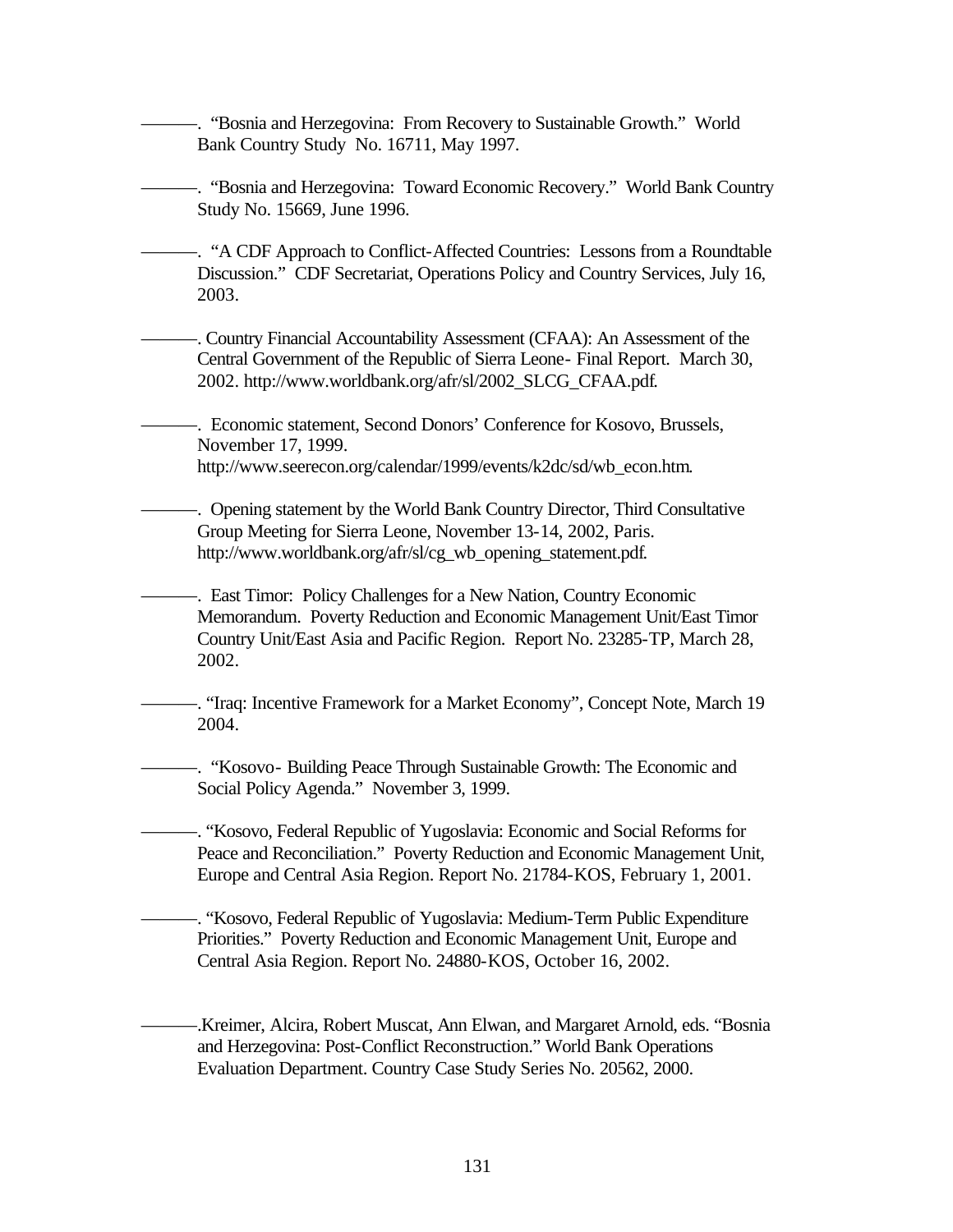———. Memorandum of the President of the International Development Association to the Executive Directors on a Country Assistance Strategy of the World Bank Group for Bosnia and Herzegovina. Southeast Europe Country Unit/Europe and Central Asia Region. Report No. 10592- BIH, June 14, 2000.

-. Memorandum of the President of the International Development Association to the Executive Directors on a Transitional Support Strategy of the World Bank Group for East Timor. East Timor, Papua New Guinea and Pacific Islands Unit/East Asia and Pacific Regional Office. Report No. 21184-TP, November 3, 2000.

———. Post Conflict Fund- Annual Report Fiscal Year 2003. Conflict Prevention and Reconstruction Unit/Social Development Department.

-. Program in Support of Kosovo 1999-2000. Europe and Central Asia Region. Second Donors' Conference for Kosovo, Brussels, November 17, 1999. http://www.seerecon.org/kosovo/documents/wb\_program\_kosovo\_1999- 2000.pdf.

———. Report of the Joint Assessment Mission to East Timor- Annex 1. August 12, 1999.

———. Sierra Leone: Joint Staff Assessment of the Interim Poverty Reduction Strategy. Macroeconomics 5/ Africa Regional Office. Report No. 22542, July 17, 2001.

———. Statement on Economic Policies. Kosovo Donors' Meeting, Pristina, February 25-26, 2001.

http://www.seerecon.org/calendar/2001/events/kdcm/statements/wb1.htm.

———. Statement on the Public Reconstruction and Investment Program. Kosovo Donors' Meeting, Pristina, February 25-26, 2001. http://www.seerecon.org/calendar/2001/events/kdcm/statements/wb2.htm.

———. Strategic Directions for the Economic Recovery of Kosovo. Europe and Central Asia Vice Presidency, July 26, 1999.

———. Strategic Directions for the Economic Recovery of Kosovo. Europe and Central Asia Vice Presidency. First Donors' Conference for Kosovo, Brussels, July 26, 1999.

http://www.seerecon.org/calendar/1999/events/kdc/sd/strategicdirections.pdf

-. Transitional Support Program: TSP Summary and Action Matrix. Poverty Reduction and Economic Management Sector Unit/East Asia and Pacific Region. July 16, 2002.